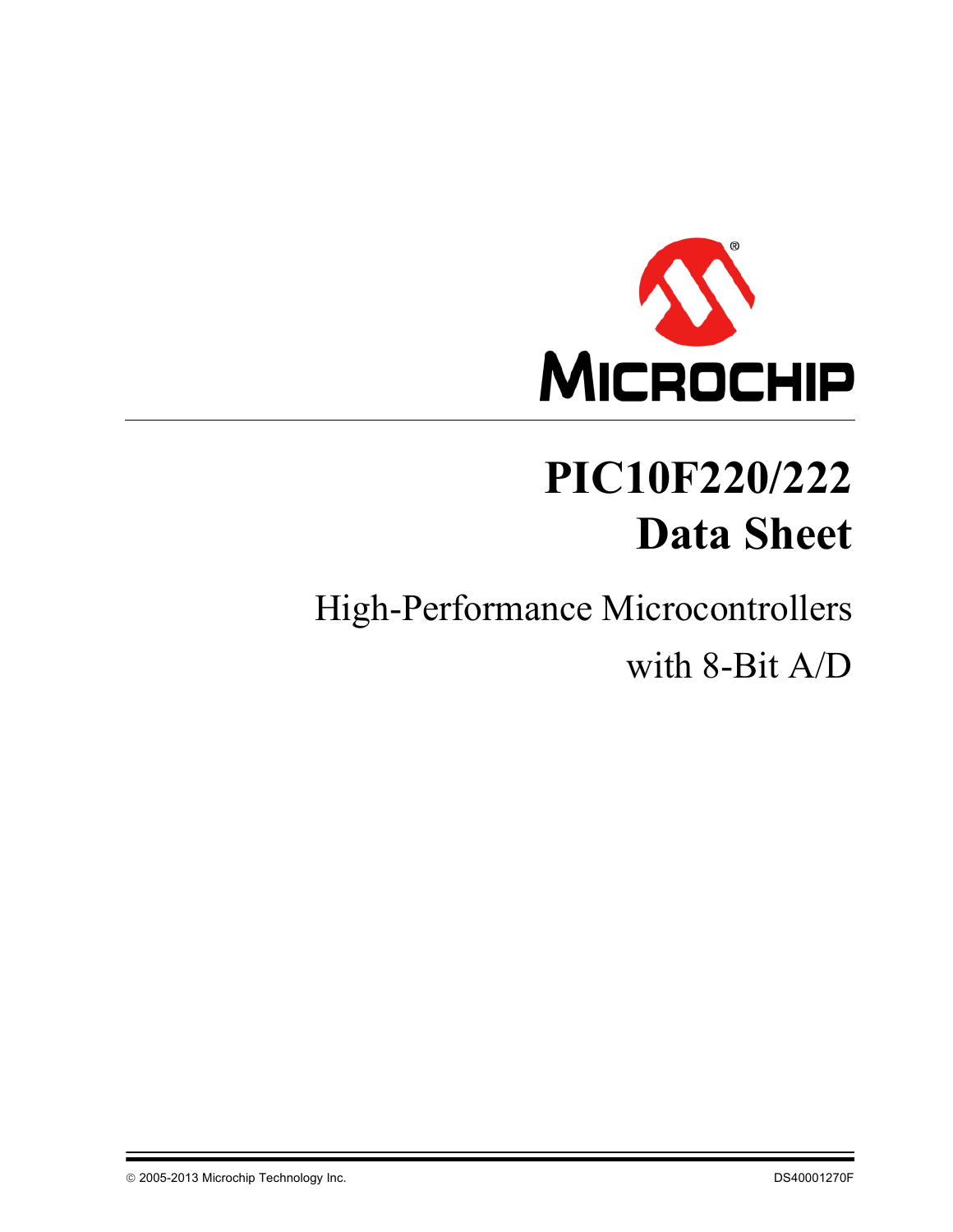#### **Note the following details of the code protection feature on Microchip devices:**

- Microchip products meet the specification contained in their particular Microchip Data Sheet.
- Microchip believes that its family of products is one of the most secure families of its kind on the market today, when used in the intended manner and under normal conditions.
- There are dishonest and possibly illegal methods used to breach the code protection feature. All of these methods, to our knowledge, require using the Microchip products in a manner outside the operating specifications contained in Microchip's Data Sheets. Most likely, the person doing so is engaged in theft of intellectual property.
- Microchip is willing to work with the customer who is concerned about the integrity of their code.
- Neither Microchip nor any other semiconductor manufacturer can guarantee the security of their code. Code protection does not mean that we are guaranteeing the product as "unbreakable."

Code protection is constantly evolving. We at Microchip are committed to continuously improving the code protection features of our products. Attempts to break Microchip's code protection feature may be a violation of the Digital Millennium Copyright Act. If such acts allow unauthorized access to your software or other copyrighted work, you may have a right to sue for relief under that Act.

Information contained in this publication regarding device applications and the like is provided only for your convenience and may be superseded by updates. It is your responsibility to ensure that your application meets with your specifications. MICROCHIP MAKES NO REPRESENTATIONS OR WARRANTIES OF ANY KIND WHETHER EXPRESS OR IMPLIED, WRITTEN OR ORAL, STATUTORY OR OTHERWISE, RELATED TO THE INFORMATION, INCLUDING BUT NOT LIMITED TO ITS CONDITION, QUALITY, PERFORMANCE, MERCHANTABILITY OR FITNESS FOR PURPOSE**.** Microchip disclaims all liability arising from this information and its use. Use of Microchip devices in life support and/or safety applications is entirely at the buyer's risk, and the buyer agrees to defend, indemnify and hold harmless Microchip from any and all damages, claims, suits, or expenses resulting from such use. No licenses are conveyed, implicitly or otherwise, under any Microchip intellectual property rights.

# **QUALITY MANAGEMENT SYSTEM CERTIFIED BY DNV**   $=$  **ISO/TS 16949**  $=$

#### **Trademarks**

The Microchip name and logo, the Microchip logo, dsPIC, FlashFlex, KEELOQ, KEELOQ logo, MPLAB, PIC, PICmicro, PICSTART, PIC<sup>32</sup> logo, rfPIC, SST, SST Logo, SuperFlash and UNI/O are registered trademarks of Microchip Technology Incorporated in the U.S.A. and other countries.

FilterLab, Hampshire, HI-TECH C, Linear Active Thermistor, MTP, SEEVAL and The Embedded Control Solutions Company are registered trademarks of Microchip Technology Incorporated in the U.S.A.

Silicon Storage Technology is a registered trademark of Microchip Technology Inc. in other countries.

Analog-for-the-Digital Age, Application Maestro, BodyCom, chipKIT, chipKIT logo, CodeGuard, dsPICDEM, dsPICDEM.net, dsPICworks, dsSPEAK, ECAN, ECONOMONITOR, FanSense, HI-TIDE, In-Circuit Serial Programming, ICSP, Mindi, MiWi, MPASM, MPF, MPLAB Certified logo, MPLIB, MPLINK, mTouch, Omniscient Code Generation, PICC, PICC-18, PICDEM, PICDEM.net, PICkit, PICtail, REAL ICE, rfLAB, Select Mode, SQI, Serial Quad I/O, Total Endurance, TSHARC, UniWinDriver, WiperLock, ZENA and Z-Scale are trademarks of Microchip Technology Incorporated in the U.S.A. and other countries.

SQTP is a service mark of Microchip Technology Incorporated in the U.S.A.

GestIC and ULPP are registered trademarks of Microchip Technology Germany II GmbH & Co. KG, a subsidiary of Microchip Technology Inc., in other countries.

All other trademarks mentioned herein are property of their respective companies.

© 2005-2013, Microchip Technology Incorporated, Printed in the U.S.A., All Rights Reserved.

Printed on recycled paper.

ISBN: 9781620775912

*Microchip received ISO/TS-16949:2009 certification for its worldwide headquarters, design and wafer fabrication facilities in Chandler and Tempe, Arizona; Gresham, Oregon and design centers in California and India. The Company's quality system processes and procedures are for its PIC® MCUs and dsPIC® DSCs, KEELOQ® code hopping devices, Serial EEPROMs, microperipherals, nonvolatile memory and analog products. In addition, Microchip's quality system for the design and manufacture of development systems is ISO 9001:2000 certified.*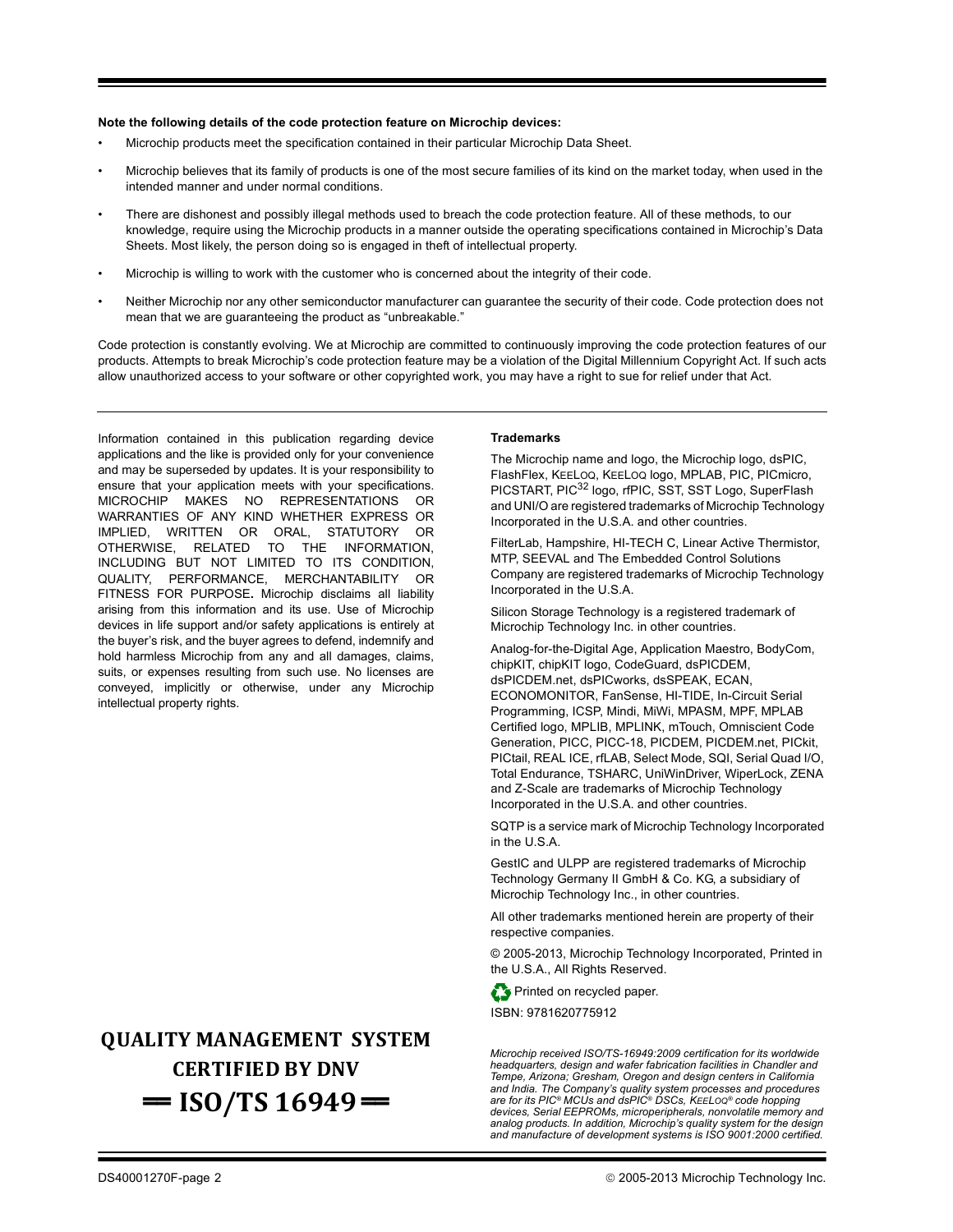

# **6-Pin, 8-Bit Flash Microcontrollers**

#### **Device Included In This Data Sheet:**

- PIC10F220
- PIC10F222

#### **High-Performance RISC CPU:**

- Only 33 Single-Word Instructions to Learn
- All Single-Cycle Instructions Except for Program Branches which are Two-Cycle
- 12-bit Wide Instructions
- 2-Level Deep Hardware Stack
- Direct, Indirect and Relative Addressing modes for Data and Instructions
- 8-bit Wide Data Path
- 8 Special Function Hardware Registers
- Operating Speed:
	- 500 ns instruction cycle with 8 MHz internal clock
	- 1  $\mu$ s instruction cycle with 4 MHz internal clock

#### **Special Microcontroller Features:**

- 4 or 8 MHz Precision Internal Oscillator:
- Factory calibrated to ±1%
- In-Circuit Serial Programming™ (ICSP™)
- In-Circuit Debugging (ICD) Support
- Power-On Reset (POR)
- Short Device Reset Timer, DRT (1.125 ms typical)
- Watchdog Timer (WDT) with Dedicated On-Chip RC Oscillator for Reliable Operation
- Programmable Code Protection
- Multiplexed MCLR Input Pin
- Internal Weak Pull-Ups on I/O Pins
- Power-Saving Sleep mode
- Wake-up from Sleep on Pin Change

#### **Low-Power Features/CMOS Technology:**

- Operating Current:
- $< 175 \mu A \text{ (}2 \text{V}$ , 4 MHz
- Standby Current:
	- 100 nA @ 2V, typical
- Low-Power, High-Speed Flash Technology:
	- 100,000 Flash endurance
	- > 40-year retention
- Fully Static Design
- Wide Operating Voltage Range: 2.0V to 5.5V
- Wide Temperature Range:
	- Industrial: -40 $\degree$ C to +85 $\degree$ C
	- Extended: -40 $^{\circ}$ C to +125 $^{\circ}$ C

#### **Peripheral Features:**

- 4 I/O Pins:
	- 3 I/O pins with individual direction control
	- 1 input only pin
	- High current sink/source for direct LED drive
	- Wake-on-change
	- Weak pull-ups
- 8-bit Real-Time Clock/Counter (TMR0) with 8-bit Programmable Prescaler
- Analog-to-Digital (A/D) Converter:
	- 8-bit resolution
	- 2 external input channels
	- 1 internal input channel dedicated

| <b>Device</b>    | <b>Program Memory</b> | Data Memory         | <b>Timers</b><br>I/O |       |                |  |
|------------------|-----------------------|---------------------|----------------------|-------|----------------|--|
|                  | Flash (words)         | <b>SRAM</b> (bytes) |                      | 8-bit | 8-Bit A/D (ch) |  |
| <b>PIC10F220</b> | 256                   | 16                  |                      |       |                |  |
| <b>PIC10F222</b> | 512                   | 23                  |                      |       |                |  |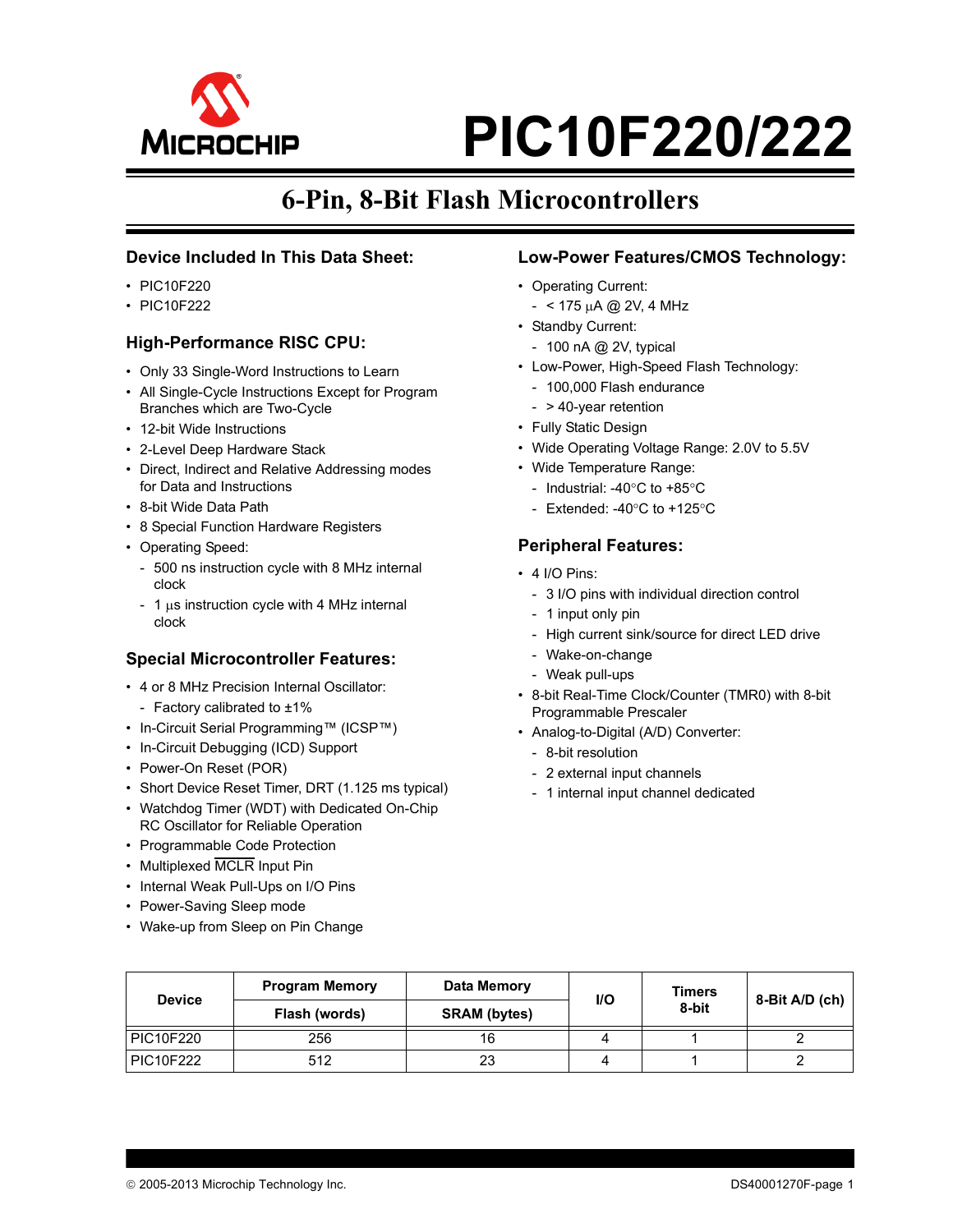### **6-Lead SOT-23 Pin Diagram**



### **8-Lead DIP Pin Diagram**



### **8-Lead DFN Pin Diagram**

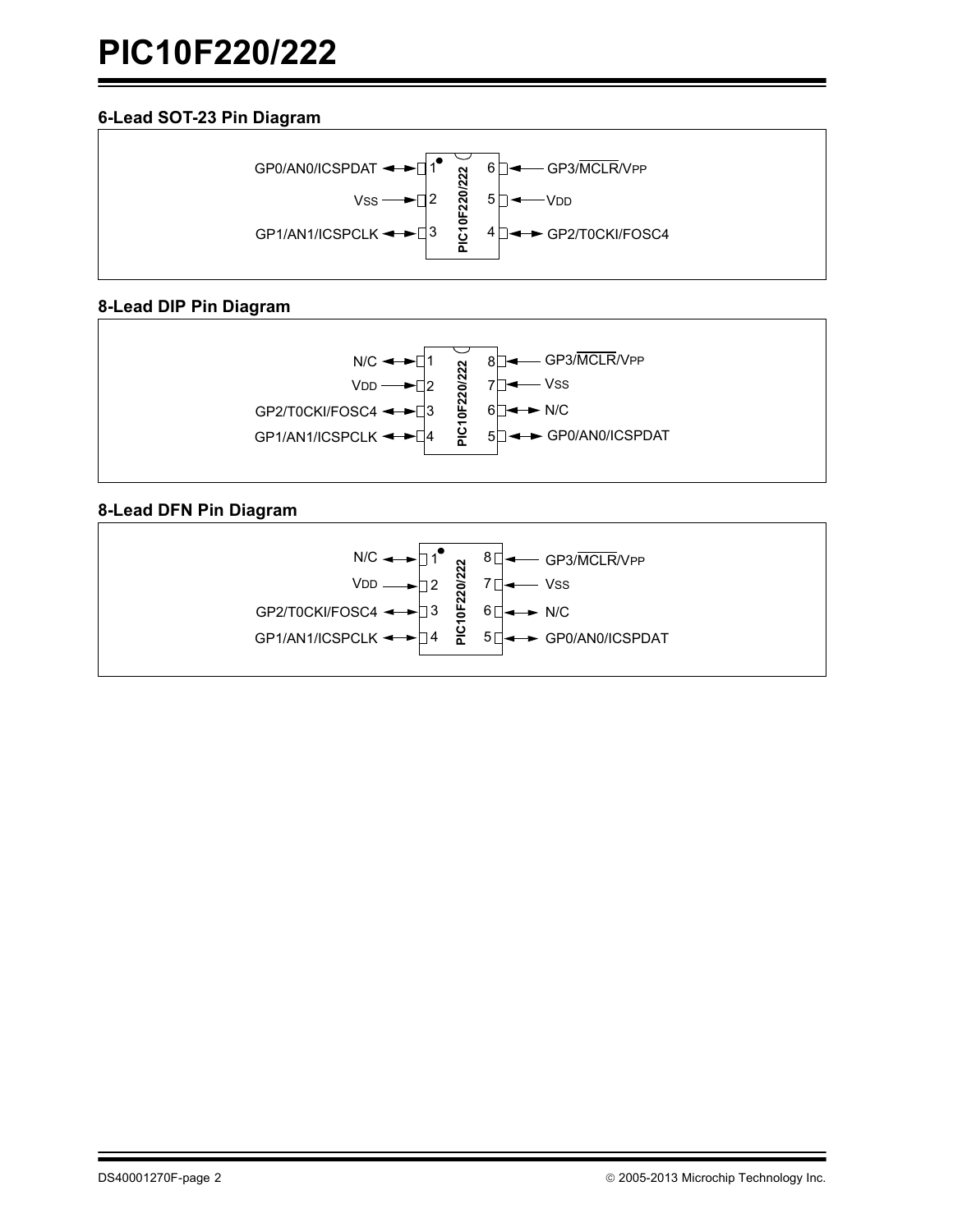#### **Table of Contents**

| 1.0  |  |
|------|--|
| 2.0  |  |
| 3.0  |  |
| 4.0  |  |
| 5.0  |  |
| 6.0  |  |
| 7.0  |  |
| 8.0  |  |
| 9.0  |  |
| 10.0 |  |
| 11.0 |  |
| 12.0 |  |
|      |  |
|      |  |
|      |  |
|      |  |
|      |  |
|      |  |

# **TO OUR VALUED CUSTOMERS**

It is our intention to provide our valued customers with the best documentation possible to ensure successful use of your Microchip products. To this end, we will continue to improve our publications to better suit your needs. Our publications will be refined and enhanced as new volumes and updates are introduced.

If you have any questions or comments regarding this publication, please contact the Marketing Communications Department via E-mail at **docerrors@mail.microchip.com** or fax the **Reader Response Form** in the back of this data sheet to (480) 792-4150. We welcome your feedback.

#### **Most Current Data Sheet**

To obtain the most up-to-date version of this data sheet, please register at our Worldwide Web site at:

http://www.microchip.com

You can determine the version of a data sheet by examining its literature number found on the bottom outside corner of any page. The last character of the literature number is the version number, (e.g., DS30000A is version A of document DS30000).

#### **Errata**

An errata sheet, describing minor operational differences from the data sheet and recommended workarounds, may exist for current devices. As device/documentation issues become known to us, we will publish an errata sheet. The errata will specify the revision of silicon and revision of document to which it applies.

To determine if an errata sheet exists for a particular device, please check with one of the following:

- Microchip's Worldwide Web site; http://www.microchip.com
- Your local Microchip sales office (see last page)
- The Microchip Corporate Literature Center; U.S. FAX: (480) 792-7277

When contacting a sales office or the literature center, please specify which device, revision of silicon and data sheet (include \_literature number) you are using.

#### **Customer Notification System**

Register on our web site at **www.microchip.com/cn** to receive the most current information on all of our products.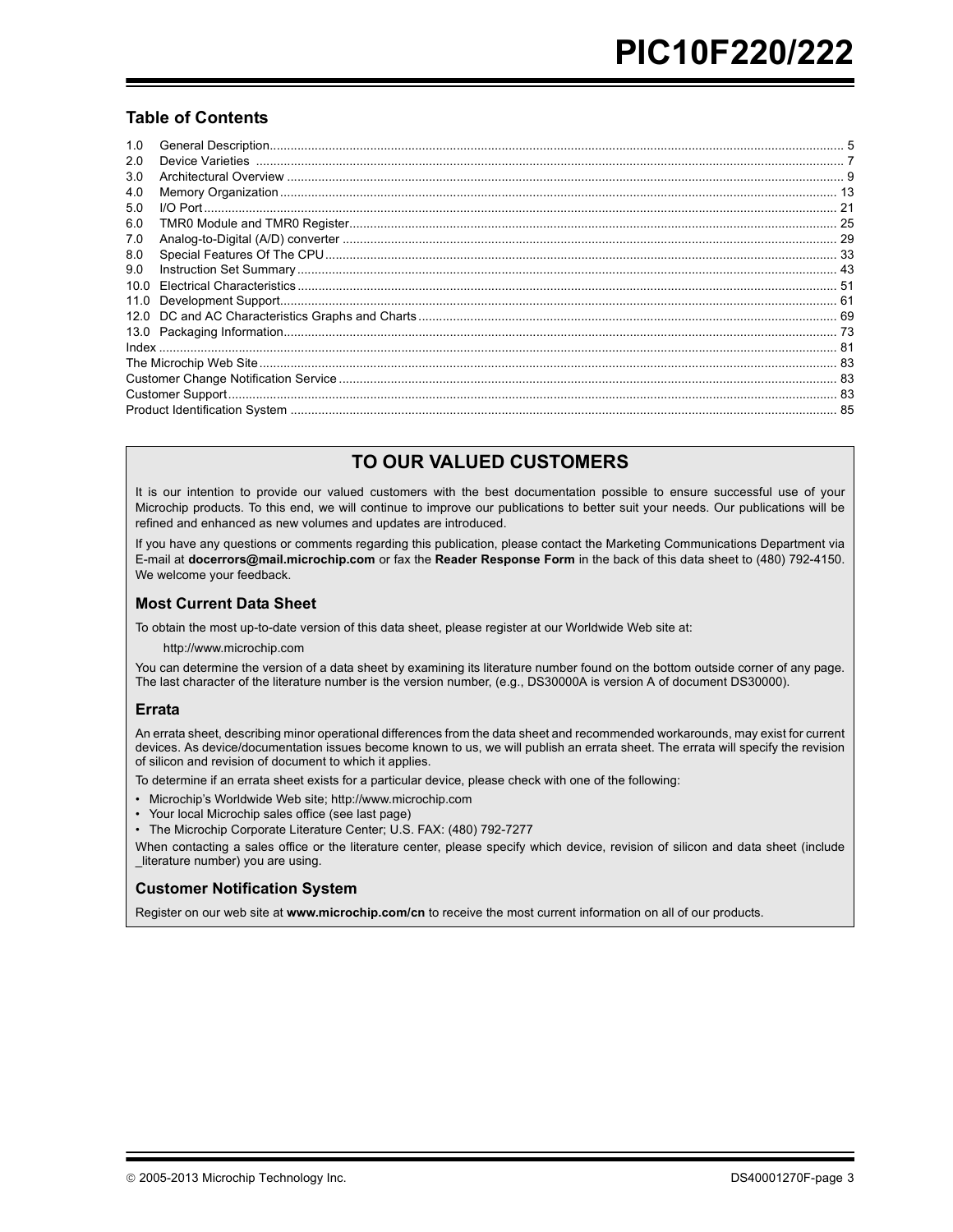**NOTES:**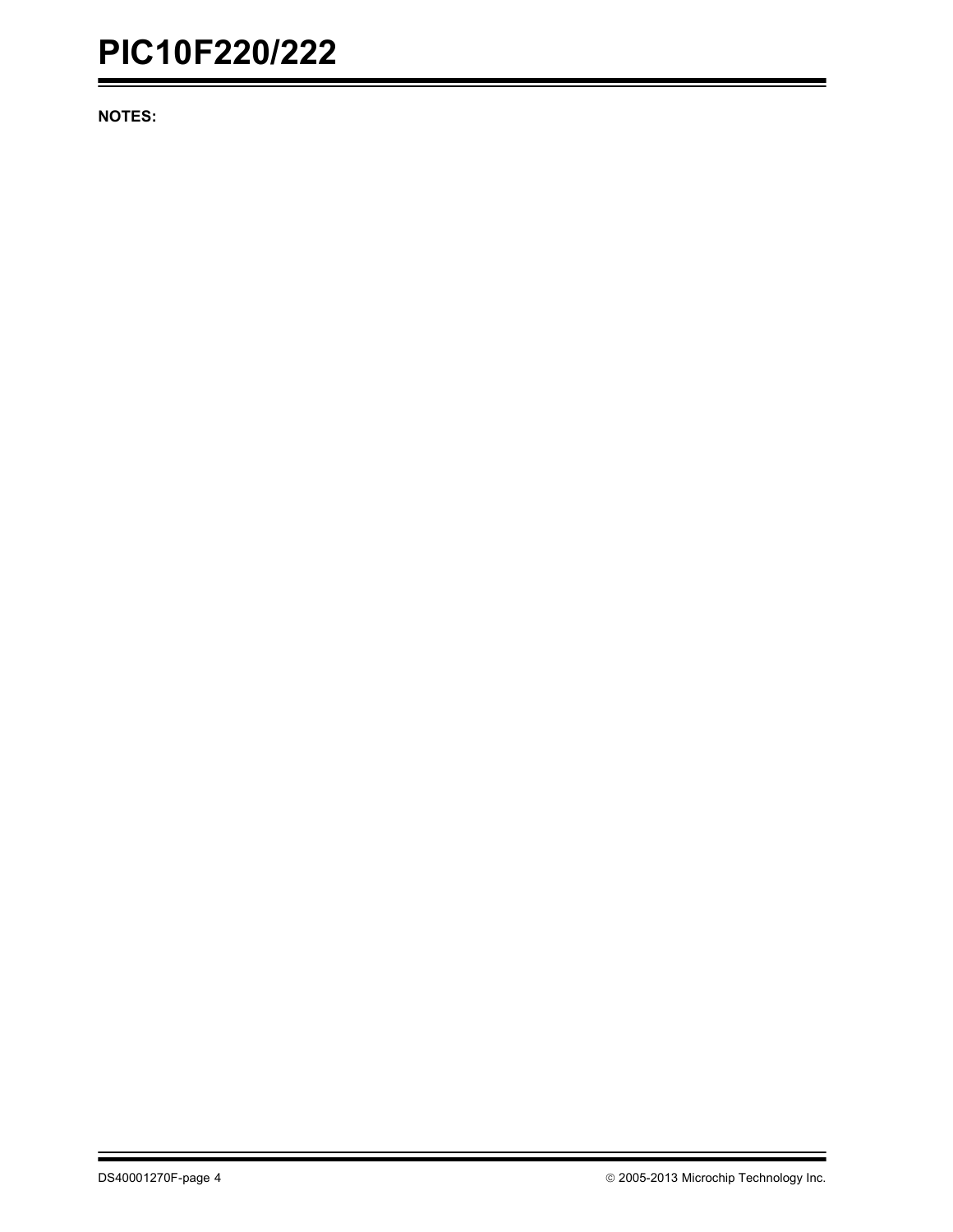## <span id="page-6-0"></span>**1.0 GENERAL DESCRIPTION**

The PIC10F220/222 devices from Microchip Technology are low-cost, high-performance, 8-bit, fullystatic Flash-based CMOS microcontrollers. They employ a RISC architecture with only 33 single-word/ single-cycle instructions. All instructions are singlecycle  $(1 \mu s)$  except for program branches, which take two cycles. The PIC10F220/222 devices deliver performance in an order of magnitude higher than their competitors in the same price category. The 12-bit wide instructions are highly symmetrical, resulting in a typical 2:1 code compression over other 8-bit microcontrollers in its class. The easy-to-use and easy to remember instruction set reduces development time significantly.

The PIC10F220/222 products are equipped with special features that reduce system cost and power requirements. The Power-on Reset (POR) and Device Reset Timer (DRT) eliminates the need for the external Reset circuitry. INTOSC Internal Oscillator mode is provided, thereby, preserving the limited number of I/O available. Power-Saving Sleep mode, Watchdog Timer and code protection features improve system cost, power and reliability.

The PIC10F220/222 devices are available in costeffective Flash, which is suitable for production in any volume. The customer can take full advantage of Microchip's price leadership in Flash programmable microcontrollers while benefiting from the Flash programmable flexibility.

The PIC10F220/222 products are supported by a fullfeatured macro assembler, a software simulator, an incircuit debugger, a 'C' compiler, a low-cost development programmer and a full featured programmer. All the tools are supported on IBM<sup>®</sup> PC and compatible machines.

|             |                                      | .                               | .                               |
|-------------|--------------------------------------|---------------------------------|---------------------------------|
| Clock       | Maximum Frequency of Operation (MHz) | 8                               | 8                               |
| Memory      | Flash Program Memory                 | 256                             | 512                             |
|             | Data Memory (bytes)                  | 16                              | 23                              |
| Peripherals | Timer Module(s)                      | TMR <sub>0</sub>                | TMR <sub>0</sub>                |
|             | Wake-up from Sleep on pin change     | Yes                             | Yes                             |
|             | Analog inputs                        | 2                               | 2                               |
| Features    | I/O Pins                             | 3                               | 3                               |
|             | Input Only Pins                      |                                 |                                 |
|             | Internal Pull-ups                    | Yes                             | Yes                             |
|             | In-Circuit Serial Programming™       | Yes                             | Yes                             |
|             | Number of instructions               | 33                              | 33                              |
|             | Packages                             | 6-pin SOT-23,<br>8-pin DIP, DFN | 6-pin SOT-23,<br>8-pin DIP, DFN |

#### **TABLE 1-1: PIC10F220/222 DEVICES(1), (2)**

**Note 1:** The PIC10F220/222 devices have Power-on Reset, selectable Watchdog Timer, selectable code-protect, high I/O current capability and precision internal oscillator.

**2:** The PIC10F220/222 devices use serial programming with data pin GP0 and clock pin GP1.

#### **1.1 Applications**

The PIC10F220/222 devices fit in applications ranging from personal care appliances and security systems to low-power remote transmitters/receivers. The Flash technology makes customizing application programs (transmitter codes, appliance settings, receiver frequencies, etc.) extremely fast and convenient. The small footprint packages, for through hole or surface mounting, make these microcontrollers well suited for applications with space limitations. Low-cost, lowpower, high-performance, ease-of-use and I/O flexibility make the PIC10F220/222 devices very versatile, even in areas where no microcontroller use has been considered before (e.g., timer functions, logic and PLDs in larger systems and coprocessor applications).

**PIC10F220 PIC10F222**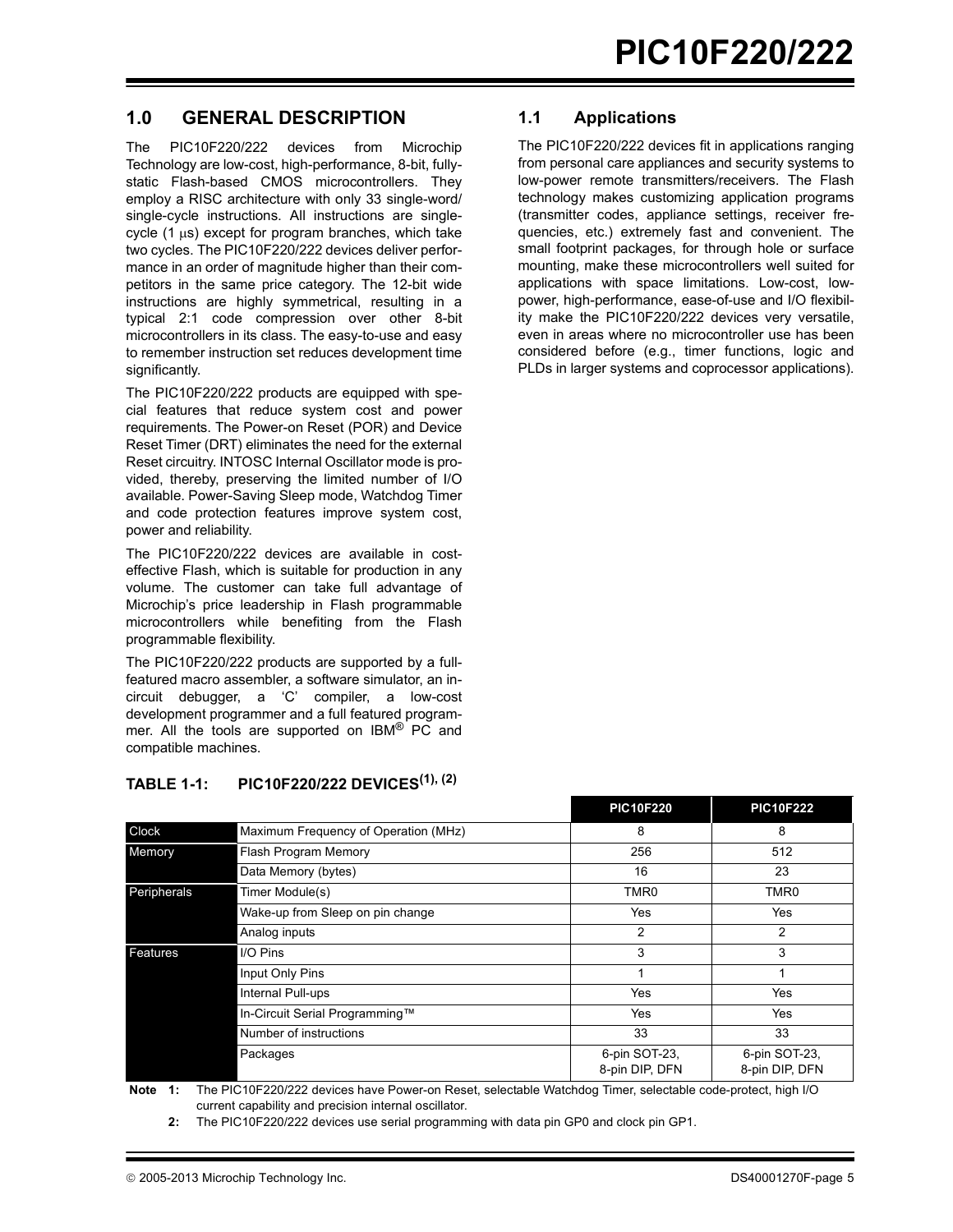**NOTES:**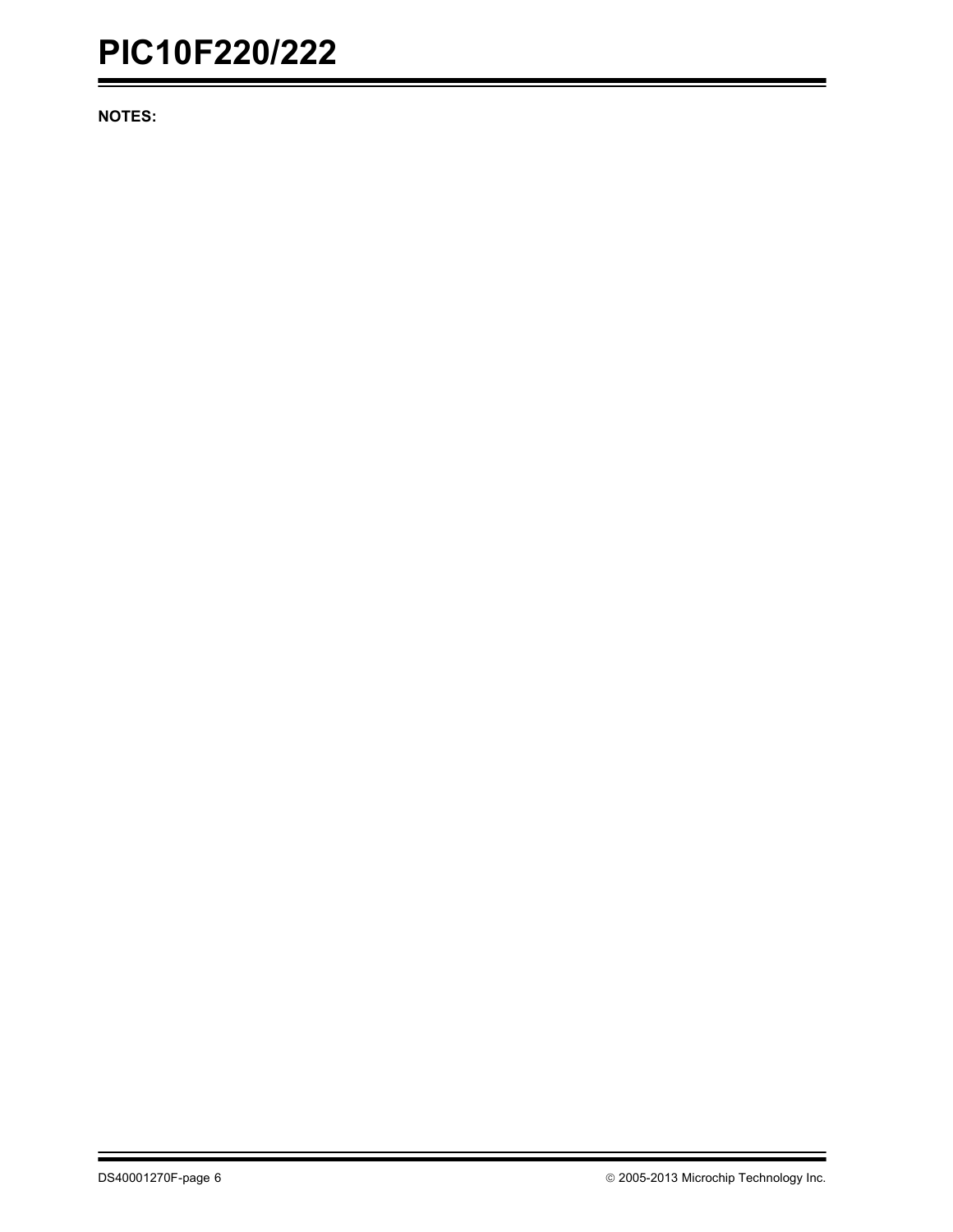# <span id="page-8-0"></span>**2.0 DEVICE VARIETIES**

A variety of packaging options are available. Depending on application and production requirements, the proper device option can be selected using the information in this section. When placing orders, please use the PIC10F220/222 Product Identification System at the back of this data sheet to specify the correct part number.

#### **2.1 Quick Turn Programming (QTP) Devices**

Microchip offers a QTP programming service for factory production orders. This service is made available for users who choose not to program medium-to-high quantity units and whose code patterns have stabilized. The devices are identical to the Flash devices but with all Flash locations and fuse options already programmed by the factory. Certain code and prototype verification procedures do apply before production shipments are available. Please contact your local Microchip Technology sales office for more details.

#### **2.2 Serialized Quick Turn Programming**SM **(SQTP**SM**) Devices**

Microchip offers a unique programming service, where a few user-defined locations in each device are programmed with different serial numbers. The serial numbers may be random, pseudo-random or sequential.

Serial programming allows each device to have a unique number, which can serve as an entry-code, password or ID number.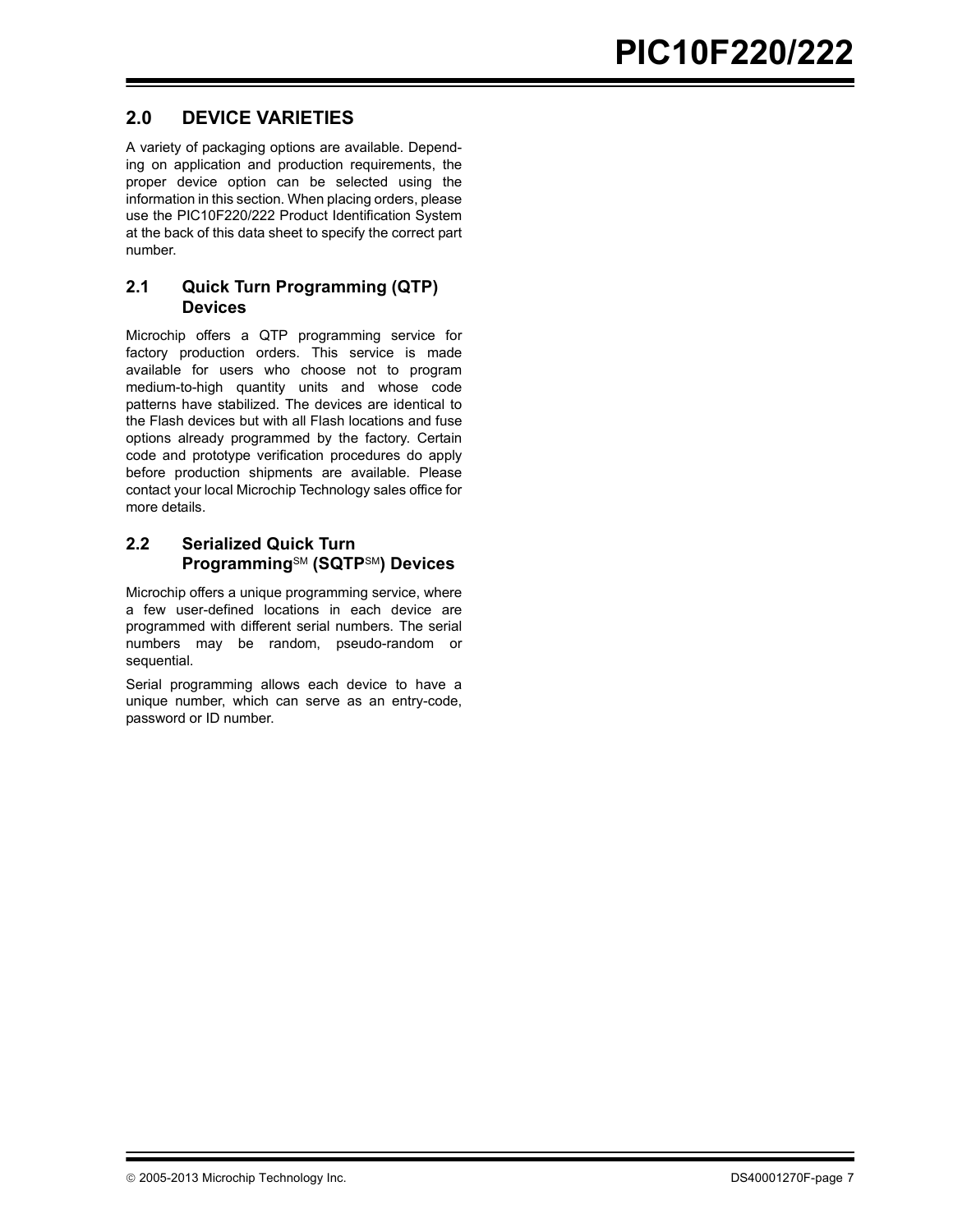**NOTES:**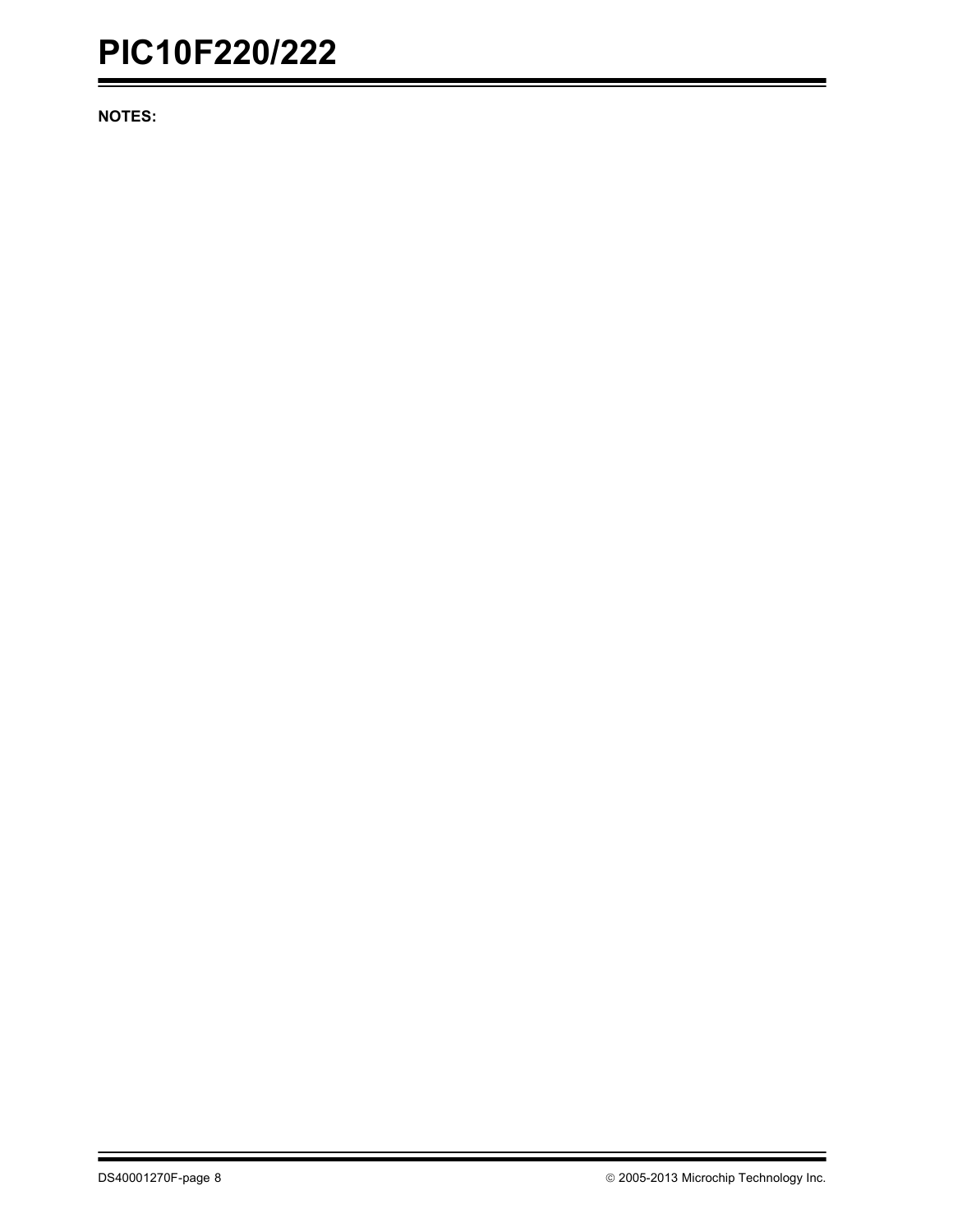# <span id="page-10-0"></span>**3.0 ARCHITECTURAL OVERVIEW**

The high performance of the PIC10F220/222 devices can be attributed to a number of architectural features commonly found in RISC microprocessors. To begin with, the PIC10F220/222 devices use a Harvard architecture in which program and data are accessed on separate buses. This improves bandwidth over traditional von Neumann architectures where program and data are fetched on the same bus. Separating program and data memory further allows instructions to be sized differently than the 8-bit wide data word. Instruction opcodes are 12 bits wide, making it possible to have all single-word instructions. A 12-bit wide program memory access bus fetches a 12-bit instruction in a single cycle. A two-stage pipeline overlaps fetch and execution of instructions. Consequently, all instructions (33) execute in a single cycle (1  $\mu$ s @ 4 MHz or 500 ns @ 8 MHz) except for program branches.

The table below lists program memory (Flash) and data memory (RAM) for the PIC10F220/222 devices.

| <b>Device</b>    | <b>Memory</b>   |               |  |  |  |
|------------------|-----------------|---------------|--|--|--|
|                  | Program         | Data          |  |  |  |
| <b>PIC10F220</b> | $256 \times 12$ | $16 \times 8$ |  |  |  |
| PIC10F222        | $512 \times 12$ | $23 \times 8$ |  |  |  |

The PIC10F220/222 devices can directly or indirectly address its register files and data memory. All Special Function Registers (SFR), including the PC, are mapped in the data memory. The PIC10F220/222 devices have a highly orthogonal (symmetrical) instruction set that makes it possible to carry out any operation, on any register, using any addressing mode. This symmetrical nature and lack of "special optimal situations" make programming with the PIC10F220/222 devices simple, yet efficient. In addition, the learning curve is reduced significantly.

The PIC10F220/222 devices contain an 8-bit ALU and working register. The ALU is a general purpose arithmetic unit. It performs arithmetic and Boolean functions between data in the working register and any register file.

The ALU is 8-bits wide and capable of addition, subtraction, shift and logical operations. Unless otherwise mentioned, arithmetic operations are two's complement in nature. In two-operand instructions, one operand is typically the W (working) register. The other operand is either a file register or an immediate constant. In single operand instructions, the operand is either the W register or a file register.

The W register is an 8-bit working register used for ALU operations. It is not an addressable register.

Depending on the instruction executed, the ALU may affect the values of the Carry (C), Digit Carry (DC) and Zero (Z) bits in the STATUS register. The C and DC bits operate as a borrow and digit borrow out bit, respectively, in subtraction. See the SUBWF and ADDWF instructions for examples.

A simplified block diagram is shown in [Figure 3-1](#page-11-0) with the corresponding device pins described in [Table 3-1.](#page-11-1)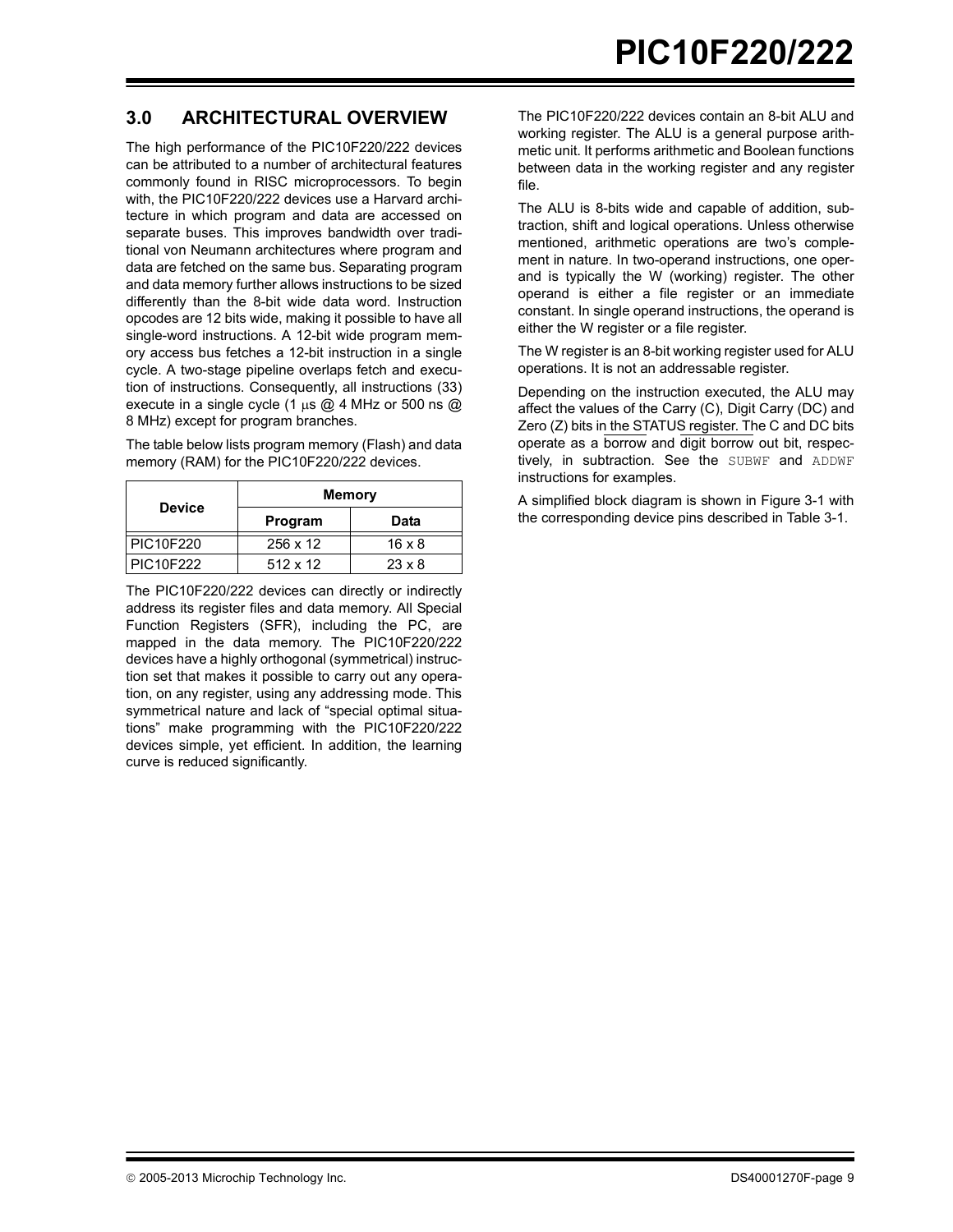

#### <span id="page-11-0"></span>**FIGURE 3-1: BLOCK DIAGRAM**

#### <span id="page-11-2"></span><span id="page-11-1"></span>**TABLE 3-1: PINOUT DESCRIPTION**

| Name            | <b>Function</b>       | Input<br>Type            | Output<br>Type | <b>Description</b>                                                                                                                                                                                                       |
|-----------------|-----------------------|--------------------------|----------------|--------------------------------------------------------------------------------------------------------------------------------------------------------------------------------------------------------------------------|
| GP0/AN0/ICSPDAT | GP <sub>0</sub>       | <b>TTL</b>               | <b>CMOS</b>    | Bidirectional I/O pin. Can be software programmed for internal weak<br>pull-up and wake-up from Sleep on pin change.                                                                                                     |
|                 | AN <sub>0</sub>       | AN                       |                | Analog Input                                                                                                                                                                                                             |
|                 | <b>ICSPDAT</b>        | <b>ST</b>                | <b>CMOS</b>    | In-Circuit programming data                                                                                                                                                                                              |
| GP1/AN1/ICSPCLK | GP <sub>1</sub>       | <b>TTL</b>               | CMOS           | Bidirectional I/O pin. Can be software programmed for internal weak<br>pull-up and wake-up from Sleep on pin change.                                                                                                     |
|                 | AN <sub>1</sub>       | AN                       |                | Analog Input                                                                                                                                                                                                             |
|                 | <b>ICSPCLK</b>        | <b>ST</b>                |                | In-Circuit programming clock                                                                                                                                                                                             |
| GP2/T0CKI/FOSC4 | GP <sub>2</sub>       | <b>TTL</b>               | <b>CMOS</b>    | Bidirectional I/O pin                                                                                                                                                                                                    |
|                 | <b>TOCKI</b>          | <b>ST</b>                |                | Clock input to TMR0                                                                                                                                                                                                      |
|                 | FOSC4                 | $\overline{\phantom{0}}$ | <b>CMOS</b>    | Oscillator/4 output                                                                                                                                                                                                      |
| GP3/MCLR/VPP    | GP <sub>3</sub>       | <b>TTL</b>               |                | Input pin. Can be software programmed for internal weak pull-up and<br>wake-up from Sleep on pin change.                                                                                                                 |
|                 | <b>MCLR</b>           | <b>ST</b>                |                | Master Clear (Reset). When configured as MCLR, this pin is an<br>active-low Reset to the device. Voltage on MCLR/VPP must not<br>exceed VDD during normal device operation or the device will enter<br>Programming mode. |
|                 | <b>V<sub>PP</sub></b> | HV                       |                | Programming voltage input                                                                                                                                                                                                |
| VDD             | <b>V<sub>DD</sub></b> | P                        |                | Positive supply for logic and I/O pins                                                                                                                                                                                   |
| <b>VSS</b>      | <b>Vss</b>            | P                        |                | Ground reference for logic and I/O pins                                                                                                                                                                                  |

Legend: I = Input, O = Output, I/O = Input/Output, P = Power, - = Not used, TTL = TTL input, ST = Schmitt Trigger input, AN = Analog Input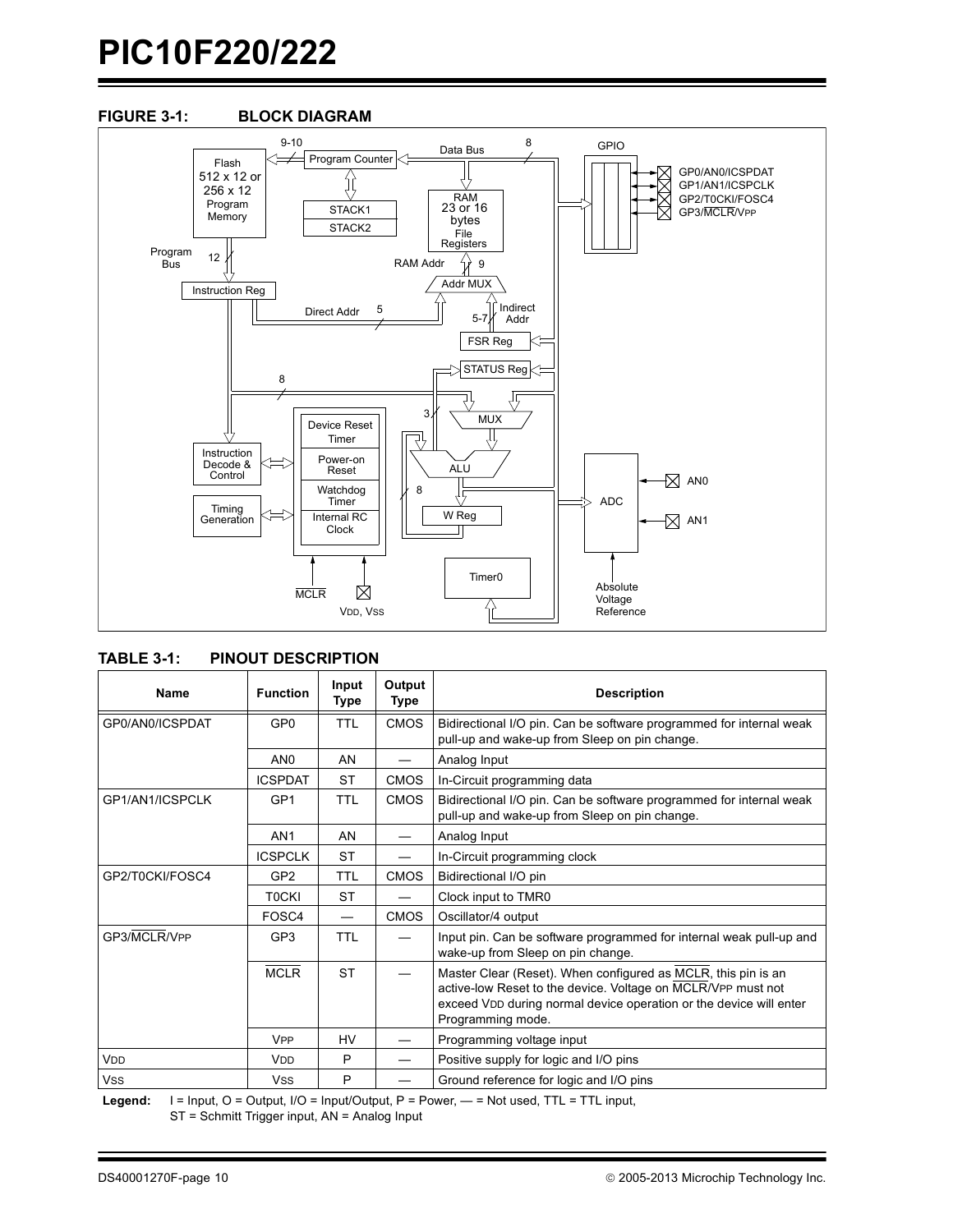#### **3.1 Clocking Scheme/Instruction Cycle**

The clock is internally divided by four to generate four non-overlapping quadrature clocks, namely Q1, Q2, Q3 and Q4. Internally, the PC is incremented every Q1, and the instruction is fetched from program memory and latched into the Instruction Register (IR) in Q4. It is decoded and executed during Q1 through Q4. The clocks and instruction execution flow is shown in [Figure 3-2](#page-12-0) and [Example 3-1](#page-12-1).

#### **3.2 Instruction Flow/Pipelining**

An instruction cycle consists of four Q cycles (Q1, Q2, Q3 and Q4). The instruction fetch and execute are pipelined such that fetch takes one instruction cycle, while decode and execute takes another instruction cycle. However, due to the pipelining, each instruction effectively executes in one cycle. If an instruction causes the PC to change (e.g., GOTO) then two cycles are required to complete the instruction [\(Example 3-1](#page-12-1)).

A fetch cycle begins with the PC incrementing in Q1.

In the execution cycle, the fetched instruction is latched into the Instruction Register in cycle Q1. This instruction is then decoded and executed during the Q2, Q3 and Q4 cycles. Data memory is read during Q2 (operand read) and written during Q4 (destination write).



<span id="page-12-0"></span>**FIGURE 3-2: CLOCK/INSTRUCTION CYCLE**

#### <span id="page-12-1"></span>**EXAMPLE 3-1: INSTRUCTION PIPELINE FLOW**

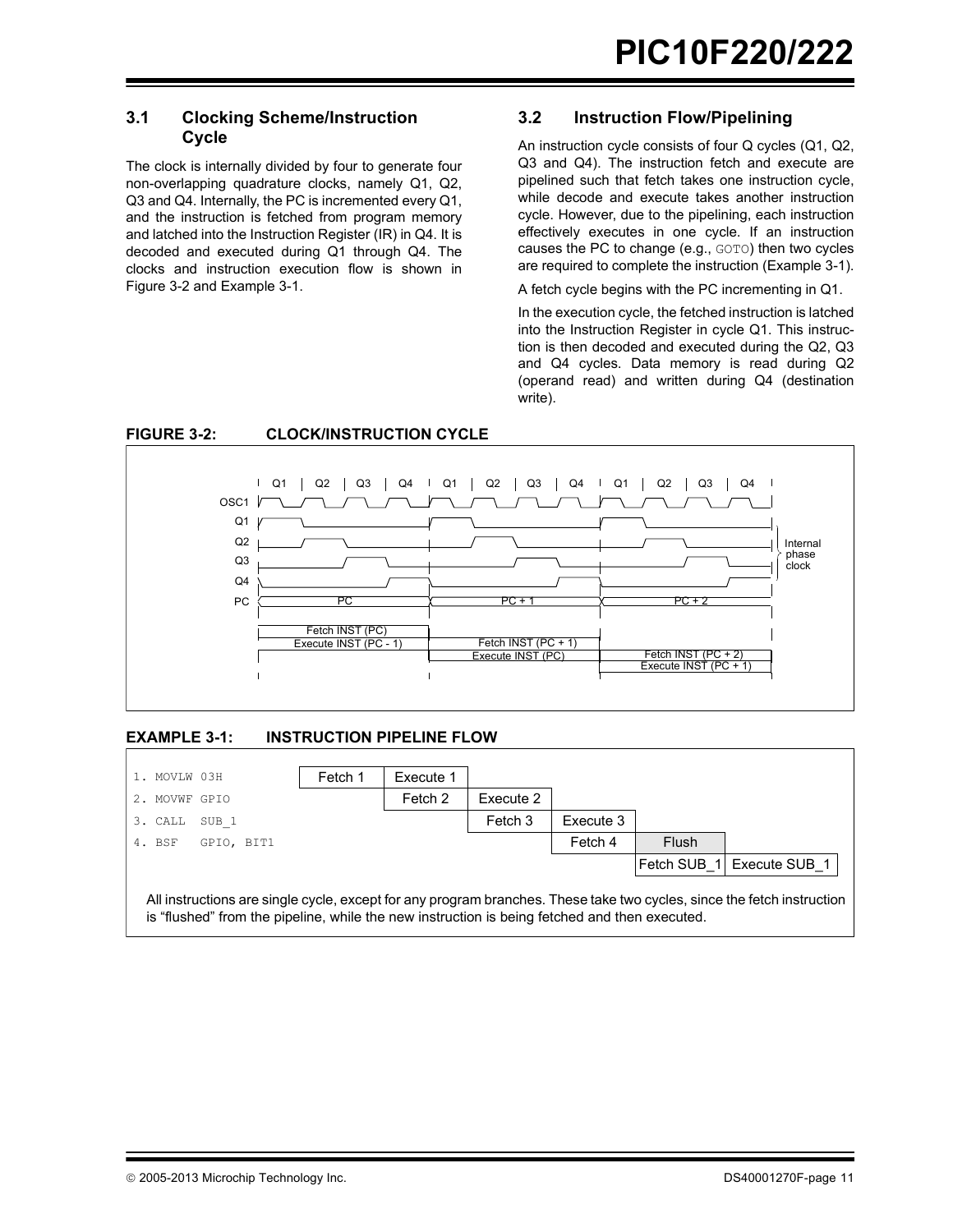**NOTES:**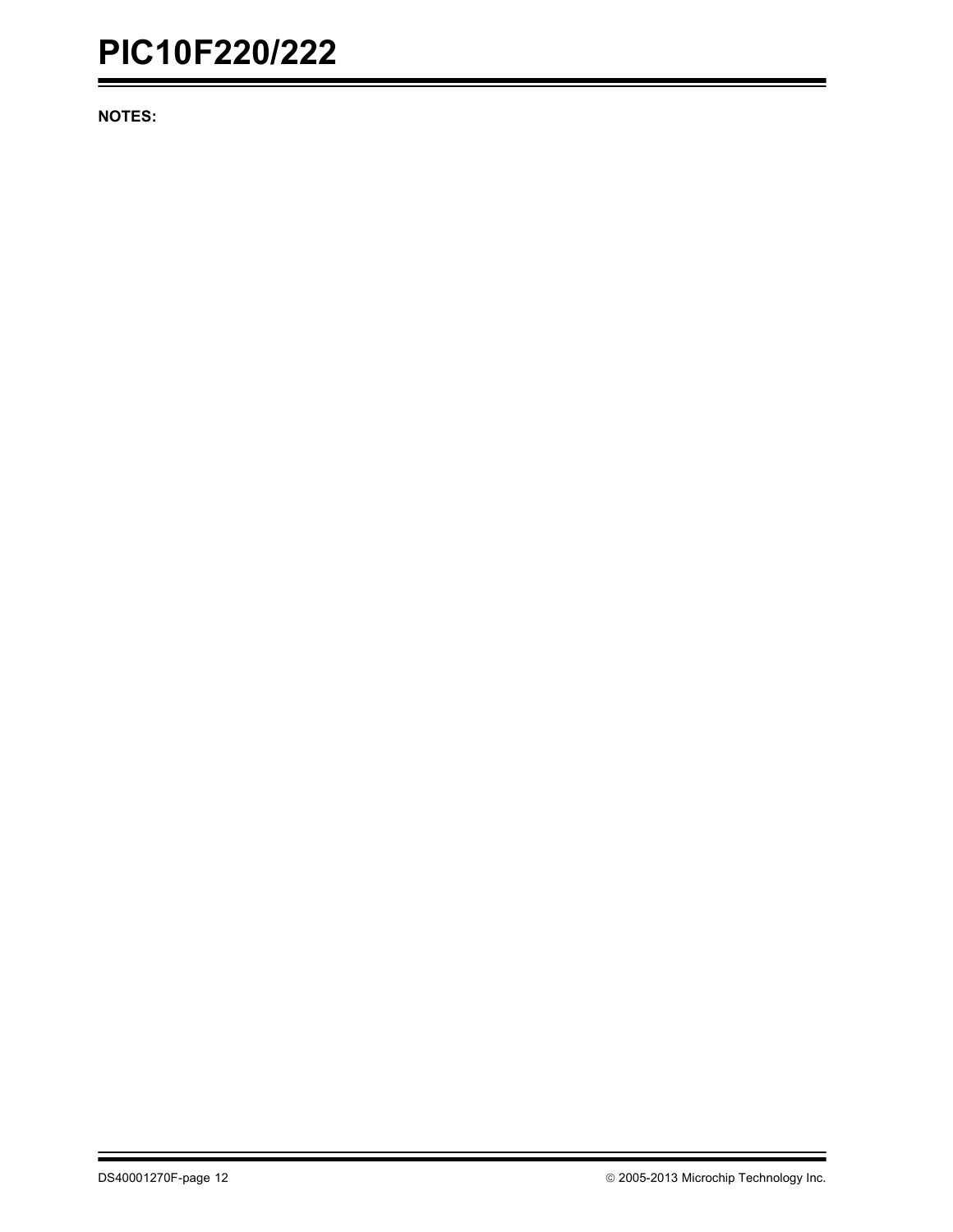### **4.0 MEMORY ORGANIZATION**

The PIC10F220/222 memories are organized into program memory and data memory. Data memory banks are accessed using the File Select Register (FSR).

#### **4.1 Program Memory Organization for the PIC10F220**

The PIC10F220 devices have a 9-bit Program Counter (PC) capable of addressing a 512 x 12 program memory space.

Only the first 256 x 12 (0000h-00FFh) for the PIC10F220 are physically implemented (see [Figure 4-1\)](#page-14-0). Accessing a location above these boundaries will cause a wrap-around within the first 256 x 12 space (PIC10F220). The effective Reset vector is at 0000h, (see [Figure 4-1\)](#page-14-0). Location 00FFh (PIC10F220) contains the internal clock oscillator calibration value. This value should never be overwritten.

#### <span id="page-14-0"></span>**FIGURE 4-1: PROGRAM MEMORY MAP AND STACK FOR THE PIC10F220**



#### **4.2 Program Memory Organization for the PIC10F222**

The PIC10F222 devices have a 10-bit Program Counter (PC) capable of addressing a 1024  $\times$  12 program memory space.

Only the first 512 x 12 (0000h-01FFh) for the Mem-High are physically implemented (see [Figure 4-2](#page-14-1)). Accessing a location above these boundaries will cause a wrap-around within the first 512 x 12 space (PIC10F222). The effective Reset vector is at 0000h, (see [Figure 4-2](#page-14-1)). Location 01FFh (PIC10F222) contains the internal clock oscillator calibration value. This value should never be overwritten.

#### <span id="page-14-1"></span>**FIGURE 4-2: PROGRAM MEMORY MAP AND STACK FOR THE PIC10F222**

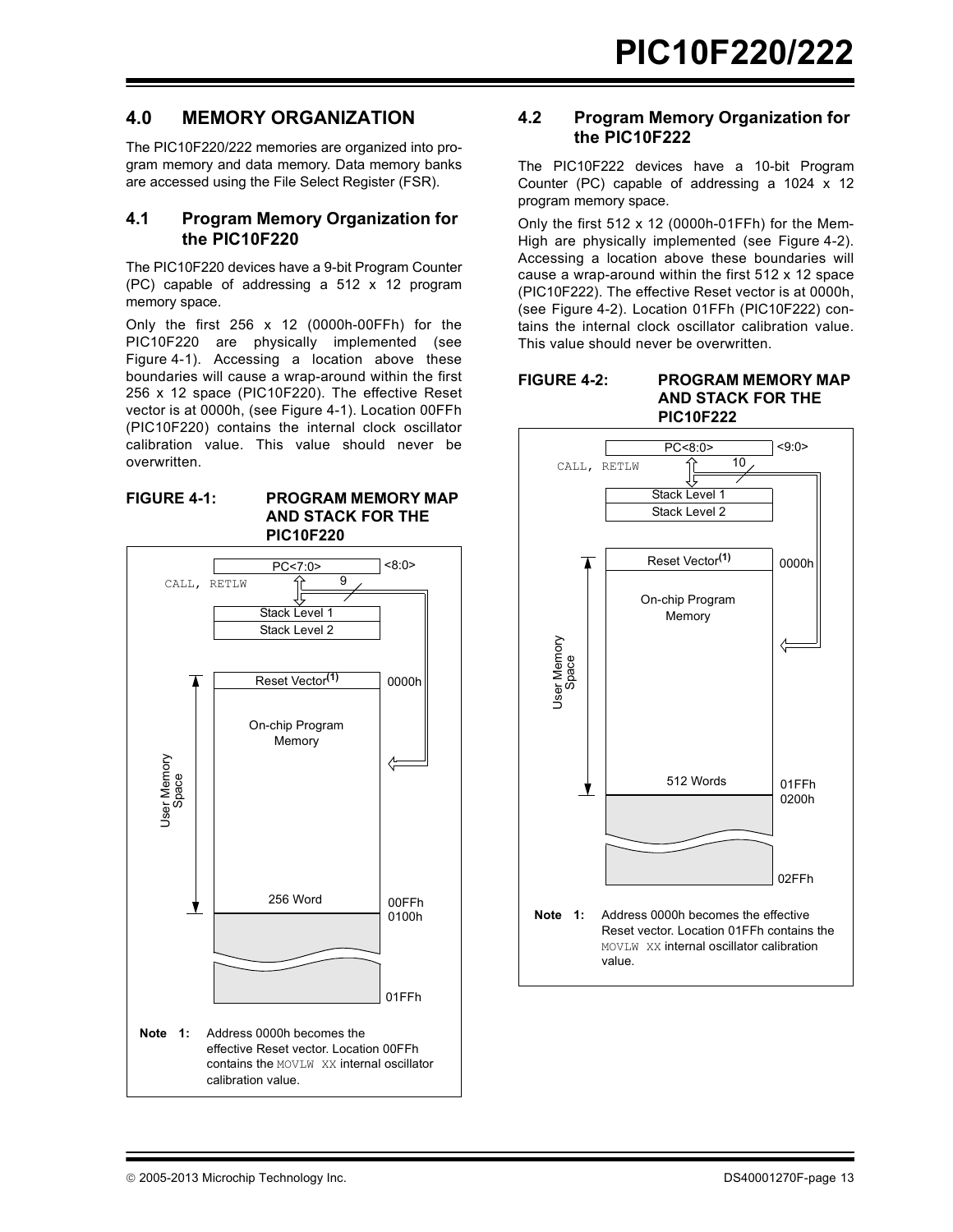#### <span id="page-15-2"></span>**4.3 Data Memory Organization**

Data memory is composed of registers or bytes of RAM. Therefore, data memory for a device is specified by its register file. The register file is divided into two functional groups: Special Function Registers (SFR) and General Purpose Registers (GPR).

The Special Function Registers include the TMR0 register, the Program Counter (PCL), the STATUS register, the I/O register (GPIO) and the File Select Register (FSR). In addition, Special Function Registers are used to control the I/O port configuration and prescaler options.

The General Purpose Registers are used for data and control information under command of the instructions.

For the PIC10F220, the register file is composed of 9 Special Function Registers and 16 General Purpose Registers [\(Figure 4-3](#page-15-0), [Figure 4-4](#page-15-1)).

For the PIC10F222, the register file is composed of 9 Special Function Registers and 23 General Purpose Registers [\(Figure 4-4](#page-15-1)).

#### 4.3.1 GENERAL PURPOSE REGISTER FILE

The General Purpose Register file is accessed, either directly or indirectly, through the File Select Register (FSR). See **[Section 4.9 "Indirect Data Addressing;](#page-21-0) [INDF and FSR Registers"](#page-21-0)**.

#### <span id="page-15-0"></span>**FIGURE 4-3: PIC10F220 REGISTER FILE MAP**

|         | File Address    |                                                                                                           |  |
|---------|-----------------|-----------------------------------------------------------------------------------------------------------|--|
|         | 00h             | INDF <sup>(1)</sup>                                                                                       |  |
|         | 01h             | TMR0                                                                                                      |  |
|         | 02h             | PCL                                                                                                       |  |
|         | 03h             | <b>STATUS</b>                                                                                             |  |
|         | 04h             | <b>FSR</b>                                                                                                |  |
|         | 05h             | <b>OSCCAL</b>                                                                                             |  |
|         | 06h             | <b>GPIO</b>                                                                                               |  |
|         | 07h             | ADCON0                                                                                                    |  |
|         | 08h             | <b>ADRES</b>                                                                                              |  |
|         | 09h             | Unimplemented <sup>(2)</sup>                                                                              |  |
|         | 0Fh             |                                                                                                           |  |
|         | 10 <sub>h</sub> | General                                                                                                   |  |
|         |                 | Purpose<br>Registers                                                                                      |  |
|         | 1Fh             |                                                                                                           |  |
|         |                 |                                                                                                           |  |
| Note 1: |                 | Not a physical register. See Section 4.9<br>"Indirect Data Addressing; INDF and<br><b>FSR Registers".</b> |  |
| 2:      |                 | Unimplemented, read as 00h.                                                                               |  |

#### <span id="page-15-1"></span>**FIGURE 4-4: PIC10F222 REGISTER FILE MAP**

| <b>File Address</b> |                                                                                                           |  |
|---------------------|-----------------------------------------------------------------------------------------------------------|--|
| 00h                 | INDF <sup>(1)</sup>                                                                                       |  |
| 01h                 | TMR <sub>0</sub>                                                                                          |  |
| 02 <sub>h</sub>     | <b>PCL</b>                                                                                                |  |
| 03h                 | <b>STATUS</b>                                                                                             |  |
| 04h                 | <b>FSR</b>                                                                                                |  |
| 05h                 | <b>OSCCAL</b>                                                                                             |  |
| 06h                 | GPIO                                                                                                      |  |
| 07h                 | ADCON <sub>0</sub>                                                                                        |  |
| 08h                 | <b>ADRES</b>                                                                                              |  |
| 09h                 |                                                                                                           |  |
|                     | General<br>Purpose<br>Registers                                                                           |  |
| 1Fh                 |                                                                                                           |  |
| Note 1:             | Not a physical register. See Section 4.9<br>"Indirect Data Addressing; INDF and<br><b>FSR Registers".</b> |  |

#### 4.3.2 SPECIAL FUNCTION REGISTERS

The Special Function Registers (SFRs) are registers used by the CPU and peripheral functions to control the operation of the device [\(Table 4-1](#page-16-0)).

The Special Function Registers can be classified into two sets. The Special Function Registers associated with the "core" functions are described in this section. Those related to the operation of the peripheral features are described in the section for each peripheral feature.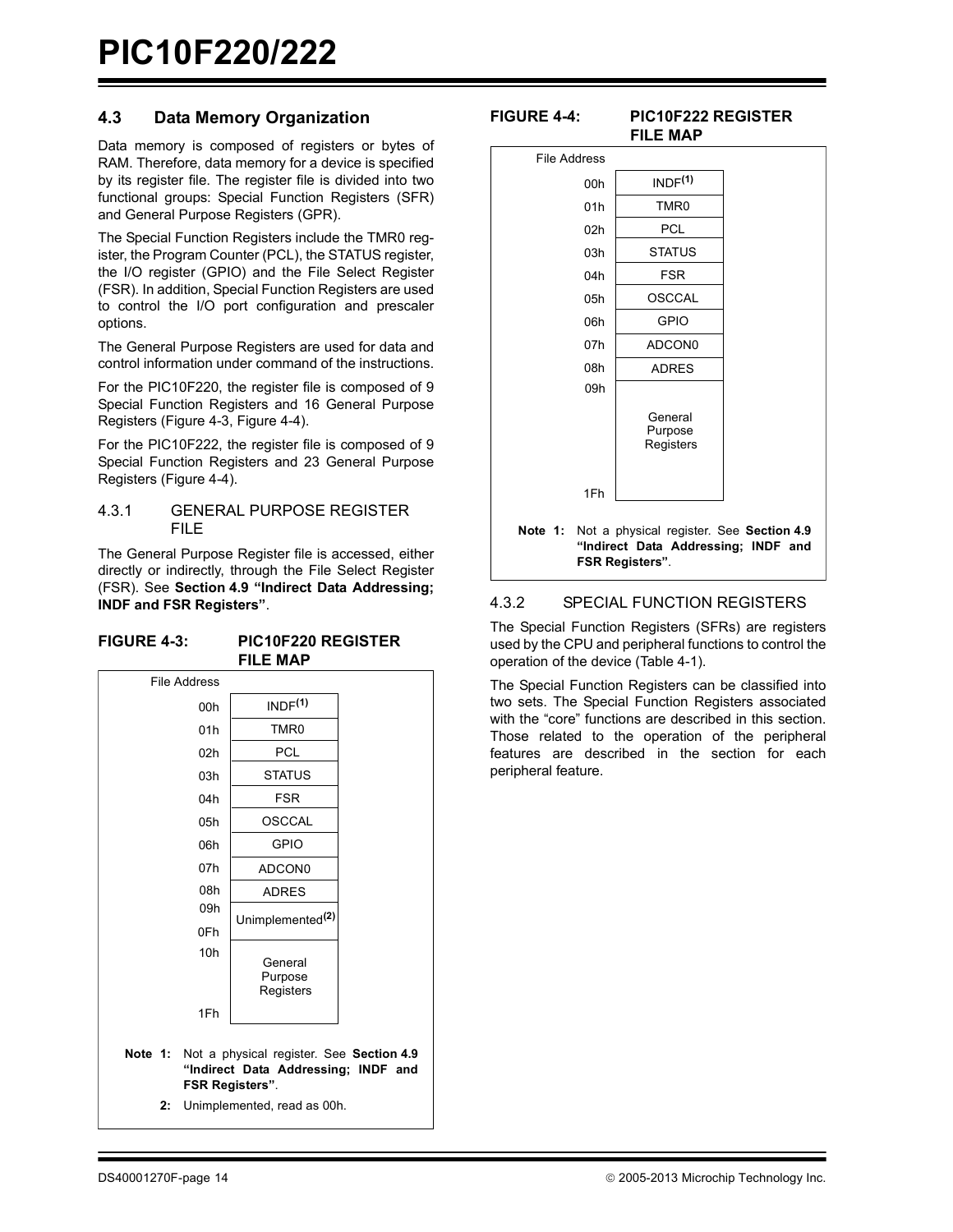| <b>Address</b> | Name               | Bit 7                                  | Bit 6                                | Bit 5            | Bit 4            | Bit 3            | Bit 2                | Bit 1                                                                 | Bit 0           | Value on<br>Power-On<br>Reset <sup>(2)</sup> | Page # |
|----------------|--------------------|----------------------------------------|--------------------------------------|------------------|------------------|------------------|----------------------|-----------------------------------------------------------------------|-----------------|----------------------------------------------|--------|
| 00h            | <b>INDF</b>        |                                        |                                      |                  |                  |                  |                      | Uses contents of FSR to address data memory (not a physical register) |                 | XXXX XXXX                                    | 20     |
| 01h            | TMR <sub>0</sub>   |                                        | 8-Bit Real-Time Clock/Counter        |                  |                  |                  |                      |                                                                       |                 | XXXX XXXX                                    | 25     |
| 02h            | PCL <sup>(1)</sup> |                                        | Low Order 8 Bits of PC               |                  |                  |                  |                      |                                                                       |                 | 1111 1111                                    | 19     |
| 03h            | <b>STATUS</b>      | <b>GPWUF</b>                           |                                      |                  | <b>TO</b>        | <b>PD</b>        | Z                    | DC.                                                                   | C               | $0 - -1$ 1xxx <sup>(3)</sup>                 | 15     |
| 04h            | <b>FSR</b>         |                                        | Indirect Data Memory Address Pointer |                  |                  |                  |                      |                                                                       |                 | 111x xxxx                                    | 20     |
| 05h            | <b>OSCCAL</b>      | CAL <sub>6</sub>                       | CAL <sub>5</sub>                     | CAL <sub>4</sub> | CAL <sub>3</sub> | CAL <sub>2</sub> | CAL <sub>1</sub>     | CAL <sub>0</sub>                                                      | FOSC4           | 1111 1110                                    | 18     |
| 06h            | <b>GPIO</b>        |                                        |                                      |                  |                  | GP3              | GP <sub>2</sub>      | GP <sub>1</sub>                                                       | GP <sub>0</sub> | XXXX                                         | 21     |
| 07h            | ADCON <sub>0</sub> | ANS <sub>1</sub>                       | ANS <sub>0</sub>                     |                  |                  | CHS <sub>1</sub> | CH <sub>S0</sub>     | GO/DONE                                                               | <b>ADON</b>     | $11--1100$                                   | 30     |
| 08h            | <b>ADRES</b>       | Result of Analog-to-Digital Conversion |                                      |                  |                  |                  |                      | XXXX XXXX                                                             | 31              |                                              |        |
| N/A            | <b>TRISGPIO</b>    |                                        |                                      |                  |                  |                  | I/O Control Register |                                                                       |                 | 1111                                         | 23     |
| N/A            | <b>OPTION</b>      | <b>GPWU</b>                            | GPPU                                 | T0CS             | T0SE             | <b>PSA</b>       | PS <sub>2</sub>      | PS <sub>1</sub>                                                       | PS <sub>0</sub> | 1111 1111                                    | 17     |

<span id="page-16-0"></span>**TABLE 4-1: SPECIAL FUNCTION REGISTER (SFR) SUMMARY**

**Legend:**  $-$  = unimplemented, read as '0',  $x$  = unknown,  $u$  = unchanged,  $q$  = value depends on condition.

**Note 1:** The upper byte of the Program Counter is not directly accessible. See **[Section 4.7 "Program Counter"](#page-20-0)** for an explanation of how to access these bits.

**2:** Other (non Power-up) Resets include external Reset through MCLR, Watchdog Timer and wake-up on pin change Reset.

**3:** See [Table 8-1](#page-35-0) for other Reset specific values.

### <span id="page-16-1"></span>**4.4 STATUS Register**

This register contains the arithmetic status of the ALU, the Reset status and the page preselect bit.

The STATUS register can be the destination for any instruction, as with any other register. If the STATUS register is the destination for an instruction that affects the Z, DC or C bits, then the write to these three bits is disabled. These bits are set or cleared according to the device logic. Furthermore, the TO and PD bits are not writable. Therefore, the result of an instruction with the STATUS register as destination may be different than intended.

For example, CLRF STATUS will clear the upper three bits and set the Z bit. This leaves the STATUS register as  $000u$  u1uu (where  $u =$  unchanged).

Therefore, it is recommended that only BCF, BSF and MOVWF instructions be used to alter the STATUS register. These instructions do not affect the Z, DC or C bits from the STATUS register. For other instructions, which do affect Status bits, see Instruction Set Summary.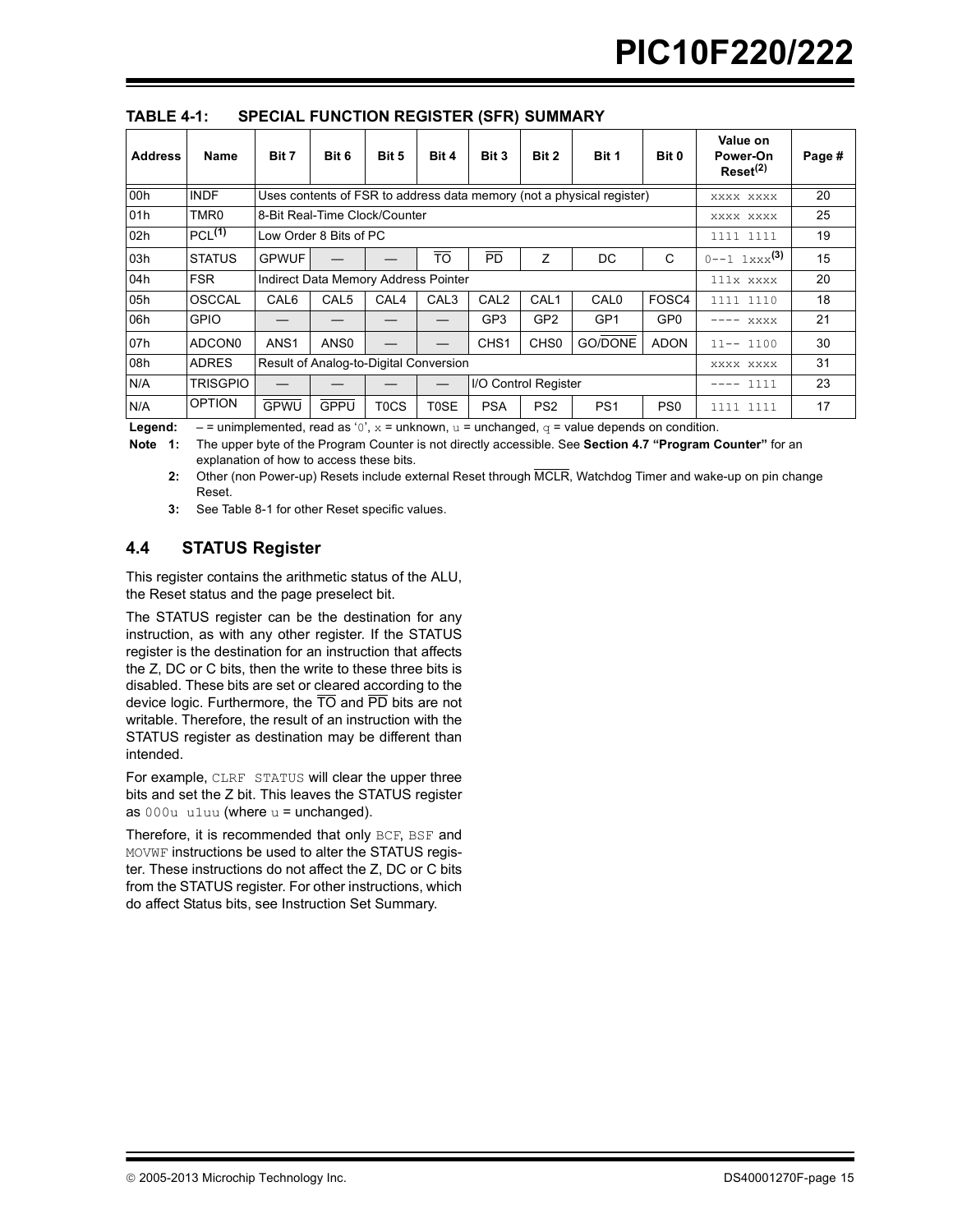| <b>REGISTER 4-1:</b> | <b>STATUS REGISTER (ADDRESS: 03h)</b> |
|----------------------|---------------------------------------|
|----------------------|---------------------------------------|

| $R/W-0$             | $R/W-0$                                                         | $R/W-0$                                                                                                                                                                                                                                                                          | $R-1$                             | $R-1$                  | $R/W-x$                                                                                     | $R/W-x$                     | $R/W-x$      |
|---------------------|-----------------------------------------------------------------|----------------------------------------------------------------------------------------------------------------------------------------------------------------------------------------------------------------------------------------------------------------------------------|-----------------------------------|------------------------|---------------------------------------------------------------------------------------------|-----------------------------|--------------|
| <b>GPWUF</b>        |                                                                 |                                                                                                                                                                                                                                                                                  | ΤŌ                                | PD                     | Z                                                                                           | DC                          | $\mathsf{C}$ |
| bit 7               |                                                                 |                                                                                                                                                                                                                                                                                  |                                   |                        |                                                                                             |                             | bit 0        |
|                     |                                                                 |                                                                                                                                                                                                                                                                                  |                                   |                        |                                                                                             |                             |              |
| Legend:             |                                                                 |                                                                                                                                                                                                                                                                                  |                                   |                        |                                                                                             |                             |              |
| $R = Readable bit$  |                                                                 | $W = W$ ritable bit                                                                                                                                                                                                                                                              |                                   |                        | $U =$ Unimplemented bit, read as '0'                                                        |                             |              |
| $-n =$ Value at POR |                                                                 | $'1'$ = Bit is set                                                                                                                                                                                                                                                               |                                   | $'0'$ = Bit is cleared |                                                                                             | $x = \text{Bit}$ is unknown |              |
| bit 7               | <b>GPWUF: GPIO Reset bit</b>                                    |                                                                                                                                                                                                                                                                                  |                                   |                        |                                                                                             |                             |              |
|                     |                                                                 | $1 =$ Reset due to wake-up from Sleep on pin change<br>$0 =$ After power-up or other Reset                                                                                                                                                                                       |                                   |                        |                                                                                             |                             |              |
| bit 6               |                                                                 |                                                                                                                                                                                                                                                                                  |                                   |                        | Reserved: Do not use. Use of this bit may affect upward compatibility with future products. |                             |              |
| bit 5               |                                                                 |                                                                                                                                                                                                                                                                                  |                                   |                        | Reserved: Do not use. Use of this bit may affect upward compatibility with future products. |                             |              |
| bit 4               | TO: Time-out bit                                                |                                                                                                                                                                                                                                                                                  |                                   |                        |                                                                                             |                             |              |
|                     |                                                                 | $1 =$ After power-up, CLRWDT instruction or SLEEP instruction<br>$0 = A WDT$ time-out occurred                                                                                                                                                                                   |                                   |                        |                                                                                             |                             |              |
| bit 3               | PD: Power-down bit                                              |                                                                                                                                                                                                                                                                                  |                                   |                        |                                                                                             |                             |              |
|                     |                                                                 | $1 =$ After power-up or by the CLRWDT instruction<br>$0 = By$ execution of the SLEEP instruction                                                                                                                                                                                 |                                   |                        |                                                                                             |                             |              |
| bit 2               | Z: Zero bit                                                     |                                                                                                                                                                                                                                                                                  |                                   |                        |                                                                                             |                             |              |
|                     |                                                                 | $1 =$ The result of an arithmetic or logic operation is zero<br>$0 =$ The result of an arithmetic or logic operation is not zero                                                                                                                                                 |                                   |                        |                                                                                             |                             |              |
| bit 1               | ADDWF:                                                          | DC: Digit carry/borrow bit (for ADDWE and SUBWE instructions)                                                                                                                                                                                                                    |                                   |                        |                                                                                             |                             |              |
|                     | SUBWF:                                                          | $1 = A$ carry to the 4th low-order bit of the result occurred<br>$0 = A$ carry to the 4th low-order bit of the result did not occur<br>$1 = A$ borrow from the 4th low-order bit of the result did not occur<br>$0 = A$ borrow from the 4th low-order bit of the result occurred |                                   |                        |                                                                                             |                             |              |
| bit 0               |                                                                 | C: Carry/borrow bit (for ADDWE, SUBWE and RRE, RLE instructions)                                                                                                                                                                                                                 |                                   |                        |                                                                                             |                             |              |
|                     | ADDWF:<br>$1 = A$ carry occurred<br>$0 = A$ carry did not occur |                                                                                                                                                                                                                                                                                  | SUBWF:<br>$0 = A$ borrow occurred |                        | RRF Or RLF:<br>$1 = A$ borrow did not occur Load bit with LSb or MSb, respectively          |                             |              |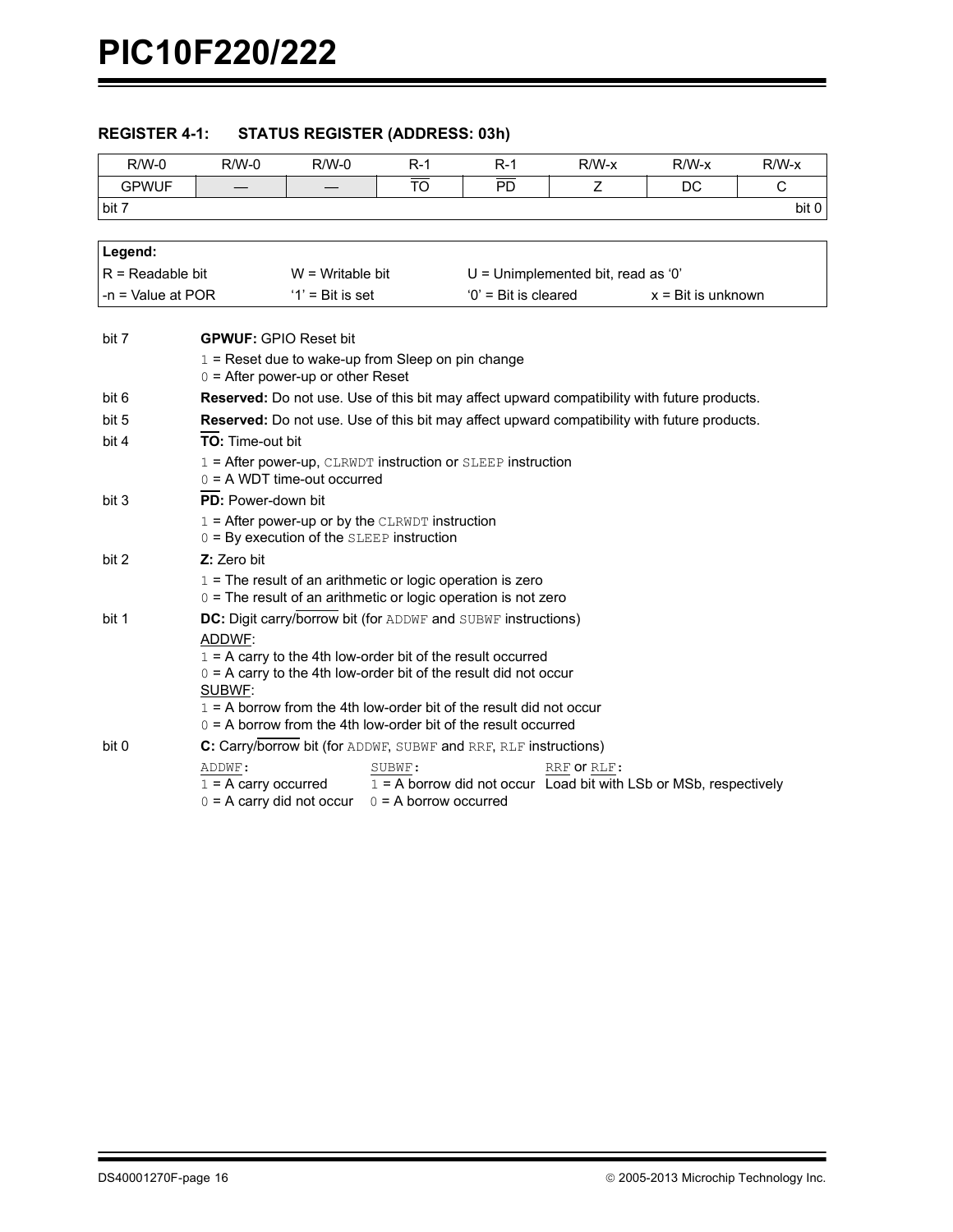#### <span id="page-18-0"></span>**4.5 OPTION Register**

The OPTION register is a 8-bit wide, write-only register, which contains various control bits to configure the Timer0/WDT prescaler and Timer0.

The OPTION register is not memory mapped and is therefore only addressable by executing the OPTION instruction, the contents of the W register will be transferred to the OPTION register. A Reset sets the OPTION<7:0> bits.

| Note: | If TRIS bit is set to '0', the wake-up on             |
|-------|-------------------------------------------------------|
|       | change and pull-up functions are disabled             |
|       | for that pin ( <i>i.e.</i> , note that TRIS overrides |
|       | Option control of GPPU and GPWU).                     |

| Note: | If the TOCS bit is set to '1', it will override |
|-------|-------------------------------------------------|
|       | the TRIS function on the TOCKI pin.             |

#### **REGISTER 4-2: OPTION REGISTER**

| $W-1$       | $W-1$       | $W-1$       | $W-1$       | $W-1$      | $W-1$           | $W-1$           | $W-1$           |
|-------------|-------------|-------------|-------------|------------|-----------------|-----------------|-----------------|
| <b>GPWU</b> | <b>GPPU</b> | <b>TOCS</b> | <b>T0SE</b> | <b>PSA</b> | PS <sub>2</sub> | PS <sub>1</sub> | PS <sub>0</sub> |
| bit 7       |             |             |             |            |                 |                 | bit 0           |
|             |             |             |             |            |                 |                 |                 |
| Legend:     |             |             |             |            |                 |                 |                 |

| $IR = Readable bit$    | $W = W$ ritable bit | $U =$ Unimplemented bit, read as '0' |                             |
|------------------------|---------------------|--------------------------------------|-----------------------------|
| $l - n =$ Value at POR | $'1'$ = Bit is set  | $0'$ = Bit is cleared                | $x = \text{Bit}$ is unknown |

| bit 7   | <b>GPWU:</b> Enable Wake-up On Pin Change bit (GP0, GP1, GP3) |                      |                                                                 |  |  |
|---------|---------------------------------------------------------------|----------------------|-----------------------------------------------------------------|--|--|
|         | $1 = Disabled$                                                |                      |                                                                 |  |  |
|         | $0 =$ Enabled                                                 |                      |                                                                 |  |  |
| bit 6   | <b>GPPU:</b> Enable Weak Pull-ups bit (GP0, GP1, GP3)         |                      |                                                                 |  |  |
|         | $1 = Disabled$                                                |                      |                                                                 |  |  |
|         | $0 =$ Enabled                                                 |                      |                                                                 |  |  |
| bit 5   | <b>T0CS:</b> Timer0 Clock Source Select bit                   |                      |                                                                 |  |  |
|         |                                                               |                      | $1 =$ Transition on T0CKI pin (overrides TRIS on the T0CKI pin) |  |  |
|         |                                                               |                      | $0 =$ Transition on internal instruction cycle clock, Fosc/4    |  |  |
| bit 4   | <b>T0SE:</b> Timer0 Source Edge Select bit                    |                      |                                                                 |  |  |
|         |                                                               |                      | $1 =$ Increment on high-to-low transition on the T0CKI pin      |  |  |
|         |                                                               |                      | $0 =$ Increment on low-to-high transition on the TOCKI pin      |  |  |
| bit 3   | <b>PSA:</b> Prescaler Assignment bit                          |                      |                                                                 |  |  |
|         | $1$ = Prescaler assigned to the WDT                           |                      |                                                                 |  |  |
|         | $0 =$ Prescaler assigned to Timer0                            |                      |                                                                 |  |  |
| bit 2-0 | <b>PS&lt;2:0&gt;:</b> Prescaler Rate Select bits              |                      |                                                                 |  |  |
|         | <b>Bit Value</b>                                              | Timer0 Rate WDT Rate |                                                                 |  |  |
|         | 000                                                           | 1:2                  | 1 : 1                                                           |  |  |
|         | 001                                                           | 1:4                  | 1:2                                                             |  |  |
|         | 010                                                           | 1:8                  | 1:4                                                             |  |  |
|         | 011                                                           | 1 : 16               | 1:8                                                             |  |  |
|         | 100                                                           | 1 : 32               | 1:16                                                            |  |  |
|         | 101                                                           | 1:64                 | 1 : 32                                                          |  |  |

1 : 128 1 : 256

1 : 64 1 : 128

110 111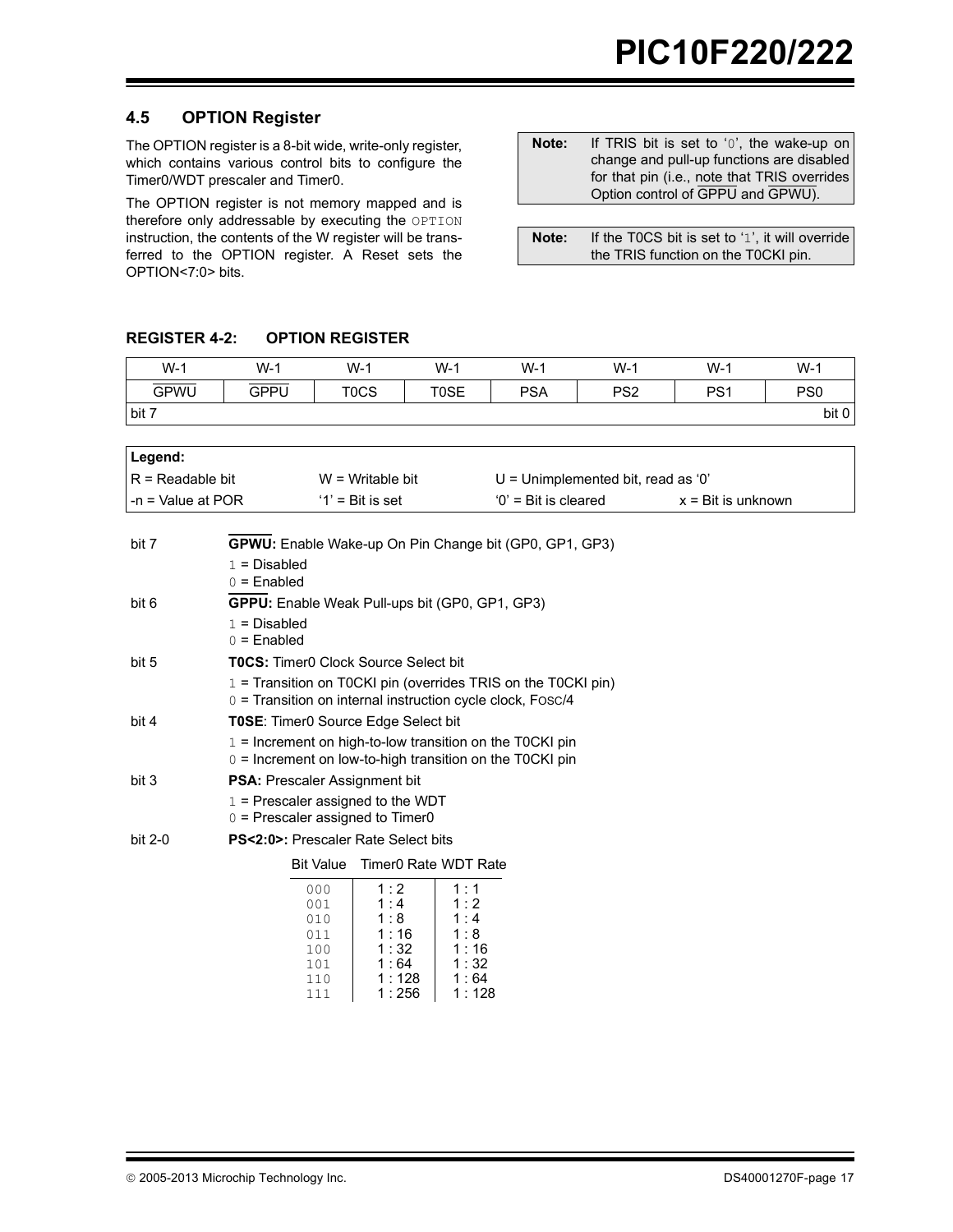#### <span id="page-19-0"></span>**4.6 OSCCAL Register**

The Oscillator Calibration (OSCCAL) register is used to calibrate the internal precision 4/8 MHz oscillator. It contains seven bits for calibration.

| Note: | Erasing the device will also erase the pre- |  |  |  |  |  |  |
|-------|---------------------------------------------|--|--|--|--|--|--|
|       | programmed internal calibration value for   |  |  |  |  |  |  |
|       | the internal oscillator. The calibration    |  |  |  |  |  |  |
|       | value must be read prior to erasing the     |  |  |  |  |  |  |
|       | part so it can be reprogrammed correctly    |  |  |  |  |  |  |
|       | later.                                      |  |  |  |  |  |  |

After you move in the calibration constant, do not change the value. See **[Section 8.2.2 "Internal 4/8 MHz](#page-35-1) [Oscillator"](#page-35-1)**.

| $R/W-1$ | $R/M-1$ | R/W-1 | $R/M-1$ | $R/W-1$ | <b>R/W-1</b> | R/W-1 | $R/W-0$           |
|---------|---------|-------|---------|---------|--------------|-------|-------------------|
|         |         |       |         |         |              |       |                   |
| CAL6    | CAL5    | CAL4  | CAL3    | CAL2    | CAL1         | CAL0  | FOSC <sub>4</sub> |
| bit 7   |         |       |         |         |              |       | bit 0             |

| $\cap$ $\Lambda$ $\Gamma$ $\Omega$<br>CAL6 | CAL5 | <b>CAL</b><br>Δ | CAL3 | CAL <sub>2</sub> | CAL. | CAL <sub>0</sub> | C<br>יטט |
|--------------------------------------------|------|-----------------|------|------------------|------|------------------|----------|
|                                            |      |                 |      |                  |      |                  |          |

**REGISTER 4-3: OSCCAL – OSCILLATOR CALIBRATION REGISTER (ADDRESS: 05h)**

| Legend:                   |                     |                                    |                             |
|---------------------------|---------------------|------------------------------------|-----------------------------|
| IR = Readable bit         | $W = W$ ritable bit | U = Unimplemented bit, read as '0' |                             |
| $\vert$ -n = Value at POR | $'1'$ = Bit is set  | $'0'$ = Bit is cleared             | $x = \text{Bit}$ is unknown |
|                           |                     |                                    |                             |

```
bit 7-1 CAL<6:0>: Oscillator Calibration bits
              0111111 = Maximum frequency
              •
              •
              •
              0000001
              0000000 = Center frequency
              1111111
              •
              •
              •
              1000000 = Minimum frequency
bit 0 FOSC4: INTOSC/4 Output Enable bit(1)
              1 = INTOSC/4 output onto GP2
              0 = GP2/T0CKI applied to GP2
```
**Note 1:** Overrides GP2/T0CKI control registers when enabled.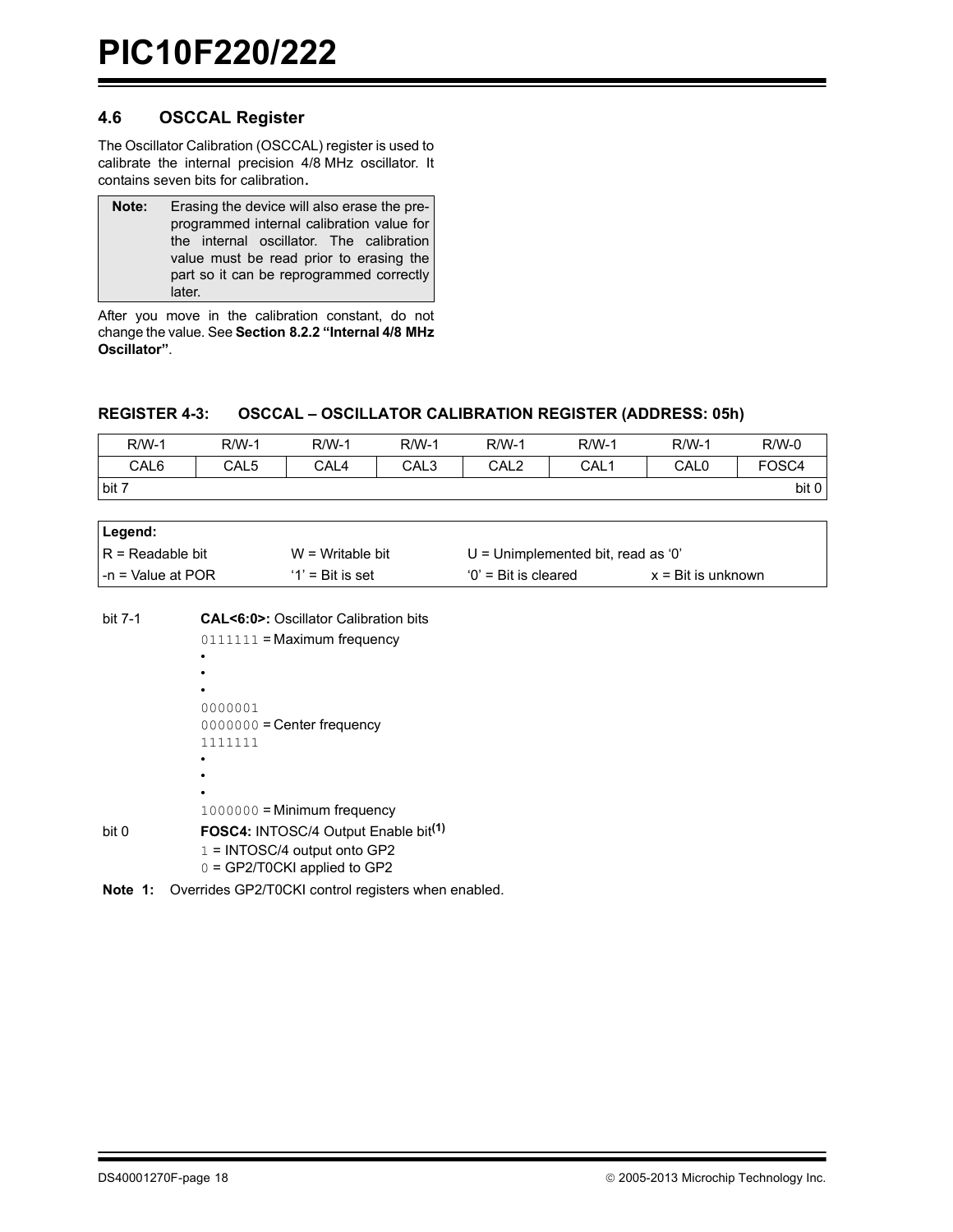#### <span id="page-20-0"></span>**4.7 Program Counter**

As a program instruction is executed, the Program Counter (PC) will contain the address of the next program instruction to be executed. The PC value is increased by one every instruction cycle, unless an instruction changes the PC.

For a GOTO instruction, bits 8:0 of the PC are provided by the GOTO instruction word. The PC Latch (PCL) is mapped to PC<7:0>.

For a CALL instruction or any instruction where the PCL is the destination, bits 7:0 of the PC again are provided by the instruction word. However, PC<8> does not come from the instruction word, but is always cleared ([Figure 4-5\)](#page-20-1).

Instructions where the PCL is the destination or Modify PCL instructions, include MOVWF PC, ADDWF PC and BSF PC, 5.

| Note: | Because PC<8> is cleared in the CALL       |
|-------|--------------------------------------------|
|       | instruction or any Modify PCL instruction, |
|       | all subroutine calls or computed jumps are |
|       | limited to the first 256 locations of any  |
|       | program memory page (512 words long).      |

#### <span id="page-20-1"></span>**FIGURE 4-5: LOADING OF PC BRANCH INSTRUCTIONS**



#### 4.7.1 EFFECTS OF RESET

The PC is set upon a Reset, which means that the PC addresses the last location in program memory (i.e., the oscillator calibration instruction). After executing MOVLW XX, the PC will roll over to location 0000h and begin executing user code.

### **4.8 Stack**

The PIC10F220 device has a 2-deep, 8-bit wide hardware PUSH/POP stack.

The PIC10F222 device has a 2-deep, 9-bit wide hardware PUSH/POP stack.

A CALL instruction will PUSH the current value of stack 1 into stack 2 and then PUSH the current PC value, incremented by one, into stack level 1. If more than two sequential CALL's are executed, only the most recent two return addresses are stored.

A RETLW instruction will POP the contents of stack level 1 into the PC and then copy stack level 2 contents into level 1. If more than two sequential RETLW's are executed, the stack will be filled with the address previously stored in level 2.

- **Note 1:** The W register will be loaded with the literal value specified in the instruction. This is particularly useful for the implementation of data look-up tables within the program memory.
	- **2:** There are no Status bits to indicate stack overflows or stack underflow conditions.
	- **3:** There are no instructions mnemonics called PUSH or POP. These are actions that occur from the execution of the CALL and RETLW instructions.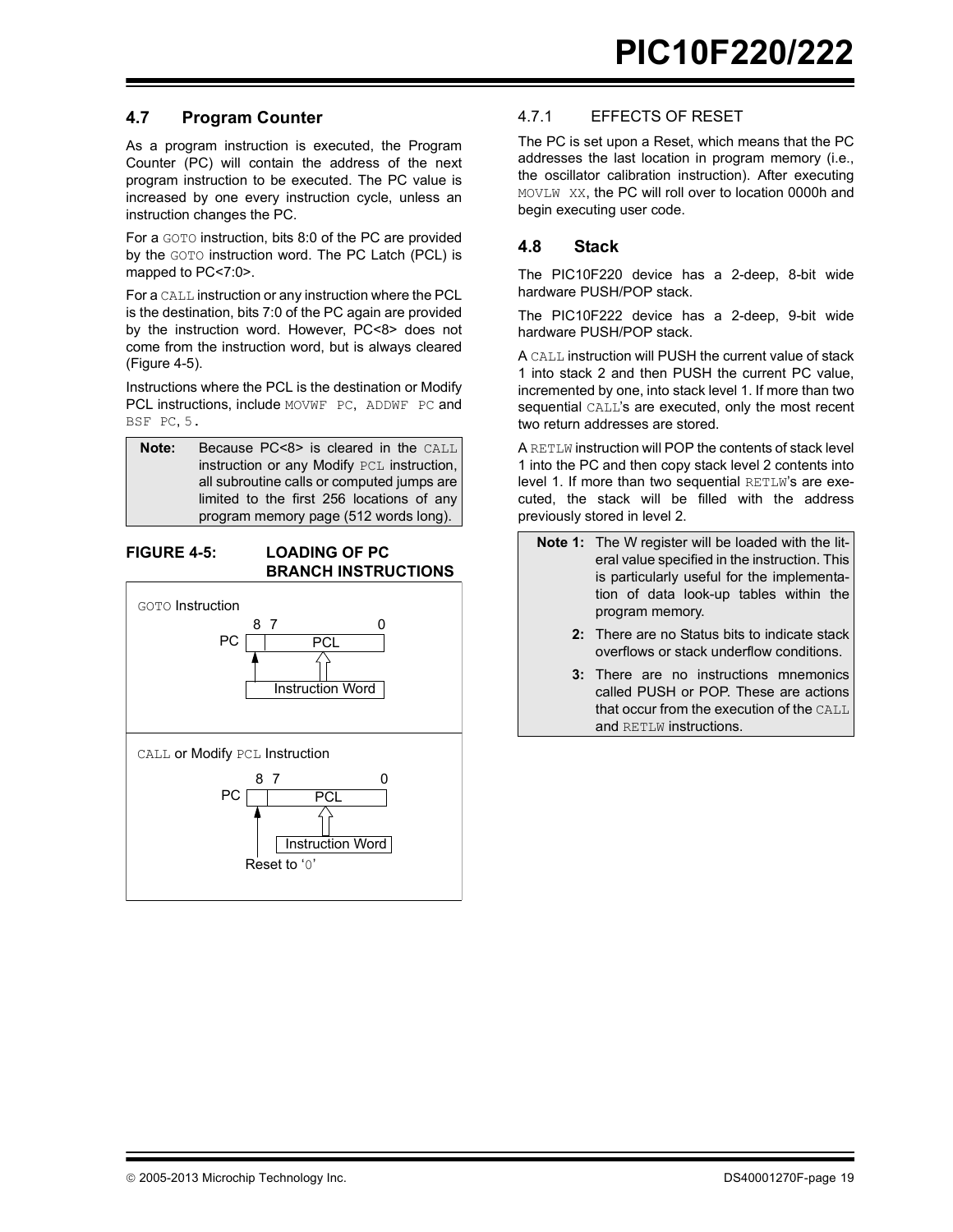#### <span id="page-21-0"></span>**4.9 Indirect Data Addressing; INDF and FSR Registers**

The INDF register is not a physical register. Addressing INDF actually addresses the register whose address is contained in the FSR register (FSR is a *pointer*). This is indirect addressing.

#### 4.9.1 INDIRECT ADDRESSING

- Register file 09 contains the value 10h
- Register file 0A contains the value 0Ah
- Load the value 09 into the FSR register
- A read of the INDF register will return the value of 10h
- Increment the value of the FSR register by one  $(FSR = 0A)$
- A read of the INDR register now will return the value of 0Ah.

Reading INDF itself indirectly (FSR = 0) will produce 00h. Writing to the INDF register indirectly results in a no-operation (although Status bits may be affected).

A simple program to clear RAM locations 10h-1Fh using Indirect addressing is shown in [Example 4-1.](#page-21-1)

#### **FIGURE 4-6: DIRECT/INDIRECT ADDRESSING**

<span id="page-21-1"></span>

| NEXT     | MOVT <sub>W</sub><br>MOVWF<br>CLRF<br>INCF<br><b>BTFSC</b><br>GOTO | $0 \times 10$<br><b>FSR</b><br><b>TNDF</b><br>FSR, F<br>FSR, 4<br><b>NEXT</b> | ; initialize pointer<br>:to RAM<br>:clear INDF<br>; reqister<br>; inc pointer<br>all done?<br>;NO, clear next |
|----------|--------------------------------------------------------------------|-------------------------------------------------------------------------------|---------------------------------------------------------------------------------------------------------------|
| CONTINUE |                                                                    |                                                                               |                                                                                                               |
|          |                                                                    |                                                                               | ; YES, continue                                                                                               |
|          |                                                                    |                                                                               |                                                                                                               |
|          |                                                                    |                                                                               |                                                                                                               |

The FSR is a 5-bit wide register. It is used in conjunction with the INDF register to indirectly address the data memory area.

The FSR<4:0> bits are used to select data memory addresses 00h to 1Fh.

**Note:** Do not use banking. FSR <7:5> are unimplemented and read as '1's.

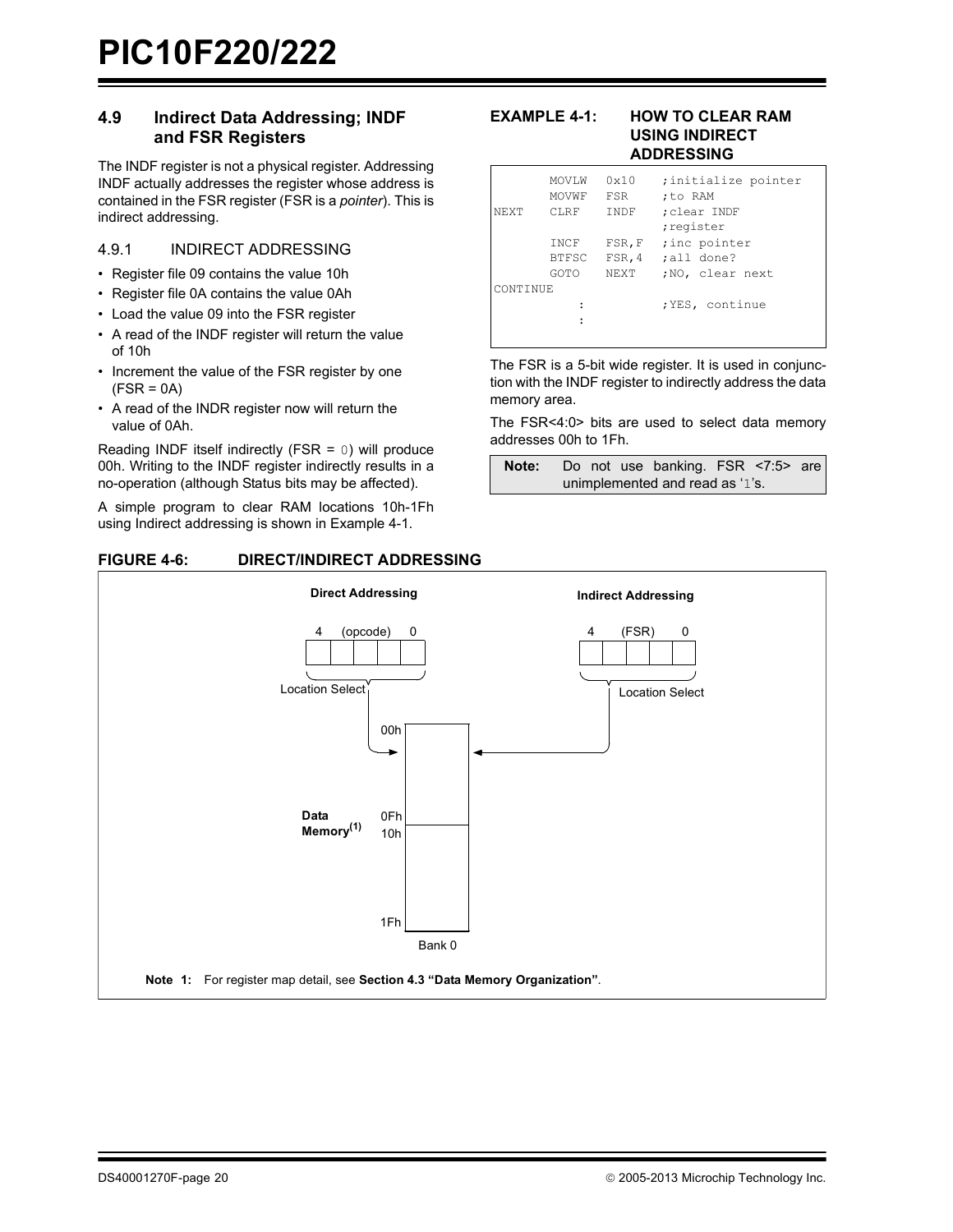### <span id="page-22-0"></span>**5.0 I/O PORT**

As with any other register, the I/O register(s) can be written and read under program control. However, read instructions (e.g., MOVF GPIO, W) always read the I/O pins independent of the pin's Input/Output modes. On Reset, all I/O ports are defined as input (inputs are at high-impedance) since the I/O control registers are all set.

#### <span id="page-22-1"></span>**5.1 GPIO**

GPIO is an 8-bit I/O register. Only the low-order 4 bits are used (GP<3:0>). Bits 7 through 4 are unimplemented and read as '0's. Please note that GP3 is an input only pin. Pins GP0, GP1 and GP3 can be configured with weak pull-ups and also for wake-up on change. The wake-up on change and weak pull-up functions are not individually pin selectable. If GP3/ MCLR is configured as MCLR, a weak pull-up can be enabled via the Configuration Word. Configuring GP3 as MCLR disables the wake-up on change function for this pin.

#### **5.2 TRIS Registers**

The Output Driver Control register is loaded with the contents of the W register by executing the TRIS  $f$ instruction. A '1' from a TRIS register bit puts the corresponding output driver in a High-Impedance mode. A '0' puts the contents of the output data latch on the selected pins, enabling the output buffer. The exceptions are GP3, which is input only, and the GP2/T0CKI/ FOSC4 pin, which may be controlled by various registers. See [Table 5-1.](#page-22-2)

| Note: | A read of the ports reads the pins, not the    |
|-------|------------------------------------------------|
|       | output data latches. That is, if an output     |
|       | driver on a pin is enabled and driven high,    |
|       | but the external system is holding it low, a   |
|       | read of the port will indicate that the pin is |
|       | low.                                           |

The TRIS registers are "write-only" and are set (output drivers disabled) upon Reset.

### **5.3 I/O Interfacing**

The equivalent circuit for an I/O port pin is shown in [Figure 5-1.](#page-22-3) All port pins, except GP3, which is input only, may be used for both input and output operations. For input operations, these ports are non-latching. Any input must be present until read by an input instruction (e.g., MOVF GPIO, W). The outputs are latched and remain unchanged until the output latch is rewritten. To use a port pin as output, the corresponding direction control bit in TRIS must be cleared  $(= 0)$ . For use as an input, the corresponding TRIS bit must be set. Any I/O pin (except GP3) can be programmed individually as input or output.

<span id="page-22-3"></span>**FIGURE 5-1: EQUIVALENT CIRCUIT FOR A SINGLE I/O PIN**



<span id="page-22-2"></span>

| <b>TABLE 5-1:</b> | ORDER OF PRECEDENCE FOR PIN FUNCTIONS |
|-------------------|---------------------------------------|
|                   |                                       |

| <b>Priority</b> | GP <sub>0</sub>  | GP <sub>1</sub> | GP <sub>2</sub>  | GP <sub>3</sub> |
|-----------------|------------------|-----------------|------------------|-----------------|
|                 | AN0              | AN <sub>1</sub> | FOSC4            | <b>MCLR</b>     |
|                 | <b>TRIS GPIO</b> | TRIS GPIO       | <b>TOCKI</b>     |                 |
|                 |                  |                 | <b>TRIS GPIO</b> | –               |

#### **TABLE 5-2: REQUIREMENTS TO MAKE PINS AVAILABLE IN DIGITAL MODE**

| <b>Bit</b>   | GP <sub>0</sub> | GP <sub>1</sub> | GP <sub>2</sub> | GP <sub>3</sub> |
|--------------|-----------------|-----------------|-----------------|-----------------|
| FOSC4        |                 |                 |                 |                 |
| T0CS         |                 |                 |                 |                 |
| ANS1         |                 |                 |                 |                 |
| ANS0         |                 |                 | –               |                 |
| <b>MCLRE</b> |                 |                 |                 |                 |

**Legend:** — = Condition of bit will have no effect on the setting of the pin to Digital mode.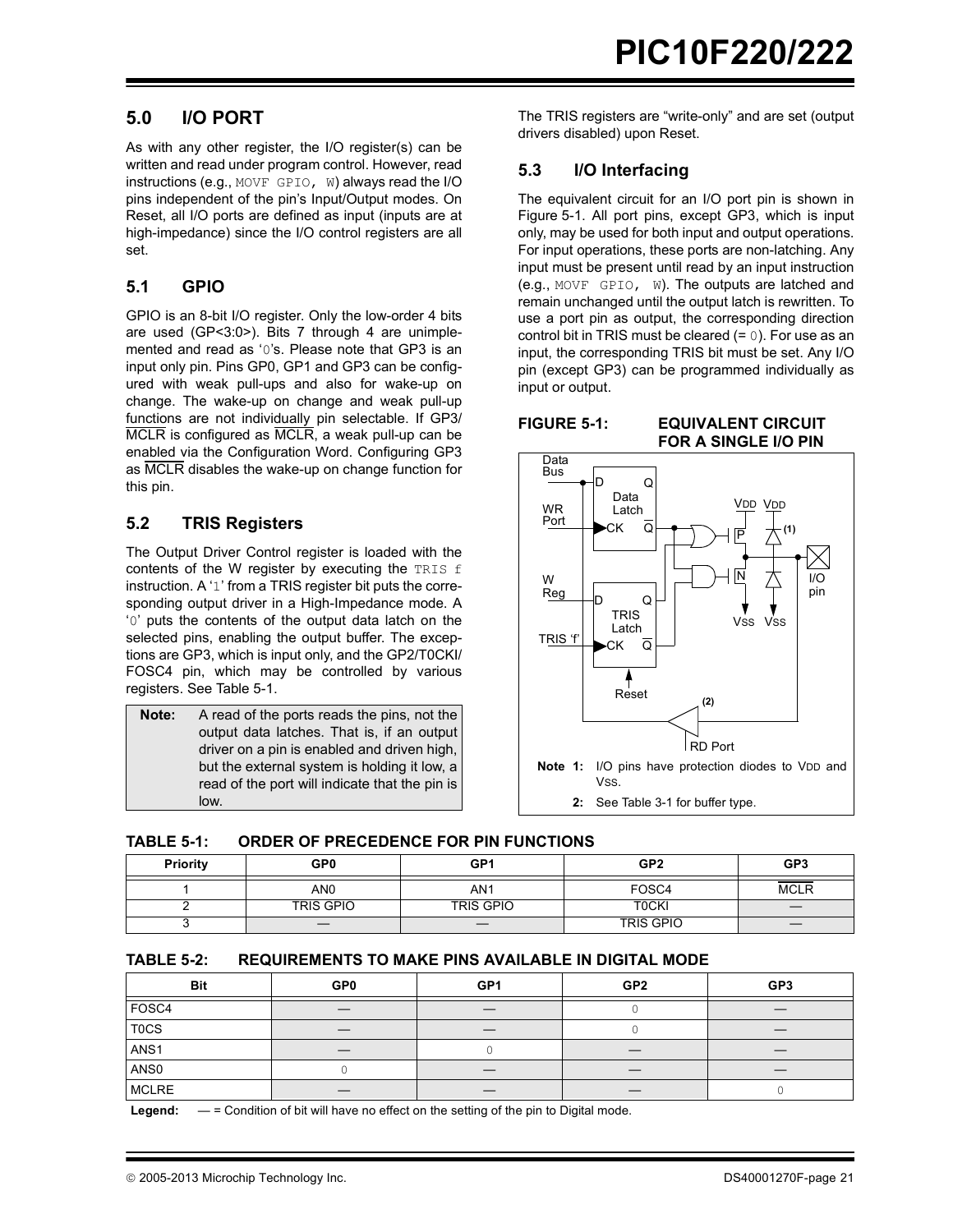





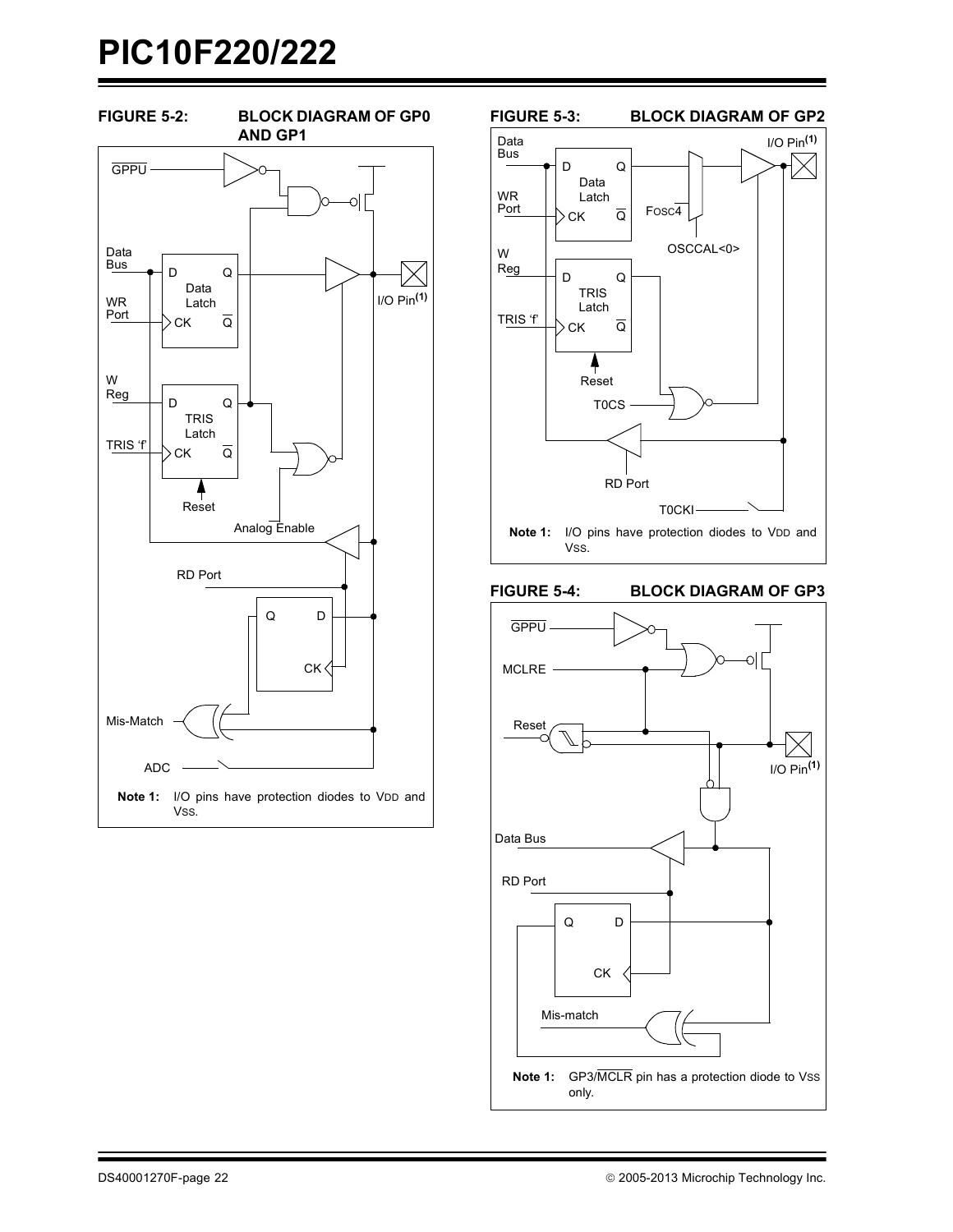| <b>Address</b> | <b>Name</b>     | Bit 7        | Bit 6 | Bit 5 | Bit 4     | Bit 3                 | Bit 2           | Bit 1           | Bit 0           | Value on<br>Power-On<br>Reset | Value on<br><b>All Other Resets</b> |
|----------------|-----------------|--------------|-------|-------|-----------|-----------------------|-----------------|-----------------|-----------------|-------------------------------|-------------------------------------|
| N/A            | <b>TRISGPIO</b> |              |       |       |           | I/O Control Registers |                 |                 |                 | 1111                          | 1111<br>----                        |
| N/A            | <b>OPTION</b>   | <b>GPWU</b>  | GPPU  | T0CS  | T0SE      | <b>PSA</b>            | PS <sub>2</sub> | PS <sub>1</sub> | PS <sub>0</sub> | 1111 1111                     | 1111 1111                           |
| 03h            | <b>STATUS</b>   | <b>GPWUF</b> |       |       | <b>TO</b> | <b>PD</b>             | Ζ               | DC              | $\mathcal{C}$   | 0001 1xxx                     | q00q quuu <sup>(1)</sup>            |
| 06h            | <b>GPIO</b>     |              |       |       |           | GP <sub>3</sub>       | GP <sub>2</sub> | GP1             | GP <sub>0</sub> | XXXX                          | uuuu                                |

**TABLE 5-3: SUMMARY OF PORT REGISTERS**

Legend: Shaded cells not used by PORT registers, read as '0', - = unimplemented, read as '0', x = unknown, u = unchanged,  $q =$  depends on condition.

**Note 1:** If Reset was due to wake-up on pin change, then bit  $7 = 1$ . All other Resets will cause bit  $7 = 0$ .

#### **5.4 I/O Programming Considerations**

#### 5.4.1 BIDIRECTIONAL I/O PORTS

Some instructions operate internally as read followed by write operations. The BCF and BSF instructions, for example, read the entire port into the CPU, execute the bit operation and re-write the result. Caution must be used when these instructions are applied to a port where one or more pins are used as input/outputs. For example, a BSF operation on bit 2 of GPIO will cause all eight bits of GPIO to be read into the CPU, bit 2 to be set and the GPIO value to be written to the output latches. If another bit of GPIO is used as a bidirectional I/O pin (say bit 0) and it is defined as an input at this time, the input signal present on the pin itself would be read into the CPU and rewritten to the data latch of this particular pin, overwriting the previous content. As long as the pin stays in the Input mode, no problem occurs. However, if bit 0 is switched into Output mode later on, the content of the data latch may now be unknown.

[Example 5-1](#page-24-1) shows the effect of two sequential Read-Modify-Write instructions (e.g., BCF, BSF, etc.) on an I/O port.

A pin actively outputting a high or a low should not be driven from external devices at the same time in order to change the level on this pin ("wired-or", "wired-and"). The resulting high output currents may damage the chip.

#### <span id="page-24-1"></span>**EXAMPLE 5-1: I/O PORT READ-MODIFY-WRITE INSTRUCTIONS**

| ; Initial GPIO Settings                               |                                          |            |  |  |  |  |  |  |
|-------------------------------------------------------|------------------------------------------|------------|--|--|--|--|--|--|
| ;GPIO<3:2> Inputs                                     |                                          |            |  |  |  |  |  |  |
| ;GPIO<1:0> Outputs                                    |                                          |            |  |  |  |  |  |  |
|                                                       |                                          |            |  |  |  |  |  |  |
|                                                       | GPIO latch                               | GPIO pins  |  |  |  |  |  |  |
|                                                       | -----                                    |            |  |  |  |  |  |  |
| BCF                                                   | GPIO, $1; --- pp01$                      | $---$ pp11 |  |  |  |  |  |  |
| BCF                                                   | GPIO, $0$ ;---- pp10                     | $---$ pp11 |  |  |  |  |  |  |
| MOVLW<br>$007h$ ;                                     |                                          |            |  |  |  |  |  |  |
| TRIS<br>GPTO                                          | $:---$ pp10                              | $---$ pp11 |  |  |  |  |  |  |
|                                                       |                                          |            |  |  |  |  |  |  |
| Note:<br>The user may have expected the pin values to |                                          |            |  |  |  |  |  |  |
|                                                       | be $---$ pp00. The second BCF caused GP1 |            |  |  |  |  |  |  |
|                                                       | to be latched as the pin value (High).   |            |  |  |  |  |  |  |

#### 5.4.2 SUCCESSIVE OPERATIONS ON I/O PORTS

The actual write to an I/O port happens at the end of an instruction cycle, whereas for reading, the data must be valid at the beginning of the instruction cycle [\(Figure 5-5\)](#page-24-2). Therefore, care must be exercised if a write followed by a read operation is carried out on the same I/O port. The sequence of instructions should allow the pin voltage to stabilize (load dependent) before the next instruction causes that file to be read into the CPU. Otherwise, the previous state of that pin may be read into the CPU rather than the new state. When in doubt, it is better to separate these instructions with a NOP or another instruction not accessing this I/O port.

|                          |                  |                               |                             | Q1  Q2  Q3  Q4   Q1  Q2  Q3  Q4   Q1  Q2  Q3  Q4   Q1  Q2  Q3  Q4 |                                                                                                                        |
|--------------------------|------------------|-------------------------------|-----------------------------|-------------------------------------------------------------------|------------------------------------------------------------------------------------------------------------------------|
| Instruction<br>Fetched ' | PC<br>MOVWF GPIO | $PC + 1$<br>MOVF GPIO, W      | $PC + 2$<br><b>NOP</b>      | $PC + 3$<br><b>NOP</b>                                            | This example shows a write to GPIO followed<br>by a read from GPIO.<br>Data setup time = $(0.25$ TCY - TPD)            |
| GP < 2:0                 |                  |                               |                             |                                                                   | where: $TCY =$ instruction cycle                                                                                       |
| Instruction              |                  | Port pin<br>written here      | Port pin<br>sampled here    |                                                                   | $TPD = propagation$ delay<br>Therefore, at higher clock frequencies, a<br>write followed by a read may be problematic. |
| Executed                 |                  | MOVWF GPIO<br>(Write to GPIO) | MOVF GPIO, W<br>(Read GPIO) | <b>NOP</b>                                                        |                                                                                                                        |
|                          |                  |                               |                             |                                                                   |                                                                                                                        |

<span id="page-24-2"></span><span id="page-24-0"></span>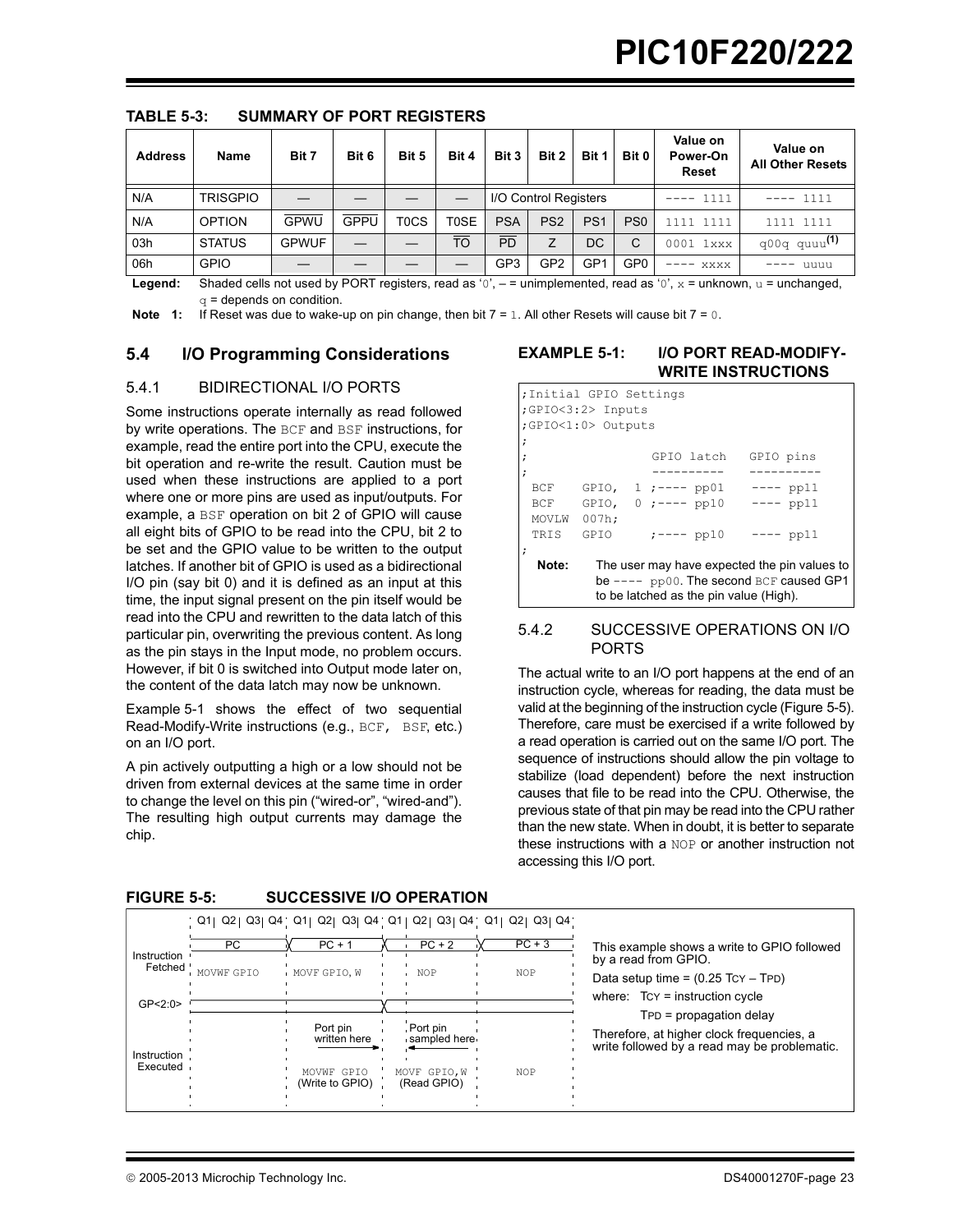**NOTES:**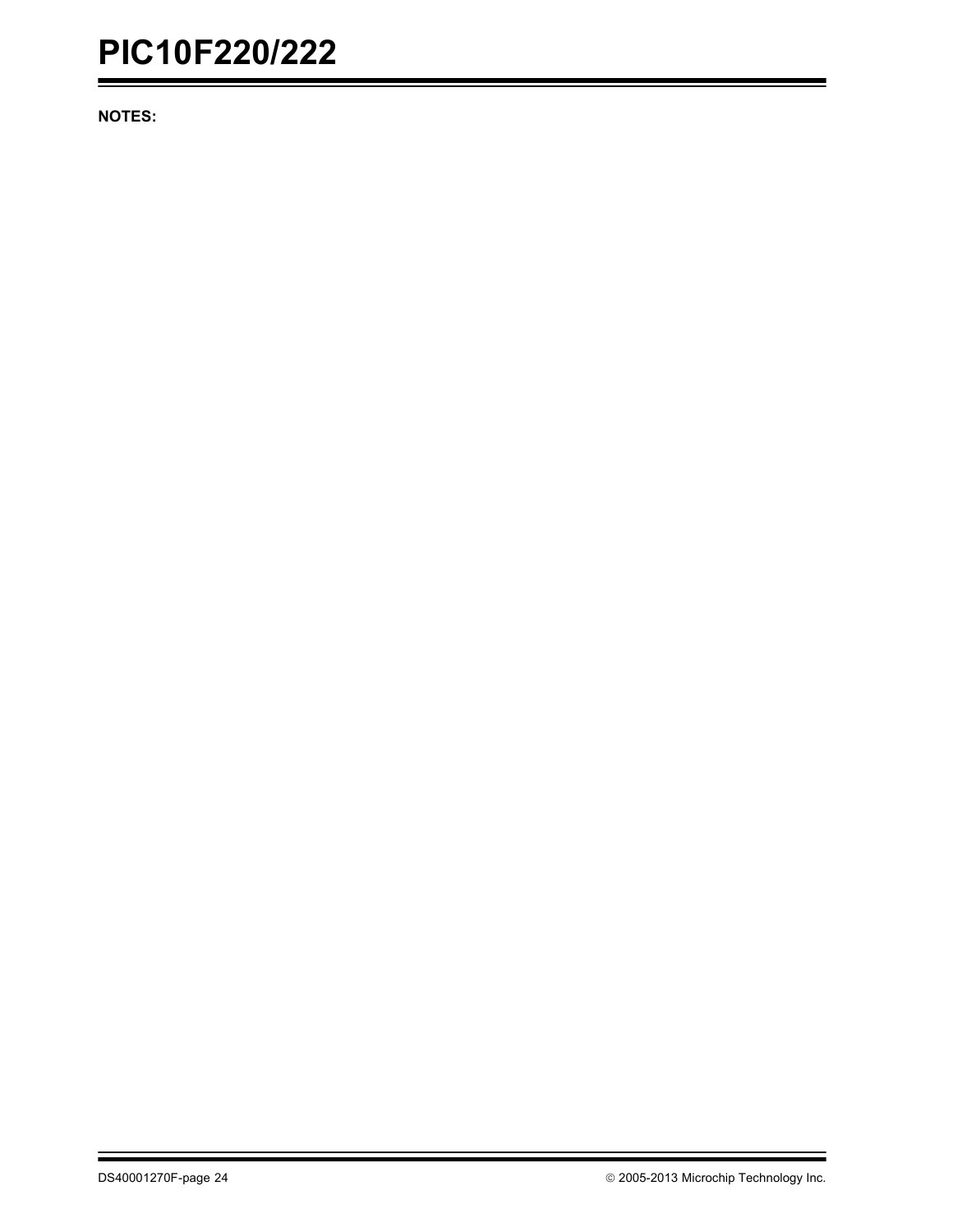#### <span id="page-26-1"></span><span id="page-26-0"></span>**6.0 TMR0 MODULE AND TMR0 REGISTER**

The Timer0 module has the following features:

- 8-bit timer/counter register, TMR0
- Readable and writable
- 8-bit software programmable prescaler
- Internal or external clock select:
- Edge select for external clock

[Figure 6-1](#page-26-2) is a simplified block diagram of the Timer0 module.

Timer mode is selected by clearing the T0CS bit (OPTION<5>). In Timer mode, the Timer0 module will increment every instruction cycle (without prescaler). If TMR0 register is written, the increment is inhibited for the following two cycles [\(Figure 6-2](#page-26-3) and [Figure 6-3](#page-27-0)). The user can work around this by writing an adjusted value to the TMR0 register.

<span id="page-26-2"></span>

Counter mode is selected by setting the T0CS bit (OPTION<5>). In this mode, Timer0 will increment either on every rising or falling edge of pin T0CKI. The T0SE bit (OPTION<4>) determines the source edge. Clearing the T0SE bit selects the rising edge. Restrictions on the external clock input are discussed in detail in **[Section 6.1 "Using Timer0 With An External](#page-27-1) [Clock"](#page-27-1)**.

The prescaler may be used by either the Timer0 module or the Watchdog Timer, but not both. The prescaler assignment is controlled in software by the control bit PSA (OPTION<3>). Clearing the PSA bit will assign the prescaler to Timer0. The prescaler is not readable or writable. When the prescaler is assigned to the Timer0 module, prescale values of 1:2, 1:4, 1:256 are selectable. **[Section 6.2 "Prescaler"](#page-28-0)** details the operation of the prescaler.

A summary of registers associated with the Timer0 module is found in [Table 6-1](#page-27-2).



#### <span id="page-26-3"></span>**FIGURE 6-2: TIMER0 TIMING: INTERNAL CLOCK/NO PRESCALE**

| PC<br>(Program<br>Counter)<br>Instruction<br>Fetch | $PC-1$ | РC<br>MOVWF TMR0 | , 01 02 03 04 , 01 02 03 04 , 01 02 03 04 , 01 02 03 04 , 01 02 03 04 , 01 02 03 04 , 01 02 03 04 , 01 02 03 04<br>$PC + 1$<br>MOVF TMR0, W MOVF TMR0, W MOVF TMR0, W MOVF TMR0, W MOVF TMR0, W | $PC + 2$               | $PC + 3$                                  | $PC + 4$               | $PC + 5$                                  | $PC + 6$                                  |
|----------------------------------------------------|--------|------------------|-------------------------------------------------------------------------------------------------------------------------------------------------------------------------------------------------|------------------------|-------------------------------------------|------------------------|-------------------------------------------|-------------------------------------------|
| Timer <sub>0</sub><br>Instruction<br>Executed      | T0     | $T0 + 1$         | Write TMR0<br>executed                                                                                                                                                                          | Read TMR0<br>reads NT0 | NT <sub>0</sub><br>Read TMR0<br>reads NT0 | Read TMR0<br>reads NT0 | $NT0 + 1$<br>Read TMR0<br>reads $NT0 + 1$ | $NT0 + 2$<br>Read TMR0<br>reads $NT0 + 2$ |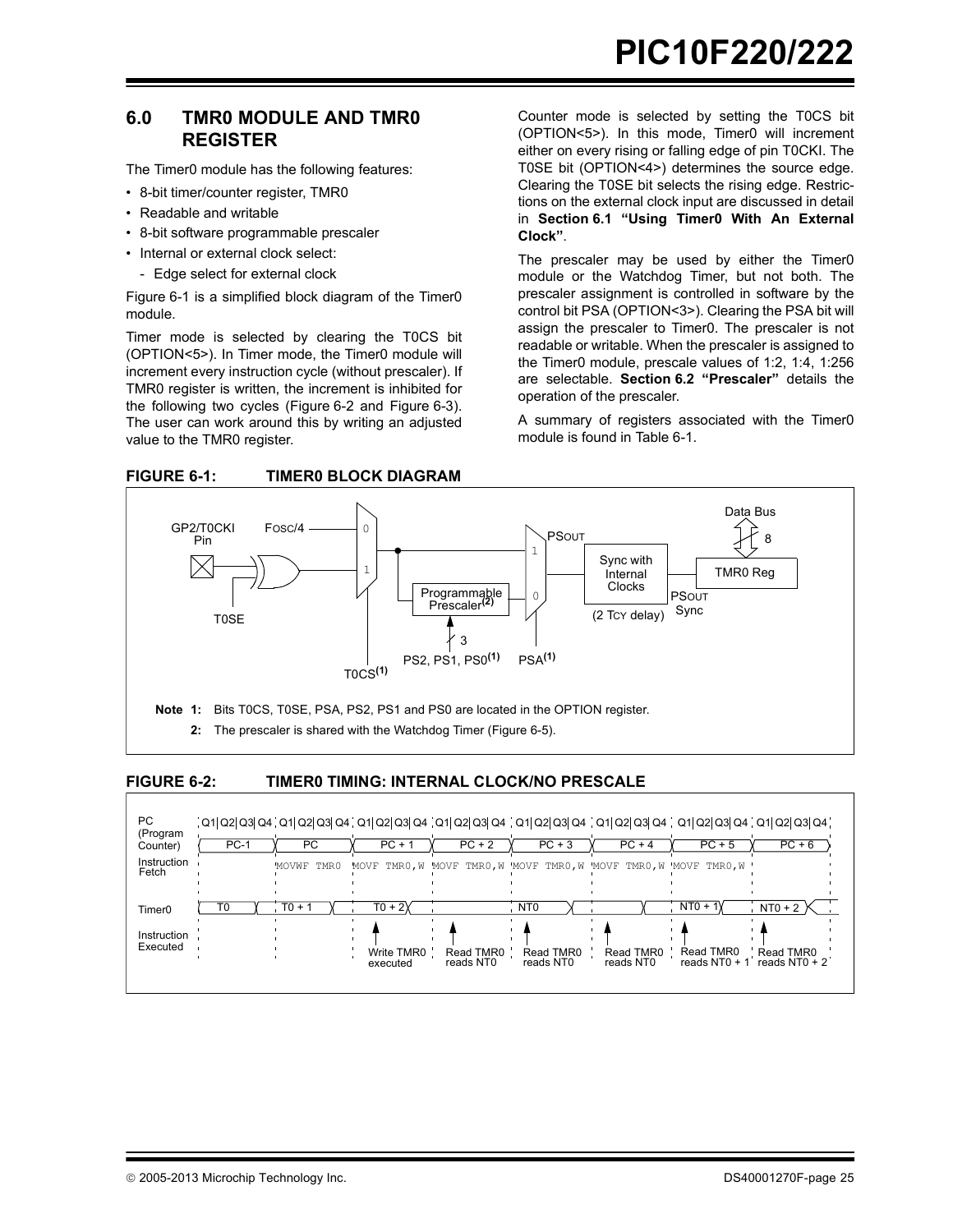#### <span id="page-27-0"></span>**FIGURE 6-3: TIMER0 TIMING: INTERNAL CLOCK/PRESCALE 1:2**



#### <span id="page-27-2"></span>**TABLE 6-1: REGISTERS ASSOCIATED WITH TIMER0**

| <b>Address</b> | Name                    | Bit 7       | Bit 6                                  | Bit 5             | Bit 4 | Bit 3                | Bit 2           | Bit 1           | Bit 0           | Value on<br>Power-On<br>Reset | Value on<br><b>All Other</b><br><b>Resets</b> |
|----------------|-------------------------|-------------|----------------------------------------|-------------------|-------|----------------------|-----------------|-----------------|-----------------|-------------------------------|-----------------------------------------------|
| 01h            | TMR <sub>0</sub>        |             | Timer0 - 8-Bit Real-Time Clock/Counter |                   |       |                      |                 |                 |                 | XXXX XXXX                     | uuuu<br>uuuu                                  |
| N/A            | <b>OPTION</b>           | <b>GPWU</b> | <b>GPPU</b>                            | T <sub>0</sub> CS | T0SE  | <b>PSA</b>           | PS <sub>2</sub> | PS <sub>1</sub> | PS <sub>0</sub> |                               | 1111                                          |
| N/A            | TRISGPIO <sup>(1)</sup> |             |                                        |                   |       | I/O Control Register |                 |                 | 1111            | 111                           |                                               |

**Legend:** Shaded cells not used by Timer0,  $-$  = unimplemented,  $x =$  unknown,  $u =$  unchanged.

**Note 1:** The TRIS of the T0CKI pin is overridden when T0CS = 1

#### <span id="page-27-1"></span>**6.1 Using Timer0 With An External Clock**

When an external clock input is used for Timer0, it must meet certain requirements. The external clock requirement is due to internal phase clock (TOSC) synchronization. Also, there is a delay in the actual incrementing of Timer0 after synchronization.

#### 6.1.1 EXTERNAL CLOCK **SYNCHRONIZATION**

When no prescaler is used, the external clock input is the same as the prescaler output. The synchronization of T0CKI with the internal phase clocks is accomplished by sampling the prescaler output on the Q2 and Q4 cycles of the internal phase clocks ([Figure 6-4](#page-28-1)). Therefore, it is necessary for T0CKI to be high for at least 2TOSC (and a small RC delay of 2Tt0H) and low for at least 2TOSC (and a small RC delay of 2Tt0H). Refer to the electrical specification of the desired device.

When a prescaler is used, the external clock input is divided by the asynchronous ripple counter-type prescaler, so that the prescaler output is symmetrical. For the external clock to meet the sampling requirement, the ripple counter must be taken into account. Therefore, it is necessary for T0CKI to have a period of at least 4TOSC (and a small RC delay of 4Tt0H) divided by the prescaler value. The only requirement on T0CKI high and low time is that they do not violate the minimum pulse width requirement of Tt0H. Refer to parameters 40, 41 and 42 in the electrical specification of the desired device.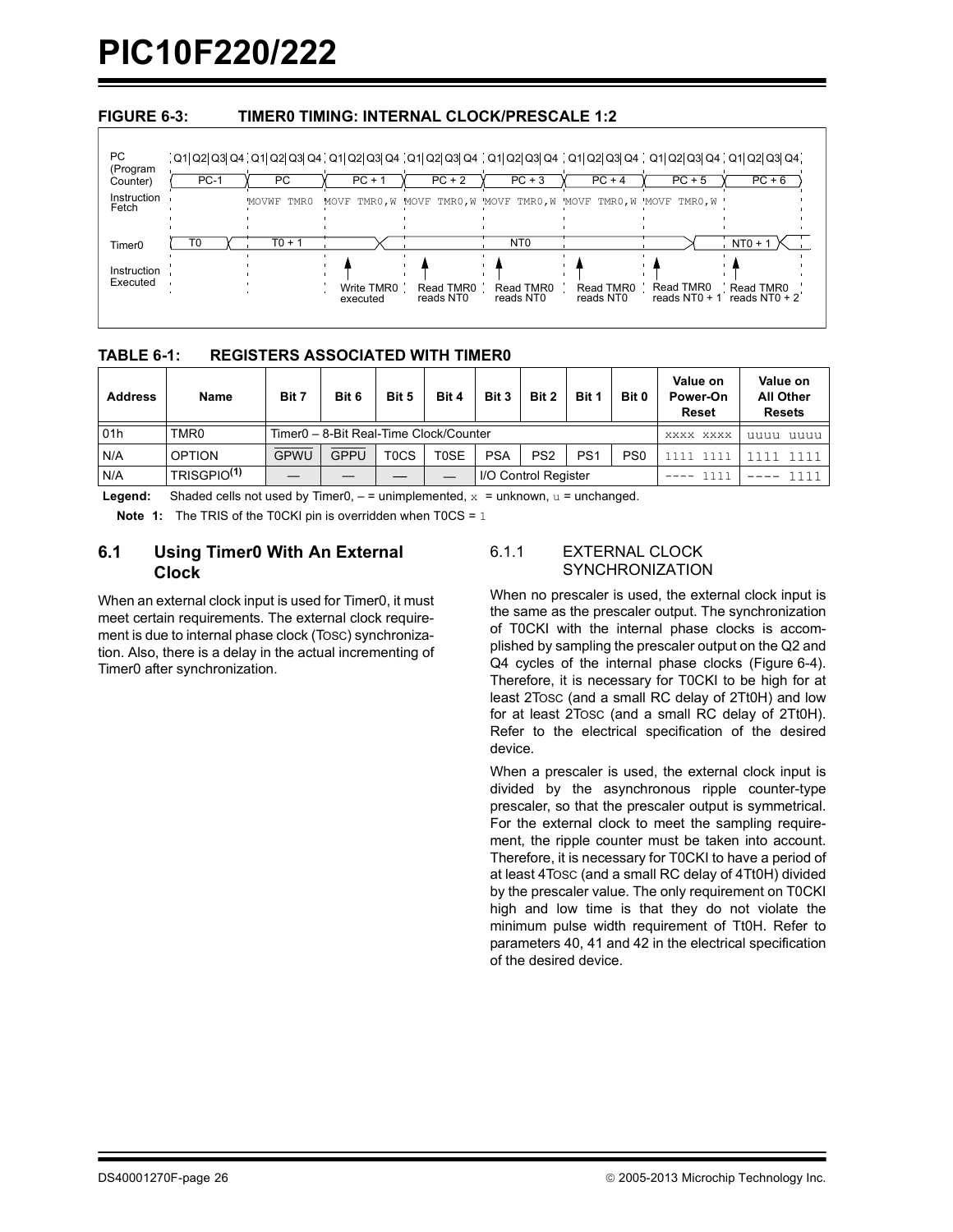#### 6.1.2 TIMER0 INCREMENT DELAY

Since the prescaler output is synchronized with the internal clocks, there is a small delay from the time the external clock edge occurs to the time the Timer0 module is actually incremented. [Figure 6-4](#page-28-1) shows the delay from the external clock edge to the timer incrementing.

<span id="page-28-1"></span>



#### <span id="page-28-0"></span>**6.2 Prescaler**

An 8-bit counter is available as a prescaler for the Timer0 module or as a postscaler for the Watchdog Timer (WDT), respectively (see **[Section 8.6 "Watch](#page-39-0)[dog Timer \(WDT\)"](#page-39-0)**). For simplicity, this counter is being referred to as "prescaler" throughout this data sheet.

| Note: | The prescaler may be used by either the |
|-------|-----------------------------------------|
|       | Timer0 module or the WDT, but not both. |
|       | Thus, a prescaler assignment for the    |
|       | Timer0 module means that there is no    |
|       | prescaler for the WDT and vice-versa.   |

The PSA and PS<2:0> bits (OPTION<3:0>) determine prescaler assignment and prescale ratio.

When assigned to the Timer0 module, all instructions writing to the TMR0 register (e.g.,  $CLRF 1$ , MOVWF 1, BSF  $1, x$ , etc.) will clear the prescaler. When assigned to WDT, a CLRWDT instruction will clear the prescaler along with the WDT. The prescaler is neither readable nor writable. On a Reset, the prescaler contains all '0's.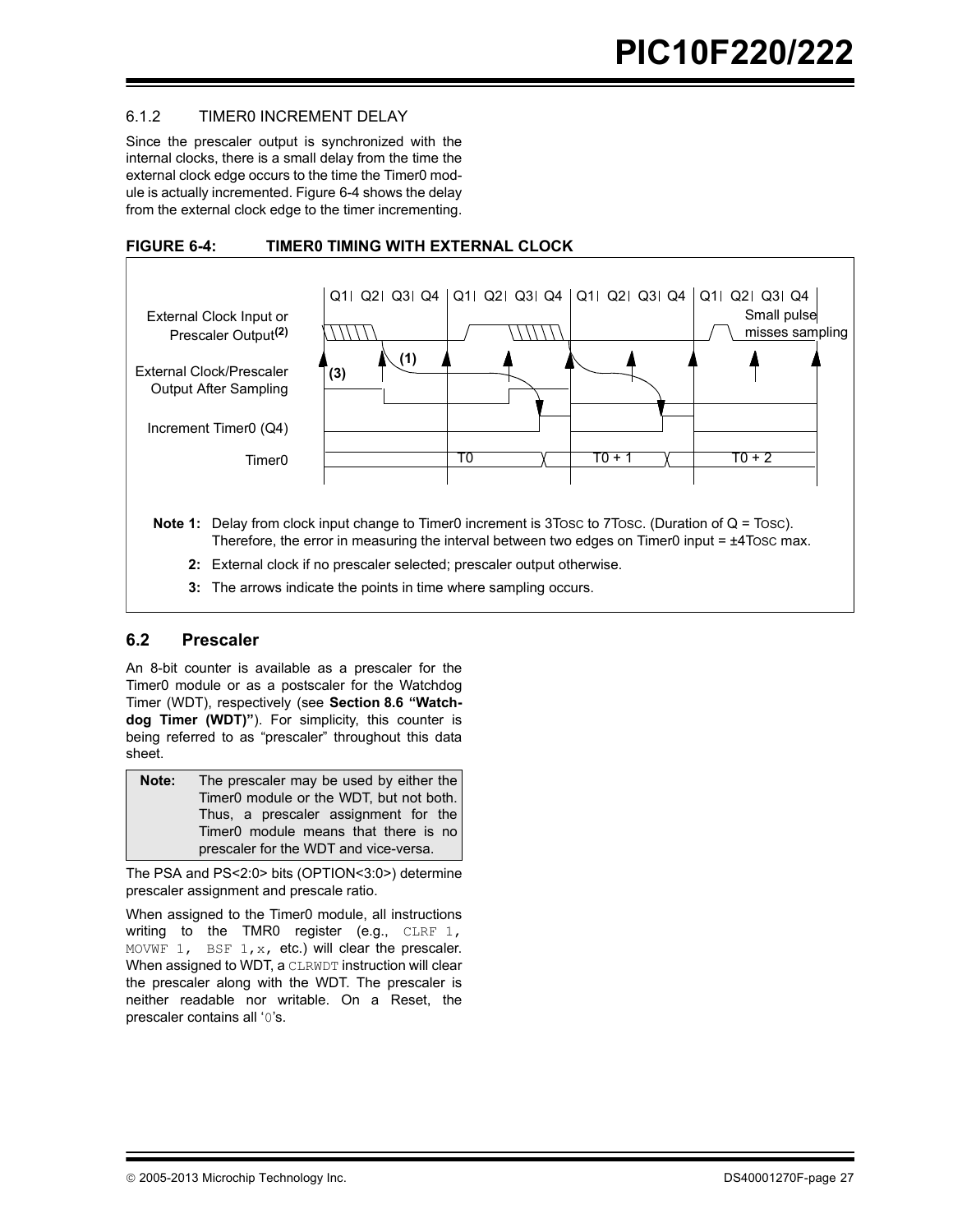#### 6.2.1 SWITCHING PRESCALER ASSIGNMENT

The prescaler assignment is fully under software control (i.e., it can be changed "on-the-fly" during program execution). To avoid an unintended device Reset, the following instruction sequence ([Example 6-1](#page-29-1)) must be executed when changing the prescaler assignment from Timer0 to the WDT.

#### <span id="page-29-1"></span>**EXAMPLE 6-1: CHANGING PRESCALER**   $(TIMER0 \rightarrow WDT)$

| CLRWDT        |      | ;Clear WDT                                   |
|---------------|------|----------------------------------------------|
| CLRF          | TMR0 | :Clear TMRO & Prescaler                      |
|               |      | MOVLW '00xx1111'b; These 3 lines $(5, 6, 7)$ |
| OPTION        |      | ; are required only if                       |
|               |      | :desired                                     |
| <b>CLRWDT</b> |      | ;PS<2:0> are 000 or 001                      |
|               |      | MOVLW '00xx1xxx'b; Set Postscaler to         |
| OPTION        |      | :desired WDT rate                            |

To change prescaler from the WDT to the Timer0 module, use the sequence shown in [Example 6-2](#page-29-2). This sequence must be used even if the WDT is disabled. A CLRWDT instruction should be executed before switching the prescaler.

<span id="page-29-2"></span>

| <b>EXAMPLE 6-2:</b> | <b>CHANGING PRESCALER</b> |
|---------------------|---------------------------|
|                     | $(WDT\rightarrow TIMER0)$ |

| <b>CLRWDT</b> | ;Clear WDT and                      |
|---------------|-------------------------------------|
|               | ;prescaler                          |
|               | MOVLW 'XXXXOXXX' ; Select TMRO, new |
|               | ; prescale value and                |
|               | ; clock source                      |
| OPTION        |                                     |

<span id="page-29-0"></span>

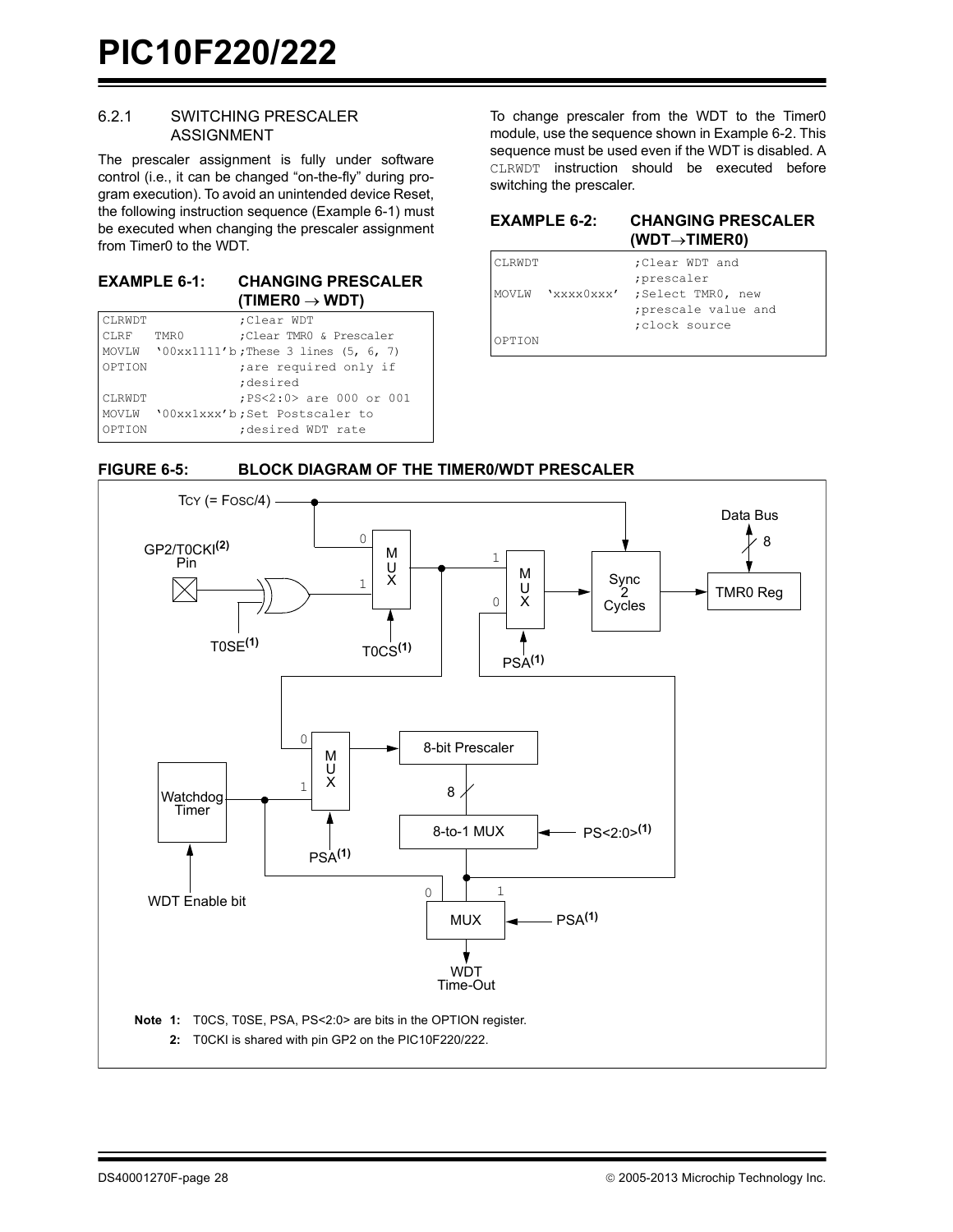### <span id="page-30-0"></span>**7.0 ANALOG-TO-DIGITAL (A/D) CONVERTER**

The A/D converter allows conversion of an analog signal into an 8-bit digital signal.

#### **7.1 Clock Divisors**

The A/D Converter has a single clock source setting, INTOSC/4. The A/D Converter requires 13 TAD periods to complete a conversion. The divisor values do not affect the number of TAD periods required to perform a conversion. The divisor values determine the length of the TAD period.

**Note:** Due to the fixed clock divisor, a conversion will complete in 13 CPU instruction cycles.

### **7.2 Voltage Reference**

Due to the nature of the design, there is no external voltage reference allowed for the A/D Converter. The A/D Converter reference voltage will always be VDD.

### **7.3 Analog Mode Selection**

The ANS<1:0> bits are used to configure pins for analog input. Upon any Reset ANS<1:0> defaults to 11. This configures pins AN0 and AN1 as analog inputs. Pins configured as analog inputs are not available for digital output. Users should not change the ANS bits while a conversion is in process. ANS bits are active regardless of the condition of ADON.

### **7.4 A/D Converter Channel Selection**

The CHS bits are used to select the analog channel to be sampled by the A/D Converter. The CHS bits should not be changed during a conversion. To acquire an analog signal, the CHS selection must match one of the pin(s) selected by the ANS bits. The Internal Absolute Voltage Reference can be selected regardless of the condition of the ANS bits. All channel selection information will be lost when the device enters Sleep.

**Note:** The A/D Converter module consumes power when the ADON bit is set even when no channels are selected as analog inputs. For low-power applications, it is recommended that the ADON bit be cleared when the A/D Converter is not in use.

# **7.5 The GO/DONE bit**

The GO/DONE bit is used to determine the status of a conversion, to start a conversion and to manually halt a conversion in process. Setting the GO/DONE bit starts a conversion. When the conversion is complete, the A/ D Converter module clears the GO/DONE bit. A conversion can be terminated by manually clearing the GO/DONE bit while a conversion is in process. Manual termination of a conversion may result in a partially converted result in ADRES.

The GO/DONE bit is cleared when the device enters Sleep, stopping the current conversion. The A/D Converter does not have a dedicated oscillator, it runs off of the system clock.

The GO/DONE bit cannot be set when ADON is clear.

## **7.6 Sleep**

This A/D Converter does not have a dedicated A/D Converter clock and therefore no conversion in Sleep is possible. If a conversion is underway and a Sleep command is executed, the GO/DONE and ADON bit will be cleared. This will stop any conversion in process and power-down the A/D Converter module to conserve power. Due to the nature of the conversion process, the ADRES may contain a partial conversion. At least 1 bit must have been converted prior to Sleep to have partial conversion data in ADRES. The CHS bits are reset to their default condition and CHS<1:0> = 11.

For accurate conversions, TAD must meet the following:

- 500 ns < TAD <  $50 \mu s$
- TAD = 1/(FOSC/divisor)

|                       | ANS <sub>1</sub> | ANS <sub>0</sub> | CH <sub>S1</sub> | CH <sub>S0</sub> | <b>GO/DONE</b> | <b>ADON</b> |
|-----------------------|------------------|------------------|------------------|------------------|----------------|-------------|
| Prior to Sleep        | X                | X                |                  | x                |                |             |
| Prior to Sleep        | X                | X                |                  | X                |                |             |
| <b>Entering Sleep</b> | Unchanged        | Unchanged        |                  |                  |                |             |
| Wake                  |                  |                  |                  |                  |                |             |

**TABLE 7-1: EFFECTS OF SLEEP AND WAKE ON ADCON0**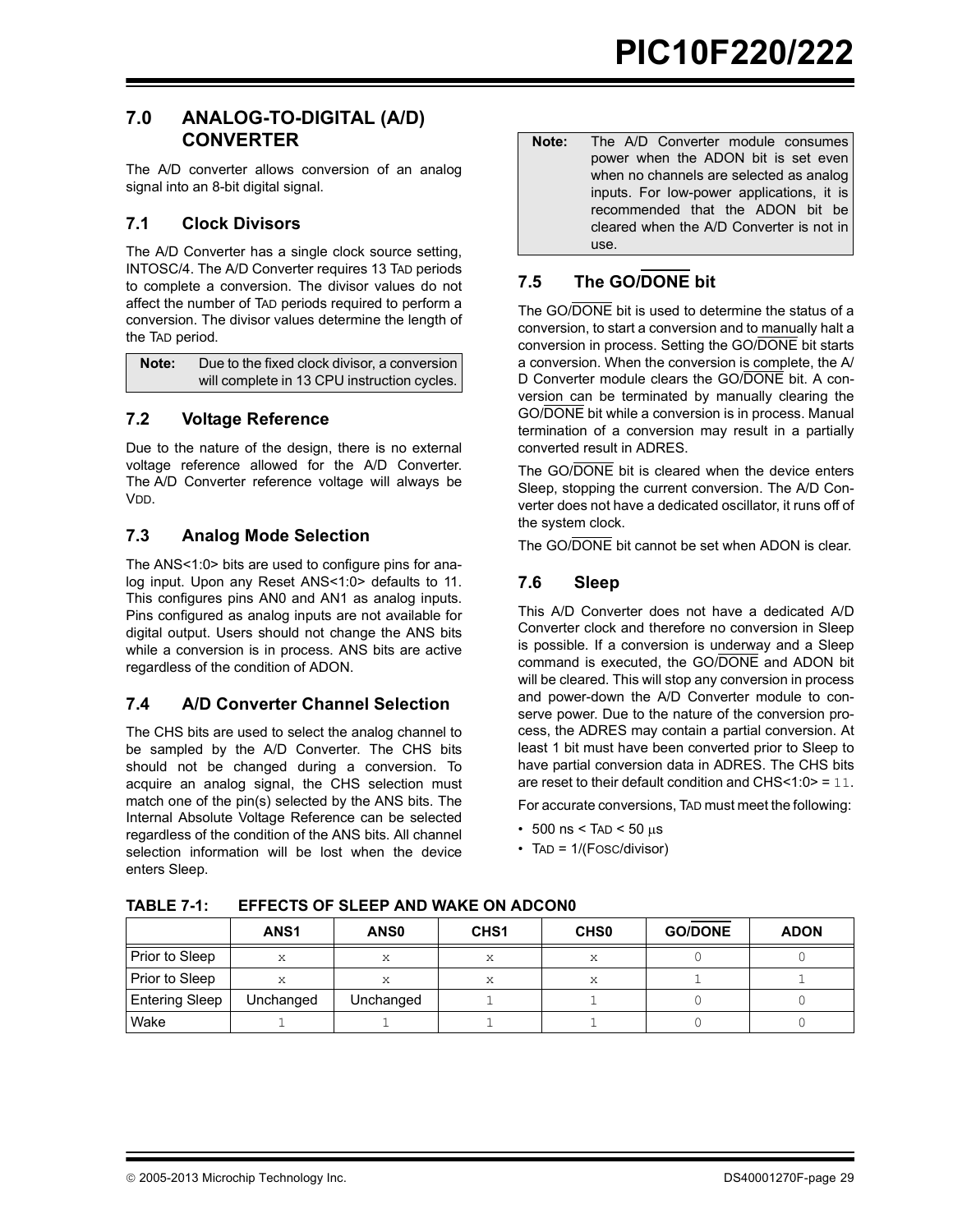#### **7.7 Analog Conversion Result Register**

The ADRES register contains the results of the last conversion. These results are present during the sampling period of the next analog conversion process. After the sampling period is over, ADRES is cleared (= 0). A 'leading one' is then right shifted into the ADRES to serve as an internal conversion complete bit. As each bit weight, starting with the MSb, is converted, the leading one is shifted right and the converted bit is stuffed into ADRES. After a total of 9 right shifts of the 'leading one' have taken place, the conversion is complete; the 'leading one' has been shifted out and the GO/DONE bit is cleared.

If the GO/DONE bit is cleared in software during a conversion, the conversion stops. The data in ADRES is the partial conversion result. This data is valid for the bit weights that have been converted. The position of the 'leading one' determines the number of bits that have been converted. The bits that were not converted before the GO/DONE was cleared are unrecoverable.

#### **7.8 Internal Absolute Voltage Reference**

The function of the Internal Absolute Voltage Reference is to provide a constant voltage for conversion across the devices VDD supply range. The A/D Converter is ratiometric with the conversion reference voltage being VDD. Converting a constant voltage of 0.6V (typical) will result in a result based on the voltage applied to VDD of the device. The result of conversion of this reference across the VDD range can be approximated by: Conversion Result = 0.6V/(VDD/256)

**Note:** The actual value of the Absolute Voltage Reference varies with temperature and part-to-part variation. The conversion is also susceptible to analog noise on the VDD pin and noise generated by the sinking or sourcing of current on the I/O pins.

#### <span id="page-31-0"></span>**REGISTER 7-1: ADCON0: A/D CONVERTER 0 REGISTER**

| $R/W-1$             | $R/W-1$                    | U-0                                                                                             | $U-0$ | $R/W-1$                | R/W-1                                | $R/W-0$                     | $R/W-0$     |
|---------------------|----------------------------|-------------------------------------------------------------------------------------------------|-------|------------------------|--------------------------------------|-----------------------------|-------------|
| ANS <sub>1</sub>    | ANS <sub>0</sub>           |                                                                                                 |       | CHS <sub>1</sub>       | CH <sub>S0</sub>                     | GO/DONE                     | <b>ADON</b> |
| bit 7               |                            |                                                                                                 |       |                        |                                      |                             | bit 0       |
|                     |                            |                                                                                                 |       |                        |                                      |                             |             |
| Legend:             |                            |                                                                                                 |       |                        |                                      |                             |             |
| $R =$ Readable bit  |                            | $W = W$ ritable bit                                                                             |       |                        | $U =$ Unimplemented bit, read as '0' |                             |             |
| $-n = Value$ at POR |                            | $'1'$ = Bit is set                                                                              |       | $'0'$ = Bit is cleared |                                      | $x = \text{Bit}$ is unknown |             |
|                     |                            |                                                                                                 |       |                        |                                      |                             |             |
| bit 7               |                            | <b>ANS1:</b> ADC Analog Input Pin Select bit                                                    |       |                        |                                      |                             |             |
|                     |                            | $1 = GP1/AN1$ configured for analog input                                                       |       |                        |                                      |                             |             |
|                     |                            | $0 = GP1/AN1$ configured as digital I/O                                                         |       |                        |                                      |                             |             |
| bit 6               |                            | <b>ANS0:</b> ADC Analog Input Pin Select bit <sup>(1), (2)</sup>                                |       |                        |                                      |                             |             |
|                     |                            | $1 = GP0/ANO$ configured as an analog input                                                     |       |                        |                                      |                             |             |
|                     |                            | $0 = GP0/ANO$ configured as digital I/O                                                         |       |                        |                                      |                             |             |
| bit 5-4             | Unimplemented: Read as '0' |                                                                                                 |       |                        |                                      |                             |             |
| hit 2.2             |                            | $CUC1$ $O2$ , $O2$ , $O3$ , $O4$ , $O5$ , $O6$ , $O7$ , $O8$ , $O9$ , $O1$ , $O1$ , $O1$ , $O1$ |       |                        |                                      |                             |             |

| DIL J-Z   |    | CH3N.UZ. ADU URIHER SEIEU DIIST.                                                                                                                                   |
|-----------|----|--------------------------------------------------------------------------------------------------------------------------------------------------------------------|
|           |    | $00 =$ Channel 00 (GP0/AN0)                                                                                                                                        |
|           |    | $01 =$ Channel 01 (GP1/AN1)                                                                                                                                        |
|           |    | $1x = 0.6V$ absolute Voltage reference                                                                                                                             |
| bit 1     |    | <b>GO/DONE:</b> ADC Conversion Status bit <sup>(4)</sup>                                                                                                           |
|           |    | 1 = ADC conversion in progress. Setting this bit starts an ADC conversion cycle. This bit is automatically cleared<br>by hardware when the ADC is done converting. |
|           |    | $0 = ADC$ conversion completed/not in progress. Manually clearing this bit while a conversion is in process<br>terminates the current conversion.                  |
| bit 0     |    | <b>ADON: ADC Enable bit</b>                                                                                                                                        |
|           |    | $1 = ADC$ module is operating                                                                                                                                      |
|           |    | $0 = ADC$ module is shut-off and consumes no power                                                                                                                 |
| Note $1:$ |    | When the ANS bits are set, the channel(s) selected are automatically forced into analog mode regardless of the pin<br>function previously defined.                 |
|           | 2: | The ANS<1:0> bits are active regardless of the condition of ADON                                                                                                   |
|           | З. | CHS<1:0> bits default to 11 after any Reset.                                                                                                                       |
|           |    |                                                                                                                                                                    |

**4:** If the ADON bit is clear, the GO/DONE bit cannot be set.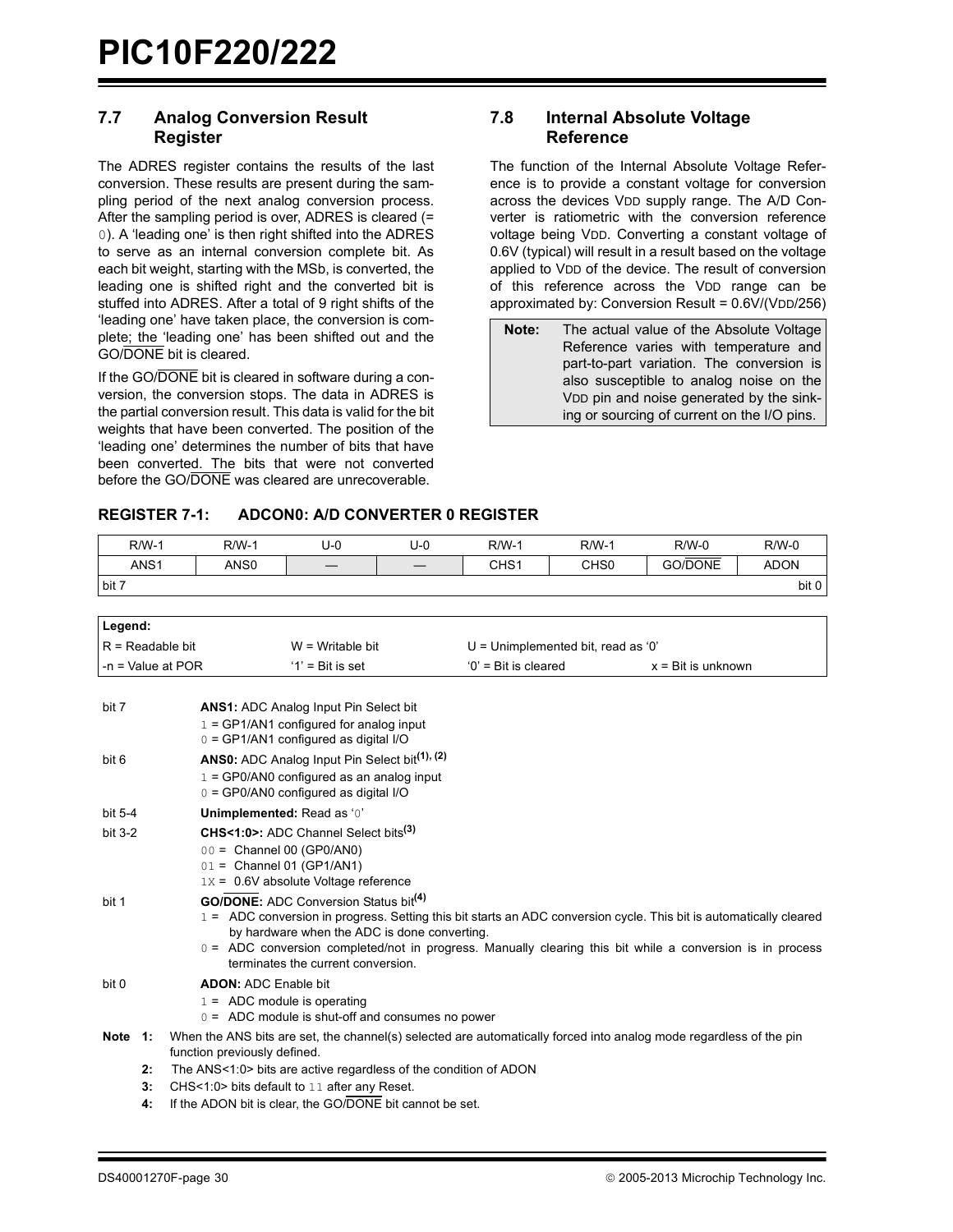| $R-X$               | $R-X$  | R-X                 | $R-X$  | R-X                                  | $R-X$  | $R-X$                       | $R-X$  |  |
|---------------------|--------|---------------------|--------|--------------------------------------|--------|-----------------------------|--------|--|
| ADRES7              | ADRES6 | ADRES5              | ADRES4 | ADRES3                               | ADRES2 | ADRES1                      | ADRES0 |  |
| bit 7               |        |                     |        |                                      |        |                             | bit 0  |  |
|                     |        |                     |        |                                      |        |                             |        |  |
| Legend:             |        |                     |        |                                      |        |                             |        |  |
| $R = Readable bit$  |        | $W = Writeable bit$ |        | $U =$ Unimplemented bit, read as '0' |        |                             |        |  |
| l -n = Value at POR |        | $'1'$ = Bit is set  |        | $'0'$ = Bit is cleared               |        | $x = \text{Bit}$ is unknown |        |  |

#### <span id="page-32-0"></span>**REGISTER 7-2: ADRES: ANALOG CONVERSION RESULT REGISTER**

bit 7-0 **ADRES<7:0>**

2005-2013 Microchip Technology Inc. DS40001270F-page 31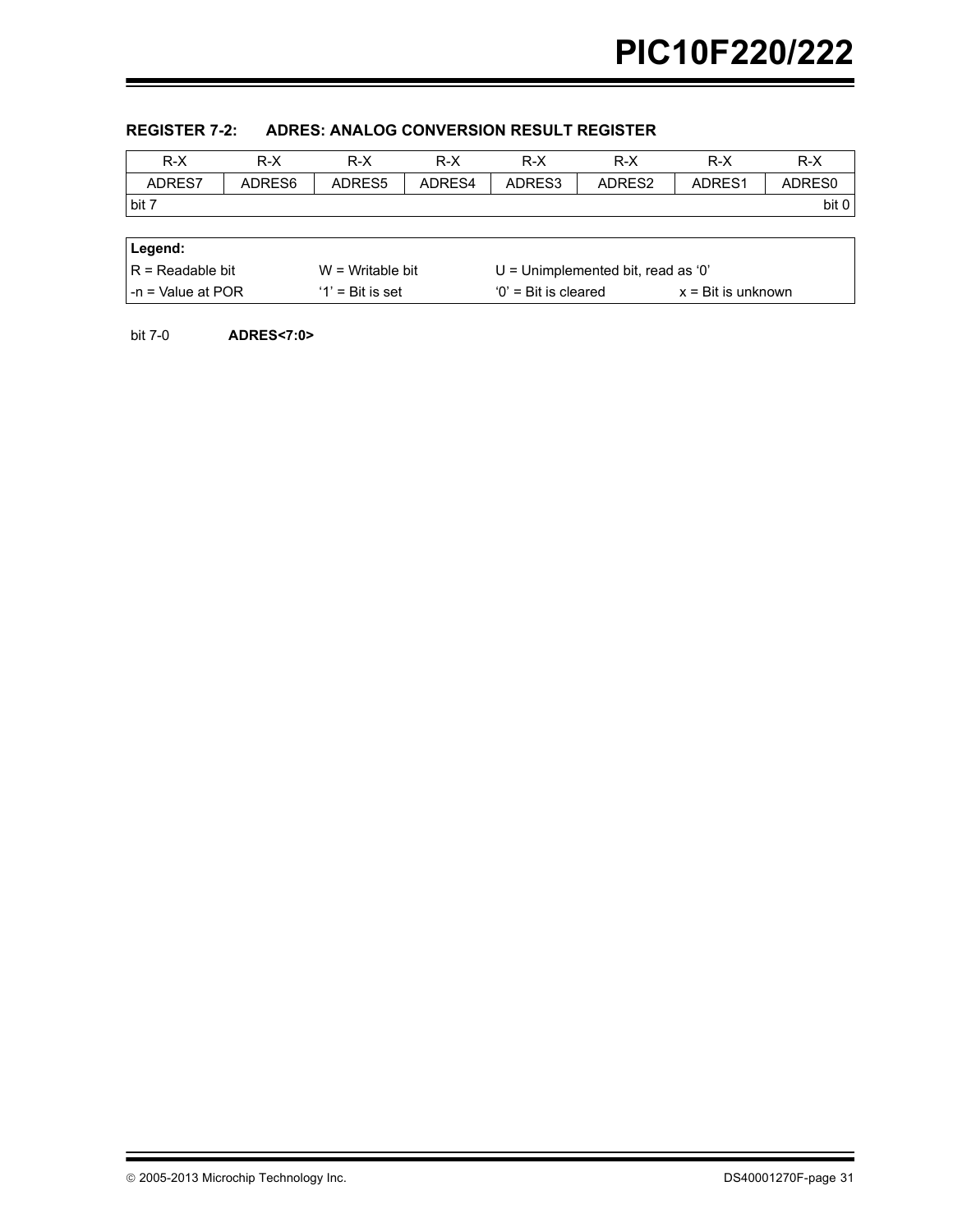#### **7.9 A/D Acquisition Requirements**

For the ADC to meet its specified accuracy, the charge holding capacitor (CHOLD) must be allowed to fully charge to the input channel voltage level. The Analog Input model is shown in [Figure 7-1.](#page-33-0) The source impedance (RS) and the internal sampling switch (RSS) impedance directly affect the time required to charge the capacitor CHOLD. The sampling switch (RSS) impedance varies over the device voltage (VDD), see [Figure 7-1.](#page-33-0) **The maximum recommended impedance for analog sources is 10 k** $\Omega$ **. As the source impedance is** decreased, the acquisition time may be decreased.

After the analog input channel is selected (or changed), an A/D acquisition must be done before the conversion can be started. To calculate the minimum acquisition time, [Equation 7-1](#page-33-1) may be used. This equation assumes that 1/2 LSb error is used (256 steps for the ADC). The 1/2 LSb error is the maximum error allowed for the ADC to meet its specified resolution.

#### <span id="page-33-1"></span>**EQUATION 7-1: ACQUISITION TIME EXAMPLE**

| <i>Assumptions:</i>    |      |                                                                                      |
|------------------------|------|--------------------------------------------------------------------------------------|
|                        |      | Temperature = $50^{\circ}$ C and external impedance of 10 k $\Omega$ 5.0V VDD        |
|                        | Taca | $=$ Amplifier Settling Time + Hold Capacitor Charging Time + Temperature Coefficient |
|                        | $=$  | $TAMP + TC + TCOFF$                                                                  |
|                        |      | $= 2 \mu s + T C + [(Temperature - 25^{\circ}C)(0.05 \mu s^{\circ}C)]$               |
| <i>Solving for Tc:</i> |      |                                                                                      |
|                        | Тc   | $=$ <i>CHOLD (RIC + RSS + RS) In(1/512)</i>                                          |
|                        |      | $= -25pF$ (l k $\Omega$ + 7 k $\Omega$ + 10 k $\Omega$ ) In(0.00196)                 |
|                        |      | $= 2.81 \text{ }\mu s$                                                               |
| Therefore:             |      |                                                                                      |
|                        | Taca | $= 2 \mu s + 2.81 \mu s + [(50^{\circ}C - 25^{\circ}C)(0.05 \mu s/\text{°C})]$       |
|                        | $=$  | $6.06 \text{ }\mu\text{s}$                                                           |
|                        |      |                                                                                      |

**Note 1:** The charge holding capacitor (CHOLD) is not discharged after each conversion.

**2:** The maximum recommended impedance for analog sources is 10  $k\Omega$ . This is required to meet the pin leakage specification.

<span id="page-33-0"></span>

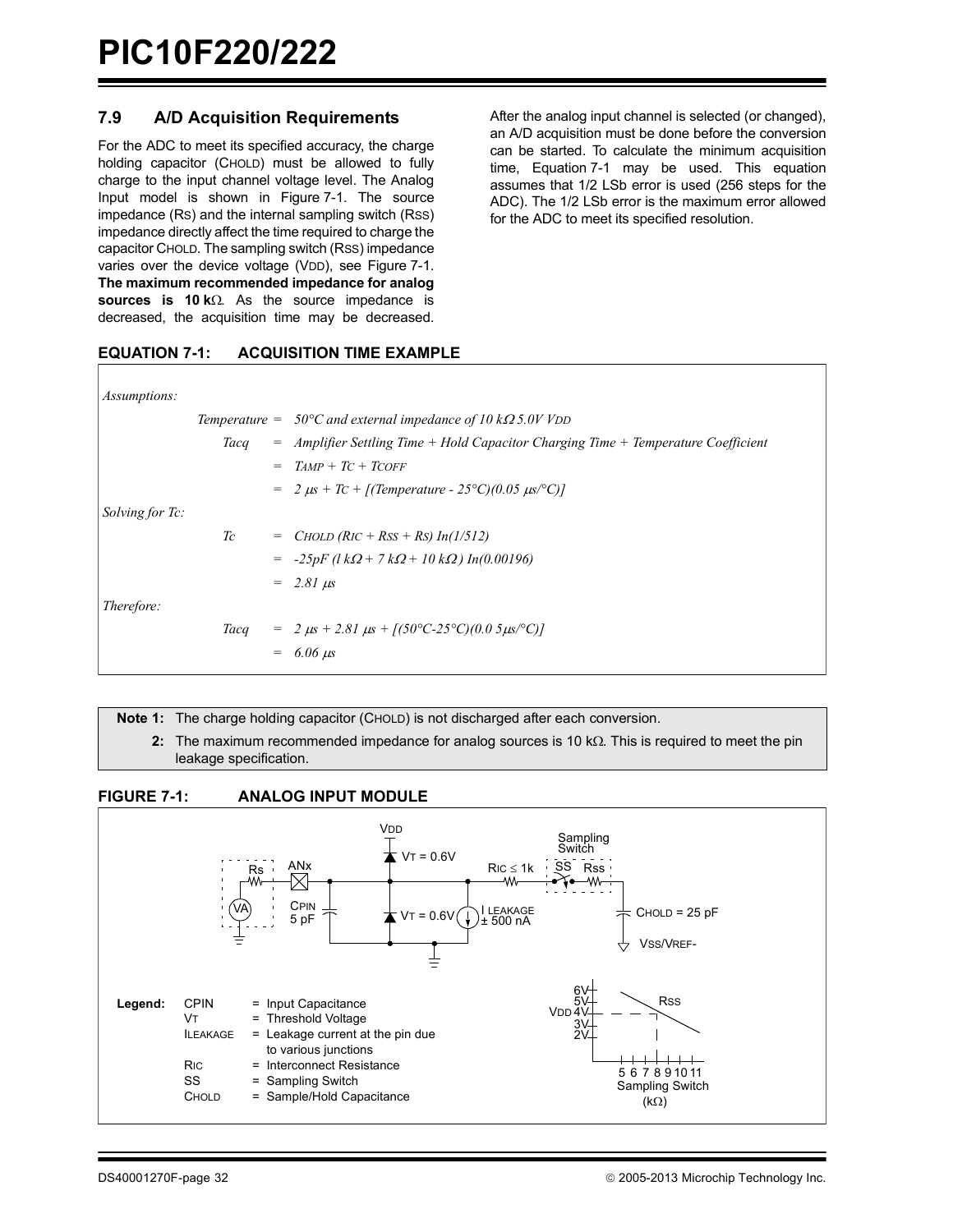#### <span id="page-34-0"></span>**8.0 SPECIAL FEATURES OF THE CPU**

What sets a microcontroller apart from other processors are special circuits that deal with the needs of realtime applications. The PIC10F220/222 microcontrollers have a host of such features intended to maximize system reliability, minimize cost through elimination of external components, provide power-saving operating modes and offer code protection. These features are:

- Reset:
	- Power-on Reset (POR)
	- Device Reset Timer (DRT)
	- Watchdog Timer (WDT)
	- Wake-up from Sleep on pin change
- Sleep
- Code Protection
- ID Locations
- In-Circuit Serial Programming™
- Clock Out

The PIC10F220/222 devices have a Watchdog Timer, which can be shut off only through Configuration bit WDTE. It runs off of its own RC oscillator for added reliability. When using DRT, there is an 1.125 ms (typical) delay only on VDD power-up. With this timer on-chip, most applications need no external Reset circuitry.

The Sleep mode is designed to offer a very low current Power-Down mode. The user can wake-up from Sleep through a change on input pins or through a Watchdog Timer time-out.

### **8.1 Configuration Bits**

The PIC10F220/222 Configuration Words consist of 12 bits. Configuration bits can be programmed to select various device configurations. One bit is the Watchdog Timer enable bit, one bit is the MCLR enable bit and one bit is for code protection (see [Register 8-1](#page-34-1)).

### <span id="page-34-1"></span>**REGISTER 8-1: CONFIG: CONFIGURATION WORD(1)**

|        |  |  | $\overline{\phantom{a}}$ | <b>MCLRE</b> | $\overline{\mathsf{CD}}$<br>◡ | <b>WDTE</b> | <b>MCPU</b> | $\sim$<br>IUSCFS |
|--------|--|--|--------------------------|--------------|-------------------------------|-------------|-------------|------------------|
| bit 11 |  |  |                          |              |                               |             |             | bit 0            |

| Legend:            |                     |                                    |                    |
|--------------------|---------------------|------------------------------------|--------------------|
| IR = Readable bit  | $W = W$ ritable bit | U = Unimplemented bit, read as '0' |                    |
| I-n = Value at POR | $'1'$ = Bit is set  | $'0'$ = Bit is cleared             | x = Bit is unknown |

| bit 11-5 | <b>Unimplemented: Read as '0'</b> |
|----------|-----------------------------------|
|----------|-----------------------------------|

| bit 4 | <b>MCLRE: GP3/MCLR Pin Function Select bit</b>                                                                                                                                                                 |
|-------|----------------------------------------------------------------------------------------------------------------------------------------------------------------------------------------------------------------|
|       | $1 = GP3/MCLR$ pin function is MCLR                                                                                                                                                                            |
|       | 0 = GP3/MCLR pin function is digital I/O, MCLR internally tied to VDD                                                                                                                                          |
| bit 3 | <b>CP:</b> Code Protection bit                                                                                                                                                                                 |
|       | $1 = \text{Code protection off}$                                                                                                                                                                               |
|       | $0 = Code$ protection on                                                                                                                                                                                       |
| bit 2 | <b>WDTE:</b> Watchdog Timer Enable bit                                                                                                                                                                         |
|       | $1 = WDT$ enabled                                                                                                                                                                                              |
|       | $0 = WDT$ disabled                                                                                                                                                                                             |
| bit 1 | MCPU: Master Clear Pull-up Enable bit <sup>(2)</sup>                                                                                                                                                           |
|       | $1 =$ Pull-up disabled                                                                                                                                                                                         |
|       | $0 =$ Pull-up enabled                                                                                                                                                                                          |
| bit 0 | <b>IOSCFS: Internal Oscillator Frequency Select bit</b>                                                                                                                                                        |
|       | $1 = 8$ MHz                                                                                                                                                                                                    |
|       | $0 = 4$ MHz                                                                                                                                                                                                    |
|       | Note 1: Refer to the "PIC10F220/222 Memory Programming Specification" (DS41266), to determine how to<br>access the Configuration Word. The Configuration Word is not user addressable during device operation. |

**2:** MCLRE must be a '1' to enable this selection.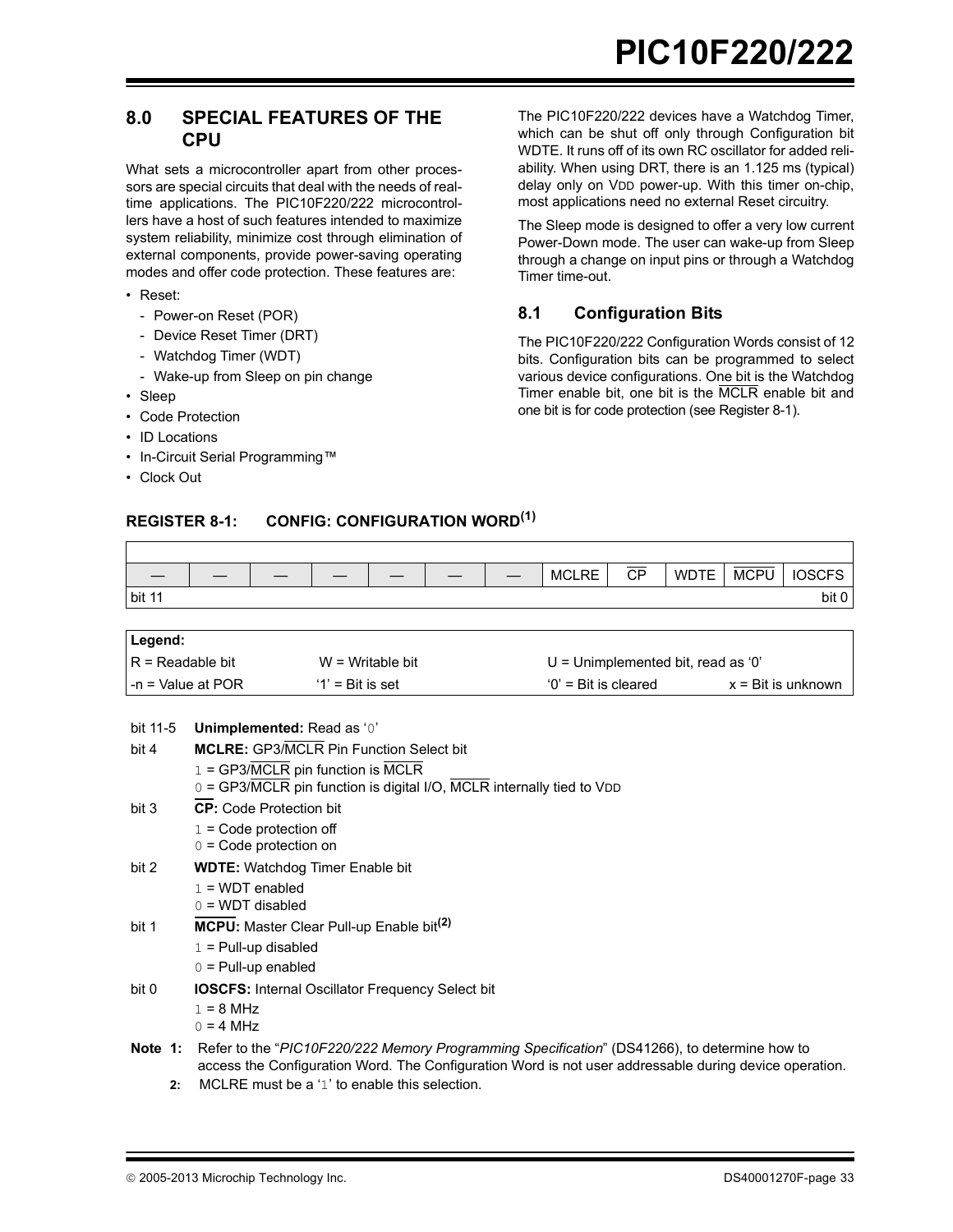#### **8.2 Oscillator Configurations**

#### 8.2.1 OSCILLATOR TYPES

The PIC10F220/222 devices are offered with internal oscillator mode only.

• INTOSC: Internal 4/8 MHz Oscillator

#### <span id="page-35-1"></span>8.2.2 INTERNAL 4/8 MHz OSCILLATOR

The internal oscillator provides a 4/8 MHz (nominal) system clock (see **[Section 10.0 "Electrical Charac](#page-52-1)[teristics"](#page-52-1)** for information on variation over voltage and temperature).

In addition, a calibration instruction is programmed into the last address of memory, which contains the calibration value for the internal oscillator. This location is always uncode protected, regardless of the code-protect settings. This value is programmed as a MOVLW XX instruction where XX is the calibration value and is placed at the Reset vector. This will load the W register with the calibration value upon Reset and the PC will then roll over to the users program at address 0x000. The user then has the option of writing the value to the OSCCAL Register (05h) or ignoring it.

OSCCAL, when written to with the calibration value, will "trim" the internal oscillator to remove process variation from the oscillator frequency.

| Note: | Erasing the device will also erase the pre- |  |  |  |  |  |
|-------|---------------------------------------------|--|--|--|--|--|
|       | programmed internal calibration value for   |  |  |  |  |  |
|       | the internal oscillator. The calibration    |  |  |  |  |  |
|       | value must be read prior to erasing the     |  |  |  |  |  |
|       | part so it can be reprogrammed correctly    |  |  |  |  |  |
|       | later.                                      |  |  |  |  |  |

#### **8.3 Reset**

The device differentiates between various kinds of Reset:

- Power-on Reset (POR)
- MCLR Reset during normal operation
- MCLR Reset during Sleep
- WDT Time-out Reset during normal operation
- WDT Time-out Reset during Sleep
- Wake-up from Sleep on pin change

Some registers are not reset in any way, they are unknown on POR and unchanged in any other Reset. Most other registers are reset to "Reset state" on Power-on Reset (POR), MCLR, WDT or Wake-up on pin change Reset during normal operation. They are not affected by a WDT Reset during Sleep or MCLR Reset during Sleep, since these Resets are viewed as resumption of normal operation. The exceptions to this are TO, PD and GPWUF bits. They are set or cleared differently in different Reset situations. These bits are used in software to determine the nature of Reset. See [Table 8-1](#page-35-2) for a full description of Reset states of all registers.

#### <span id="page-35-2"></span><span id="page-35-0"></span>**TABLE 8-1: RESET CONDITIONS FOR REGISTERS – PIC10F220/222**

| Register           | <b>Address</b> | <b>Power-on Reset</b> | MCLR Reset, WDT Time-out, Wake-up On Pin Change, |
|--------------------|----------------|-----------------------|--------------------------------------------------|
| W                  |                | qqqq q qqu(1)         | qqqq q qqu(1)                                    |
| <b>INDF</b>        | 00h            | XXXX XXXX             | uuuu uuuu                                        |
| TMR <sub>0</sub>   | 01h            | XXXX XXXX             | uuuu uuuu                                        |
| PC                 | 02h            | 1111 1111             | 1111 1111                                        |
| <b>STATUS</b>      | 03h            | $0--1$ $1xxx$         | q00q quuu                                        |
| <b>FSR</b>         | 04h            | 111x xxxx             | 111u uuuu                                        |
| <b>OSCCAL</b>      | 05h            | 1111 1110             | uuuu uuuu                                        |
| <b>GPIO</b>        | 06h            | XXXX<br>----          | -- uuuu                                          |
| ADCON <sub>0</sub> | 07h            | $11--1100$            | $11--1100$                                       |
| <b>ADRES</b>       | 08h            | XXXX XXXX             | uuuu uuuu                                        |
| <b>OPTION</b>      |                | 1111 1111             | 1111 1111                                        |
| <b>TRIS</b>        |                | 1111<br>----          | $-- 1111$                                        |

**Legend:**  $u =$  unchanged,  $x =$  unknown,  $-$  = unimplemented bit, read as '0',  $q =$  value depends on condition.

**Note 1:** Bits <7:2> of W register contain oscillator calibration values due to MOVLW XX instruction at top of memory.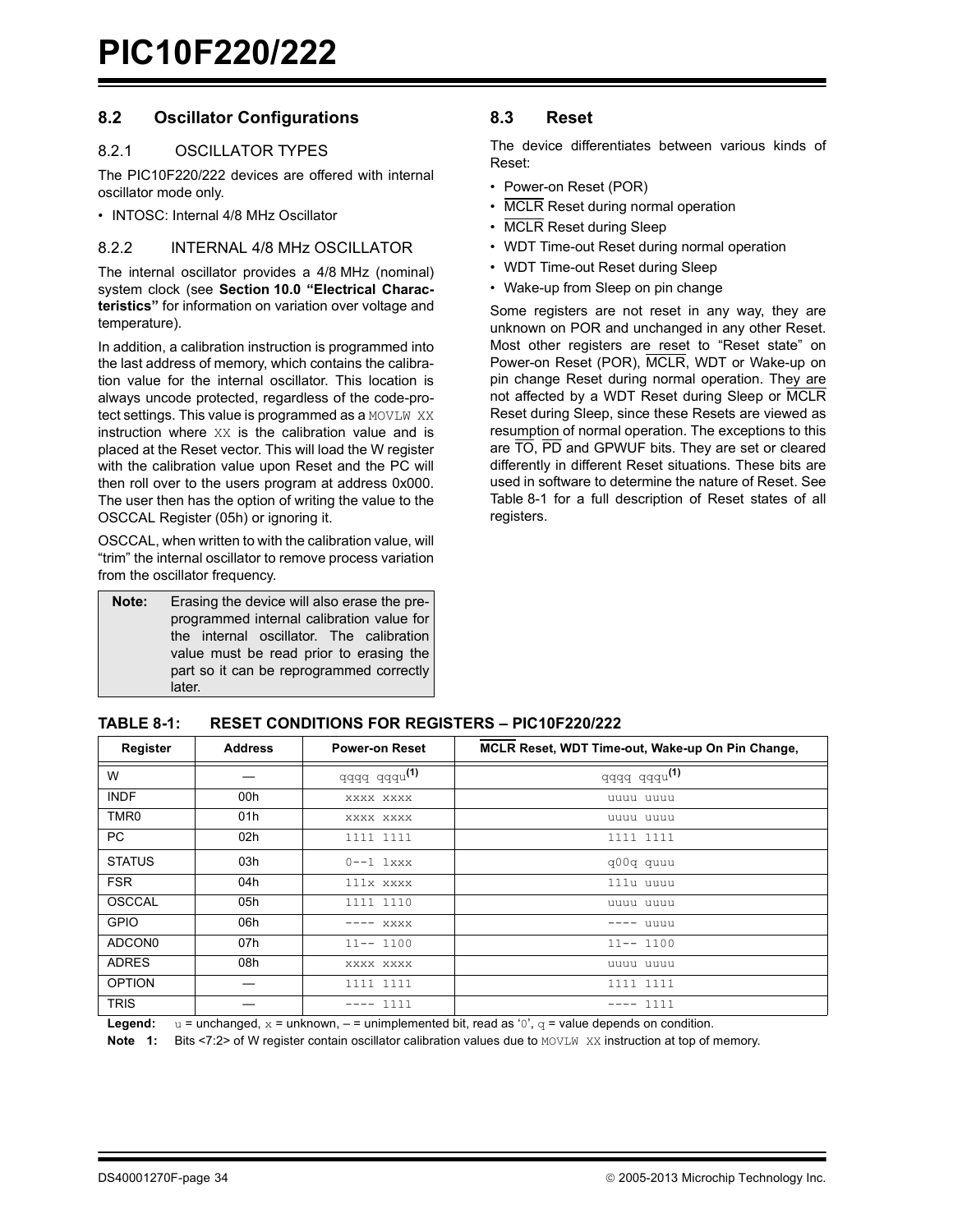| <b>TABLE 8-2:</b> | <b>RESET CONDITION FOR SPECIAL REGISTERS</b> |
|-------------------|----------------------------------------------|
|-------------------|----------------------------------------------|

|                                    | <b>STATUS Addr: 03h</b> | PCL Addr: 02h |
|------------------------------------|-------------------------|---------------|
| Power-on Reset                     | $0--1$ $1xxx$           | 1111 1111     |
| MCLR Reset during normal operation | 0--u uuuu               | 1111 1111     |
| <b>MCLR Reset during Sleep</b>     | $0--1$ Ouuu             | 1111 1111     |
| <b>WDT Reset during Sleep</b>      | $0--0$ $0$ uuu          | 1111 1111     |
| WDT Reset normal operation         | $0--0$ uuuu             | 1111 1111     |
| Wake-up from Sleep on pin change   | $1 - -1$ $0$ uuu        | 1111          |

**Legend:**  $u =$  unchanged,  $x =$  unknown,  $v =$  unimplemented bit, read as '0'.

## 8.3.1 MCLR ENABLE

This Configuration bit, when unprogrammed (left in the '1' state), enables the external MCLR function. When programmed, the MCLR function is tied to the internal VDD and the pin is assigned to be a I/O. See [Figure 8-1](#page-36-0).

<span id="page-36-0"></span>

#### **8.4 Power-on Reset (POR)**

The PIC10F220/222 devices incorporate an on-chip Power-on Reset (POR) circuitry, which provides an internal chip Reset for most power-up situations.

The on-chip POR circuit holds the chip in Reset until VDD has reached a high enough level for proper operation. To take advantage of the internal POR, program the GP3/MCLR/VPP pin as MCLR and tie through a resistor to VDD, or program the pin as GP3. An internal weak pull-up resistor is implemented using a transistor (refer to [Table 10-1](#page-57-0) for the pull-up resistor ranges). This will eliminate external RC components usually needed to create a Power-on Reset.

When the devices start normal operation (exit the Reset condition), device operating parameters (voltage, frequency, temperature,...) must be met to ensure operation. If these conditions are not met, the devices must be held in Reset until the operating parameters are met.

A simplified block diagram of the on-chip Power-on Reset circuit is shown in [Figure 8-2.](#page-37-0)

The Power-on Reset circuit and the Device Reset Timer (see **[Section 8.5 "Device Reset Timer \(DRT\)"](#page-39-0)**) circuit are closely related. On power-up, the Reset latch is set and the DRT is reset. The DRT timer begins counting once it detects MCLR to be high. After the time-out period, which is typically 1.125 ms, it will reset the Reset latch and thus end the on-chip Reset signal.

A power-up example where MCLR is held low is shown in [Figure 8-3.](#page-37-1) VDD is allowed to rise and stabilize before bringing MCLR high. The chip will actually come out of Reset TDRT msec after MCLR goes high.

In [Figure 8-4](#page-37-2), the on-chip Power-on Reset feature is being used (MCLR and V<sub>DD</sub> are tied together or the pin is programmed to be GP3). The VDD is stable before the Start-up timer times out and there is no problem in getting a proper Reset. However, [Figure 8-5](#page-38-0) depicts a problem situation where VDD rises too slowly. The time between when the DRT senses that  $\overline{MCLR}$  is high and when MCLR and VDD actually reach their full value, is too long. In this situation, when the start-up timer times out, VDD has not reached the VDD (min) value and the chip may not function correctly. For such situations, we recommend that external RC circuits be used to achieve longer POR delay times ([Figure 8-4\)](#page-37-2).

| Note: | When the devices start normal operation    |  |  |  |  |  |  |  |
|-------|--------------------------------------------|--|--|--|--|--|--|--|
|       | (exit the Reset condition), device operat- |  |  |  |  |  |  |  |
|       | ing parameters (voltage, frequency, tem-   |  |  |  |  |  |  |  |
|       | perature, etc.) must be met to ensure      |  |  |  |  |  |  |  |
|       | proper operation. If these conditions are  |  |  |  |  |  |  |  |
|       | not met, the device must be held in Reset  |  |  |  |  |  |  |  |
|       | until the operating conditions are met.    |  |  |  |  |  |  |  |

For additional information on design considerations related to the use of PIC10F220/222 devices with their short device Reset timer, refer to Application Notes AN522, *"Power-Up Considerations"* (DS00522) and AN607, *"Power-up Trouble Shooting"* (DS00607).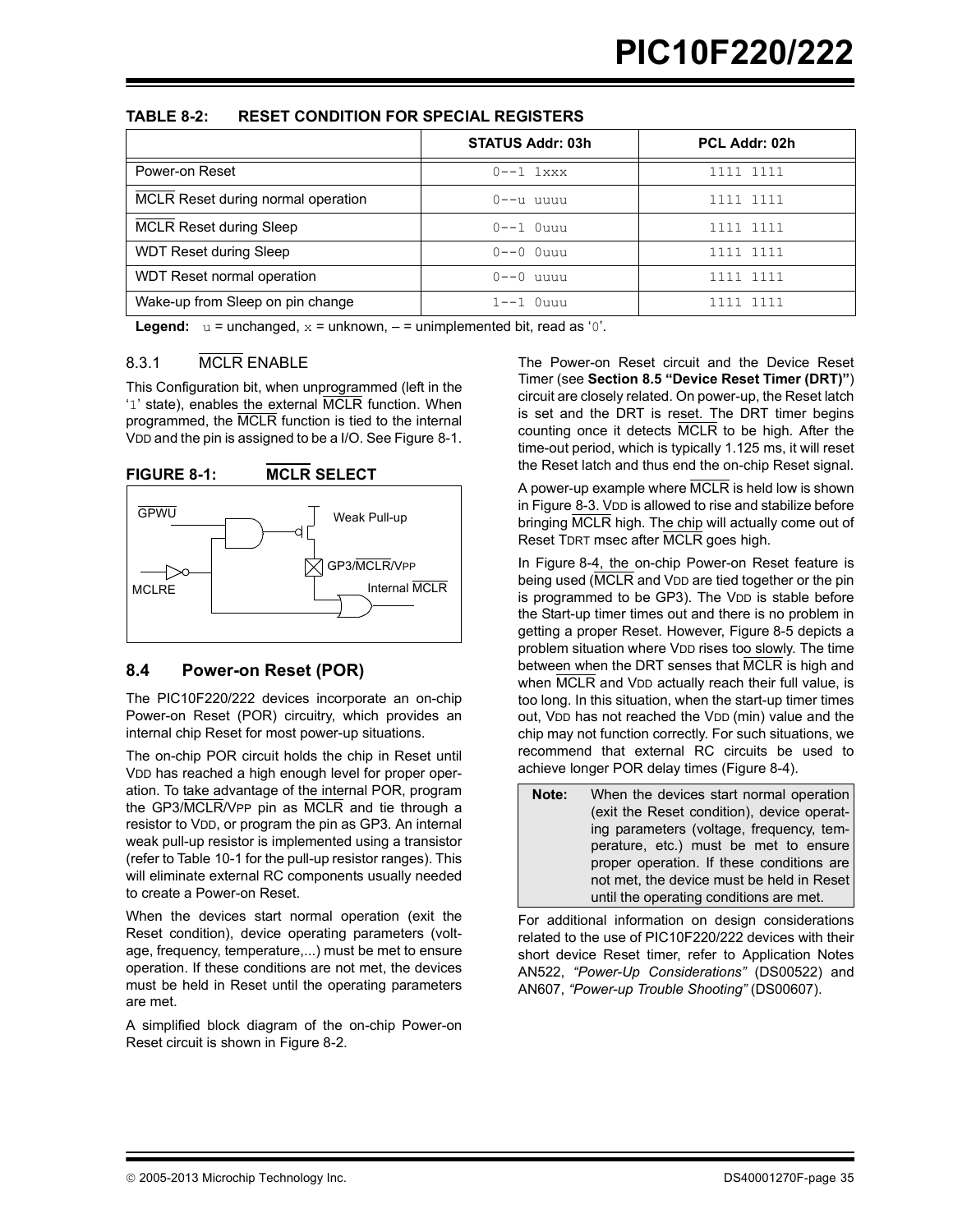### <span id="page-37-0"></span>**FIGURE 8-2: SIMPLIFIED BLOCK DIAGRAM OF ON-CHIP RESET CIRCUIT**



## <span id="page-37-1"></span>**FIGURE 8-3: TIME-OUT SEQUENCE ON POWER-UP (MCLR PULLED LOW)**



<span id="page-37-2"></span>

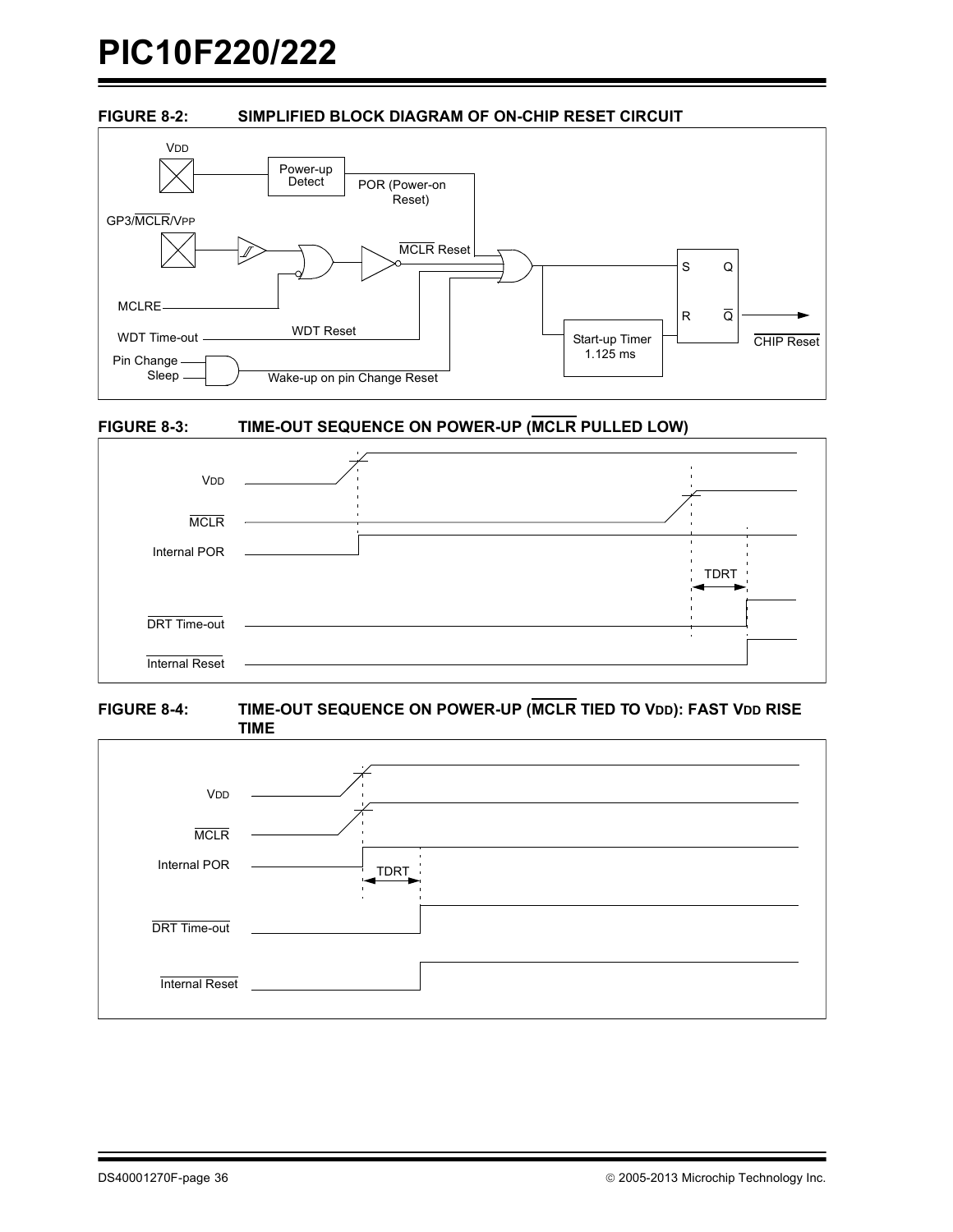<span id="page-38-0"></span>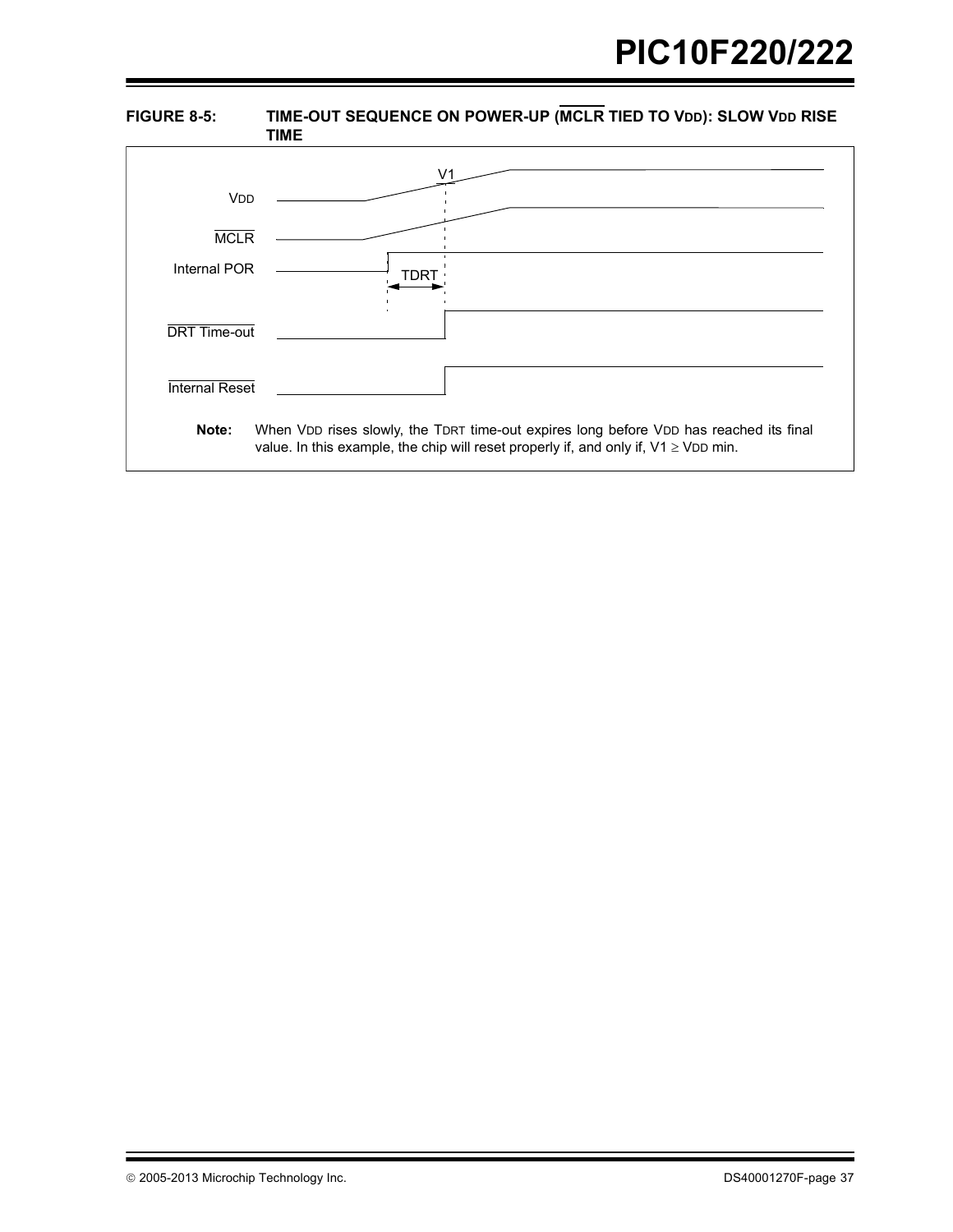## <span id="page-39-0"></span>**8.5 Device Reset Timer (DRT)**

On the PIC10F220/222 devices, the DRT runs any time the device is powered up.

The DRT operates on an internal oscillator. The processor is kept in Reset as long as the DRT is active. The DRT delay allows VDD to rise above VDD min. and for the oscillator to stabilize.

The on-chip DRT keeps the devices in a Reset condition for approximately 1.125 ms after MCLR has reached a logic high (VIH MCLR) level. Programming GP3/MCLR/VPP as MCLR and using an external RC network connected to the MCLR input is not required in most cases. This allows savings in cost-sensitive and/ or space restricted applications, as well as allowing the use of the GP3/MCLR/VPP pin as a general purpose input.

The Device Reset Time delays will vary from chip-tochip due to VDD, temperature and process variation. See AC parameters for details.

Reset sources are POR, MCLR, WDT time-out and wake-up on pin change. See **[Section 8.9.2 "Wake-up](#page-42-0) [from Sleep",](#page-42-0) Notes 1, 2 and 3**.

### **TABLE 8-3: DRT (DEVICE RESET TIMER PERIOD)**

| <b>POR Reset</b>   | <b>Subsequent Resets</b> |
|--------------------|--------------------------|
| 1.125 ms (typical) | 10 $\mu$ s (typical)     |

## **8.6 Watchdog Timer (WDT)**

The Watchdog Timer (WDT) is a free running on-chip RC oscillator, which does not require any external components. This RC oscillator is separate from the internal 4/8 MHz oscillator. This means that the WDT will run even if the main processor clock has been stopped, for example, by execution of a SLEEP instruction. During normal operation or Sleep, a WDT Reset or wake-up Reset, generates a device Reset.

The TO bit (STATUS<4>) will be cleared upon a Watchdog Timer Reset.

The WDT can be permanently disabled by programming the configuration WDTE as a '0' (see **[Section 8.1](#page-34-0) ["Configuration Bits"](#page-34-0)**). Refer to the PIC10F220/222 Programming Specification to determine how to access the Configuration Word.

## 8.6.1 WDT PERIOD

The WDT has a nominal time-out period of 18 ms, (with no prescaler). If a longer time-out period is desired, a prescaler with a division ratio of up to 1:128 can be assigned to the WDT (under software control) by writing to the OPTION register. Thus, a time-out period of a nominal 2.3 seconds can be realized. These periods vary with temperature, VDD and part-to-part process variations (see DC specs).

Under worst-case conditions (VDD = Min., Temperature = Max., max. WDT prescaler), it may take several seconds before a WDT time-out occurs.

### 8.6.2 WDT PROGRAMMING CONSIDERATIONS

The CLRWDT instruction clears the WDT and the postscaler, if assigned to the WDT, and prevents it from timing out and generating a device Reset.

The SLEEP instruction resets the WDT and the postscaler, if assigned to the WDT. This gives the maximum Sleep time before a WDT wake-up Reset.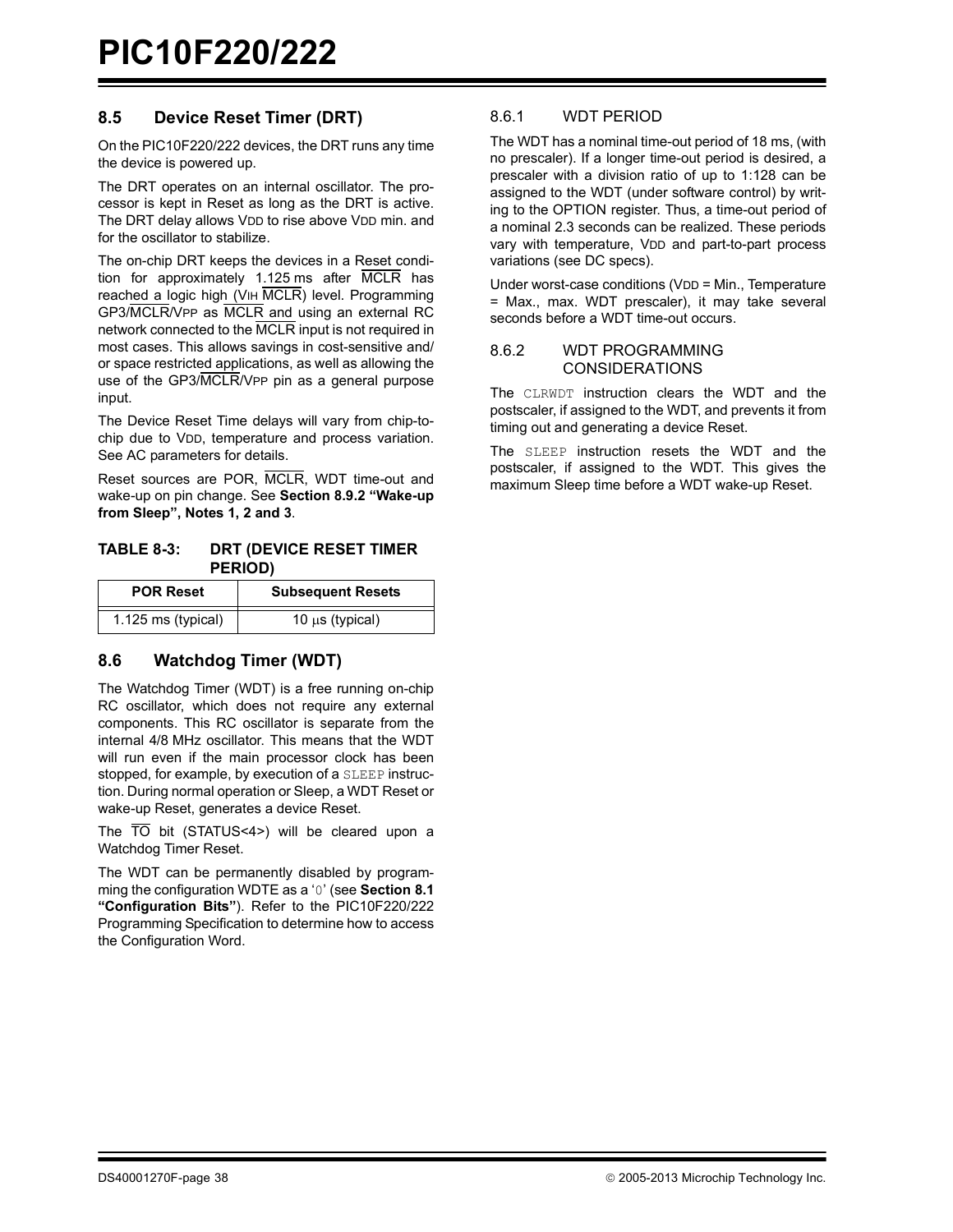

| SUMMARY OF REGISTERS ASSOCIATED WITH THE WATCHDOG TIMER<br>TABLE 8-4: |
|-----------------------------------------------------------------------|
|-----------------------------------------------------------------------|

| <b>Address</b> | <b>Name</b>   | Bit 7       | Bit 6       | Bit 5 | Bit 4             | Bit 3      | Bit 2           |                 | Bit 1   Bit 0   | Value on<br><b>Power-On</b><br><b>Reset</b> | Value on<br><b>All Other</b><br><b>Resets</b> |  |
|----------------|---------------|-------------|-------------|-------|-------------------|------------|-----------------|-----------------|-----------------|---------------------------------------------|-----------------------------------------------|--|
| IN/A           | <b>OPTION</b> | <b>GPWU</b> | <b>GPPU</b> | TOCS. | T <sub>0</sub> SE | <b>PSA</b> | PS <sub>2</sub> | PS <sub>1</sub> | PS <sub>0</sub> |                                             |                                               |  |

**Legend:** Shaded boxes = Not used by Watchdog Timer,  $-$  = unimplemented, read as '0',  $u$  = unchanged.

## **8.7 Time-out Sequence, Power-down and Wake-up from Sleep Status Bits (TO/PD/GPWUF/CWUF)**

The TO, PD and GPWUF bits in the STATUS register can be tested to determine if a Reset condition has been caused by a Power-up condition, a MCLR, Watchdog Timer (WDT) Reset or wake-up on pin change.

| <b>GPWUF</b> | ТΟ | PD | <b>Reset Caused By</b>           |
|--------------|----|----|----------------------------------|
|              |    |    | WDT wake-up from Sleep           |
|              |    |    | WDT time-out (not from Sleep)    |
|              |    |    | MCLR wake-up from Sleep          |
|              |    |    | Power-up                         |
|              | u  | u  | <b>MCLR</b> not during Sleep     |
|              |    |    | Wake-up from Sleep on pin change |

**TABLE 8-5: TO/PD/GPWUF STATUS AFTER RESET**

**Legend:**  $u =$  unchanged,  $x =$  unknown,  $- =$  unimplemented bit, read as '0',  $q =$  value depends on condition.

**Note 1:** The TO, PD and GPWUF bits maintain their status (u) until a Reset occurs. A low-pulse on the MCLR input does not change the  $\overline{TO}$ ,  $\overline{PD}$  or GPWUF Status bits.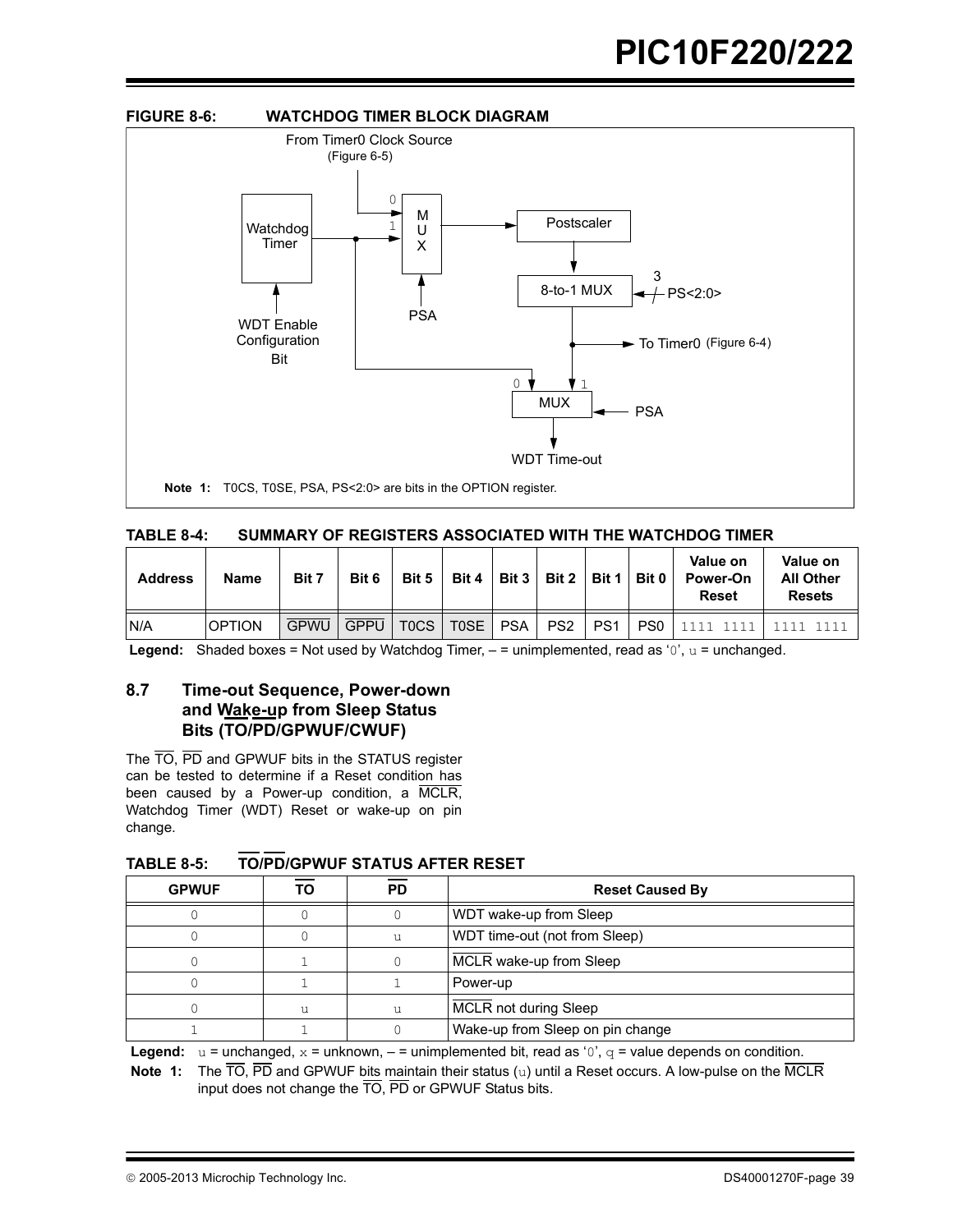## **8.8 Reset on Brown-out**

A Brown-out is a condition where device power (VDD) dips below its minimum value, but not to zero, and then recovers. The device should be reset in the event of a Brown-out.

To reset PIC10F220/222 devices when a Brown-out occurs, external Brown-out protection circuits may be built, as shown in [Figure 8-7](#page-41-0) and [Figure 8-8](#page-41-1).

<span id="page-41-0"></span>**FIGURE 8-7: BROWN-OUT PROTECTION CIRCUIT 1** 



<span id="page-41-1"></span>

**PROTECTION CIRCUIT 2** 



**2:** Pin must be configured as MCLR.

### **FIGURE 8-9: BROWN-OUT PROTECTION CIRCUIT 3**



## **8.9 Power-down Mode (Sleep)**

A device may be powered down (Sleep) and later powered up (wake-up from Sleep).

### 8.9.1 SLEEP

The Power-Down mode is entered by executing a SLEEP instruction.

If enabled, the Watchdog Timer will be cleared but keeps running, the TO bit (STATUS<4>) is set, the PD bit (STATUS<3>) is cleared and the oscillator driver is turned off. The I/O ports maintain the status they had before the SLEEP instruction was executed (driving high, driving low or high-impedance).



For lowest current consumption while powered down, the T0CKI input should be at VDD or VSS and the GP3/ MCLR/VPP pin must be at a logic high level if MCLR is enabled.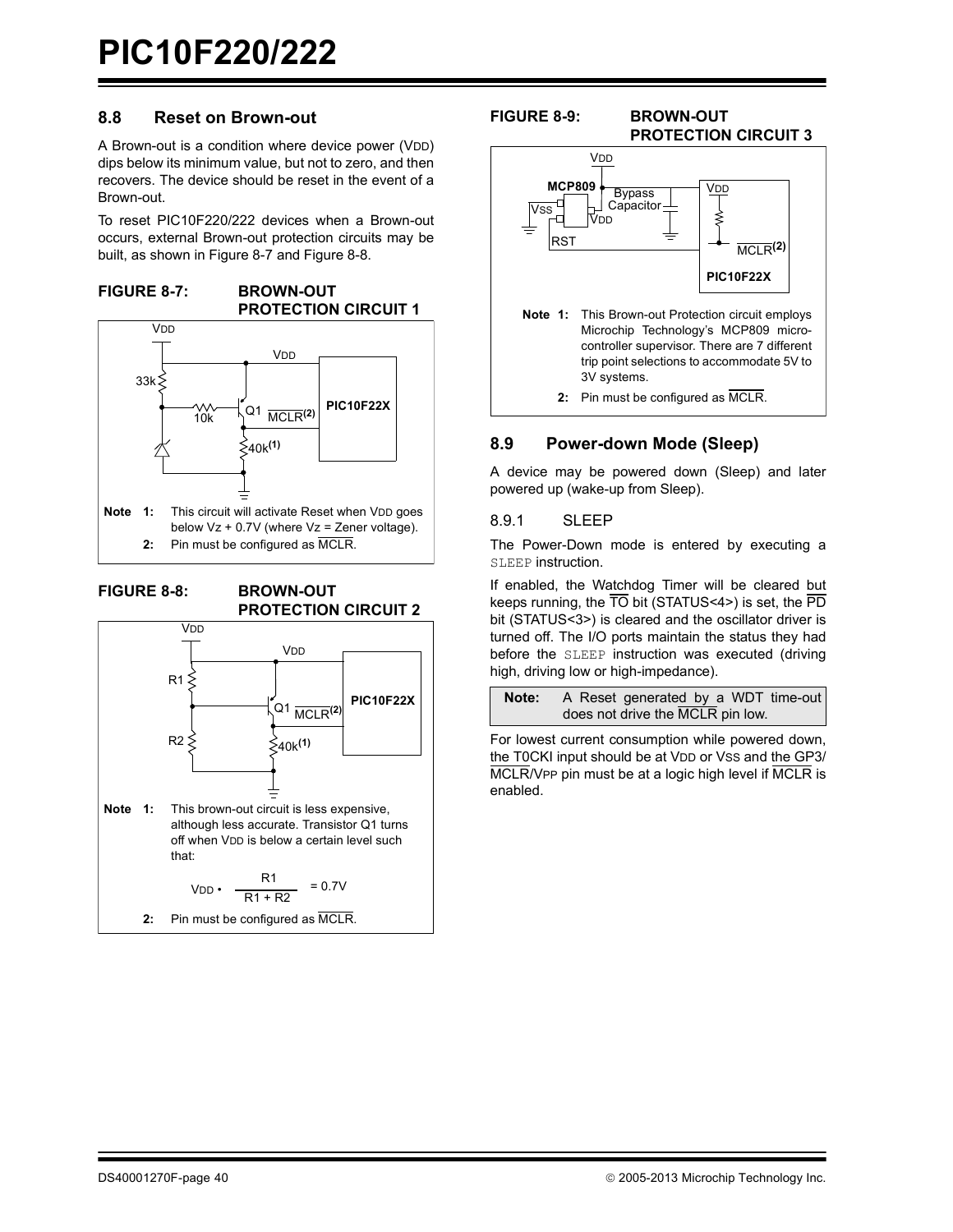### <span id="page-42-0"></span>8.9.2 WAKE-UP FROM SLEEP

The device can wake-up from Sleep through one of the following events:

- 1. An external Reset input on GP3/MCLR/VPP pin, when configured as MCLR.
- 2. A Watchdog Timer Time-out Reset (if WDT was enabled).
- 3. A change on input pin GP0, GP1 or GP3 when wake-up on change is enabled.

These events cause a device Reset. The TO, PD GPWUF bits can be used to determine the cause of a device Reset. The  $\overline{TO}$  bit is cleared if a WDT time-out occurred (and caused wake-up). The PD bit, which is set on power-up, is cleared when SLEEP is invoked. The GPWUF bit indicates a change in state while in Sleep at pins GP0, GP1 or GP3 (since the last file or bit operation on GP port).

**Caution:** Right before entering Sleep, read the input pins. When in Sleep, wake up occurs when the values at the pins change from the state they were in at the last reading. If a wake-up on change occurs and the pins are not read before re-entering Sleep, a wake-up will occur immediately even if no pins change while in Sleep mode.

| Note: |            | The WDT is cleared when the device        |  |  |
|-------|------------|-------------------------------------------|--|--|
|       |            | wakes from Sleep, regardless of the wake- |  |  |
|       | up source. |                                           |  |  |

## **8.10 Program Verification/Code Protection**

If the Code Protection bit has not been programmed, the on-chip program memory can be read out for verification purposes.

The first 64 locations and the last location (Reset Vector) can be read, regardless of the code protection bit setting.

## **8.11 ID Locations**

Four memory locations are designated as ID locations where the user can store checksum or other code identification numbers. These locations are not accessible during normal execution, but are readable and writable during program/verify.

Use only the lower 4 bits of the ID locations and always program the upper 8 bits as '1's.

## **8.12 In-Circuit Serial Programming™**

The PIC10F220/222 microcontrollers can be serially programmed while in the end application circuit. This is simply done with two lines for clock and data, and three other lines for power, ground and the programming voltage. This allows customers to manufacture boards with unprogrammed devices and then program the microcontroller just before shipping the product. This also allows the most recent firmware, or a custom firmware, to be programmed.

The devices are placed into a Program/Verify mode by holding the GP1 and GP0 pins low while raising the **MCLR** (VPP) pin from VIL to VIHH (see programming specification). GP1 becomes the programming clock and GP0 becomes the programming data. Both GP1 and GP0 are Schmitt Trigger inputs in this mode.

After Reset, a 6-bit command is then supplied to the device. Depending on the command, 16 bits of program data are then supplied to or from the device, depending if the command was a Load or a Read. For complete details of serial programming, please refer to the PIC10F220/222 Programming Specifications.

A typical In-Circuit Serial Programming connection is shown in [Figure 8-10.](#page-42-1)

#### <span id="page-42-1"></span>**FIGURE 8-10: TYPICAL IN-CIRCUIT SERIAL PROGRAMMING™ CONNECTION**

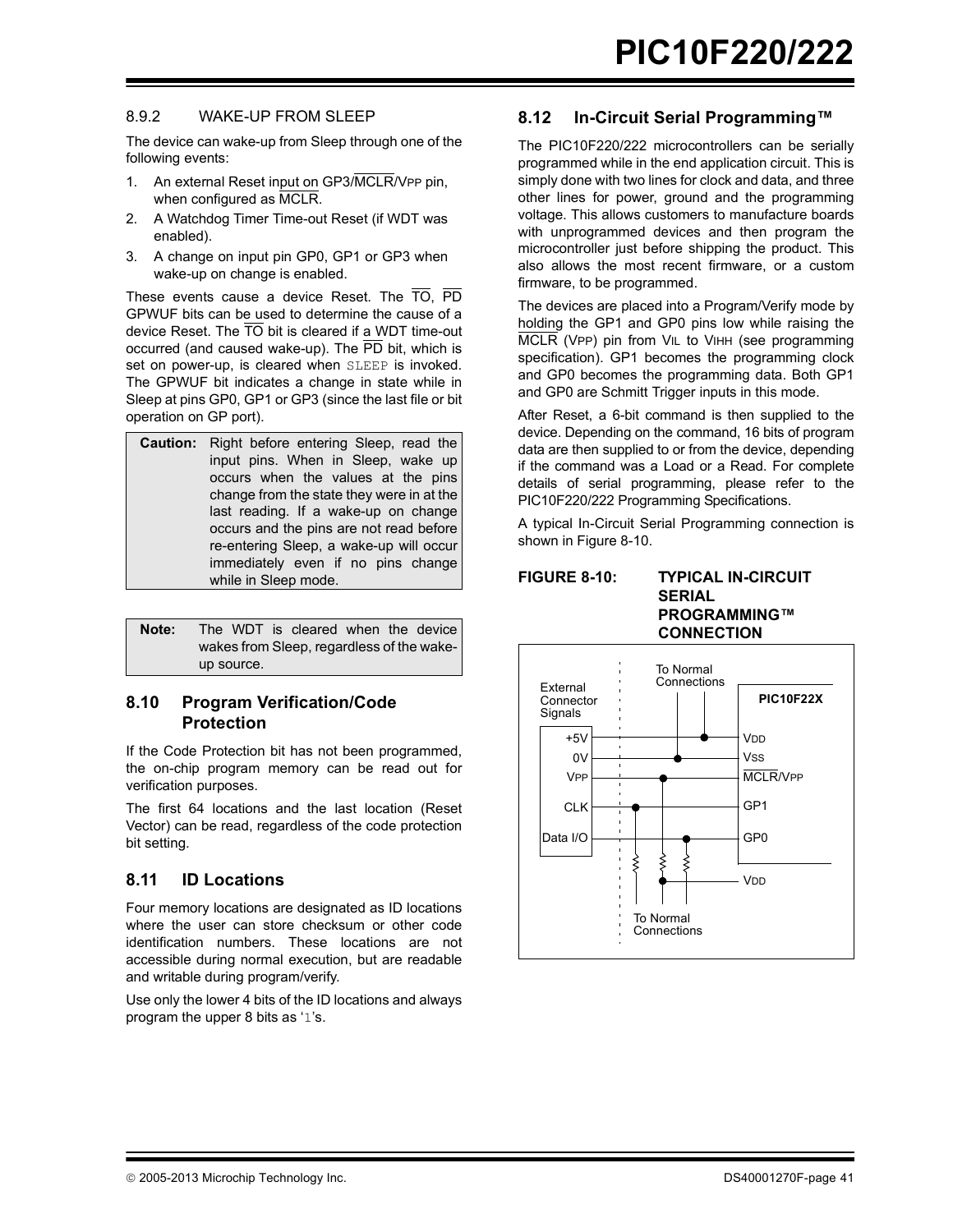**NOTES:**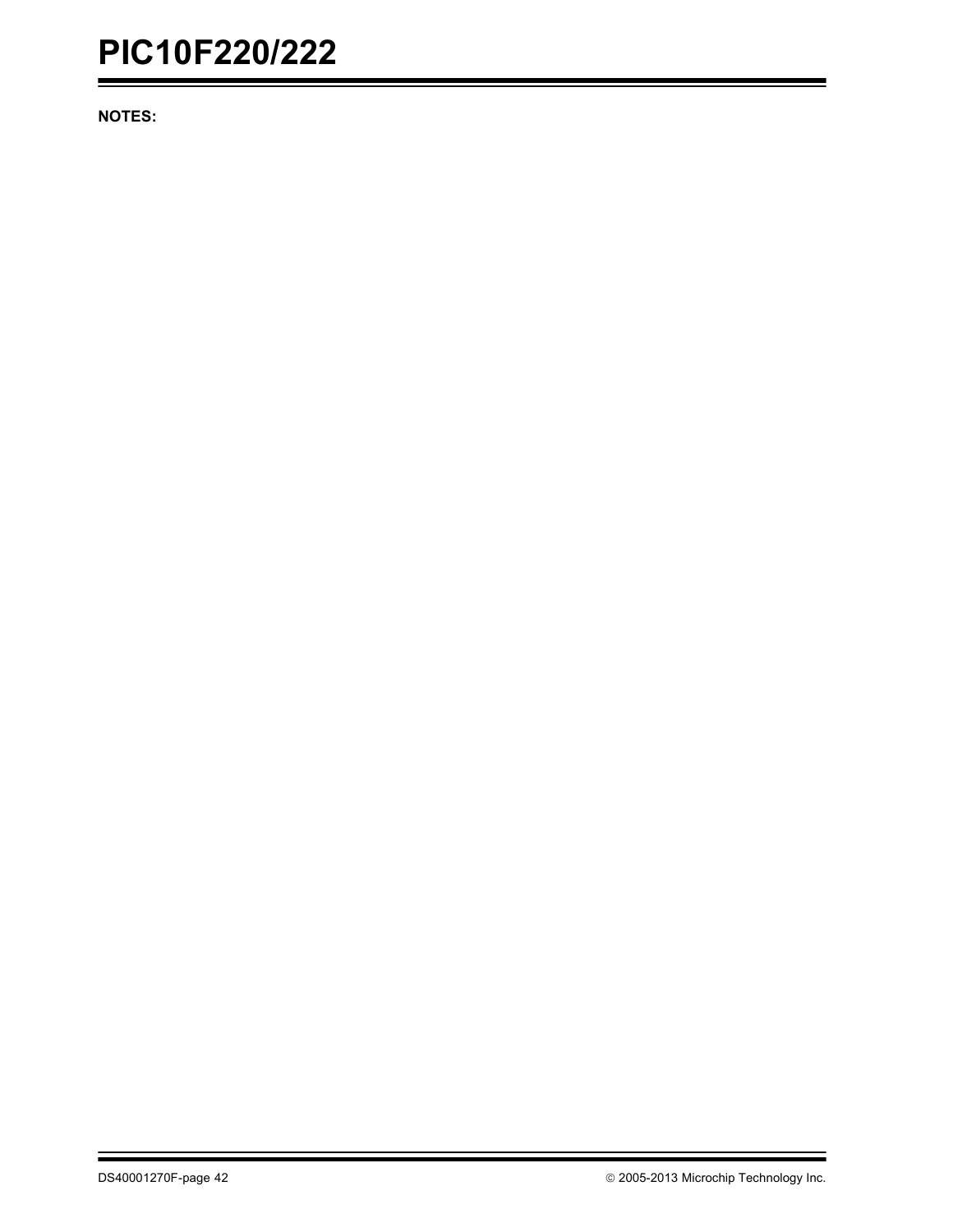## **9.0 INSTRUCTION SET SUMMARY**

The PIC16 instruction set is highly orthogonal and is comprised of three basic categories.

- **Byte-oriented** operations
- **Bit-oriented** operations
- **Literal and control** operations

Each PIC16 instruction is a 12-bit word divided into an **opcode**, which specifies the instruction type, and one or more **operands** which further specify the operation of the instruction. The formats for each of the categories is presented in [Figure 9-1](#page-44-0), while the various opcode fields are summarized in [Table 9-1.](#page-44-1)

For **byte-oriented** instructions, 'f' represents a file register designator and 'd' represents a destination designator. The file register designator specifies which file register is to be used by the instruction.

The destination designator specifies where the result of the operation is to be placed. If 'd' is '0', the result is placed in the W register. If 'd' is '1', the result is placed in the file register specified in the instruction.

For **bit-oriented** instructions, 'b' represents a bit field designator which selects the number of the bit affected by the operation, while 'f' represents the number of the file in which the bit is located.

For **literal and control** operations, 'k' represents an 8 or 9-bit constant or literal value.

## <span id="page-44-1"></span>**TABLE 9-1: OPCODE FIELD DESCRIPTIONS**

| Field           | <b>Description</b>                                                                                                                                                               |
|-----------------|----------------------------------------------------------------------------------------------------------------------------------------------------------------------------------|
| f               | Register file address (0x00 to 0x7F)                                                                                                                                             |
| W               | Working register (accumulator)                                                                                                                                                   |
| h               | Bit address within an 8-bit file register                                                                                                                                        |
| k               | Literal field, constant data or label                                                                                                                                            |
| x               | Don't care location $(= 0$ or 1)<br>The assembler will generate code with $x = 0$ . It is the<br>recommended form of use for compatibility with all<br>Microchip software tools. |
| d               | Destination select:<br>$d = 0$ (store result in W)<br>$d = 1$ (store result in file register 'f')<br>Default is $d = 1$                                                          |
| label           | Label name                                                                                                                                                                       |
| <b>TOS</b>      | Top-of-Stack                                                                                                                                                                     |
| <b>PC</b>       | Program Counter                                                                                                                                                                  |
| <b>WDT</b>      | Watchdog Timer counter                                                                                                                                                           |
| $\overline{10}$ | Time-out bit                                                                                                                                                                     |
| $\overline{PD}$ | Power-down bit                                                                                                                                                                   |
| dest            | Destination, either the W register or the specified<br>register file location                                                                                                    |
| r 1             | Options                                                                                                                                                                          |
|                 | Contents                                                                                                                                                                         |
| $\rightarrow$   | Assigned to                                                                                                                                                                      |
| $\langle$ $>$   | Register bit field                                                                                                                                                               |
| $\in$           | In the set of                                                                                                                                                                    |
| italics         | User defined term (font is courier)                                                                                                                                              |

All instructions are executed within a single instruction cycle, unless a conditional test is true or the program counter is changed as a result of an instruction. In this case, the execution takes two instruction cycles. One instruction cycle consists of four oscillator periods. Thus, for an oscillator frequency of 4 MHz, the normal instruction execution time is 1  $\mu$ s. If a conditional test is true or the program counter is changed as a result of an instruction, the instruction execution time is  $2 \mu s$ .

[Figure 9-1](#page-44-0) shows the three general formats that the instructions can have. All examples in the figure use the following format to represent a hexadecimal number:

'0xhhh'

where 'h' signifies a hexadecimal digit.

#### <span id="page-44-0"></span>**FIGURE 9-1: GENERAL FORMAT FOR INSTRUCTIONS**

|                                                                                           | <b>Byte-oriented file register operations</b>                                                                  |             |   |              |                 |   |  |  |  |
|-------------------------------------------------------------------------------------------|----------------------------------------------------------------------------------------------------------------|-------------|---|--------------|-----------------|---|--|--|--|
| 11                                                                                        | 6                                                                                                              | 5           | 4 |              |                 | 0 |  |  |  |
|                                                                                           | <b>OPCODE</b>                                                                                                  | q           |   | $f$ (FILE #) |                 |   |  |  |  |
| $d = 0$ for destination W<br>$d = 1$ for destination f<br>f = 5-bit file register address |                                                                                                                |             |   |              |                 |   |  |  |  |
|                                                                                           | <b>Bit-oriented file register operations</b>                                                                   |             |   |              |                 |   |  |  |  |
| 11                                                                                        | 8                                                                                                              | -7          | 5 | 4            |                 | ი |  |  |  |
|                                                                                           | OPCODE                                                                                                         | $b$ (BIT #) |   |              | $f$ (FILE $#$ ) |   |  |  |  |
|                                                                                           | $b = 3$ -bit address<br>f = 5-bit file register address<br><b>Literal and control operations (except GOTO)</b> |             |   |              |                 |   |  |  |  |
| 11                                                                                        |                                                                                                                | 8           | 7 |              |                 | 0 |  |  |  |
|                                                                                           | OPCODE                                                                                                         |             |   |              | k (literal)     |   |  |  |  |
| $k = 8$ -bit immediate value                                                              |                                                                                                                |             |   |              |                 |   |  |  |  |
| <b>Literal and control operations</b> $-$ GOTO instruction                                |                                                                                                                |             |   |              |                 |   |  |  |  |
| 11                                                                                        |                                                                                                                | 9           | 8 |              |                 | 0 |  |  |  |
|                                                                                           | OPCODE                                                                                                         |             |   |              | k (literal)     |   |  |  |  |
| $k = 9$ -bit immediate value                                                              |                                                                                                                |             |   |              |                 |   |  |  |  |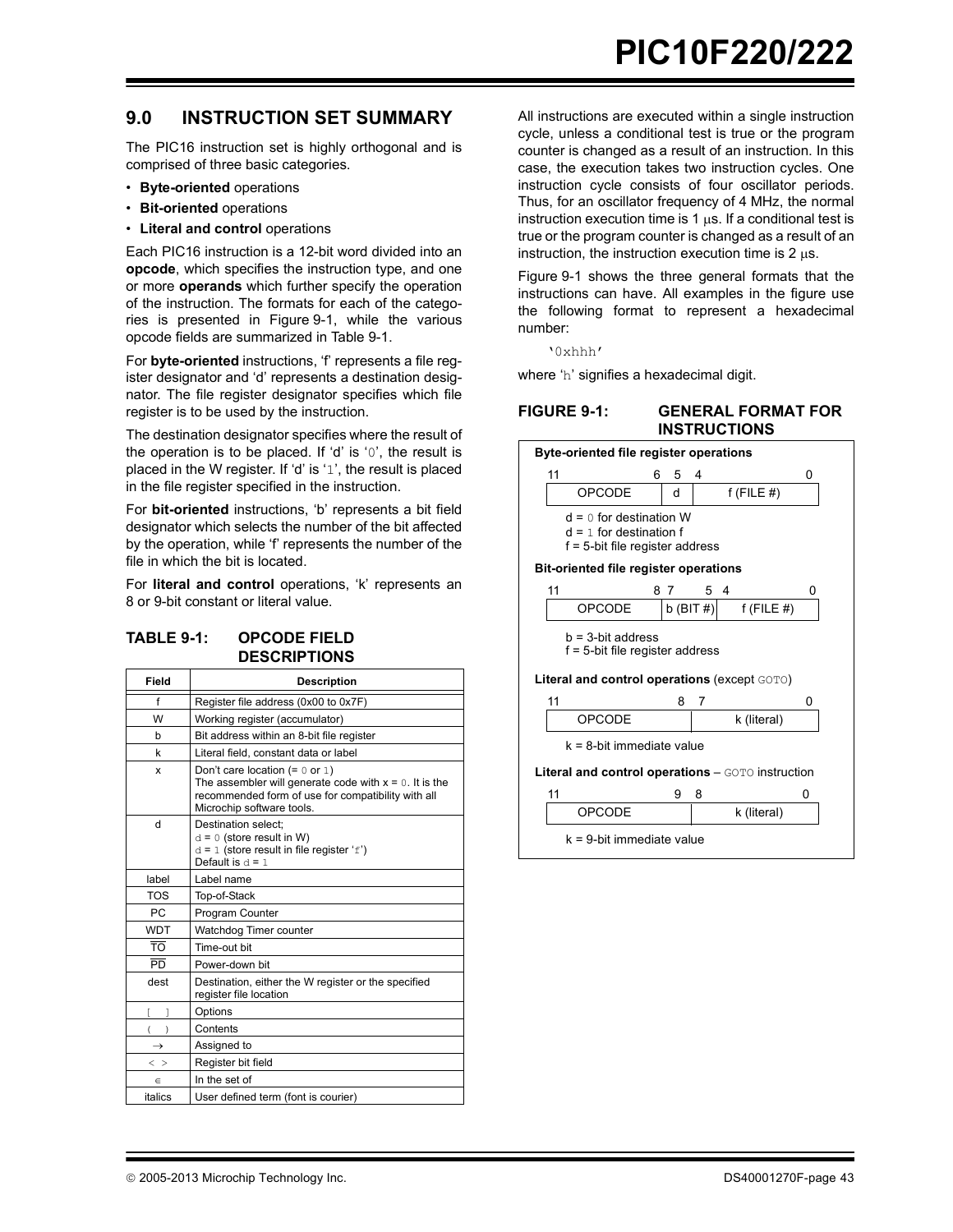| <b>TABLE 9-2:</b> | <b>INSTRUCTION SET SUMMARY</b> |
|-------------------|--------------------------------|
|-------------------|--------------------------------|

| <b>Affected</b><br><b>Operands</b><br><b>MSb</b><br><b>LSb</b><br>Add W and f<br>f, d<br>C,DC, Z<br>1<br>0001<br>11df<br>ffff<br>1,2,4<br>ADDWF<br>AND W with f<br>f, d<br>1<br>0001<br>01df<br>ffff<br>2,4<br>ANDWF<br>Ζ<br>Z<br>f<br>Clear f<br>1<br>ffff<br>4<br>0000<br>011f<br><b>CLRF</b><br>Z<br>Clear W<br>1<br>0000<br>0000<br>0100<br>CLRW<br>$-$<br>Z<br>f, d<br>Complement f<br>1<br>ffff<br>0010<br>01df<br>COMF<br>Z<br>Decrement f<br>f, d<br>1<br>0000<br>11df<br>ffff<br>2,4<br>DECF<br>1(2)<br>2,4<br>f, d<br>Decrement f, Skip if 0<br>ffff<br>None<br>0010<br>11df<br>DECFSZ<br>Z<br>f, d<br>Increment f<br>2,4<br>$\mathbf{1}$<br>0010<br>10df<br>INCF<br>ffff<br>1(2)<br>f, d<br>Increment f, Skip if 0<br>None<br>2,4<br>0011<br>11df<br>ffff<br>INCFSZ<br>Inclusive OR W with f<br>2,4<br>f, d<br>1<br>0001<br>00df<br>ffff<br>Ζ<br><b>IORWF</b><br>Z<br>f, d<br>Move f<br>1<br>2,4<br>ffff<br>MOVF<br>0010<br>00df<br>f<br>1<br>Move W to f<br>None<br>1,4<br>0000<br>001f<br>ffff<br>MOVWF<br>1<br>No Operation<br>0000<br>None<br>0000<br>0000<br><b>NOP</b><br>$\overline{\phantom{0}}$<br>Rotate left f through Carry<br>1<br>f, d<br>ffff<br>C<br>2,4<br>0011<br>01df<br><b>RLF</b><br>C<br>f, d<br>Rotate right f through Carry<br>1<br>2,4<br>00df<br>ffff<br><b>RRF</b><br>0011<br>Subtract W from f<br>f, d<br>1<br>0000<br>$C$ , $DC$ , $Z$<br>1, 2, 4<br>10df<br>ffff<br>SUBWF<br>f, d<br>Swap f<br>1<br>None<br>2,4<br>0011<br>10df<br>ffff<br>SWAPF<br>Exclusive OR W with f<br>1<br>f, d<br>0001<br>10df<br>ffff<br>Ζ<br>2,4<br><b>XORWF</b><br>BIT-ORIENTED FILE REGISTER OPERATIONS<br>f, b<br><b>Bit Clear f</b><br>1<br>None<br>2,4<br>0100<br>bbbf<br>ffff<br><b>BCF</b><br>f, b<br><b>Bit Set f</b><br>2,4<br>1<br>ffff<br>None<br><b>BSF</b><br>0101<br>bbbf<br>1(2)<br>Bit Test f, Skip if Clear<br>f, b<br>None<br>0110<br>bbbf<br>ffff<br><b>BTFSC</b><br>1(2)<br>f, b<br>Bit Test f, Skip if Set<br>None<br>0111<br>bbbf<br>ffff<br><b>BTFSS</b><br><b>LITERAL AND CONTROL OPERATIONS</b><br>Z<br>k<br>AND literal with W<br>1<br>1110<br>kkkk<br>ANDLW<br>kkkk<br>2<br>k<br>Call subroutine<br>None<br>1<br>CALL<br>1001<br>kkkk<br>kkkk<br>$\overline{TO}$ , $\overline{PD}$<br>1<br>k<br>Clear Watchdog Timer<br>0000<br>0000<br>0100<br>CLRWDT<br>2<br>Unconditional branch<br>None<br>k<br>GOTO<br>101k<br>kkkk<br>kkkk<br>k<br>Inclusive OR Literal with W<br>1<br>Z<br>IORLW<br>1101<br>kkkk<br>kkkk<br>1<br>k<br>Move Literal to W<br>None<br>1100<br>kkkk<br>kkkk<br>MOVLW<br>Load OPTION register<br>1<br>None<br>0000<br>0000<br>0010<br>OPTION<br>$\overline{\phantom{0}}$<br>2<br>k<br>Return, place Literal in W<br>None<br>1000<br>kkkk<br>kkkk<br><b>RETLW</b><br>$\overline{TO}$ , $\overline{PD}$<br>Go into standby mode<br>1<br>0000<br>0000<br>0011<br>SLEEP<br>f<br>Load TRIS register<br>1<br>Offf<br>None<br>3<br>0000<br>0000<br>TRIS<br>1<br>k<br>Exclusive OR Literal to W<br>Z<br>1111<br>XORLW<br>kkkk kkkk | Mnemonic, |  |                    |               | 12-Bit Opcode | <b>Status</b> | <b>Notes</b> |  |
|--------------------------------------------------------------------------------------------------------------------------------------------------------------------------------------------------------------------------------------------------------------------------------------------------------------------------------------------------------------------------------------------------------------------------------------------------------------------------------------------------------------------------------------------------------------------------------------------------------------------------------------------------------------------------------------------------------------------------------------------------------------------------------------------------------------------------------------------------------------------------------------------------------------------------------------------------------------------------------------------------------------------------------------------------------------------------------------------------------------------------------------------------------------------------------------------------------------------------------------------------------------------------------------------------------------------------------------------------------------------------------------------------------------------------------------------------------------------------------------------------------------------------------------------------------------------------------------------------------------------------------------------------------------------------------------------------------------------------------------------------------------------------------------------------------------------------------------------------------------------------------------------------------------------------------------------------------------------------------------------------------------------------------------------------------------------------------------------------------------------------------------------------------------------------------------------------------------------------------------------------------------------------------------------------------------------------------------------------------------------------------------------------------------------------------------------------------------------------------------------------------------------------------------------------------------------------------------------------------------------------------------------------------------------------------------------------------------------------------------------------------------------------------------------------------------------------------------------------------------------------------------------------------------------------------------------------------------------------------------------|-----------|--|--------------------|---------------|---------------|---------------|--------------|--|
|                                                                                                                                                                                                                                                                                                                                                                                                                                                                                                                                                                                                                                                                                                                                                                                                                                                                                                                                                                                                                                                                                                                                                                                                                                                                                                                                                                                                                                                                                                                                                                                                                                                                                                                                                                                                                                                                                                                                                                                                                                                                                                                                                                                                                                                                                                                                                                                                                                                                                                                                                                                                                                                                                                                                                                                                                                                                                                                                                                                            |           |  | <b>Description</b> | <b>Cycles</b> |               |               |              |  |
|                                                                                                                                                                                                                                                                                                                                                                                                                                                                                                                                                                                                                                                                                                                                                                                                                                                                                                                                                                                                                                                                                                                                                                                                                                                                                                                                                                                                                                                                                                                                                                                                                                                                                                                                                                                                                                                                                                                                                                                                                                                                                                                                                                                                                                                                                                                                                                                                                                                                                                                                                                                                                                                                                                                                                                                                                                                                                                                                                                                            |           |  |                    |               |               |               |              |  |
|                                                                                                                                                                                                                                                                                                                                                                                                                                                                                                                                                                                                                                                                                                                                                                                                                                                                                                                                                                                                                                                                                                                                                                                                                                                                                                                                                                                                                                                                                                                                                                                                                                                                                                                                                                                                                                                                                                                                                                                                                                                                                                                                                                                                                                                                                                                                                                                                                                                                                                                                                                                                                                                                                                                                                                                                                                                                                                                                                                                            |           |  |                    |               |               |               |              |  |
|                                                                                                                                                                                                                                                                                                                                                                                                                                                                                                                                                                                                                                                                                                                                                                                                                                                                                                                                                                                                                                                                                                                                                                                                                                                                                                                                                                                                                                                                                                                                                                                                                                                                                                                                                                                                                                                                                                                                                                                                                                                                                                                                                                                                                                                                                                                                                                                                                                                                                                                                                                                                                                                                                                                                                                                                                                                                                                                                                                                            |           |  |                    |               |               |               |              |  |
|                                                                                                                                                                                                                                                                                                                                                                                                                                                                                                                                                                                                                                                                                                                                                                                                                                                                                                                                                                                                                                                                                                                                                                                                                                                                                                                                                                                                                                                                                                                                                                                                                                                                                                                                                                                                                                                                                                                                                                                                                                                                                                                                                                                                                                                                                                                                                                                                                                                                                                                                                                                                                                                                                                                                                                                                                                                                                                                                                                                            |           |  |                    |               |               |               |              |  |
|                                                                                                                                                                                                                                                                                                                                                                                                                                                                                                                                                                                                                                                                                                                                                                                                                                                                                                                                                                                                                                                                                                                                                                                                                                                                                                                                                                                                                                                                                                                                                                                                                                                                                                                                                                                                                                                                                                                                                                                                                                                                                                                                                                                                                                                                                                                                                                                                                                                                                                                                                                                                                                                                                                                                                                                                                                                                                                                                                                                            |           |  |                    |               |               |               |              |  |
|                                                                                                                                                                                                                                                                                                                                                                                                                                                                                                                                                                                                                                                                                                                                                                                                                                                                                                                                                                                                                                                                                                                                                                                                                                                                                                                                                                                                                                                                                                                                                                                                                                                                                                                                                                                                                                                                                                                                                                                                                                                                                                                                                                                                                                                                                                                                                                                                                                                                                                                                                                                                                                                                                                                                                                                                                                                                                                                                                                                            |           |  |                    |               |               |               |              |  |
|                                                                                                                                                                                                                                                                                                                                                                                                                                                                                                                                                                                                                                                                                                                                                                                                                                                                                                                                                                                                                                                                                                                                                                                                                                                                                                                                                                                                                                                                                                                                                                                                                                                                                                                                                                                                                                                                                                                                                                                                                                                                                                                                                                                                                                                                                                                                                                                                                                                                                                                                                                                                                                                                                                                                                                                                                                                                                                                                                                                            |           |  |                    |               |               |               |              |  |
|                                                                                                                                                                                                                                                                                                                                                                                                                                                                                                                                                                                                                                                                                                                                                                                                                                                                                                                                                                                                                                                                                                                                                                                                                                                                                                                                                                                                                                                                                                                                                                                                                                                                                                                                                                                                                                                                                                                                                                                                                                                                                                                                                                                                                                                                                                                                                                                                                                                                                                                                                                                                                                                                                                                                                                                                                                                                                                                                                                                            |           |  |                    |               |               |               |              |  |
|                                                                                                                                                                                                                                                                                                                                                                                                                                                                                                                                                                                                                                                                                                                                                                                                                                                                                                                                                                                                                                                                                                                                                                                                                                                                                                                                                                                                                                                                                                                                                                                                                                                                                                                                                                                                                                                                                                                                                                                                                                                                                                                                                                                                                                                                                                                                                                                                                                                                                                                                                                                                                                                                                                                                                                                                                                                                                                                                                                                            |           |  |                    |               |               |               |              |  |
|                                                                                                                                                                                                                                                                                                                                                                                                                                                                                                                                                                                                                                                                                                                                                                                                                                                                                                                                                                                                                                                                                                                                                                                                                                                                                                                                                                                                                                                                                                                                                                                                                                                                                                                                                                                                                                                                                                                                                                                                                                                                                                                                                                                                                                                                                                                                                                                                                                                                                                                                                                                                                                                                                                                                                                                                                                                                                                                                                                                            |           |  |                    |               |               |               |              |  |
|                                                                                                                                                                                                                                                                                                                                                                                                                                                                                                                                                                                                                                                                                                                                                                                                                                                                                                                                                                                                                                                                                                                                                                                                                                                                                                                                                                                                                                                                                                                                                                                                                                                                                                                                                                                                                                                                                                                                                                                                                                                                                                                                                                                                                                                                                                                                                                                                                                                                                                                                                                                                                                                                                                                                                                                                                                                                                                                                                                                            |           |  |                    |               |               |               |              |  |
|                                                                                                                                                                                                                                                                                                                                                                                                                                                                                                                                                                                                                                                                                                                                                                                                                                                                                                                                                                                                                                                                                                                                                                                                                                                                                                                                                                                                                                                                                                                                                                                                                                                                                                                                                                                                                                                                                                                                                                                                                                                                                                                                                                                                                                                                                                                                                                                                                                                                                                                                                                                                                                                                                                                                                                                                                                                                                                                                                                                            |           |  |                    |               |               |               |              |  |
|                                                                                                                                                                                                                                                                                                                                                                                                                                                                                                                                                                                                                                                                                                                                                                                                                                                                                                                                                                                                                                                                                                                                                                                                                                                                                                                                                                                                                                                                                                                                                                                                                                                                                                                                                                                                                                                                                                                                                                                                                                                                                                                                                                                                                                                                                                                                                                                                                                                                                                                                                                                                                                                                                                                                                                                                                                                                                                                                                                                            |           |  |                    |               |               |               |              |  |
|                                                                                                                                                                                                                                                                                                                                                                                                                                                                                                                                                                                                                                                                                                                                                                                                                                                                                                                                                                                                                                                                                                                                                                                                                                                                                                                                                                                                                                                                                                                                                                                                                                                                                                                                                                                                                                                                                                                                                                                                                                                                                                                                                                                                                                                                                                                                                                                                                                                                                                                                                                                                                                                                                                                                                                                                                                                                                                                                                                                            |           |  |                    |               |               |               |              |  |
|                                                                                                                                                                                                                                                                                                                                                                                                                                                                                                                                                                                                                                                                                                                                                                                                                                                                                                                                                                                                                                                                                                                                                                                                                                                                                                                                                                                                                                                                                                                                                                                                                                                                                                                                                                                                                                                                                                                                                                                                                                                                                                                                                                                                                                                                                                                                                                                                                                                                                                                                                                                                                                                                                                                                                                                                                                                                                                                                                                                            |           |  |                    |               |               |               |              |  |
|                                                                                                                                                                                                                                                                                                                                                                                                                                                                                                                                                                                                                                                                                                                                                                                                                                                                                                                                                                                                                                                                                                                                                                                                                                                                                                                                                                                                                                                                                                                                                                                                                                                                                                                                                                                                                                                                                                                                                                                                                                                                                                                                                                                                                                                                                                                                                                                                                                                                                                                                                                                                                                                                                                                                                                                                                                                                                                                                                                                            |           |  |                    |               |               |               |              |  |
|                                                                                                                                                                                                                                                                                                                                                                                                                                                                                                                                                                                                                                                                                                                                                                                                                                                                                                                                                                                                                                                                                                                                                                                                                                                                                                                                                                                                                                                                                                                                                                                                                                                                                                                                                                                                                                                                                                                                                                                                                                                                                                                                                                                                                                                                                                                                                                                                                                                                                                                                                                                                                                                                                                                                                                                                                                                                                                                                                                                            |           |  |                    |               |               |               |              |  |
|                                                                                                                                                                                                                                                                                                                                                                                                                                                                                                                                                                                                                                                                                                                                                                                                                                                                                                                                                                                                                                                                                                                                                                                                                                                                                                                                                                                                                                                                                                                                                                                                                                                                                                                                                                                                                                                                                                                                                                                                                                                                                                                                                                                                                                                                                                                                                                                                                                                                                                                                                                                                                                                                                                                                                                                                                                                                                                                                                                                            |           |  |                    |               |               |               |              |  |
|                                                                                                                                                                                                                                                                                                                                                                                                                                                                                                                                                                                                                                                                                                                                                                                                                                                                                                                                                                                                                                                                                                                                                                                                                                                                                                                                                                                                                                                                                                                                                                                                                                                                                                                                                                                                                                                                                                                                                                                                                                                                                                                                                                                                                                                                                                                                                                                                                                                                                                                                                                                                                                                                                                                                                                                                                                                                                                                                                                                            |           |  |                    |               |               |               |              |  |
|                                                                                                                                                                                                                                                                                                                                                                                                                                                                                                                                                                                                                                                                                                                                                                                                                                                                                                                                                                                                                                                                                                                                                                                                                                                                                                                                                                                                                                                                                                                                                                                                                                                                                                                                                                                                                                                                                                                                                                                                                                                                                                                                                                                                                                                                                                                                                                                                                                                                                                                                                                                                                                                                                                                                                                                                                                                                                                                                                                                            |           |  |                    |               |               |               |              |  |
|                                                                                                                                                                                                                                                                                                                                                                                                                                                                                                                                                                                                                                                                                                                                                                                                                                                                                                                                                                                                                                                                                                                                                                                                                                                                                                                                                                                                                                                                                                                                                                                                                                                                                                                                                                                                                                                                                                                                                                                                                                                                                                                                                                                                                                                                                                                                                                                                                                                                                                                                                                                                                                                                                                                                                                                                                                                                                                                                                                                            |           |  |                    |               |               |               |              |  |
|                                                                                                                                                                                                                                                                                                                                                                                                                                                                                                                                                                                                                                                                                                                                                                                                                                                                                                                                                                                                                                                                                                                                                                                                                                                                                                                                                                                                                                                                                                                                                                                                                                                                                                                                                                                                                                                                                                                                                                                                                                                                                                                                                                                                                                                                                                                                                                                                                                                                                                                                                                                                                                                                                                                                                                                                                                                                                                                                                                                            |           |  |                    |               |               |               |              |  |
|                                                                                                                                                                                                                                                                                                                                                                                                                                                                                                                                                                                                                                                                                                                                                                                                                                                                                                                                                                                                                                                                                                                                                                                                                                                                                                                                                                                                                                                                                                                                                                                                                                                                                                                                                                                                                                                                                                                                                                                                                                                                                                                                                                                                                                                                                                                                                                                                                                                                                                                                                                                                                                                                                                                                                                                                                                                                                                                                                                                            |           |  |                    |               |               |               |              |  |
|                                                                                                                                                                                                                                                                                                                                                                                                                                                                                                                                                                                                                                                                                                                                                                                                                                                                                                                                                                                                                                                                                                                                                                                                                                                                                                                                                                                                                                                                                                                                                                                                                                                                                                                                                                                                                                                                                                                                                                                                                                                                                                                                                                                                                                                                                                                                                                                                                                                                                                                                                                                                                                                                                                                                                                                                                                                                                                                                                                                            |           |  |                    |               |               |               |              |  |
|                                                                                                                                                                                                                                                                                                                                                                                                                                                                                                                                                                                                                                                                                                                                                                                                                                                                                                                                                                                                                                                                                                                                                                                                                                                                                                                                                                                                                                                                                                                                                                                                                                                                                                                                                                                                                                                                                                                                                                                                                                                                                                                                                                                                                                                                                                                                                                                                                                                                                                                                                                                                                                                                                                                                                                                                                                                                                                                                                                                            |           |  |                    |               |               |               |              |  |
|                                                                                                                                                                                                                                                                                                                                                                                                                                                                                                                                                                                                                                                                                                                                                                                                                                                                                                                                                                                                                                                                                                                                                                                                                                                                                                                                                                                                                                                                                                                                                                                                                                                                                                                                                                                                                                                                                                                                                                                                                                                                                                                                                                                                                                                                                                                                                                                                                                                                                                                                                                                                                                                                                                                                                                                                                                                                                                                                                                                            |           |  |                    |               |               |               |              |  |
|                                                                                                                                                                                                                                                                                                                                                                                                                                                                                                                                                                                                                                                                                                                                                                                                                                                                                                                                                                                                                                                                                                                                                                                                                                                                                                                                                                                                                                                                                                                                                                                                                                                                                                                                                                                                                                                                                                                                                                                                                                                                                                                                                                                                                                                                                                                                                                                                                                                                                                                                                                                                                                                                                                                                                                                                                                                                                                                                                                                            |           |  |                    |               |               |               |              |  |
|                                                                                                                                                                                                                                                                                                                                                                                                                                                                                                                                                                                                                                                                                                                                                                                                                                                                                                                                                                                                                                                                                                                                                                                                                                                                                                                                                                                                                                                                                                                                                                                                                                                                                                                                                                                                                                                                                                                                                                                                                                                                                                                                                                                                                                                                                                                                                                                                                                                                                                                                                                                                                                                                                                                                                                                                                                                                                                                                                                                            |           |  |                    |               |               |               |              |  |
|                                                                                                                                                                                                                                                                                                                                                                                                                                                                                                                                                                                                                                                                                                                                                                                                                                                                                                                                                                                                                                                                                                                                                                                                                                                                                                                                                                                                                                                                                                                                                                                                                                                                                                                                                                                                                                                                                                                                                                                                                                                                                                                                                                                                                                                                                                                                                                                                                                                                                                                                                                                                                                                                                                                                                                                                                                                                                                                                                                                            |           |  |                    |               |               |               |              |  |
|                                                                                                                                                                                                                                                                                                                                                                                                                                                                                                                                                                                                                                                                                                                                                                                                                                                                                                                                                                                                                                                                                                                                                                                                                                                                                                                                                                                                                                                                                                                                                                                                                                                                                                                                                                                                                                                                                                                                                                                                                                                                                                                                                                                                                                                                                                                                                                                                                                                                                                                                                                                                                                                                                                                                                                                                                                                                                                                                                                                            |           |  |                    |               |               |               |              |  |
|                                                                                                                                                                                                                                                                                                                                                                                                                                                                                                                                                                                                                                                                                                                                                                                                                                                                                                                                                                                                                                                                                                                                                                                                                                                                                                                                                                                                                                                                                                                                                                                                                                                                                                                                                                                                                                                                                                                                                                                                                                                                                                                                                                                                                                                                                                                                                                                                                                                                                                                                                                                                                                                                                                                                                                                                                                                                                                                                                                                            |           |  |                    |               |               |               |              |  |
|                                                                                                                                                                                                                                                                                                                                                                                                                                                                                                                                                                                                                                                                                                                                                                                                                                                                                                                                                                                                                                                                                                                                                                                                                                                                                                                                                                                                                                                                                                                                                                                                                                                                                                                                                                                                                                                                                                                                                                                                                                                                                                                                                                                                                                                                                                                                                                                                                                                                                                                                                                                                                                                                                                                                                                                                                                                                                                                                                                                            |           |  |                    |               |               |               |              |  |
|                                                                                                                                                                                                                                                                                                                                                                                                                                                                                                                                                                                                                                                                                                                                                                                                                                                                                                                                                                                                                                                                                                                                                                                                                                                                                                                                                                                                                                                                                                                                                                                                                                                                                                                                                                                                                                                                                                                                                                                                                                                                                                                                                                                                                                                                                                                                                                                                                                                                                                                                                                                                                                                                                                                                                                                                                                                                                                                                                                                            |           |  |                    |               |               |               |              |  |
|                                                                                                                                                                                                                                                                                                                                                                                                                                                                                                                                                                                                                                                                                                                                                                                                                                                                                                                                                                                                                                                                                                                                                                                                                                                                                                                                                                                                                                                                                                                                                                                                                                                                                                                                                                                                                                                                                                                                                                                                                                                                                                                                                                                                                                                                                                                                                                                                                                                                                                                                                                                                                                                                                                                                                                                                                                                                                                                                                                                            |           |  |                    |               |               |               |              |  |
|                                                                                                                                                                                                                                                                                                                                                                                                                                                                                                                                                                                                                                                                                                                                                                                                                                                                                                                                                                                                                                                                                                                                                                                                                                                                                                                                                                                                                                                                                                                                                                                                                                                                                                                                                                                                                                                                                                                                                                                                                                                                                                                                                                                                                                                                                                                                                                                                                                                                                                                                                                                                                                                                                                                                                                                                                                                                                                                                                                                            |           |  |                    |               |               |               |              |  |

**Note 1:** The 9th bit of the program counter will be forced to a '0' by any instruction that writes to the PC except for GOTO. See **[Section 4.7 "Program Counter"](#page-20-0)**.

**2:** When an I/O register is modified as a function of itself (e.g., MOVF PORTB, 1), the value used will be that value present on the pins themselves. For example, if the data latch is '1' for a pin configured as input and is driven low by an external device, the data will be written back with a '0'.

**3:** The instruction TRIS f, where f = 6 causes the contents of the W register to be written to the tri-state latches of PORTB. A '1' forces the pin to a high-impedance state and disables the output buffers.

**4:** If this instruction is executed on the TMR0 register (and, where applicable, d = 1), the prescaler will be cleared (if assigned to TMR0).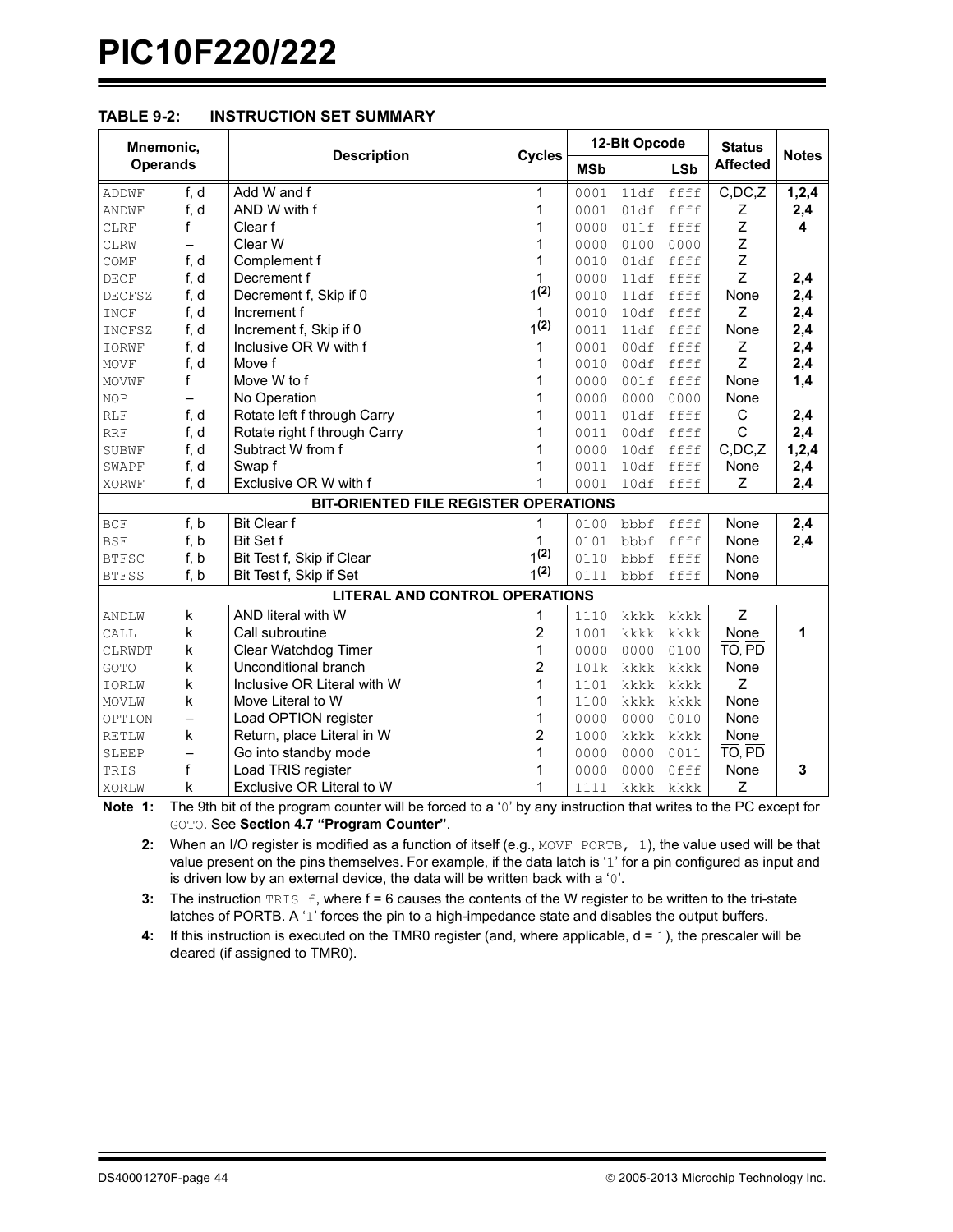# **9.1 Instruction Description**

| <b>ADDWF</b>              | Add W and f                                                                                                                                                                       |
|---------------------------|-----------------------------------------------------------------------------------------------------------------------------------------------------------------------------------|
| Syntax:                   | [ label ] ADDWF<br>f.d                                                                                                                                                            |
| Operands:                 | 0 < f < 31<br>$d \in [0,1]$                                                                                                                                                       |
| Operation:                | $(W) + (f) \rightarrow (destination)$                                                                                                                                             |
| Status Affected: C, DC, Z |                                                                                                                                                                                   |
| Description:              | Add the contents of the W register<br>and register 'f'. If 'd' is '0', the result<br>is stored in the W register. If 'd' is<br>'1', the result is stored back in<br>register 'f'. |

| BCF              | <b>Bit Clear f</b>                  |
|------------------|-------------------------------------|
| Syntax:          | [ label ] BCF<br>f.b                |
| Operands:        | 0 < f < 31<br>0 < b < 7             |
| Operation:       | $0 \rightarrow (f< b>$              |
| Status Affected: | None                                |
| Description:     | Bit 'b' in register 'f' is cleared. |

| <b>ANDLW</b>       | <b>AND literal with W</b>                                                                                                  |
|--------------------|----------------------------------------------------------------------------------------------------------------------------|
| Syntax:            | [ label ] ANDLW<br>k                                                                                                       |
| Operands:          | $0 \leq k \leq 255$                                                                                                        |
| Operation:         | $(W)$ .AND. $(k) \rightarrow (W)$                                                                                          |
| Status Affected: Z |                                                                                                                            |
| Description:       | The contents of the W register are<br>AND'ed with the eight-bit literal 'k'.<br>The result is placed in the W<br>register. |

| BSF                   | <b>Bit Set f</b>                             |
|-----------------------|----------------------------------------------|
| Syntax:               | $\lceil$ label $\rceil$ BSF f,b              |
| Operands:             | $0 \le f \le 31$<br>0 < b < 7                |
| Operation:            | $1 \rightarrow (f< b>$                       |
| Status Affected: None |                                              |
|                       | Description: Bit 'b' in register 'f' is set. |

| <b>ANDWF</b>       | AND W with f                                                                                                                                                                               |
|--------------------|--------------------------------------------------------------------------------------------------------------------------------------------------------------------------------------------|
| Syntax:            | [ <i>label</i> ] ANDWF<br>f.d                                                                                                                                                              |
| Operands:          | $0 \le f \le 31$<br>$d \in [0,1]$                                                                                                                                                          |
| Operation:         | (W) AND (f) $\rightarrow$ (destination)                                                                                                                                                    |
| Status Affected: Z |                                                                                                                                                                                            |
| Description:       | The contents of the W register are.<br>AND'ed with register 'f'. If 'd' is '0',<br>the result is stored in the W register.<br>If 'd' is '1', the result is stored back<br>in register 'f'. |

| <b>Bit Test f, Skip if Clear</b>                                                                                                                                                              |
|-----------------------------------------------------------------------------------------------------------------------------------------------------------------------------------------------|
| [ <i>label</i> ] BTFSC f.b                                                                                                                                                                    |
| $0 \le f \le 31$<br>$0 \le b \le 7$                                                                                                                                                           |
| skip if $(f < b >) = 0$                                                                                                                                                                       |
| None                                                                                                                                                                                          |
| If bit 'b' in register 'f' is '0', then the<br>next instruction is skipped.                                                                                                                   |
| If bit 'b' is '0', then the next instruc-<br>tion fetched during the current<br>instruction execution is discarded,<br>and a NOP is executed instead.<br>making this a two-cycle instruction. |
|                                                                                                                                                                                               |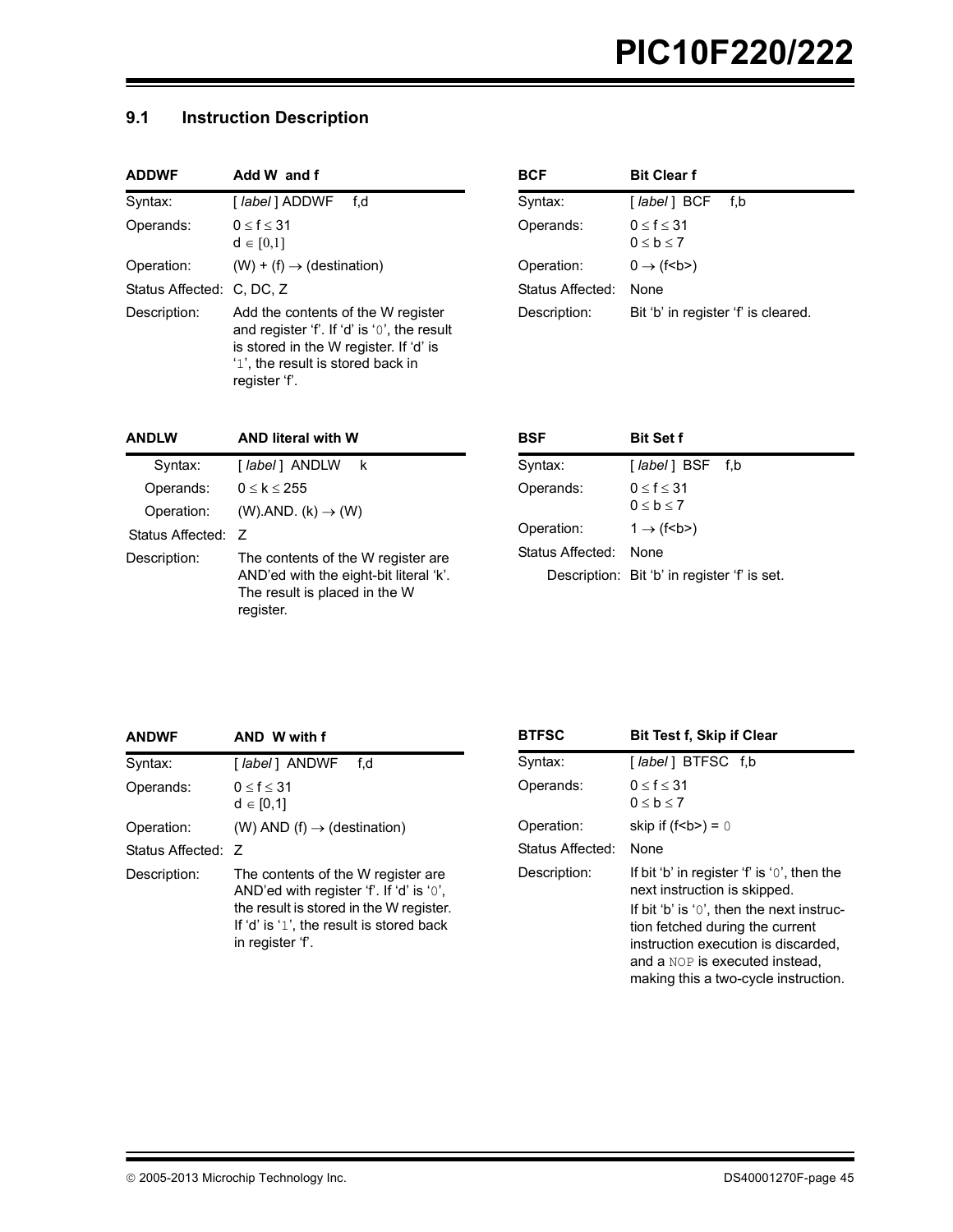| <b>BTFSS</b>     | <b>Bit Test f, Skip if Set</b>                                                                                                                                                                |
|------------------|-----------------------------------------------------------------------------------------------------------------------------------------------------------------------------------------------|
| Syntax:          | [label] BTFSS f,b                                                                                                                                                                             |
| Operands:        | $0 \le f \le 31$<br>0 < b < 7                                                                                                                                                                 |
| Operation:       | skip if $(f < b >) = 1$                                                                                                                                                                       |
| Status Affected: | None                                                                                                                                                                                          |
| Description:     | If bit 'b' in register 'f' is '1', then the<br>next instruction is skipped.                                                                                                                   |
|                  | If bit 'b' is '1', then the next instruc-<br>tion fetched during the current<br>instruction execution, is discarded<br>and a NOP is executed instead.<br>making this a two-cycle instruction. |

| <b>CLRW</b>      | <b>Clear W</b>                                       |
|------------------|------------------------------------------------------|
| Syntax:          | [ label ] CLRW                                       |
| Operands:        | None                                                 |
| Operation:       | $00h \rightarrow (W);$<br>$1 \rightarrow 7$          |
| Status Affected: | 7                                                    |
| Description:     | The W register is cleared. Zero bit<br>$(Z)$ is set. |

| CALL             | <b>Subroutine Call</b>                                                                                                                                                                                                                                                                        |
|------------------|-----------------------------------------------------------------------------------------------------------------------------------------------------------------------------------------------------------------------------------------------------------------------------------------------|
| Syntax:          | [ <i>label</i> ] CALL k                                                                                                                                                                                                                                                                       |
| Operands:        | $0 \leq k \leq 255$                                                                                                                                                                                                                                                                           |
| Operation:       | $(PC) + 1 \rightarrow Top$ of Stack;<br>$k \rightarrow PC < 7:0$ >:<br>$(Status < 6:5) \rightarrow PC < 10:9$<br>$0 \rightarrow PC < 8$                                                                                                                                                       |
| Status Affected: | None                                                                                                                                                                                                                                                                                          |
| Description:     | Subroutine call. First, return<br>address ( $PC + 1$ ) is pushed onto<br>the stack. The eight-bit immediate<br>address is loaded into PC bits<br>$<$ 7:0>. The upper bits PC $<$ 10:9><br>are loaded from STATUS<6:5>,<br><b>PC&lt;8&gt;</b> is cleared. CALL is a two-<br>cycle instruction. |

| <b>CLRWDT</b>                  | <b>Clear Watchdog Timer</b>                                                                                                                                             |
|--------------------------------|-------------------------------------------------------------------------------------------------------------------------------------------------------------------------|
| Syntax:                        | [ <i>label</i> ] CLRWDT k                                                                                                                                               |
| Operands:                      | None                                                                                                                                                                    |
| Operation:<br>Status Affected: | $00h \rightarrow WDT$ ;<br>$0 \rightarrow WDT$ prescaler (if assigned);<br>$1 \rightarrow \text{TO}$ :<br>$1 \rightarrow \text{PD}$<br>TO, PD                           |
| Description:                   | The CLRWDT instruction resets the<br>WDT. It also resets the prescaler, if<br>the prescaler is assigned to the<br>WDT and not Timer0. Status bits<br>TO and PD are set. |

| <b>CLRF</b>      | Clear f                                                           |
|------------------|-------------------------------------------------------------------|
| Syntax:          | [label] CLRF f                                                    |
| Operands:        | $0 \le f \le 31$                                                  |
| Operation:       | $00h \rightarrow (f);$<br>$1 \rightarrow 7$                       |
| Status Affected: | 7                                                                 |
| Description:     | The contents of register 'f' are<br>cleared and the 7 bit is set. |

| COMF             | <b>Complement f</b>                                                                                                                                                             |
|------------------|---------------------------------------------------------------------------------------------------------------------------------------------------------------------------------|
| Syntax:          | [ <i>label</i> ] COMF f,d                                                                                                                                                       |
| Operands:        | $0 \le f \le 31$<br>$d \in [0,1]$                                                                                                                                               |
| Operation:       | $(f) \rightarrow (dest)$                                                                                                                                                        |
| Status Affected: | 7                                                                                                                                                                               |
| Description:     | The contents of register 'f' are<br>complemented. If 'd' is ' $0'$ , the<br>result is stored in the W register. If<br>'d' is '1', the result is stored back in<br>register 'f'. |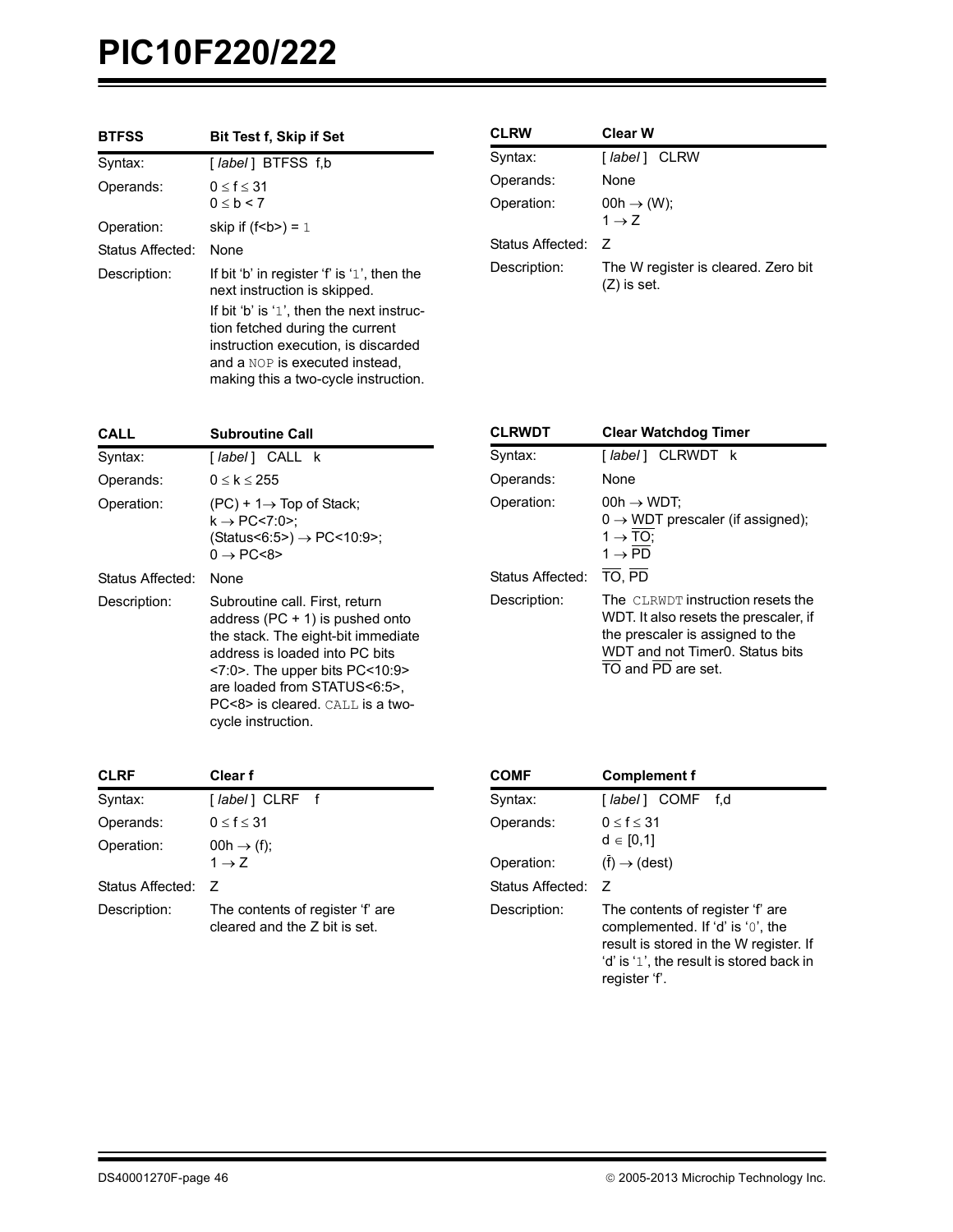| <b>DECF</b>      | Decrement f                                                                                                                                       |
|------------------|---------------------------------------------------------------------------------------------------------------------------------------------------|
| Syntax:          | [ <i>label</i> ] DECF f,d                                                                                                                         |
| Operands:        | $0 \le f \le 31$<br>$d \in [0,1]$                                                                                                                 |
| Operation:       | $(f) - 1 \rightarrow (dest)$                                                                                                                      |
| Status Affected: | 7                                                                                                                                                 |
| Description:     | Decrement register 'f'. If 'd' is '0',<br>the result is stored in the W<br>register. If 'd' is '1', the result is<br>stored back in register 'f'. |

**DECFSZ Decrement f, Skip if 0** Syntax: [ *label* ] DECFSZ f,d

 $d \in [0,1]$ Operation:  $(f) - 1 \rightarrow d$ ; skip if result = 0

'f'.

instruction.

Description: The contents of register 'f' are dec-

remented. If 'd' is '0', the result is placed in the W register. If 'd' is '1', the result is placed back in register

If the result is '0', the next instruction, which is already fetched, is discarded and a NOP is executed instead making it a two-cycle

Operands:  $0 \le f \le 31$ 

Status Affected: None

| INCF             | Increment f                                                                                                                                                                |  |  |  |
|------------------|----------------------------------------------------------------------------------------------------------------------------------------------------------------------------|--|--|--|
| Syntax:          | [label] INCF f,d                                                                                                                                                           |  |  |  |
| Operands:        | $0 \le f \le 31$<br>$d \in [0,1]$                                                                                                                                          |  |  |  |
| Operation:       | $(f) + 1 \rightarrow (dest)$                                                                                                                                               |  |  |  |
| Status Affected: | 7                                                                                                                                                                          |  |  |  |
| Description:     | The contents of register 'f' are<br>incremented. If 'd' is '0', the result<br>is placed in the W register. If 'd' is<br>'1', the result is placed back in<br>register 'f'. |  |  |  |
| <b>INCFSZ</b>    | Increment f, Skip if 0                                                                                                                                                     |  |  |  |
| Syntax:          | [label] INCFSZ f.d                                                                                                                                                         |  |  |  |
| Operands:        | $0 \le f \le 31$<br>$d \in [0,1]$                                                                                                                                          |  |  |  |
| Operation:       | (f) + 1 $\rightarrow$ (dest), skip if result = 0                                                                                                                           |  |  |  |
| Status Affected: | None                                                                                                                                                                       |  |  |  |
| Description:     | The contents of register 'f' are<br>the second to the following the second the second the second the second the second second the second second th                         |  |  |  |

|                | $(1)$ . $(0.0001)$ , $0.0001$ . $0.0001$                                                                                                                                   |
|----------------|----------------------------------------------------------------------------------------------------------------------------------------------------------------------------|
| atus Affected: | None                                                                                                                                                                       |
| escription:    | The contents of register 'f' are<br>incremented. If 'd' is '0', the result<br>is placed in the W register. If 'd' is<br>'1', the result is placed back in<br>register 'f'. |
|                | If the result is $'0'$ , then the next<br>instruction, which is already<br>fetched, is discarded and a NOP is<br>executed instead making it a two-<br>cycle instruction.   |

| <b>GOTO</b>      | <b>Unconditional Branch</b>                                                                                                                                                                         |  |  |
|------------------|-----------------------------------------------------------------------------------------------------------------------------------------------------------------------------------------------------|--|--|
| Syntax:          | [ <i>label</i> ] GOTO k                                                                                                                                                                             |  |  |
| Operands:        | $0 \leq k \leq 511$                                                                                                                                                                                 |  |  |
| Operation:       | $k \rightarrow PC < 8:0>$ :<br>$STATUS < 6:5$ > $\rightarrow$ PC $< 10:9$ >                                                                                                                         |  |  |
| Status Affected: | None                                                                                                                                                                                                |  |  |
| Description:     | GOTO <b>is an unconditional branch</b> .<br>The 9-bit immediate value is<br>loaded into PC bits <8:0>. The<br>upper bits of PC are loaded from<br>STATUS<6:5>. GOTO is a two-<br>cycle instruction. |  |  |

| <b>IORLW</b>     | Inclusive OR literal with W                                                                                               |  |  |
|------------------|---------------------------------------------------------------------------------------------------------------------------|--|--|
| Syntax:          | [ <i>label</i> ] IORLW k                                                                                                  |  |  |
| Operands:        | $0 \le k \le 255$                                                                                                         |  |  |
| Operation:       | $(W)$ .OR. $(k) \rightarrow (W)$                                                                                          |  |  |
| Status Affected: | 7                                                                                                                         |  |  |
| Description:     | The contents of the W register are<br>OR'ed with the eight-bit literal 'k'.<br>The result is placed in the W<br>register. |  |  |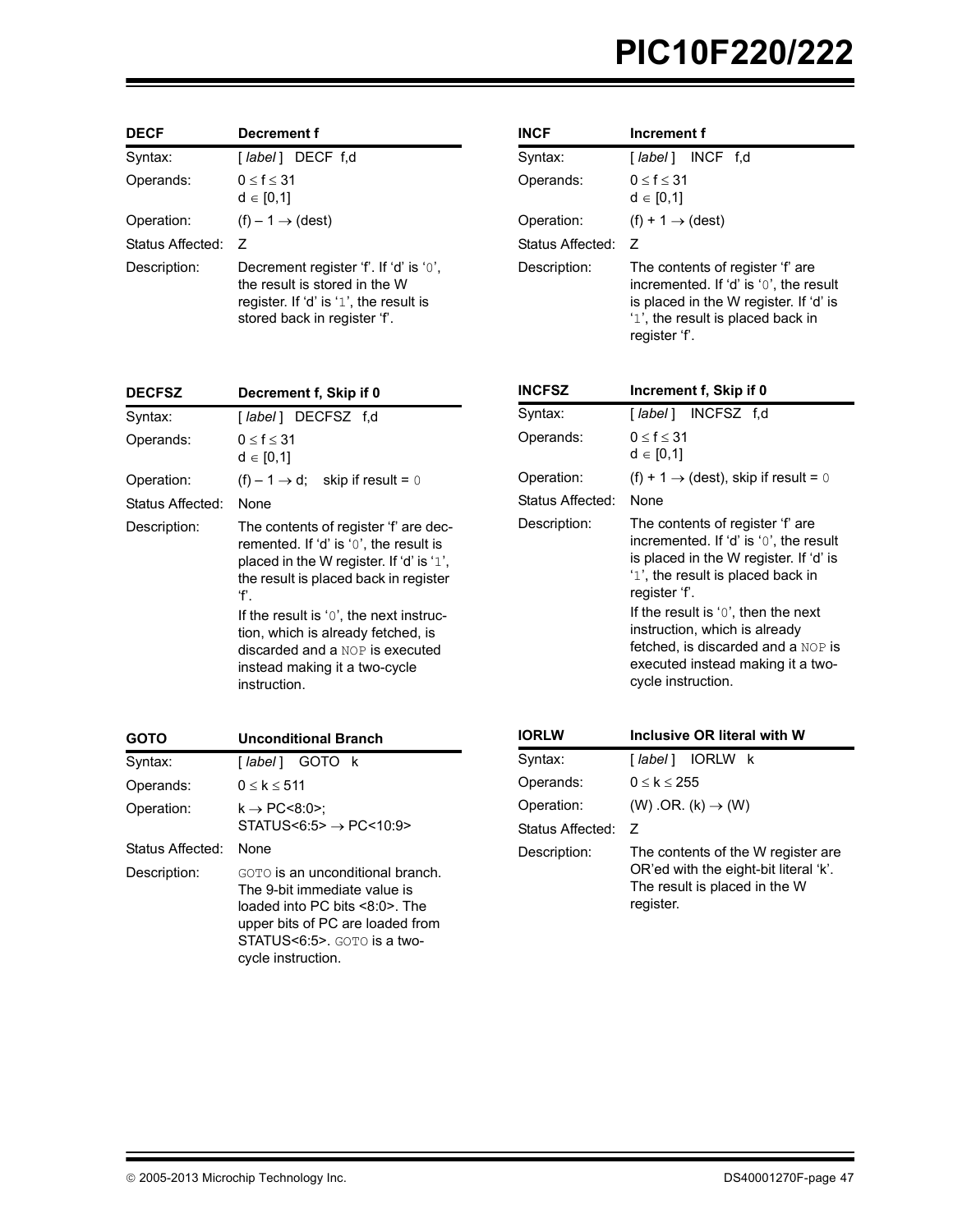| <b>IORWF</b>     | Inclusive OR W with f                                                                                                                                                                 |  |  |
|------------------|---------------------------------------------------------------------------------------------------------------------------------------------------------------------------------------|--|--|
| Syntax:          | [ <i>label</i> ] IORWF<br>f.d                                                                                                                                                         |  |  |
| Operands:        | $0 \le f \le 31$<br>$d \in [0,1]$                                                                                                                                                     |  |  |
| Operation:       | $(W)$ .OR. $(f) \rightarrow$ (dest)                                                                                                                                                   |  |  |
| Status Affected: | 7                                                                                                                                                                                     |  |  |
| Description:     | Inclusive OR the W register with<br>register 'f'. If 'd' is '0', the result is<br>placed in the W register. If 'd' is '1',<br>the result is placed back in register<br>$\mathbf{f}$ . |  |  |

| <b>MOVWF</b>     | Move W to f                                       |  |  |
|------------------|---------------------------------------------------|--|--|
| Syntax:          | [ <i>label</i> ] MOVWF f                          |  |  |
| Operands:        | $0 \le f \le 31$                                  |  |  |
| Operation:       | $(W) \rightarrow (f)$                             |  |  |
| Status Affected: | None                                              |  |  |
| Description:     | Move data from the W register to<br>register 'f'. |  |  |

| <b>MOVF</b>      | Move f                                                                                                                                                                                                                                                           |  |
|------------------|------------------------------------------------------------------------------------------------------------------------------------------------------------------------------------------------------------------------------------------------------------------|--|
| Syntax:          | [label] MOVF f,d                                                                                                                                                                                                                                                 |  |
| Operands:        | $0 \le f \le 31$<br>$d \in [0,1]$                                                                                                                                                                                                                                |  |
| Operation:       | $(f) \rightarrow (dest)$                                                                                                                                                                                                                                         |  |
| Status Affected: | 7                                                                                                                                                                                                                                                                |  |
| Description:     | The contents of register 'f' are<br>moved to destination 'd'. If 'd' is '0',<br>destination is the W register. If 'd'<br>is '1', the destination is file register<br>'f', 'd' = 1 is useful as a test of a file<br>register, since status flag Z is<br>affected. |  |

| <b>NOP</b>       | <b>No Operation</b> |
|------------------|---------------------|
| Syntax:          | [ label ]<br>NOP    |
| Operands:        | None                |
| Operation:       | No operation        |
| Status Affected: | None                |
| Description:     | No operation.       |

| <b>MOVLW</b>     | <b>Move Literal to W</b>                                                                                 |  |  |
|------------------|----------------------------------------------------------------------------------------------------------|--|--|
| Syntax:          | [ <i>label</i> ] MOVLW k                                                                                 |  |  |
| Operands:        | $0 \le k \le 255$                                                                                        |  |  |
| Operation:       | $k \rightarrow (W)$                                                                                      |  |  |
| Status Affected: | None                                                                                                     |  |  |
| Description:     | The eight-bit literal 'k' is loaded<br>into the W register. The "don't<br>cares" will assembled as '0's. |  |  |

| <b>OPTION</b>    | <b>Load OPTION Register</b>                                          |  |  |
|------------------|----------------------------------------------------------------------|--|--|
| Syntax:          | [ <i>label</i> ] OPTION                                              |  |  |
| Operands:        | None                                                                 |  |  |
| Operation:       | $(W) \rightarrow \text{OPTION}$                                      |  |  |
| Status Affected: | None                                                                 |  |  |
| Description:     | The content of the W register is<br>loaded into the OPTION register. |  |  |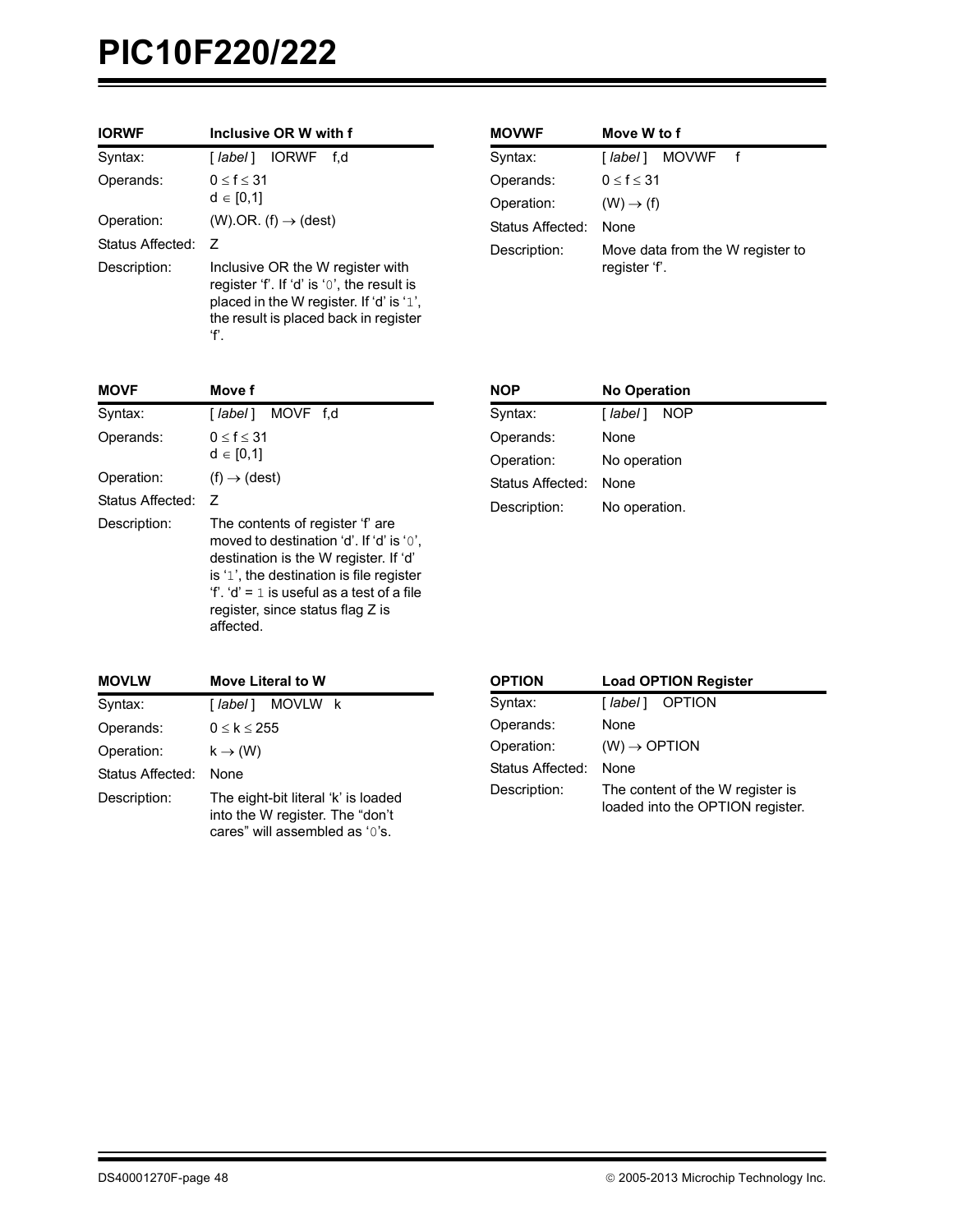| <b>RETLW</b>     | <b>Return with Literal in W</b>                                                                                                                | <b>SLEEP</b>     | <b>Enter SLEEP Mode</b>                                                           |
|------------------|------------------------------------------------------------------------------------------------------------------------------------------------|------------------|-----------------------------------------------------------------------------------|
| Syntax:          | RETLW k<br>[ label ]                                                                                                                           | Syntax:          | [label]<br><b>SLEEP</b>                                                           |
| Operands:        | $0 \leq k \leq 255$                                                                                                                            | Operands:        | None                                                                              |
| Operation:       | $k \rightarrow (W);$<br>$TOS \rightarrow PC$                                                                                                   | Operation:       | $00h \rightarrow WDT$ ;<br>$0 \rightarrow WDT$ prescaler;                         |
| Status Affected: | None                                                                                                                                           |                  | $1 \rightarrow \overline{TO}$ ;                                                   |
| Description:     | The W register is loaded with the                                                                                                              |                  | $0 \rightarrow \text{PD}$                                                         |
|                  | eight-bit literal 'k'. The program<br>counter is loaded from the top of<br>the stack (the return address). This<br>is a two-cycle instruction. | Status Affected: | TO, PD, RBWUF                                                                     |
|                  |                                                                                                                                                | Description:     | Time-out Status bit (TO) is set. The<br>Power-down Status bit (PD) is<br>cleared. |
|                  |                                                                                                                                                |                  | RBWUF is unaffected.                                                              |
|                  |                                                                                                                                                |                  | The WDT and its prescaler are<br>cleared.                                         |
|                  |                                                                                                                                                |                  | The processor is put into Sleep<br>mode with the oscillator stopped.              |

| <b>RLF</b>       | Rotate Left f through Carry                                                                                                                                                                                          |              |     |  |  |  |  |
|------------------|----------------------------------------------------------------------------------------------------------------------------------------------------------------------------------------------------------------------|--------------|-----|--|--|--|--|
| Syntax:          | [ label ]                                                                                                                                                                                                            | RLF          | f.d |  |  |  |  |
| Operands:        | $0 \le f \le 31$<br>$d \in [0,1]$                                                                                                                                                                                    |              |     |  |  |  |  |
| Operation:       | See description below                                                                                                                                                                                                |              |     |  |  |  |  |
| Status Affected: | C                                                                                                                                                                                                                    |              |     |  |  |  |  |
| Description:     | The contents of register 'f' are<br>rotated one bit to the left through<br>the Carry Flag. If 'd' is '0', the<br>result is placed in the W register. If<br>'d' is '1', the result is stored back in<br>register 'f'. |              |     |  |  |  |  |
|                  |                                                                                                                                                                                                                      | register 'f' |     |  |  |  |  |

| <b>SUBWF</b>     | <b>Subtract W from f</b>                                                                                                                                                                        |  |  |  |  |  |  |  |
|------------------|-------------------------------------------------------------------------------------------------------------------------------------------------------------------------------------------------|--|--|--|--|--|--|--|
| Syntax:          | [label] SUBWF f.d                                                                                                                                                                               |  |  |  |  |  |  |  |
| Operands:        | 0 < f < 31<br>$d \in [0,1]$                                                                                                                                                                     |  |  |  |  |  |  |  |
| Operation:       | $(f) - (W) \rightarrow (dest)$                                                                                                                                                                  |  |  |  |  |  |  |  |
| Status Affected: | $C.$ DC, $Z$                                                                                                                                                                                    |  |  |  |  |  |  |  |
| Description:     | Subtract (2's complement method)<br>the W register from register 'f'. If 'd'<br>is '0', the result is stored in the W<br>register. If 'd' is '1', the result is<br>stored back in register 'f'. |  |  |  |  |  |  |  |

details.

See section on Sleep for more

| <b>RRF</b>       | <b>Rotate Right f through Carry</b>                                                                                                                                                                                   |
|------------------|-----------------------------------------------------------------------------------------------------------------------------------------------------------------------------------------------------------------------|
| Syntax:          | [ <i>label</i> ] RRF f.d                                                                                                                                                                                              |
| Operands:        | 0 < f < 31<br>$d \in [0,1]$                                                                                                                                                                                           |
| Operation:       | See description below                                                                                                                                                                                                 |
| Status Affected: | C                                                                                                                                                                                                                     |
| Description:     | The contents of register 'f' are<br>rotated one bit to the right through<br>the Carry Flag. If 'd' is '0', the<br>result is placed in the W register. If<br>'d' is '1', the result is placed back<br>in register 'f'. |
|                  | register 'f'                                                                                                                                                                                                          |

| <b>SWAPF</b>     | Swap Nibbles in f                                                                                                                                                              |  |  |  |  |  |  |  |
|------------------|--------------------------------------------------------------------------------------------------------------------------------------------------------------------------------|--|--|--|--|--|--|--|
| Syntax:          | [label] SWAPF f.d                                                                                                                                                              |  |  |  |  |  |  |  |
| Operands:        | 0 < f < 31<br>$d \in [0,1]$                                                                                                                                                    |  |  |  |  |  |  |  |
| Operation:       | $(f<3:0>) \rightarrow (dest < 7:4>)$ ;<br>$(f<7:4>) \rightarrow (dest<3:0>)$                                                                                                   |  |  |  |  |  |  |  |
| Status Affected: | None                                                                                                                                                                           |  |  |  |  |  |  |  |
| Description:     | The upper and lower nibbles of<br>register 'f' are exchanged. If 'd' is<br>'0', the result is placed in W<br>register. If 'd' is '1', the result is<br>placed in register 'f'. |  |  |  |  |  |  |  |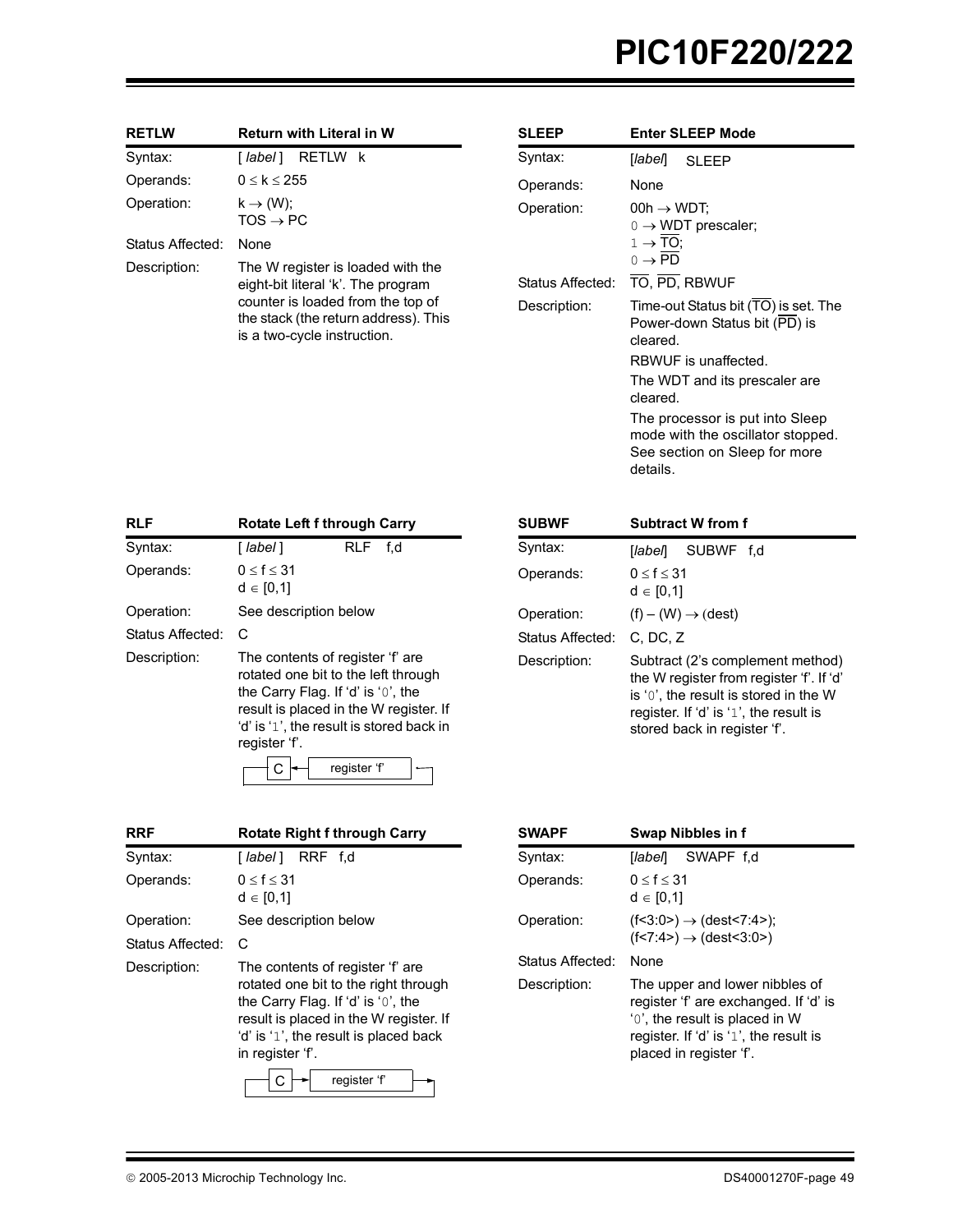| <b>TRIS</b>      | <b>Load TRIS Register</b>                                                                                                  |
|------------------|----------------------------------------------------------------------------------------------------------------------------|
| Syntax:          | [label] TRIS<br>f                                                                                                          |
| Operands:        | $f = 6$                                                                                                                    |
| Operation:       | $(W) \rightarrow TRIS$ register f                                                                                          |
| Status Affected: | None                                                                                                                       |
| Description:     | TRIS register 'f' ( $f = 6$ or 7) is<br>loaded with the contents of the W<br>register                                      |
| <b>XORLW</b>     | <b>Exclusive OR literal with W</b>                                                                                         |
| Syntax:          | [label]<br>XORLW k                                                                                                         |
| Operands:        | $0 \le k \le 255$                                                                                                          |
| Operation:       | $(W)$ .XOR. $k \rightarrow (W)$                                                                                            |
| Status Affected: | $\overline{z}$                                                                                                             |
| Description:     | The contents of the W register are<br>XOR'ed with the eight-bit literal 'k'.<br>The result is placed in the W<br>register. |
|                  |                                                                                                                            |
| <b>XORWF</b>     | <b>Exclusive OR W with f</b>                                                                                               |
| Syntax:          | [ <i>label</i> ] XORWF<br>f.d                                                                                              |
| Operands:        | $0 \le f \le 31$<br>$d \in [0,1]$                                                                                          |
| Operation:       | (W) .XOR. $(f) \rightarrow$ (dest)                                                                                         |

Description: Exclusive OR the contents of the

W register with register 'f'. If 'd' is '0', the result is stored in the W register. If 'd' is '1', the result is stored back in register 'f'.

Status Affected: Z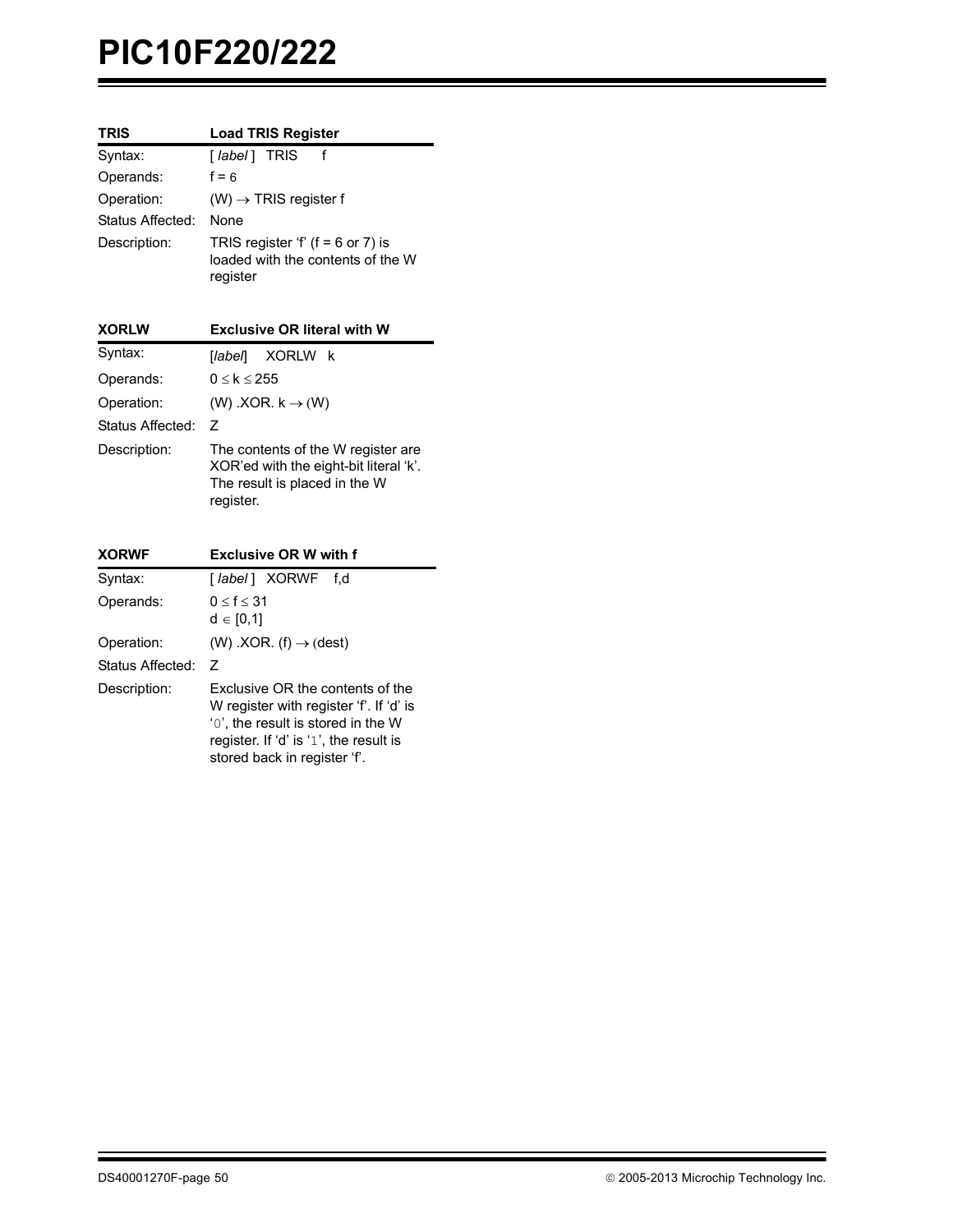# **10.0 ELECTRICAL CHARACTERISTICS**

# **Absolute Maximum Ratings(†)**

| <b>Note 1:</b> Power dissipation is calculated as follows: PDIS = VDD x {IDD $-\sum$ IOH} + $\sum$ {(VDD - VOH) x IOH}  + $\sum$ (VOL x<br>IOL) |  |
|-------------------------------------------------------------------------------------------------------------------------------------------------|--|
| $\vert$ TNOTICE: Stresses above those listed under "Absolute Maximum Ratings" mav cause permanent damage to the l                               |  |

†NOTICE: Stresses above those listed under "Absolute Maximum Ratings" may cause permanent damage to the device. This is a stress rating only and functional operation of the device at those or any other conditions above those indicated in the operation listings of this specification is not implied. Exposure to maximum rating conditions for extended periods may affect device reliability.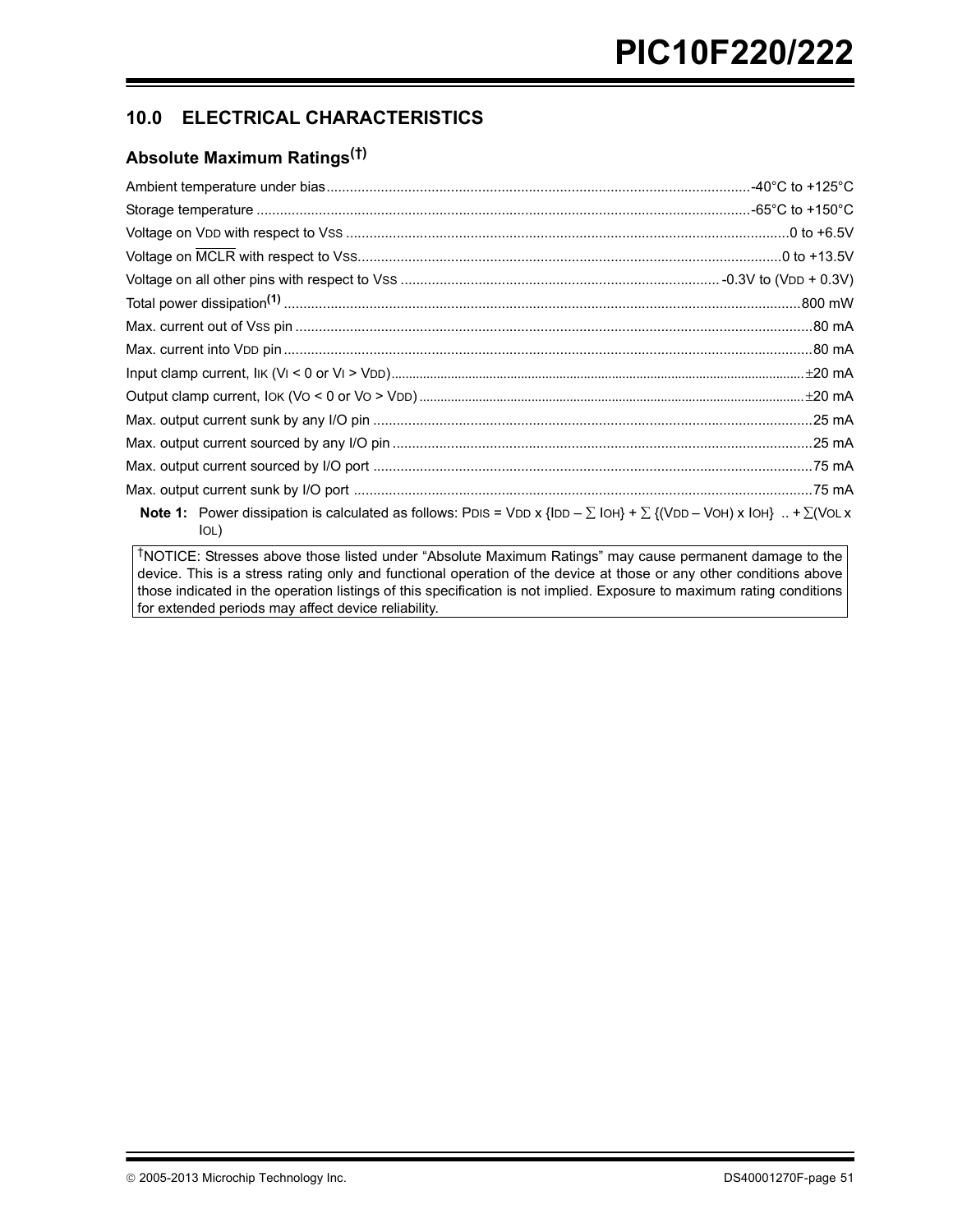<span id="page-53-0"></span>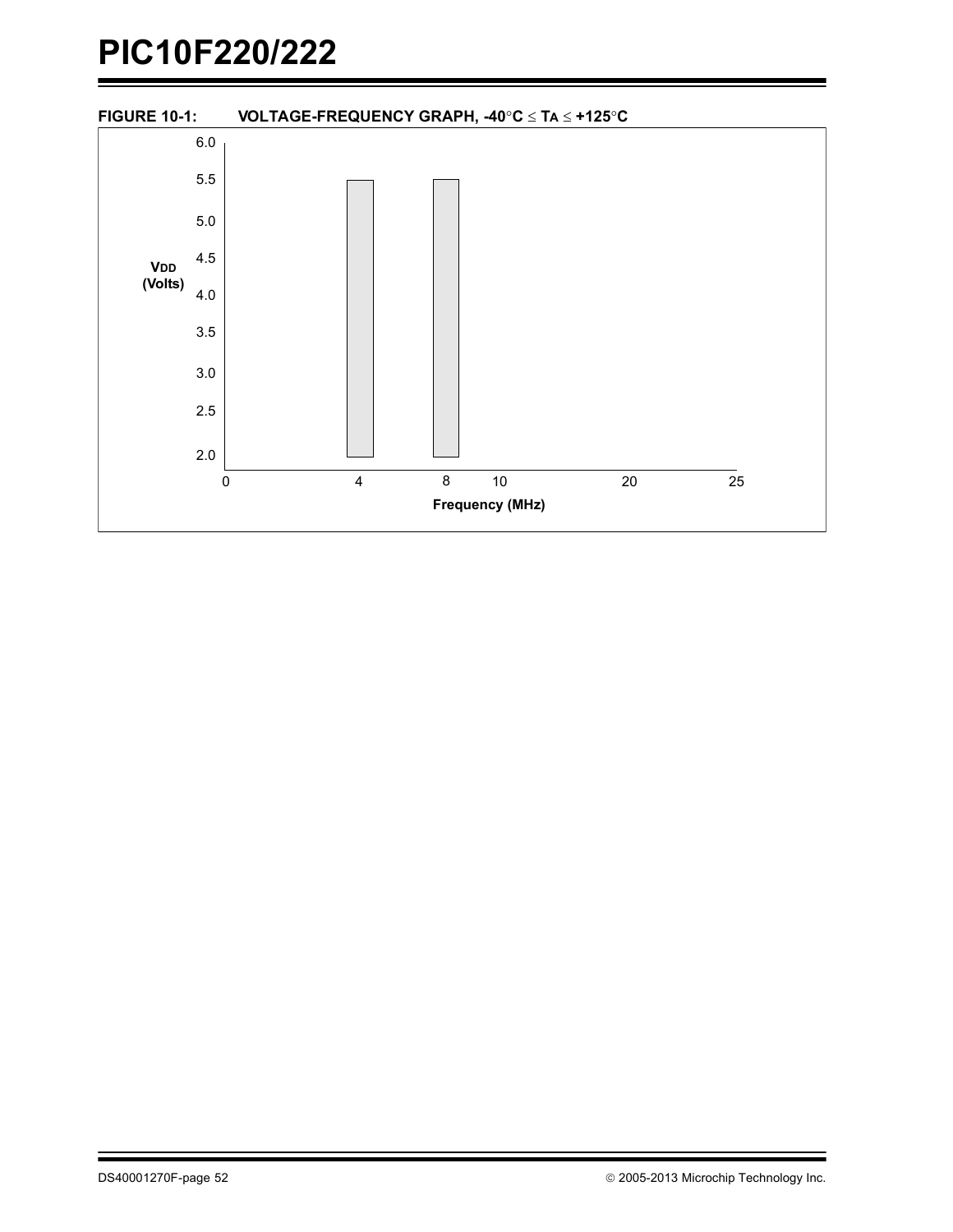| <b>DC CHARACTERISTICS</b> |             | <b>Standard Operating Conditions (unless otherwise specified)</b><br>Operating Temperature -40×C $\leq$ TA $\leq$ +85°C (industrial) |         |                              |                          |                      |                                                                                                                          |
|---------------------------|-------------|--------------------------------------------------------------------------------------------------------------------------------------|---------|------------------------------|--------------------------|----------------------|--------------------------------------------------------------------------------------------------------------------------|
| Param<br>No.              | Sym         | <b>Characteristic</b>                                                                                                                | Min     | Typ <sup>(1)</sup>           | Max                      | <b>Units</b>         | <b>Conditions</b>                                                                                                        |
| D001                      | <b>VDD</b>  | <b>Supply Voltage</b>                                                                                                                | 2.0     |                              | 5.5                      | V                    | See Figure 10-1                                                                                                          |
| D002                      | <b>VDR</b>  | RAM Data Retention Voltage <sup>(2)</sup>                                                                                            | $1.5*$  |                              |                          | V                    | Device in Sleep mode                                                                                                     |
| D003                      | <b>VPOR</b> | <b>VDD Start Voltage</b><br>to ensure Power-on Reset                                                                                 |         | <b>Vss</b>                   |                          | V                    |                                                                                                                          |
| D004                      | <b>SVDD</b> | <b>VDD Rise Rate</b><br>to ensure Power-on Reset                                                                                     | $0.05*$ |                              |                          | V/ms                 |                                                                                                                          |
|                           | IDD         | Supply Current <sup>(3)</sup>                                                                                                        |         |                              |                          |                      |                                                                                                                          |
| D010                      |             |                                                                                                                                      |         | 175<br>0.625<br>250<br>0.800 | 275<br>1.1<br>400<br>1.5 | μA<br>mA<br>μA<br>mA | $VDD = 2.0V$ , Fosc = 4 MHz<br>$VDD = 5.0V$ , Fosc = 4 MHz<br>$VDD = 2.0V$ , Fosc = 8 MHz<br>$VDD = 5.0V$ , Fosc = 8 MHz |
|                           | <b>IPD</b>  | Power-down Current <sup>(4)</sup>                                                                                                    |         |                              |                          |                      |                                                                                                                          |
| D <sub>0</sub> 20         |             |                                                                                                                                      |         | 0.1<br>1                     | 1.2<br>2.4               | μA<br>uΑ             | $VDD = 2.0V$<br>$VDD = 5.0V$                                                                                             |
|                           | <b>IWDT</b> | WDT Current <sup>(4)</sup>                                                                                                           |         |                              |                          |                      |                                                                                                                          |
| D022                      |             |                                                                                                                                      |         | 1.0<br>7                     | 3<br>16                  | μA<br>uА             | $VDD = 2.0V$<br>$VDD = 5.0V$                                                                                             |

## <span id="page-54-0"></span>**10.1 DC Characteristics: PIC10F220/222 (Industrial)**

These parameters are characterized but not tested.

Note 1: Data in the Typical ("Typ") column is based on characterization results at 25°C. This data is for design guidance only and is not tested.

**2:** This is the limit to which VDD can be lowered in Sleep mode without losing RAM data.

**3:** The supply current is mainly a function of the operating voltage and frequency. Other factors such as bus loading, bus rate, internal code execution pattern and temperature also have an impact on the current consumption. a) The test conditions for all IDD measurements in active operation mode are:

- All I/O pins tri-stated, pulled to Vss, T0CKI = VDD, MCLR = VDD; WDT enabled/disabled as specified. b) For standby current measurements, the conditions are the same, except that the device is in Sleep mode.
- **4:** Power-down current is measured with the part in Sleep mode, with all I/O pins in high-impedance state and tied to VDD or VSS. The peripheral current is the sum of the base IPD and the additional current consumed when the peripheral is enabled.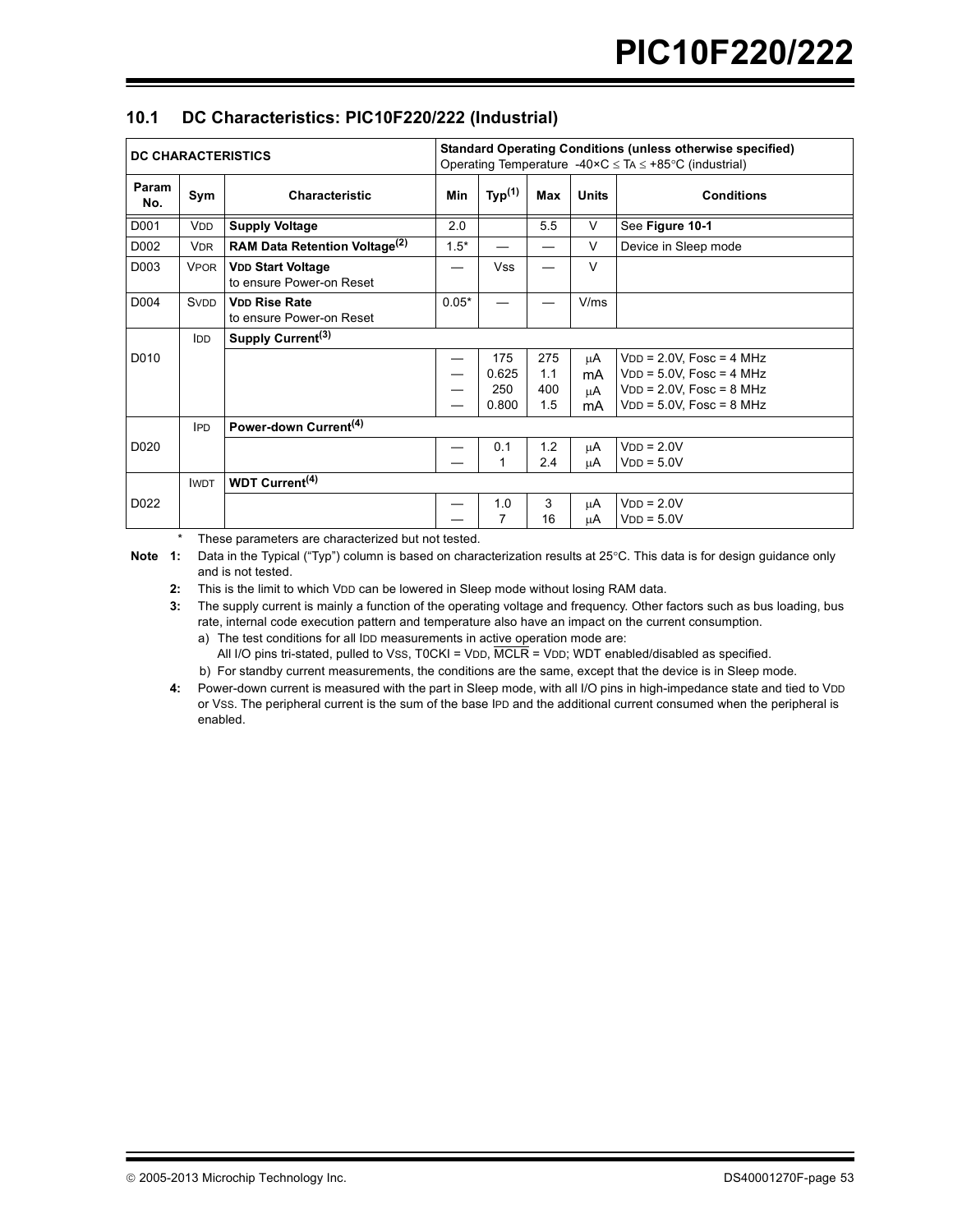## **10.2 DC Characteristics: PIC10F220/222 (Extended)**

| <b>DC CHARACTERISTICS</b> |                              | <b>Standard Operating Conditions (unless otherwise specified)</b><br>Operating Temperature -40×C £ TA £ +125×C (extended) |        |                              |                          |                      |                                                                                                                          |
|---------------------------|------------------------------|---------------------------------------------------------------------------------------------------------------------------|--------|------------------------------|--------------------------|----------------------|--------------------------------------------------------------------------------------------------------------------------|
| Param<br>No.              | Sym<br><b>Characteristic</b> |                                                                                                                           | Min    | Typ <sup>(1)</sup>           | Max                      | <b>Units</b>         | <b>Conditions</b>                                                                                                        |
| D001                      | <b>VDD</b>                   | <b>Supply Voltage</b>                                                                                                     | 2.0    |                              | 5.5                      | $\vee$               | See Figure 10-1                                                                                                          |
| D002                      | <b>VDR</b>                   | RAM Data Retention Voltage <sup>(2)</sup>                                                                                 | $1.5*$ |                              |                          | V                    | Device in Sleep mode                                                                                                     |
| D003                      | <b>VPOR</b>                  | <b>VDD Start Voltage</b><br>to ensure Power-on Reset                                                                      |        | <b>Vss</b>                   |                          | $\vee$               |                                                                                                                          |
|                           | IDD                          | Supply Current <sup>(3)</sup>                                                                                             |        |                              |                          |                      |                                                                                                                          |
| D010                      |                              |                                                                                                                           |        | 175<br>0.625<br>250<br>0.800 | 275<br>1.1<br>400<br>1.5 | μA<br>mA<br>μA<br>mA | $VDD = 2.0V$ , Fosc = 4 MHz<br>$VDD = 5.0V$ , Fosc = 4 MHz<br>$VDD = 2.0V$ , Fosc = 8 MHz<br>$VDD = 5.0V$ , Fosc = 8 MHz |
|                           | <b>IPD</b>                   | Power-down Current <sup>(4)</sup>                                                                                         |        |                              |                          |                      |                                                                                                                          |
| D <sub>0</sub> 20         |                              |                                                                                                                           |        | 0.1                          | 9<br>15                  | μA<br>μA             | $VDD = 2.0V$<br>$VDD = 5.0V$                                                                                             |
|                           | <b>IWDT</b>                  | WDT Current <sup>(4)</sup>                                                                                                |        |                              |                          |                      |                                                                                                                          |
| D022                      |                              |                                                                                                                           |        | 1.0                          | 18<br>22                 | μA<br>μA             | $VDD = 2.0V$<br>$VDD = 5.0V$                                                                                             |

These parameters are characterized but not tested.

Note 1: Data in the Typical ("Typ") column is based on characterization results at 25°C. This data is for design guidance only and is not tested.

**2:** This is the limit to which VDD can be lowered in Sleep mode without losing RAM data.

**3:** The supply current is mainly a function of the operating voltage and frequency. Other factors such as bus loading, bus rate, internal code execution pattern and temperature also have an impact on the current consumption.

a) The test conditions for all IDD measurements in active operation mode are:

All I/O pins tri-stated, pulled to Vss, T0CKI = VDD,  $\overline{MCLR}$  = VDD; WDT enabled/disabled as specified.

b) For standby current measurements, the conditions are the same, except that the device is in Sleep mode. **4:** Power-down current is measured with the part in Sleep mode, with all I/O pins in high-impedance state and tied to VDD or VSS. The peripheral current is the sum of the base IPD and the additional current consumed when the peripheral is

enabled.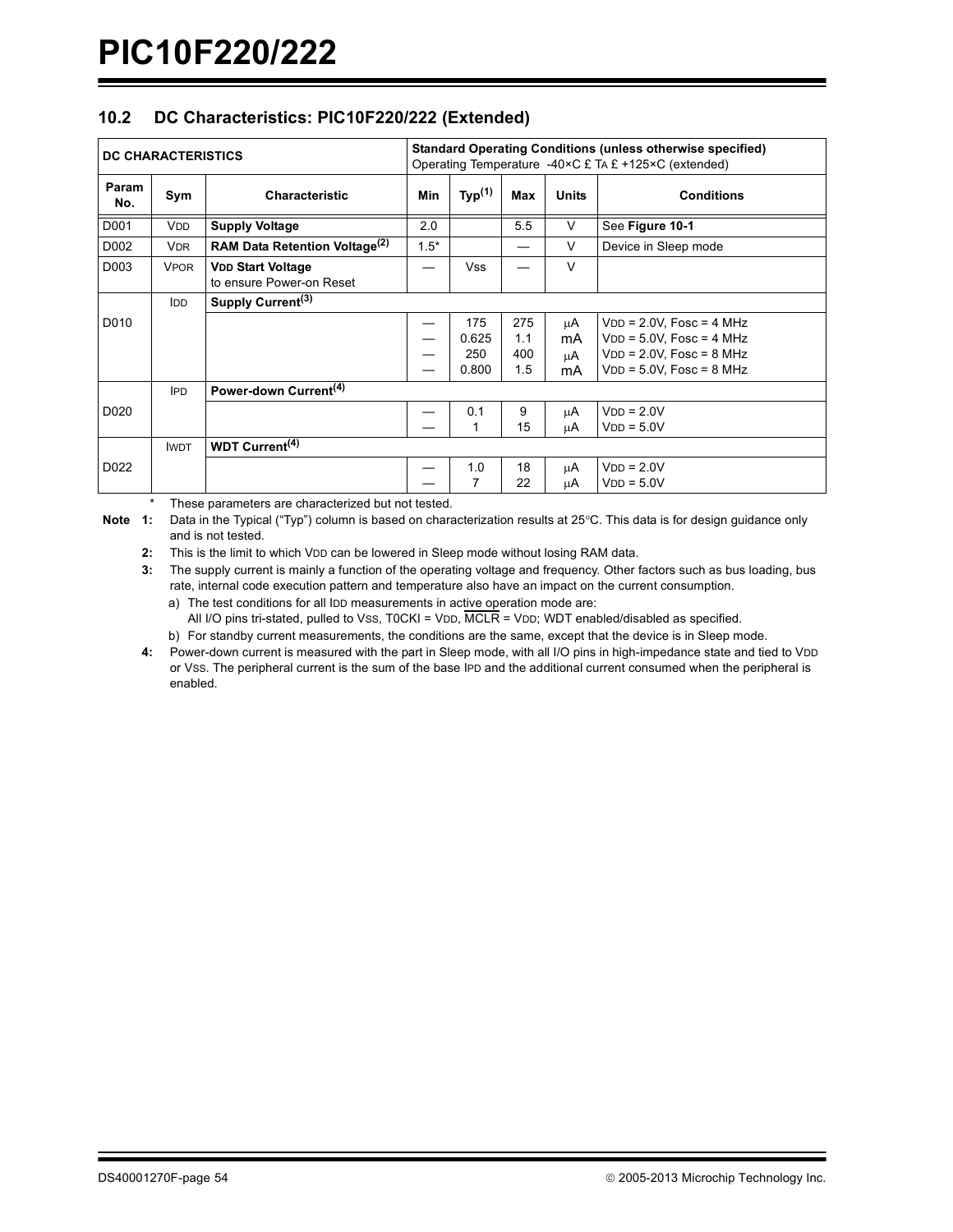## **10.3 DC Characteristics: PIC10F220/222 (Industrial, Extended)**

| <b>DC CHARACTERISTICS</b> |             | <b>Standard Operating Conditions (unless otherwise specified)</b><br>Operating temperature<br>-40°C $\leq$ TA $\leq$ +85°C (industrial)<br>-40°C $\leq$ TA $\leq$ +125°C (extended)<br>Operating voltage VDD range as described in DC specification |                              |      |                          |              |                                                                              |  |
|---------------------------|-------------|-----------------------------------------------------------------------------------------------------------------------------------------------------------------------------------------------------------------------------------------------------|------------------------------|------|--------------------------|--------------|------------------------------------------------------------------------------|--|
| Param<br>No.              | Sym         | <b>Characteristic</b>                                                                                                                                                                                                                               | <b>Min</b>                   | Typ† | Max                      | <b>Units</b> | <b>Conditions</b>                                                            |  |
|                           | VIL         | <b>Input Low Voltage</b>                                                                                                                                                                                                                            |                              |      |                          |              |                                                                              |  |
|                           |             | I/O ports:                                                                                                                                                                                                                                          |                              |      |                          |              |                                                                              |  |
| D030                      |             | with TTL buffer                                                                                                                                                                                                                                     | <b>Vss</b>                   |      | 0.8                      | V            | For all $4.5 \leq$ VDD $\leq$ 5.5V                                           |  |
| <b>D030A</b>              |             |                                                                                                                                                                                                                                                     | <b>Vss</b>                   |      | $0.15$ V <sub>DD</sub>   | V            | Otherwise                                                                    |  |
| D031                      |             | with Schmitt Trigger<br>buffer                                                                                                                                                                                                                      | <b>Vss</b>                   |      | $0.2$ VDD                | $\vee$       |                                                                              |  |
| D032                      |             | MCLR, TOCKI                                                                                                                                                                                                                                         | <b>Vss</b>                   |      | $0.2$ V <sub>D</sub> $D$ | V            |                                                                              |  |
|                           | <b>VIH</b>  | <b>Input High Voltage</b>                                                                                                                                                                                                                           |                              |      |                          |              |                                                                              |  |
|                           |             | I/O ports:                                                                                                                                                                                                                                          |                              |      |                          |              |                                                                              |  |
| D040                      |             | with TTL buffer                                                                                                                                                                                                                                     | 2.0                          |      | <b>V<sub>DD</sub></b>    | V            | $4.5 \leq$ VDD $\leq$ 5.5V                                                   |  |
| D040A                     |             |                                                                                                                                                                                                                                                     | $0.25$ V <sub>D</sub> $+0.8$ |      | V <sub>DD</sub>          | V            | Otherwise                                                                    |  |
| D041                      |             | with Schmitt Trigger<br>buffer                                                                                                                                                                                                                      | 0.8VDD                       |      | <b>VDD</b>               | V            | For entire VDD range                                                         |  |
| D042                      |             | MCLR, TOCKI                                                                                                                                                                                                                                         | 0.8V <sub>DD</sub>           |      | <b>V<sub>DD</sub></b>    | V            |                                                                              |  |
| D070                      | <b>IPUR</b> | GPIO weak pull-up current                                                                                                                                                                                                                           | 50                           | 250  | 400                      | uА           | $VDD = 5V$ , $VPIN = VSS$                                                    |  |
|                           | IIL         | Input Leakage Current <sup>(1)</sup>                                                                                                                                                                                                                |                              |      |                          |              |                                                                              |  |
| D060                      |             | I/O ports                                                                                                                                                                                                                                           |                              | ±0.1 | ±1                       | μA           | $Vss \leq VPN \leq VDD$ , Pin at high-imped-<br>ance                         |  |
| D061                      |             | $GP3/\overline{MCLR}^{(2)}$                                                                                                                                                                                                                         |                              | ±0.7 | ± 5                      | uА           | $Vss \leq VPIN \leq VDD$                                                     |  |
|                           |             | <b>Output Low Voltage</b>                                                                                                                                                                                                                           |                              |      |                          |              |                                                                              |  |
| D080                      |             | I/O ports                                                                                                                                                                                                                                           |                              |      | 0.6                      | V            | $IOL = 8.5 \text{ mA}$ , $VDD = 4.5V$ , $-40^{\circ}C$ to<br>$+85^{\circ}$ C |  |
| D080A                     |             |                                                                                                                                                                                                                                                     |                              |      | 0.6                      | V            | $IOL = 7.0$ mA, $VDD = 4.5V$ , -40 $^{\circ}C$ to<br>$+125^{\circ}$ C        |  |
|                           |             | <b>Output High Voltage</b>                                                                                                                                                                                                                          |                              |      |                          |              |                                                                              |  |
| D090                      |             | $I/O$ ports <sup>(2)</sup>                                                                                                                                                                                                                          | $VDD - 0.7$                  |      |                          | V            | IOH = $-3.0$ mA, VDD = $4.5V$ , $-40^{\circ}$ C to<br>$+85^{\circ}$ C        |  |
| <b>D090A</b>              |             |                                                                                                                                                                                                                                                     | $VDD - 0.7$                  |      |                          | V            | IOH = $-2.5$ mA, VDD = 4.5V, $-40^{\circ}$ C to<br>+125 $\degree$ C          |  |
|                           |             | <b>Capacitive Loading Specs on Output Pins</b>                                                                                                                                                                                                      |                              |      |                          |              |                                                                              |  |
| D <sub>101</sub>          |             | All I/O pins                                                                                                                                                                                                                                        |                              |      | $50*$                    | pF           |                                                                              |  |

† Data in "Typ" column is at 5V, 25C unless otherwise stated. These parameters are for design guidance only and are not tested.

\* These parameters are for design guidance only and are not tested.

**Note 1:** Negative current is defined as coming out of the pin.

**2:** This specification applies when GP3/MCLR is configured as an input with pull-up disabled. The leakage current of the MCLR circuit is higher than the standard I/O logic.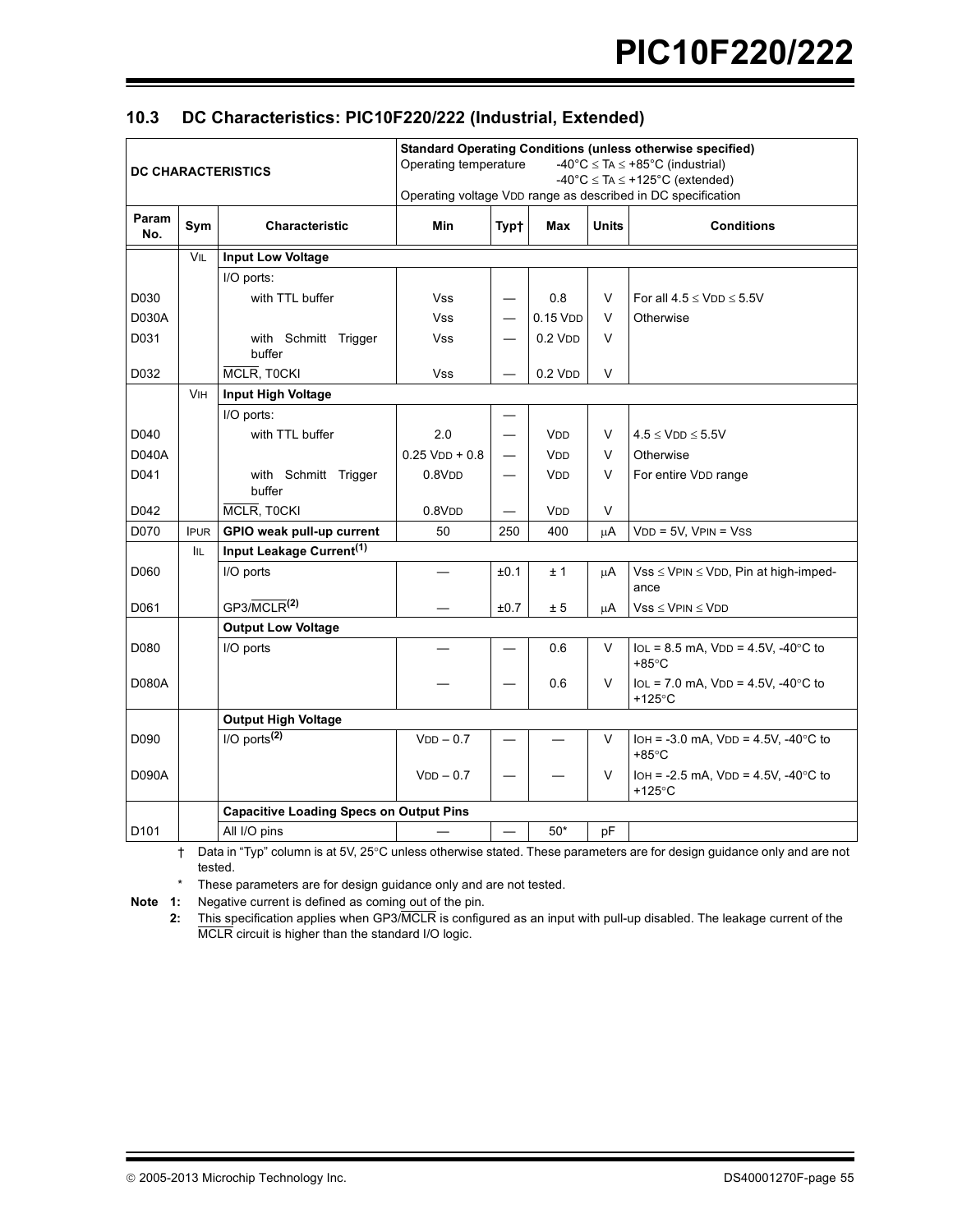| <b>VDD (Volts)</b> | Temperature (°C) | Min | <b>Typ</b> | Max  | <b>Units</b> |
|--------------------|------------------|-----|------------|------|--------------|
| GP0/GP1            |                  |     |            |      |              |
| 2.0                | $-40$            | 73K | 105K       | 186K | Ω            |
|                    | 25               | 73K | 113K       | 187K | $\Omega$     |
|                    | 85               | 82K | 123K       | 190K | Ω            |
|                    | 125              | 86K | 132k       | 190K | $\Omega$     |
| 5.5                | $-40$            | 15K | 21K        | 33K  | $\Omega$     |
|                    | 25               | 15K | 22K        | 34K  | Ω            |
|                    | 85               | 19K | 26k        | 35K  | Ω            |
|                    | 125              | 23K | 29K        | 35K  | $\Omega$     |
| GP3                |                  |     |            |      |              |
| 2.0                | $-40$            | 63K | 81K        | 96K  | Ω            |
|                    | 25               | 77K | 93K        | 116K | $\Omega$     |
|                    | 85               | 82K | 96k        | 116K | $\Omega$     |
|                    | 125              | 86K | 100K       | 119K | $\Omega$     |
| 5.5                | $-40$            | 16K | 20k        | 22K  | Ω            |
|                    | 25               | 16K | 21K        | 23K  | Ω            |
|                    | 85               | 24K | 25k        | 28K  | $\Omega$     |
|                    | 125              | 26K | 27K        | 29K  | Ω            |

## <span id="page-57-0"></span>**TABLE 10-1: PULL-UP RESISTOR RANGES**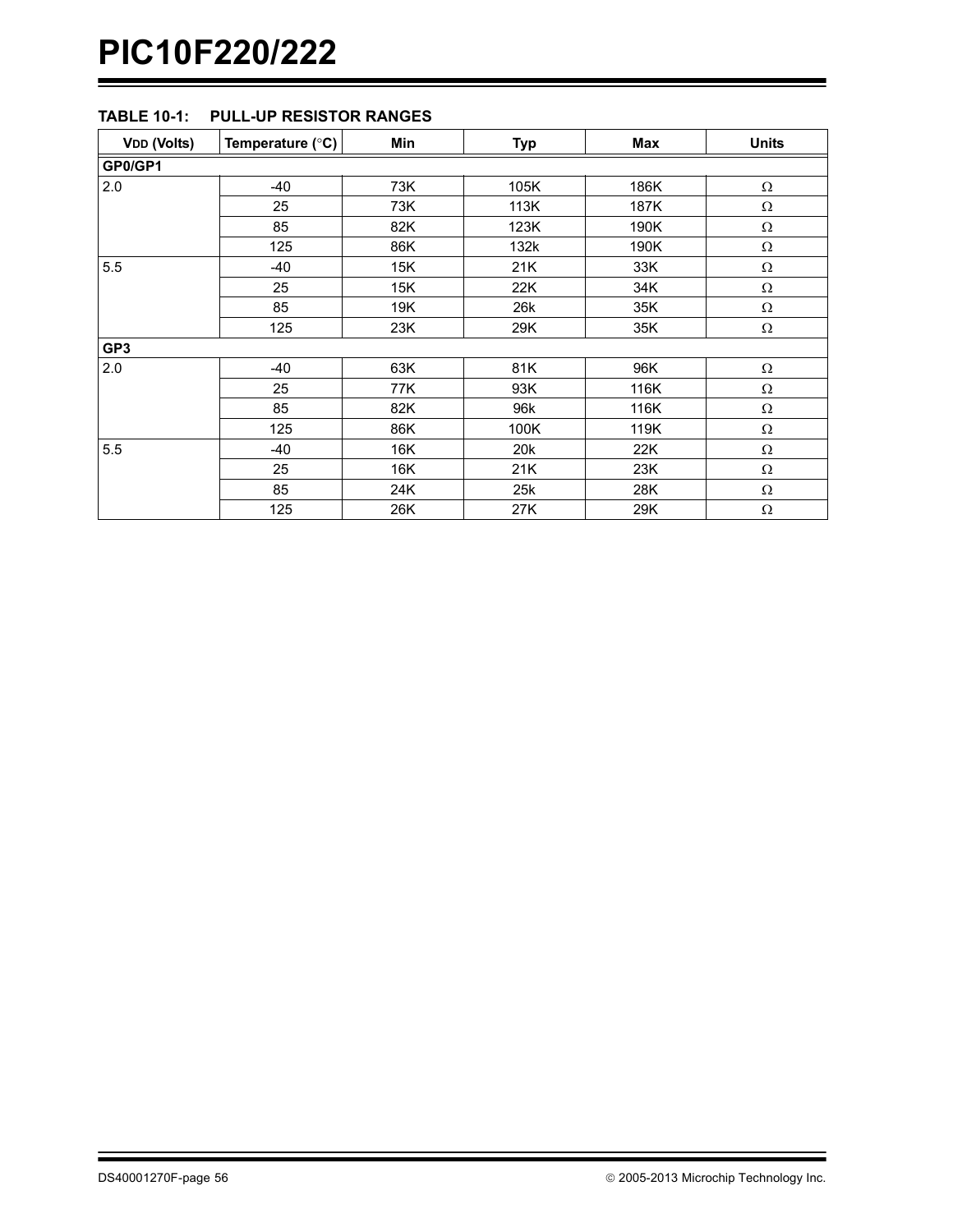## **10.4 Timing Parameter Symbology and Load Conditions**

The timing parameter symbols have been created following one of the following formats:

1. TppS2ppS

2. TppS

| $-$ . $\mu$ $\mu$ |                                               |      |                  |  |  |  |  |
|-------------------|-----------------------------------------------|------|------------------|--|--|--|--|
| T                 |                                               |      |                  |  |  |  |  |
| F                 | Frequency                                     | Time |                  |  |  |  |  |
|                   | Lowercase subscripts (pp) and their meanings: |      |                  |  |  |  |  |
| pp                |                                               |      |                  |  |  |  |  |
| 2                 | to                                            | mc   | <b>MCLR</b>      |  |  |  |  |
| ck                | <b>CLKOUT</b>                                 | osc  | Oscillator       |  |  |  |  |
| cy                | Cycle time                                    | os   | OSC <sub>1</sub> |  |  |  |  |
| drt               | Device Reset Timer                            | t0   | <b>TOCKI</b>     |  |  |  |  |
| io                | I/O port                                      | wdt  | Watchdog Timer   |  |  |  |  |
|                   | Uppercase letters and their meanings:         |      |                  |  |  |  |  |
| S                 |                                               |      |                  |  |  |  |  |
| F                 | Fall                                          | P    | Period           |  |  |  |  |
| н                 | High                                          | R    | Rise             |  |  |  |  |
|                   | Invalid (high-impedance)                      | V    | Valid            |  |  |  |  |
|                   | Low                                           | Z    | High-impedance   |  |  |  |  |

## **FIGURE 10-2: LOAD CONDITIONS**



#### **TABLE 10-2: CALIBRATED INTERNAL RC FREQUENCIES – PIC10F220/222**

| <b>AC CHARACTERISTICS</b> |                                                              |                       | <b>Standard Operating Conditions (unless otherwise specified)</b><br>-40°C $\leq$ TA $\leq$ +85°C (industrial),<br>Operating Temperature<br>$-40^{\circ}$ C $\leq$ TA $\leq$ +125°C (extended)<br>Operating Voltage VDD range is described in<br>Section 10.1 "DC Characteristics: PIC10F220/222 (Industrial)". |      |      |      |            |                                                                                                                              |
|---------------------------|--------------------------------------------------------------|-----------------------|-----------------------------------------------------------------------------------------------------------------------------------------------------------------------------------------------------------------------------------------------------------------------------------------------------------------|------|------|------|------------|------------------------------------------------------------------------------------------------------------------------------|
| Param<br>No.              | Sym                                                          | <b>Characteristic</b> | Freg.<br>Min<br><b>Units</b><br><b>Conditions</b><br>Max<br><b>Typt</b><br><b>Tolerance</b>                                                                                                                                                                                                                     |      |      |      |            |                                                                                                                              |
| F <sub>10</sub>           | Fosc                                                         | Internal Calibrated   | $± 1\%$                                                                                                                                                                                                                                                                                                         | 3.96 | 4.00 | 4.04 | <b>MHz</b> | VDD=3.5V @ 25°C                                                                                                              |
|                           | <b>INTOSC</b><br>Frequency <sup><math>(1, 2, 3)</math></sup> |                       | $+2%$                                                                                                                                                                                                                                                                                                           | 3.92 | 4.00 | 4.08 | MHz        | $2.5V \leq VDD \leq 5.5V$<br>$0^{\circ}C \leq TA \leq +85^{\circ}C$ (industrial)                                             |
|                           |                                                              |                       | $+5%$                                                                                                                                                                                                                                                                                                           | 3.80 | 4.00 | 4.20 | MHz        | $2.0V \leq VDD \leq 5.5V$<br>$-40^{\circ}$ C $\leq$ TA $\leq$ +85°C (industrial)<br>-40°C $\leq$ TA $\leq$ +125°C (extended) |

 $\dagger$  Data in the Typical ("Typ") column is at 5V, 25°C unless otherwise stated. These parameters are for design guidance only and are not tested.

**Note 1:** To ensure these oscillator frequency tolerances, VDD and Vss must be capacitively decoupled as close to the device as possible. 0.1  $\mu$ F and 0.01  $\mu$ F values in parallel are recommended.

**2:** Under stable VDD conditions.

**3:** Frequency values in this table are doubled when the 8 MHz INTOSC option is selected.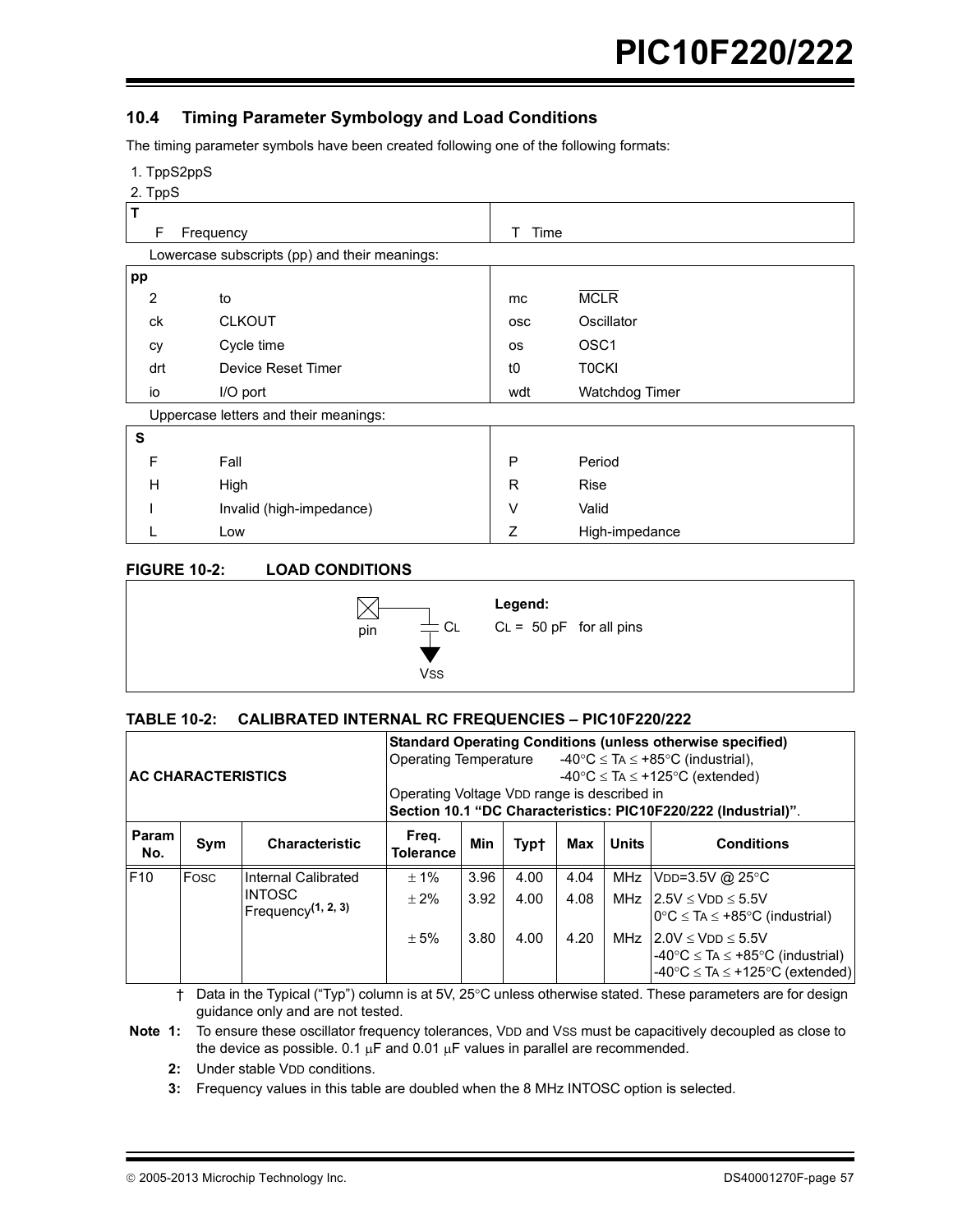

### **TABLE 10-3: RESET, WATCHDOG TIMER AND DEVICE RESET TIMER – PIC10F220/222**

| <b>AC CHARACTERISTICS</b> |                  |                                                  | <b>Standard Operating Conditions (unless otherwise specified)</b><br>Operating Temperature -40°C $\leq$ TA $\leq$ +85°C (industrial)<br>$-40^{\circ}$ C $\leq$ TA $\leq$ +125°C (extended)<br>Operating Voltage VDD range is described in Section 10.1 "DC<br>Characteristics: PIC10F220/222 (Industrial)" |                    |              |              |                                                                   |  |
|---------------------------|------------------|--------------------------------------------------|------------------------------------------------------------------------------------------------------------------------------------------------------------------------------------------------------------------------------------------------------------------------------------------------------------|--------------------|--------------|--------------|-------------------------------------------------------------------|--|
| Param<br>No.              | Sym              | <b>Characteristic</b>                            | <b>Min</b>                                                                                                                                                                                                                                                                                                 | Typ <sup>(1)</sup> | Max          | <b>Units</b> | <b>Conditions</b>                                                 |  |
| 30                        | TMC <sub>1</sub> | MCLR Pulse Width (low)                           | $2^*$<br>$5*$                                                                                                                                                                                                                                                                                              |                    |              | μS<br>μS     | $VDD = 5V$ , -40 $^{\circ}$ C to +85 $^{\circ}$ C<br>$VDD = 5.0V$ |  |
| 31                        | <b>TWDT</b>      | Watchdog Timer Time-out Period<br>(no prescaler) | 10<br>10                                                                                                                                                                                                                                                                                                   | 18<br>18           | 29<br>31     | ms<br>ms     | VDD = 5.0V (Industrial)<br>$VDD = 5.0V$ (Extended)                |  |
| 32                        | TDRT*            | Device Reset Timer Period<br>(standard)          | 0.600<br>0.600                                                                                                                                                                                                                                                                                             | 1.125<br>1.125     | 1.85<br>1.95 | ms<br>ms     | VDD = 5.0V (Industrial)<br>$VDD = 5.0V$ (Extended)                |  |
| 34                        | <b>Tioz</b>      | I/O High-impedance from MCLR<br>low              |                                                                                                                                                                                                                                                                                                            |                    | $2^*$        | μS           |                                                                   |  |

\* These parameters are characterized but not tested.

Note 1: Data in the Typical ("Typ") column is at 5V, 25°C unless otherwise stated. These parameters are for design guidance only and are not tested.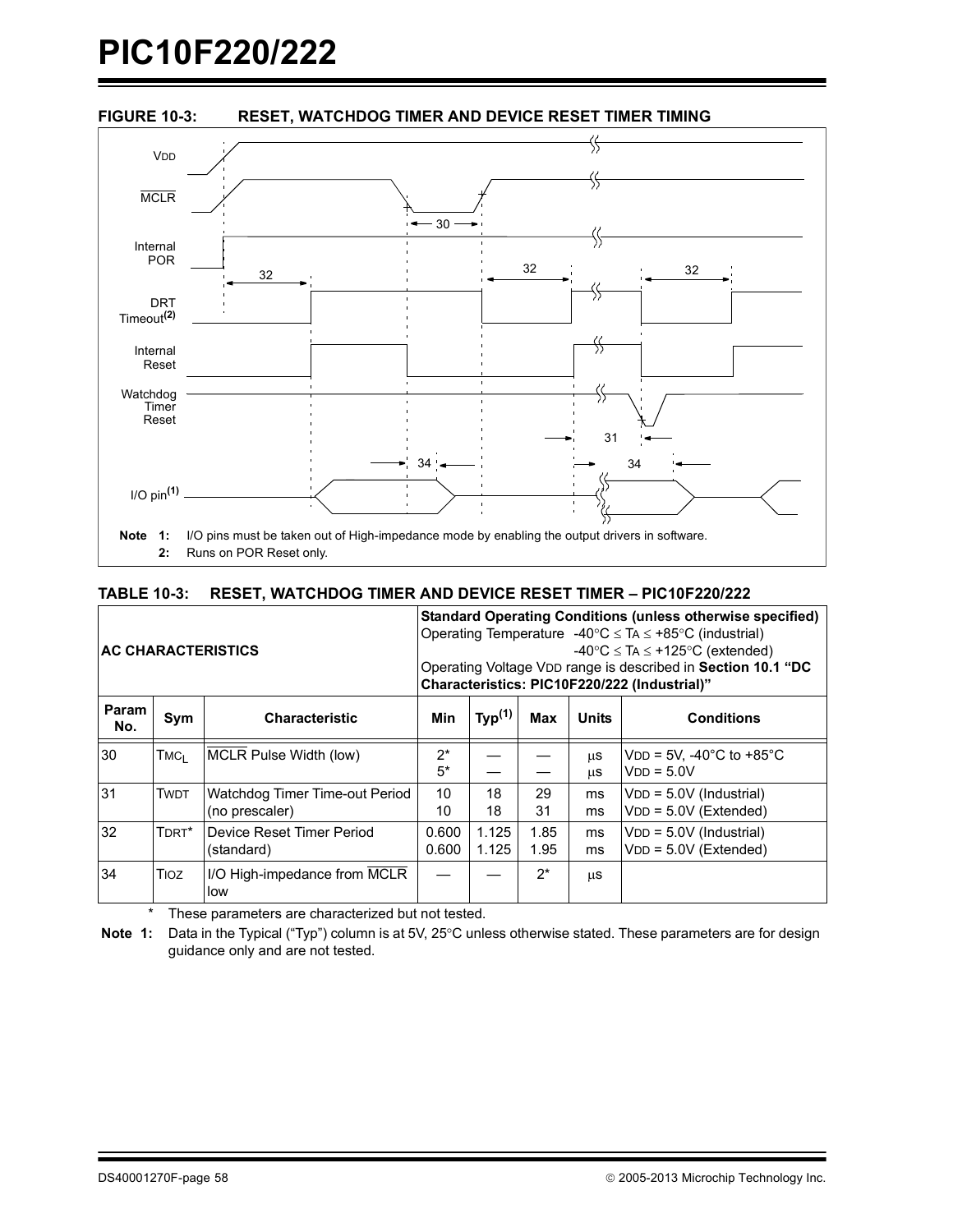### **FIGURE 10-4: TIMER0 CLOCK TIMINGS**



## **TABLE 10-4: TIMER0 CLOCK REQUIREMENTS**

| <b>AC CHARACTERISTICS</b> |                         |                          | <b>Standard Operating Conditions (unless otherwise specified)</b><br>Operating Temperature -40 $\degree$ C $\leq$ TA $\leq$ +85 $\degree$ C (industrial)<br>$-40^{\circ}$ C $\leq$ TA $\leq$ +125°C (extended) |                           |                    |     |              |                                                                         |  |  |
|---------------------------|-------------------------|--------------------------|----------------------------------------------------------------------------------------------------------------------------------------------------------------------------------------------------------------|---------------------------|--------------------|-----|--------------|-------------------------------------------------------------------------|--|--|
| Param<br>No.              | Sym                     | <b>Characteristic</b>    |                                                                                                                                                                                                                | Min                       | Typ <sup>(1)</sup> | Max | <b>Units</b> | <b>Conditions</b>                                                       |  |  |
| 40<br><b>TtOH</b>         |                         | <b>T0CKI High Pulse</b>  | No Prescaler                                                                                                                                                                                                   | $0.5$ TCY + 20*           |                    |     | ns           |                                                                         |  |  |
|                           |                         | Width                    | <b>With Prescaler</b>                                                                                                                                                                                          | $10*$                     |                    |     | ns           |                                                                         |  |  |
| 41                        | Tt0L                    | T0CKI Low Pulse<br>Width | No Prescaler                                                                                                                                                                                                   | $0.5$ TCY + 20*           |                    |     | ns           |                                                                         |  |  |
|                           |                         |                          | <b>With Prescaler</b>                                                                                                                                                                                          | $10*$                     |                    |     | ns           |                                                                         |  |  |
| 42                        | T <sub>t</sub> OP<br>÷. | <b>T0CKI Period</b>      | .                                                                                                                                                                                                              | 20 or $TCY + 40^* N$<br>. |                    |     | ns           | Whichever is greater.<br>N = Prescale Value<br>$(1, 2, 4, \ldots, 256)$ |  |  |

\* These parameters are characterized but not tested.

**Note 1:** Data in the Typical ("Typ") column is at 5V, 25°C unless otherwise stated. These parameters are for design guidance only and are not tested.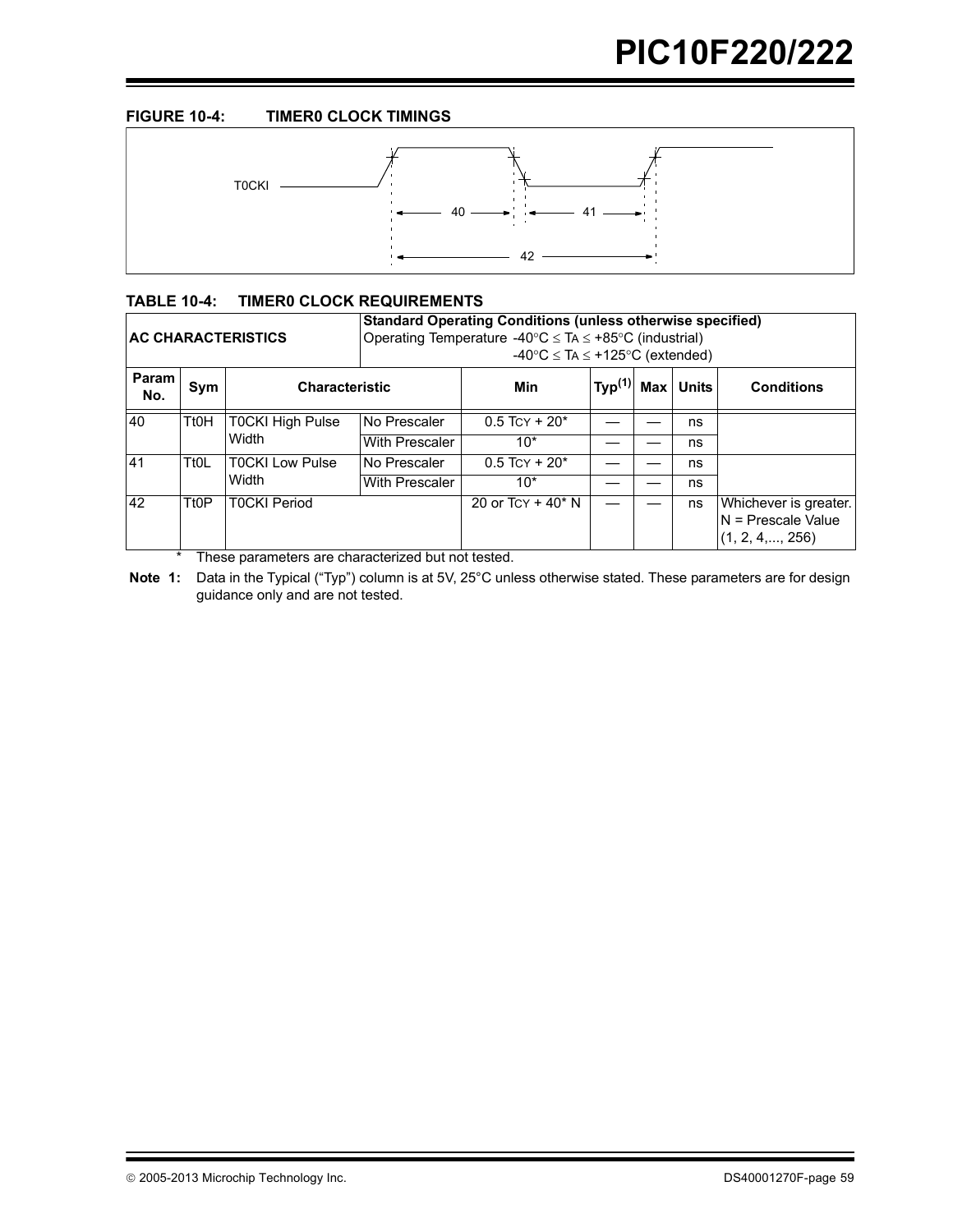## **TABLE 10-5: A/D CONVERTER CHARACTERISTICS**

| <b>Standard Operating Conditions (unless otherwise stated)</b><br>Operating temperature $-40^{\circ}$ C $\leq$ TA $\leq$ +125°C |                 |                                                             |            |                           |                        |              |                            |  |
|---------------------------------------------------------------------------------------------------------------------------------|-----------------|-------------------------------------------------------------|------------|---------------------------|------------------------|--------------|----------------------------|--|
| Param<br>No.                                                                                                                    | Sym             | <b>Characteristic</b>                                       | Min        | Typ†                      | Max                    | <b>Units</b> | <b>Conditions</b>          |  |
| A01                                                                                                                             | <b>NR</b>       | <b>Resolution</b>                                           |            |                           | 8 bits                 | bit          |                            |  |
| A03                                                                                                                             | EIL             | Integral Error                                              |            |                           | ±1.5                   | <b>LSb</b>   |                            |  |
| A04                                                                                                                             | EDL             | <b>Differential Error</b>                                   |            |                           | $-1 <$ EDL $\le$ + 1.5 | <b>LSb</b>   |                            |  |
| A05                                                                                                                             | <b>EFS</b>      | <b>Full-scale Range</b>                                     | $2.0*$     |                           | $5.5*$                 | $\vee$       |                            |  |
| A06                                                                                                                             | <b>EOFF</b>     | <b>Offset Error</b>                                         |            |                           | ±1.5                   | <b>LSb</b>   |                            |  |
| A07                                                                                                                             | <b>EGN</b>      | Gain Error                                                  |            |                           | ±1.5                   | LSb          |                            |  |
| A10                                                                                                                             |                 | Monotonicity                                                |            | guaranteed <sup>(1)</sup> |                        |              | $VSS \leq$ VAIN $\leq$ VDD |  |
| A25                                                                                                                             | <b>VAIN</b>     | Analog Input Voltage                                        | <b>VSS</b> |                           | VDD                    | V            |                            |  |
| A30                                                                                                                             | ZAIN            | Recommended<br>Impedence of Analog<br><b>Voltage Source</b> |            |                           | 10                     | $k\Omega$    |                            |  |
| $A31*$                                                                                                                          | $\triangle$ lad | A/D Conversion Current <sup>(2)</sup>                       |            | 120                       | 150                    | μA           | 2.0V                       |  |
|                                                                                                                                 |                 |                                                             |            | 200                       | 250                    | μA           | 5.0V                       |  |

\* These parameters are characterized but not tested.

† Data in the "Typ" column is at 5.0V, 25°C unless otherwise stated. These parameters are for design guidance only are not tested.

**Note 1:** The A/D conversion result never decreases with an increase in the input voltage and has no missing codes.

**2:** This is the additional current consumed by the A/D module when it is enabled; this current adds to base IDD.

#### **TABLE 10-6: A/D CONVERSION REQUIREMENTS**

| <b>Standard Operating Conditions (unless otherwise stated)</b><br>Operating temperature $-40^{\circ}$ C $\leq$ TA $\leq$ +125°C |             |                                                        |     |          |     |              |                                                              |  |  |
|---------------------------------------------------------------------------------------------------------------------------------|-------------|--------------------------------------------------------|-----|----------|-----|--------------|--------------------------------------------------------------|--|--|
| Param<br>No.                                                                                                                    | Sym         | <b>Characteristic</b>                                  | Min | Typ†     | Max | <b>Units</b> | <b>Conditions</b>                                            |  |  |
| AD131                                                                                                                           | <b>TCNV</b> | Conversion Time<br>(not including<br>Acquisition Time) |     | 13       |     | Тсү          | Set GO/DONE bit to new data in A/D<br><b>Result register</b> |  |  |
| AD132* TACQ                                                                                                                     |             | Acquisition Time <sup>(1)</sup>                        |     | 3.5<br>5 |     | μS<br>μS     | $VDD = 5V$<br>$VDD = 2.5V$                                   |  |  |

\* These parameters are characterized but not tested.

† Data in 'Typ' column is at 5.0V, 25°C unless otherwise stated. These parameters are for design guidance only and are not tested.

**Note 1:** The **[Section 7.9 "A/D Acquisition Requirements"](#page-33-0)** for information on how to compute minimum acquisition times based on operating conditions.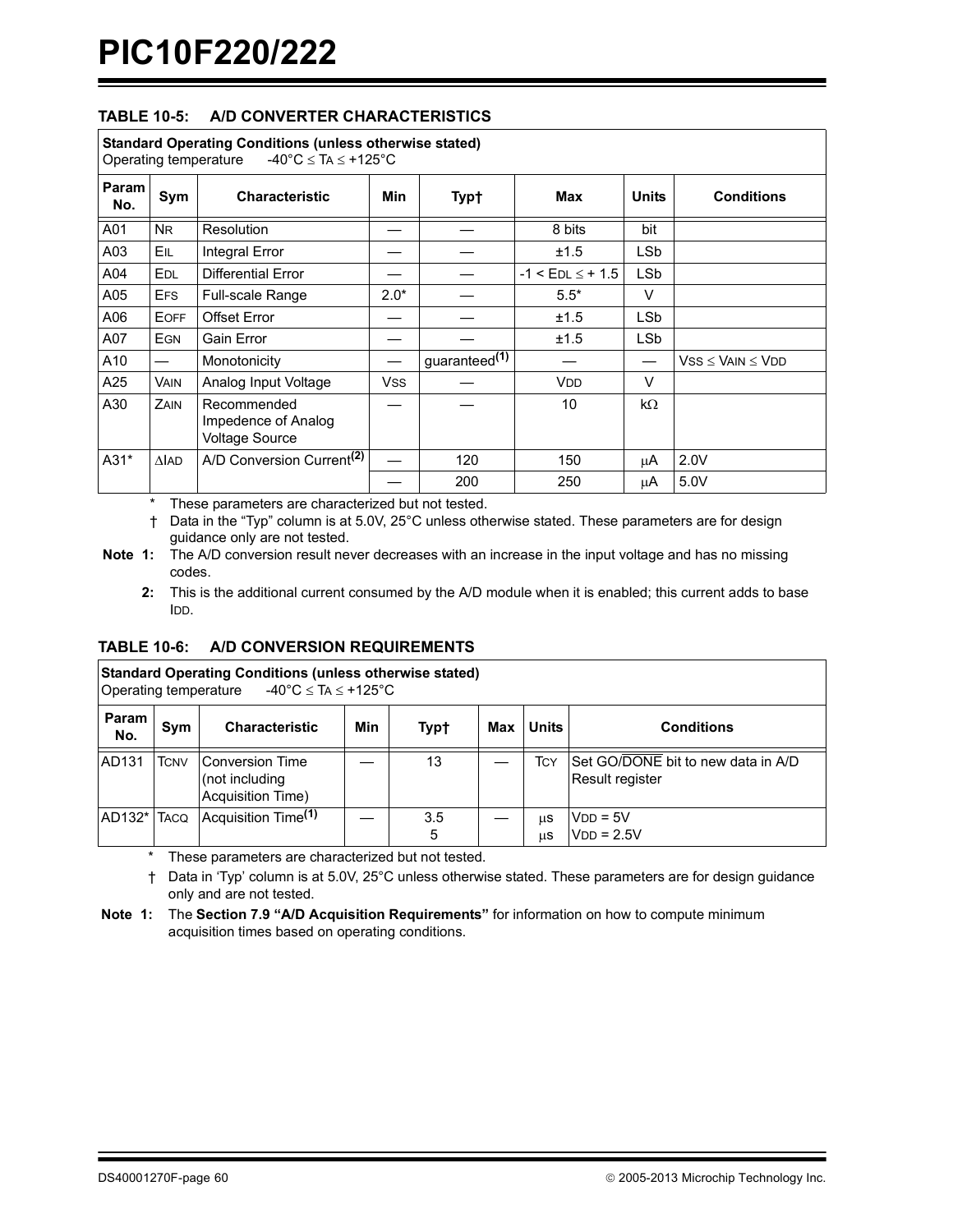## **11.0 DC AND AC CHARACTERISTICS GRAPHS AND TABLES.**

**Note:** The graphs and tables provided following this note are a statistical summary based on a limited number of samples and are provided for informational purposes only. The performance characteristics listed herein are not tested or guaranteed. In some graphs or tables, the data presented may be outside the specified operating range (e.g., outside specified power supply range) and therefore, outside the warranted range.

"Typical" represents the mean of the distribution at 25°C. "Maximum" or "minimum" represents (mean + 3 $\sigma$ ) or (mean - $3\sigma$ ) respectively, where s is a standard deviation, over each temperature range.



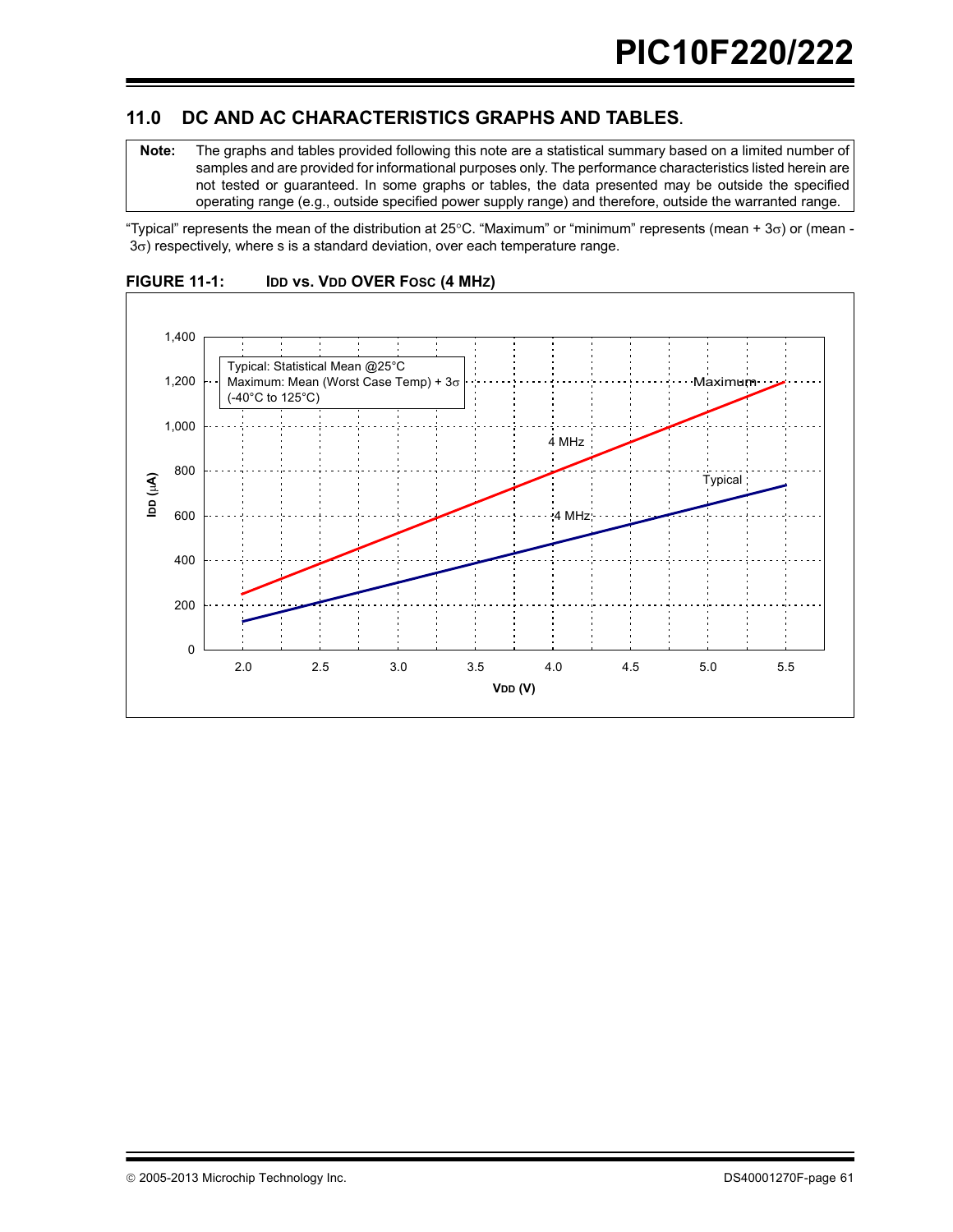





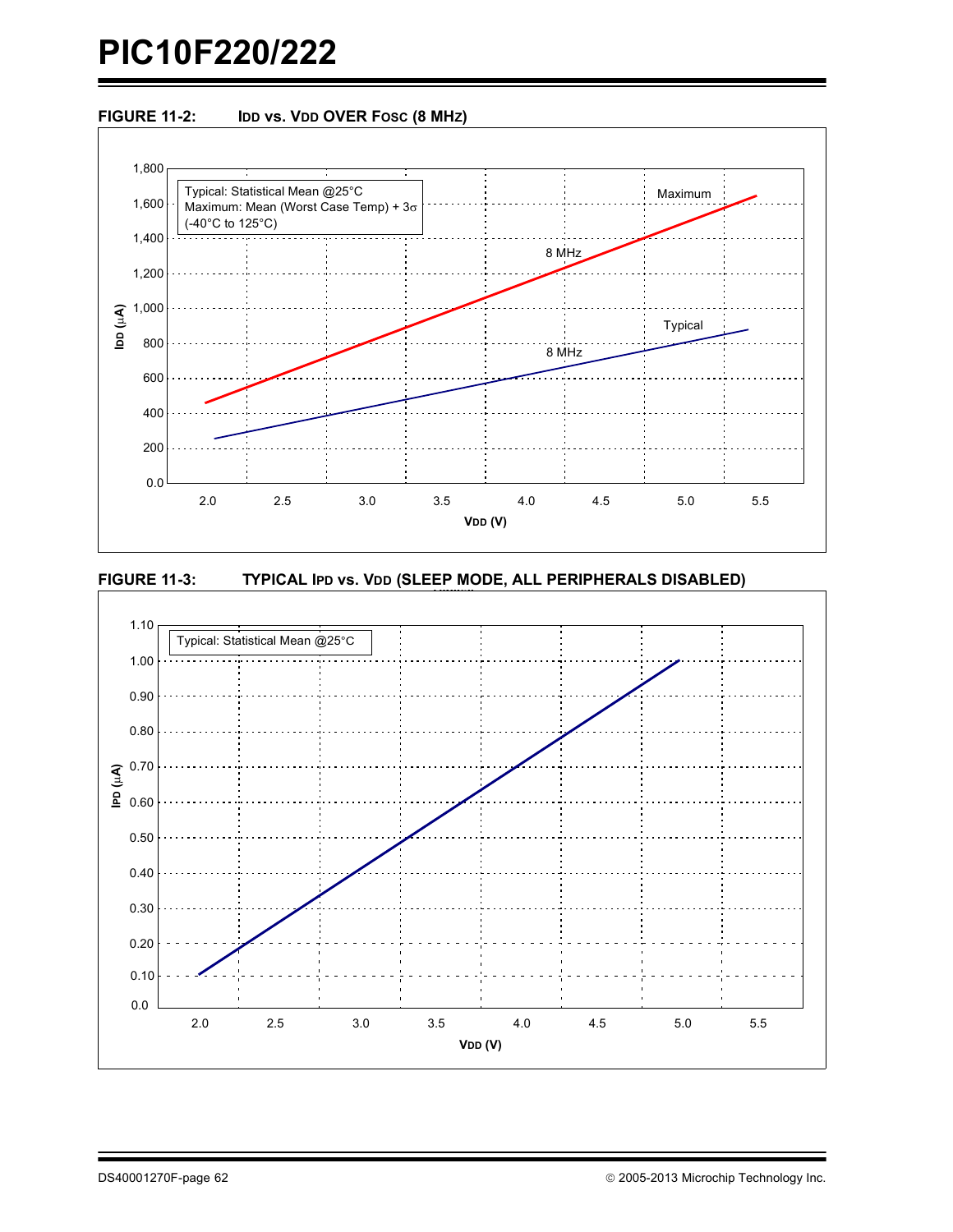

FIGURE 11-4: MAXIMUM IPD vs. VDD (SLEEP MODE, ALL PERIPHERALS DISABLED)



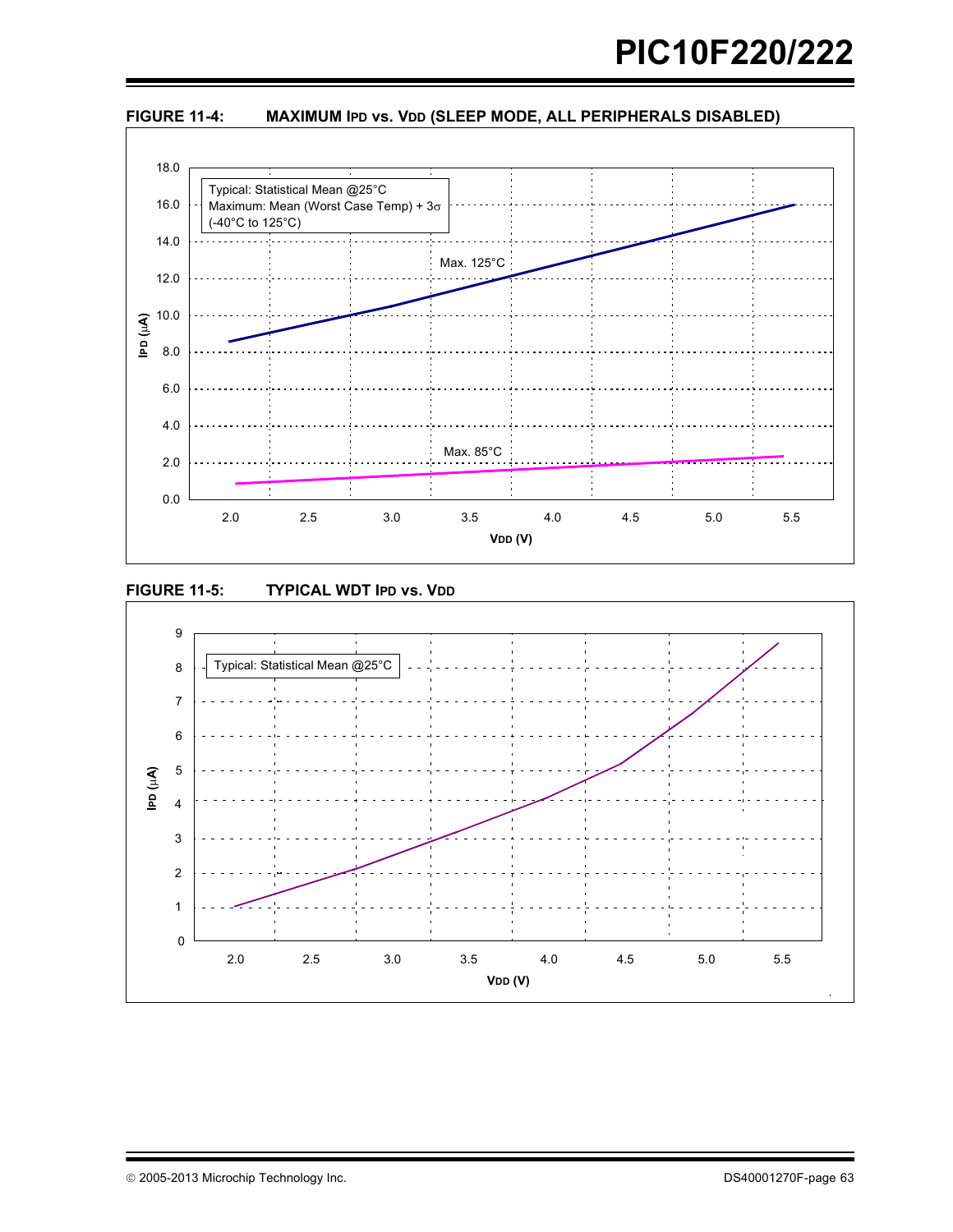





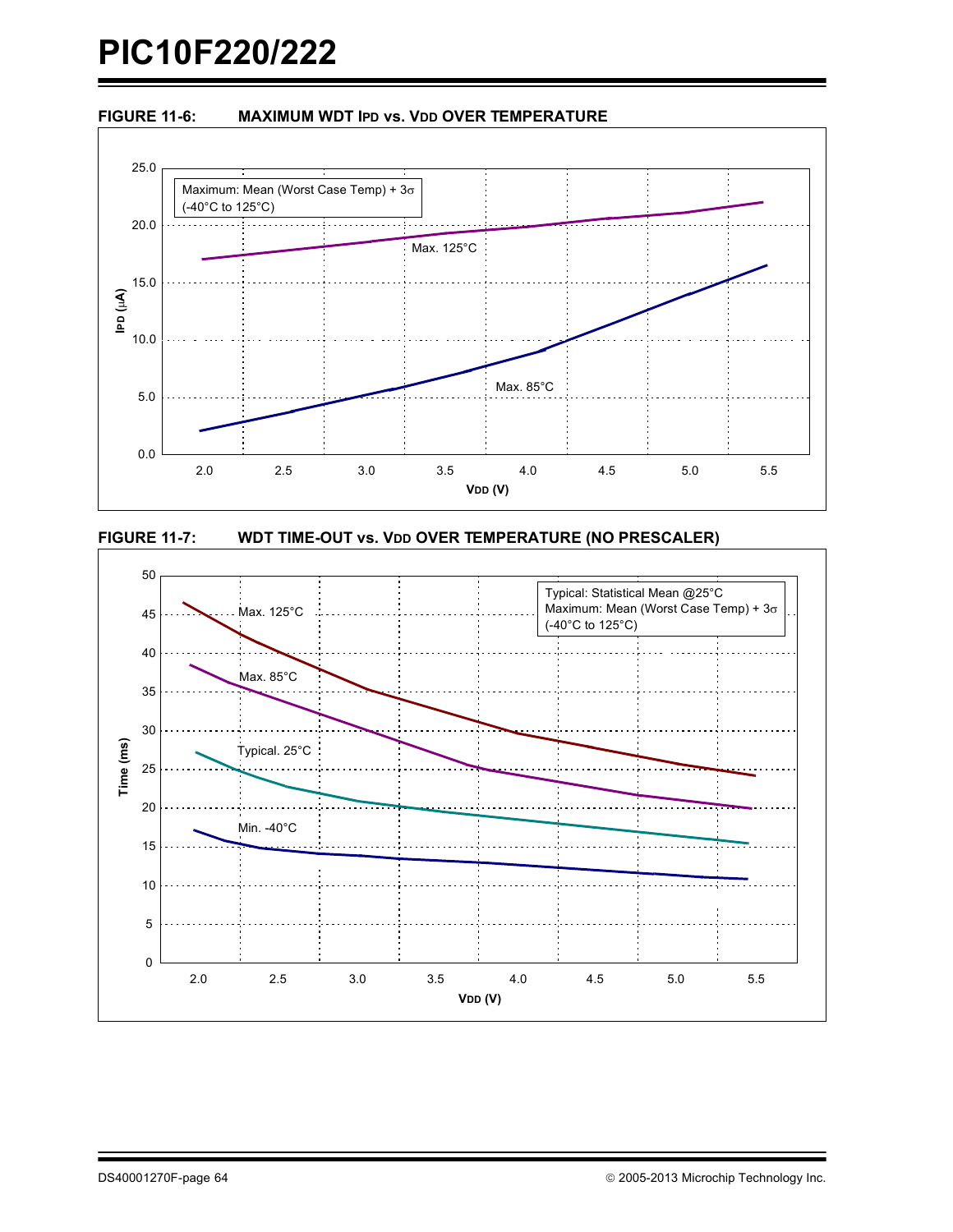

FIGURE 11-8: VOL vs. IOL OVER TEMPERATURE (VDD = 3.0V)





2005-2013 Microchip Technology Inc. DS40001270F-page 65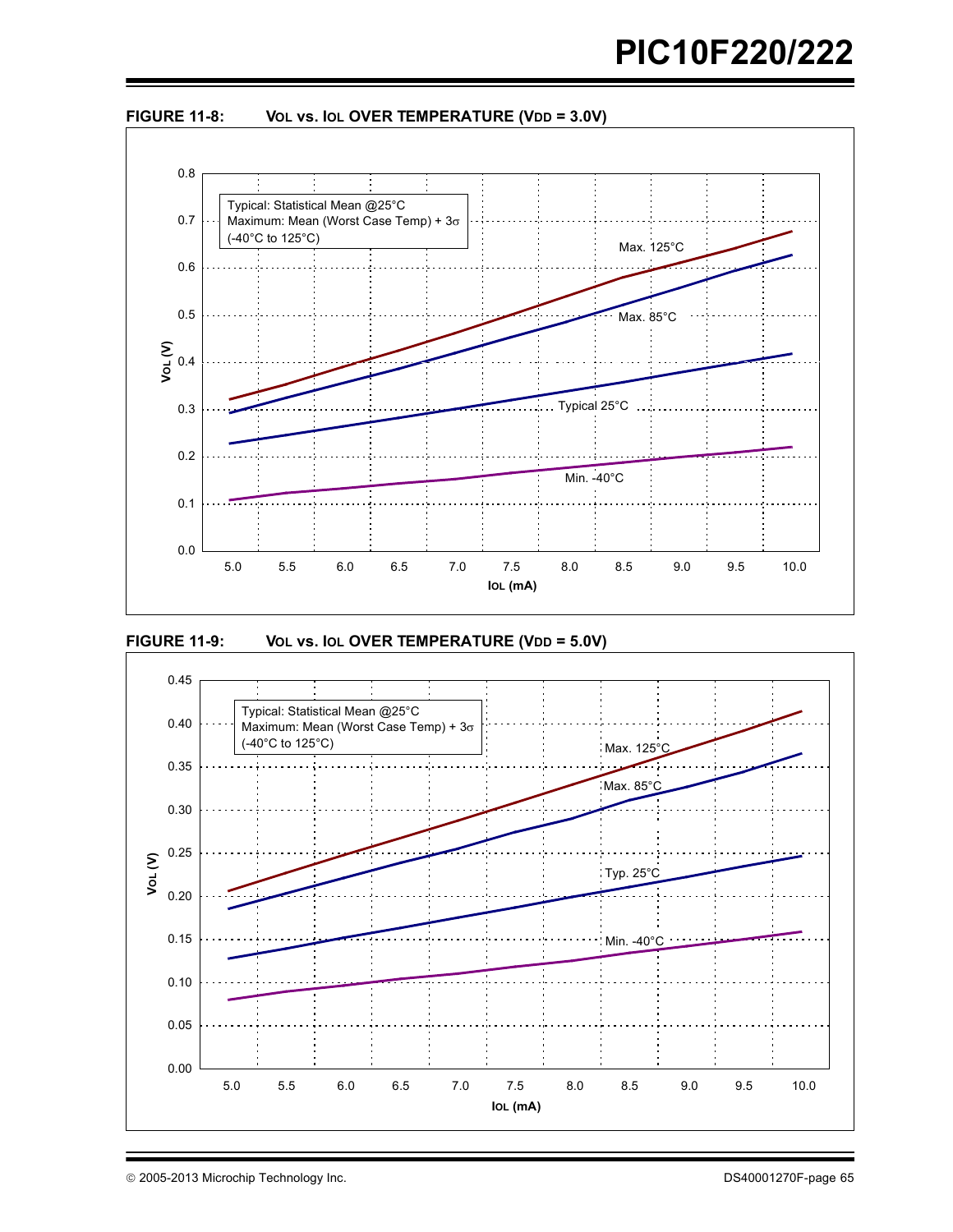

**FIGURE 11-11:** VOH vs. IOH OVER TEMPERATURE (VDD = 5.0V)

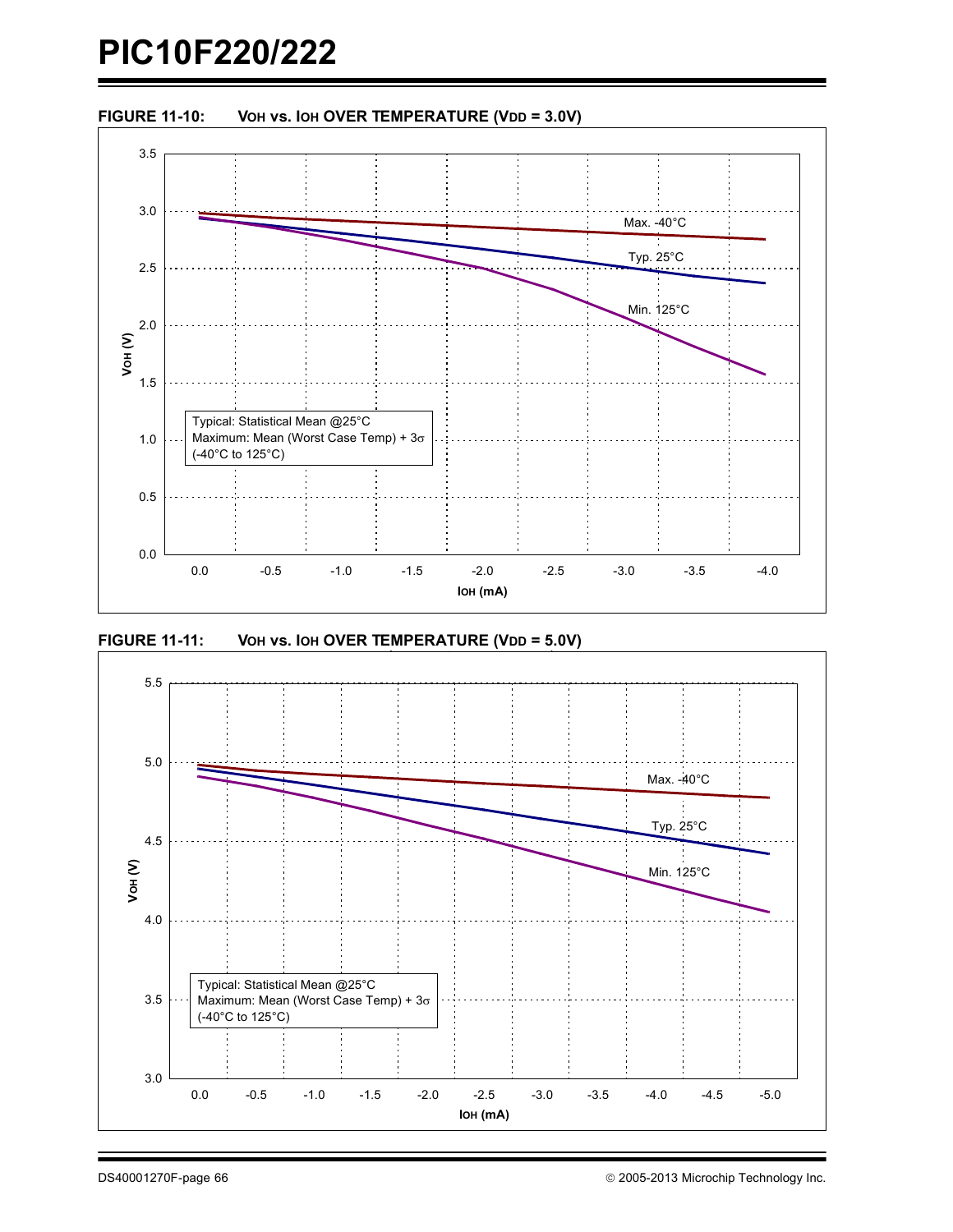





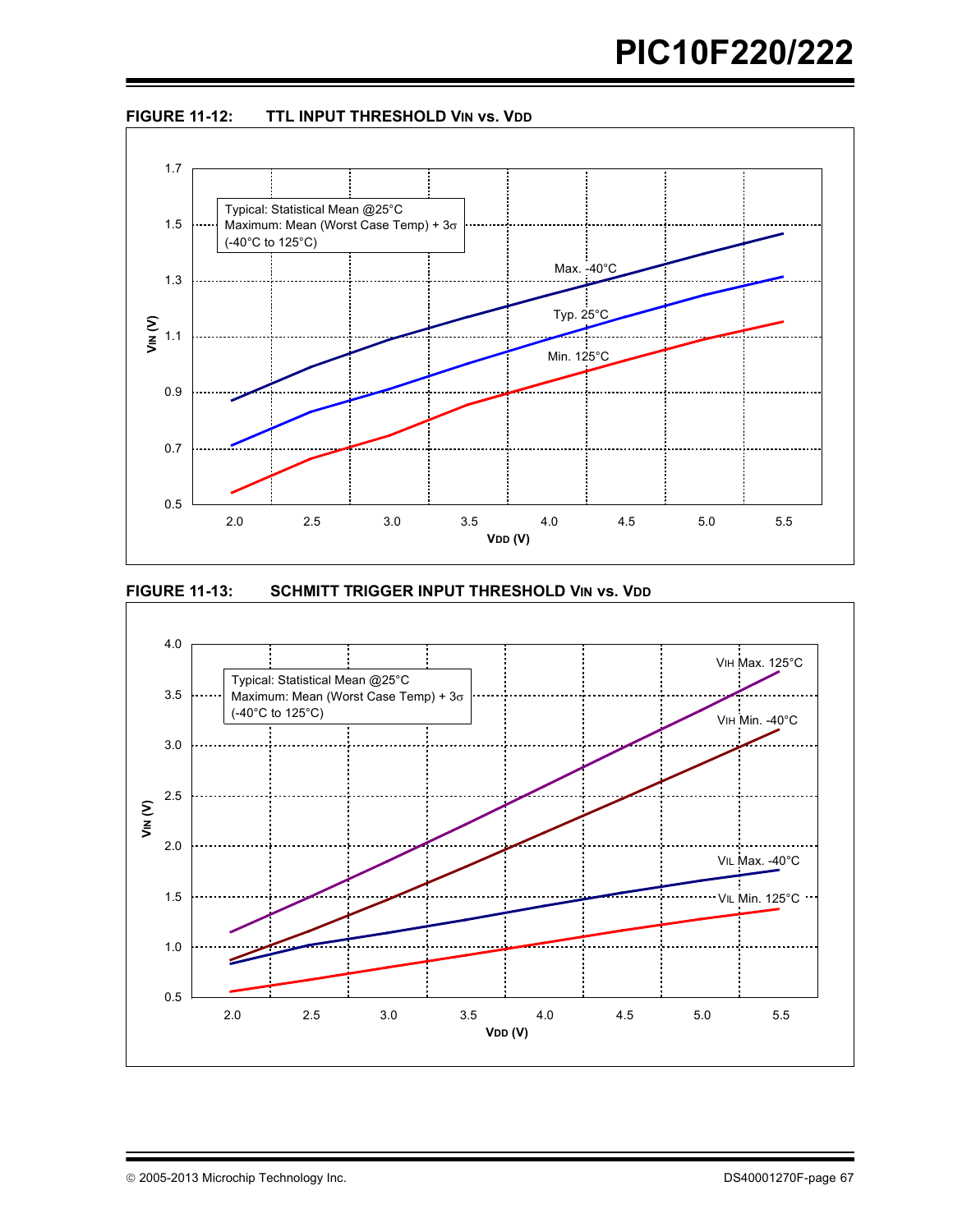**NOTES:**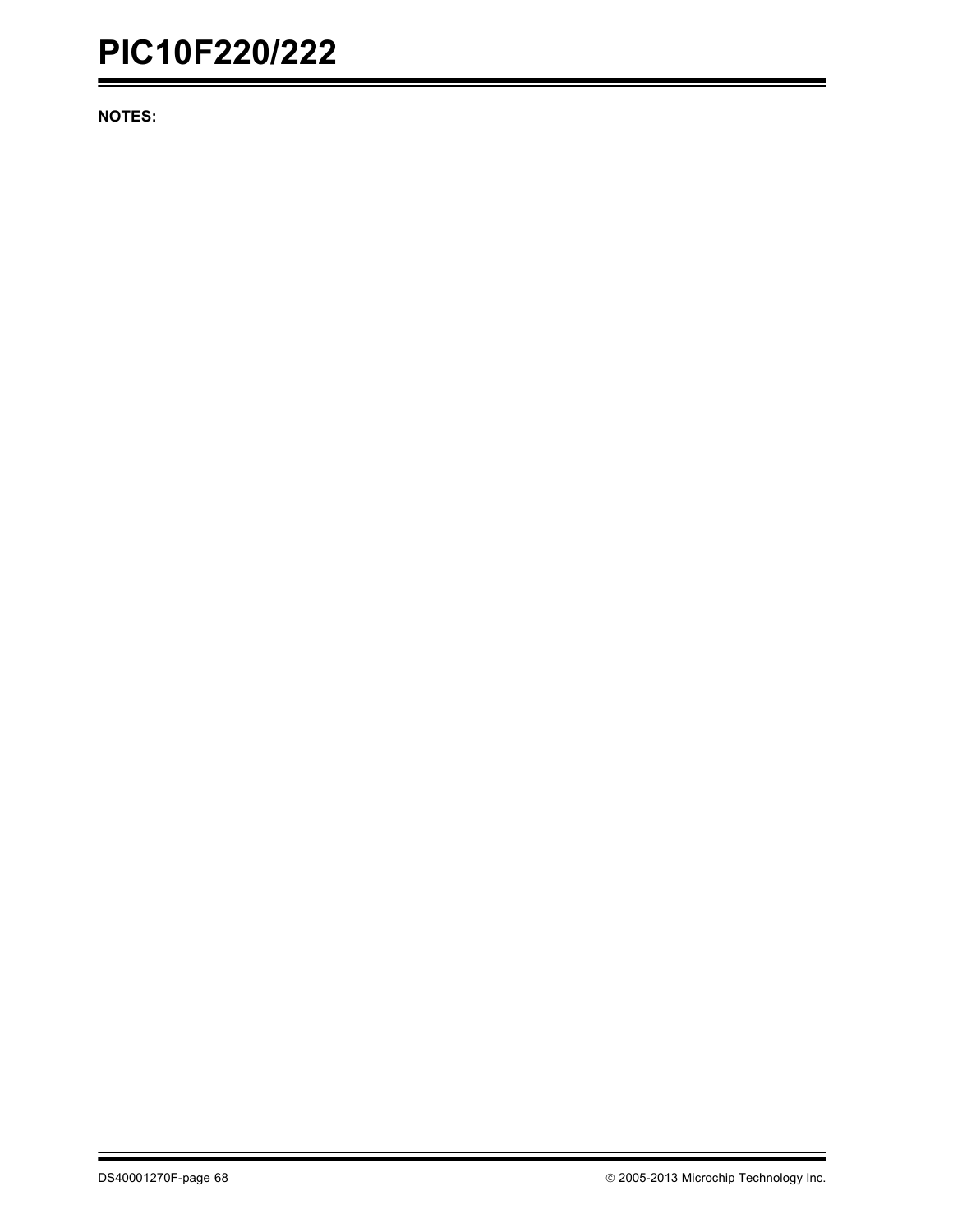# **12.0 DEVELOPMENT SUPPORT**

The PIC® microcontrollers (MCU) and dsPIC® digital signal controllers (DSC) are supported with a full range of software and hardware development tools:

- Integrated Development Environment
- MPLAB<sup>®</sup> X IDE Software
- Compilers/Assemblers/Linkers
	- MPLAB XC Compiler
	- MPASMTM Assembler
	- MPLINKTM Object Linker/ MPLIBTM Object Librarian
	- MPLAB Assembler/Linker/Librarian for Various Device Families
- Simulators
	- MPLAB X SIM Software Simulator
- Emulators
	- MPLAB REAL ICE™ In-Circuit Emulator
- In-Circuit Debuggers/Programmers
	- MPLAB ICD 3
	- PICkit™ 3
- Device Programmers
- MPLAB PM3 Device Programmer
- Low-Cost Demonstration/Development Boards, Evaluation Kits and Starter Kits
- Third-party development tools

## **12.1 MPLAB X Integrated Development Environment Software**

The MPLAB X IDE is a single, unified graphical user interface for Microchip and third-party software, and hardware development tool that runs on Windows®, Linux and Mac OS® X. Based on the NetBeans IDE, MPLAB X IDE is an entirely new IDE with a host of free software components and plug-ins for highperformance application development and debugging. Moving between tools and upgrading from software simulators to hardware debugging and programming tools is simple with the seamless user interface.

With complete project management, visual call graphs, a configurable watch window and a feature-rich editor that includes code completion and context menus, MPLAB X IDE is flexible and friendly enough for new users. With the ability to support multiple tools on multiple projects with simultaneous debugging, MPLAB X IDE is also suitable for the needs of experienced users.

Feature-Rich Editor:

- Color syntax highlighting
- Smart code completion makes suggestions and provides hints as you type
- Automatic code formatting based on user-defined rules
- Live parsing

User-Friendly, Customizable Interface:

- Fully customizable interface: toolbars, toolbar buttons, windows, window placement, etc.
- Call graph window
- Project-Based Workspaces:
- Multiple projects
- Multiple tools
- Multiple configurations
- Simultaneous debugging sessions

File History and Bug Tracking:

- Local file history feature
- Built-in support for Bugzilla issue tracker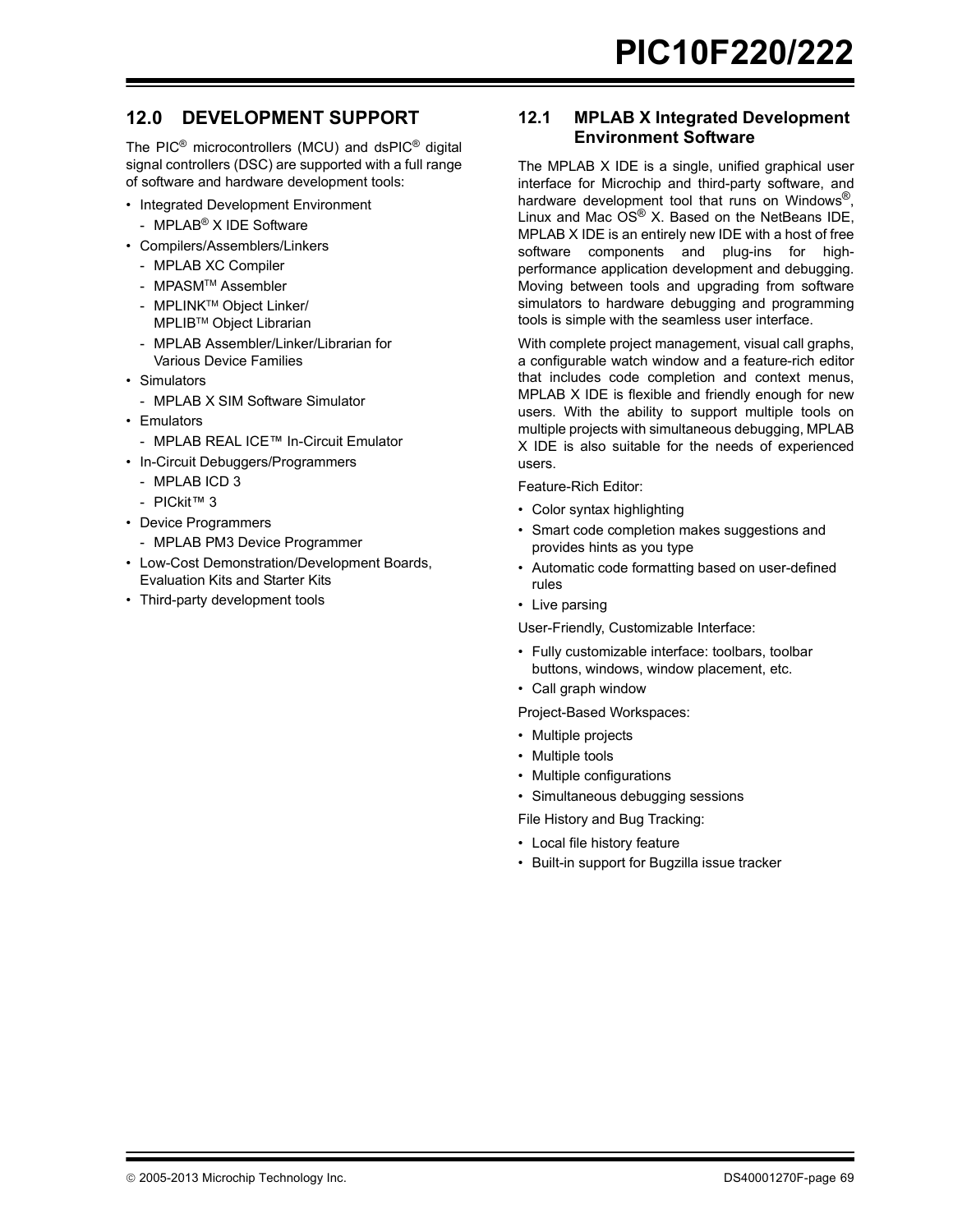## **12.2 MPLAB XC Compilers**

The MPLAB XC Compilers are complete ANSI C compilers for all of Microchip's 8, 16, and 32-bit MCU and DSC devices. These compilers provide powerful integration capabilities, superior code optimization and ease of use. MPLAB XC Compilers run on Windows, Linux or MAC OS X.

For easy source level debugging, the compilers provide debug information that is optimized to the MPLAB X IDE.

The free MPLAB XC Compiler editions support all devices and commands, with no time or memory restrictions, and offer sufficient code optimization for most applications.

MPLAB XC Compilers include an assembler, linker and utilities. The assembler generates relocatable object files that can then be archived or linked with other relocatable object files and archives to create an executable file. MPLAB XC Compiler uses the assembler to produce its object file. Notable features of the assembler include:

- Support for the entire device instruction set
- Support for fixed-point and floating-point data
- Command-line interface
- Rich directive set
- Flexible macro language
- MPLAB X IDE compatibility

## **12.3 MPASM Assembler**

The MPASM Assembler is a full-featured, universal macro assembler for PIC10/12/16/18 MCUs.

The MPASM Assembler generates relocatable object files for the MPLINK Object Linker, Intel® standard HEX files, MAP files to detail memory usage and symbol reference, absolute LST files that contain source lines and generated machine code, and COFF files for debugging.

The MPASM Assembler features include:

- Integration into MPLAB X IDE projects
- User-defined macros to streamline assembly code
- Conditional assembly for multipurpose source files
- Directives that allow complete control over the assembly process

## **12.4 MPLINK Object Linker/ MPLIB Object Librarian**

The MPLINK Object Linker combines relocatable objects created by the MPASM Assembler. It can link relocatable objects from precompiled libraries, using directives from a linker script.

The MPLIB Object Librarian manages the creation and modification of library files of precompiled code. When a routine from a library is called from a source file, only the modules that contain that routine will be linked in with the application. This allows large libraries to be used efficiently in many different applications.

The object linker/library features include:

- Efficient linking of single libraries instead of many smaller files
- Enhanced code maintainability by grouping related modules together
- Flexible creation of libraries with easy module listing, replacement, deletion and extraction

## **12.5 MPLAB Assembler, Linker and Librarian for Various Device Families**

MPLAB Assembler produces relocatable machine code from symbolic assembly language for PIC24, PIC32 and dsPIC DSC devices. MPLAB XC Compiler uses the assembler to produce its object file. The assembler generates relocatable object files that can then be archived or linked with other relocatable object files and archives to create an executable file. Notable features of the assembler include:

- Support for the entire device instruction set
- Support for fixed-point and floating-point data
- Command-line interface
- Rich directive set
- Flexible macro language
- MPLAB X IDE compatibility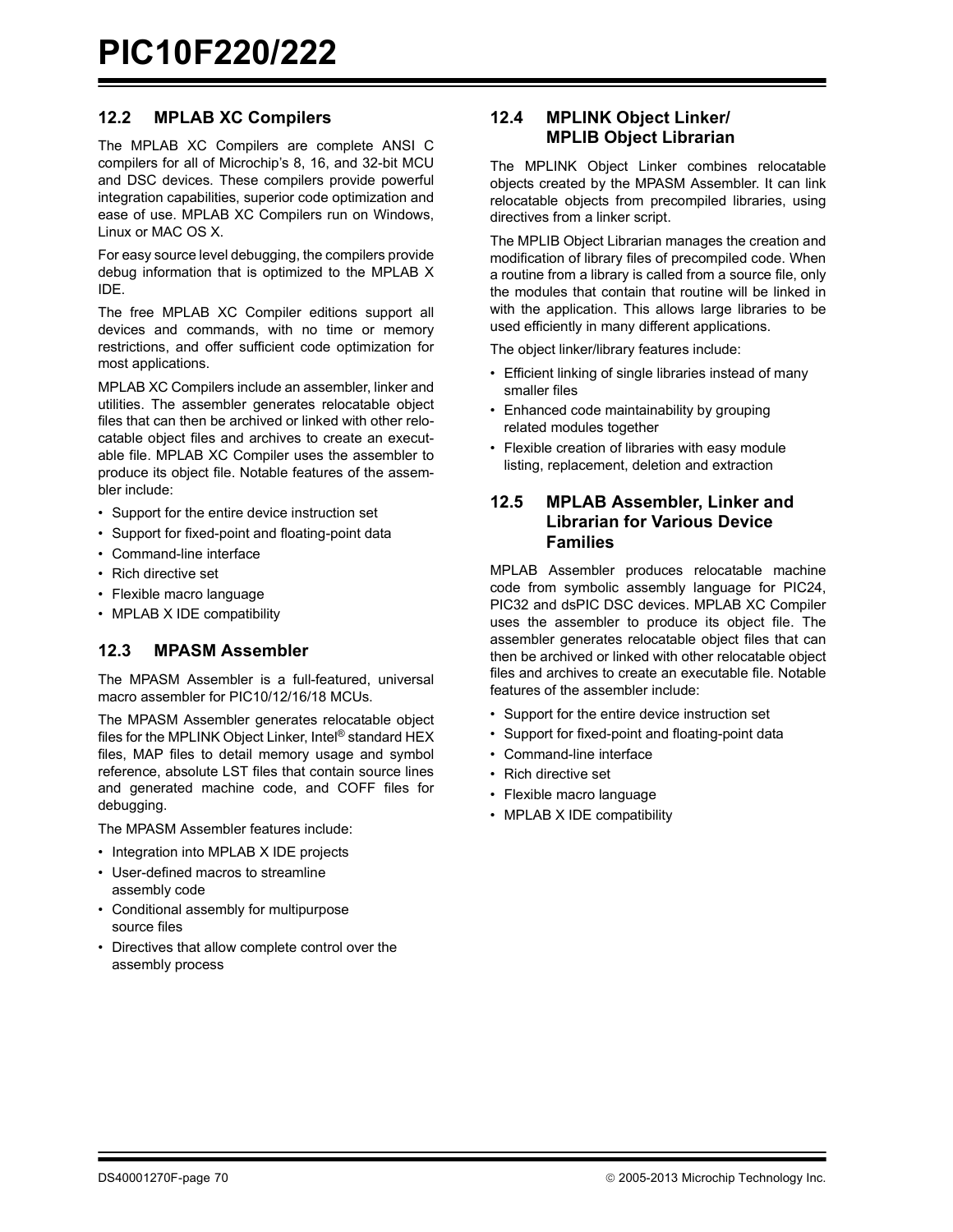## **12.6 MPLAB X SIM Software Simulator**

The MPLAB X SIM Software Simulator allows code development in a PC-hosted environment by simulating the PIC MCUs and dsPIC DSCs on an instruction level. On any given instruction, the data areas can be examined or modified and stimuli can be applied from a comprehensive stimulus controller. Registers can be logged to files for further run-time analysis. The trace buffer and logic analyzer display extend the power of the simulator to record and track program execution, actions on I/O, most peripherals and internal registers.

The MPLAB X SIM Software Simulator fully supports symbolic debugging using the MPLAB XC Compilers, and the MPASM and MPLAB Assemblers. The software simulator offers the flexibility to develop and debug code outside of the hardware laboratory environment, making it an excellent, economical software development tool.

## **12.7 MPLAB REAL ICE In-Circuit Emulator System**

The MPLAB REAL ICE In-Circuit Emulator System is Microchip's next generation high-speed emulator for Microchip Flash DSC and MCU devices. It debugs and programs all 8, 16 and 32-bit MCU, and DSC devices with the easy-to-use, powerful graphical user interface of the MPLAB X IDE.

The emulator is connected to the design engineer's PC using a high-speed USB 2.0 interface and is connected to the target with either a connector compatible with in-circuit debugger systems (RJ-11) or with the new high-speed, noise tolerant, Low-Voltage Differential Signal (LVDS) interconnection (CAT5).

The emulator is field upgradable through future firmware downloads in MPLAB X IDE. MPLAB REAL ICE offers significant advantages over competitive emulators including full-speed emulation, run-time variable watches, trace analysis, complex breakpoints, logic probes, a ruggedized probe interface and long (up to three meters) interconnection cables.

## **12.8 MPLAB ICD 3 In-Circuit Debugger System**

The MPLAB ICD 3 In-Circuit Debugger System is Microchip's most cost-effective, high-speed hardware debugger/programmer for Microchip Flash DSC and MCU devices. It debugs and programs PIC Flash microcontrollers and dsPIC DSCs with the powerful, yet easy-to-use graphical user interface of the MPLAB IDE.

The MPLAB ICD 3 In-Circuit Debugger probe is connected to the design engineer's PC using a highspeed USB 2.0 interface and is connected to the target with a connector compatible with the MPLAB ICD 2 or MPLAB REAL ICE systems (RJ-11). MPLAB ICD 3 supports all MPLAB ICD 2 headers.

## **12.9 PICkit 3 In-Circuit Debugger/ Programmer**

The MPLAB PICkit 3 allows debugging and programming of PIC and dsPIC Flash microcontrollers at a most affordable price point using the powerful graphical user interface of the MPLAB IDE. The MPLAB PICkit 3 is connected to the design engineer's PC using a fullspeed USB interface and can be connected to the target via a Microchip debug (RJ-11) connector (compatible with MPLAB ICD 3 and MPLAB REAL ICE). The connector uses two device I/O pins and the Reset line to implement in-circuit debugging and In-Circuit Serial Programming™ (ICSP™).

## **12.10 MPLAB PM3 Device Programmer**

The MPLAB PM3 Device Programmer is a universal, CE compliant device programmer with programmable voltage verification at VDDMIN and VDDMAX for maximum reliability. It features a large LCD display (128 x 64) for menus and error messages, and a modular, detachable socket assembly to support various package types. The ICSP cable assembly is included as a standard item. In Stand-Alone mode, the MPLAB PM3 Device Programmer can read, verify and program PIC devices without a PC connection. It can also set code protection in this mode. The MPLAB PM3 connects to the host PC via an RS-232 or USB cable. The MPLAB PM3 has high-speed communications and optimized algorithms for quick programming of large memory devices, and incorporates an MMC card for file storage and data applications.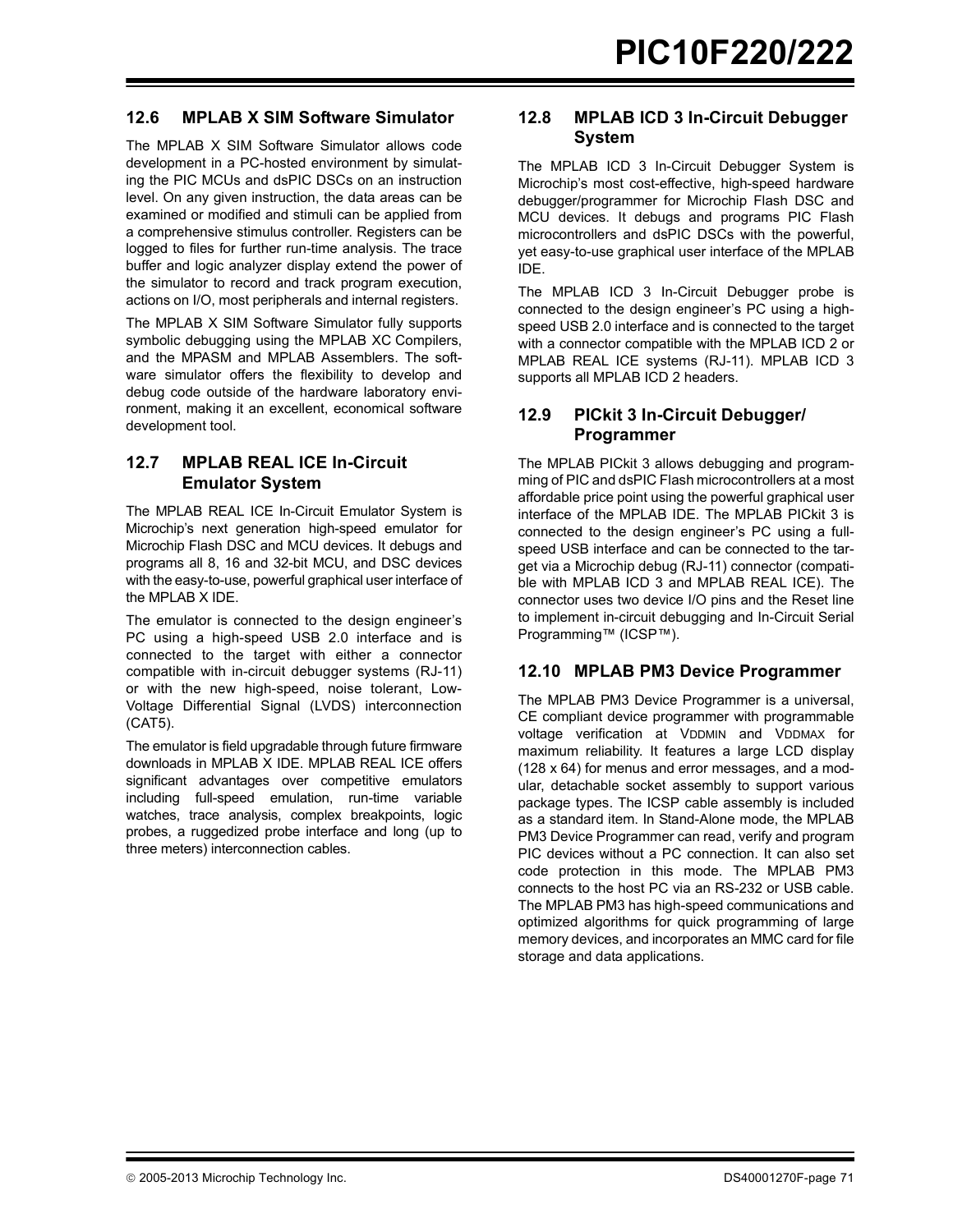## **12.11 Demonstration/Development Boards, Evaluation Kits, and Starter Kits**

A wide variety of demonstration, development and evaluation boards for various PIC MCUs and dsPIC DSCs allows quick application development on fully functional systems. Most boards include prototyping areas for adding custom circuitry and provide application firmware and source code for examination and modification.

The boards support a variety of features, including LEDs, temperature sensors, switches, speakers, RS-232 interfaces, LCD displays, potentiometers and additional EEPROM memory.

The demonstration and development boards can be used in teaching environments, for prototyping custom circuits and for learning about various microcontroller applications.

In addition to the PICDEM™ and dsPICDEM™ demonstration/development board series of circuits, Microchip has a line of evaluation kits and demonstration software for analog filter design, KEELOQ® security ICs, CAN, IrDA®, PowerSmart battery management, SEEVAL® evaluation system, Sigma-Delta ADC, flow rate sensing, plus many more.

Also available are starter kits that contain everything needed to experience the specified device. This usually includes a single application and debug capability, all on one board.

[Check the Microchip web page \(w](http://www.microchip.com)ww.microchip.com) for the complete list of demonstration, development and evaluation kits.

## **12.12 Third-Party Development Tools**

Microchip also offers a great collection of tools from third-party vendors. These tools are carefully selected to offer good value and unique functionality.

- Device Programmers and Gang Programmers from companies, such as SoftLog and CCS
- Software Tools from companies, such as Gimpel and Trace Systems
- Protocol Analyzers from companies, such as Saleae and Total Phase
- Demonstration Boards from companies, such as MikroElektronika, Digilent® and Olimex
- Embedded Ethernet Solutions from companies, such as EZ Web Lynx, WIZnet and IPLogika<sup>®</sup>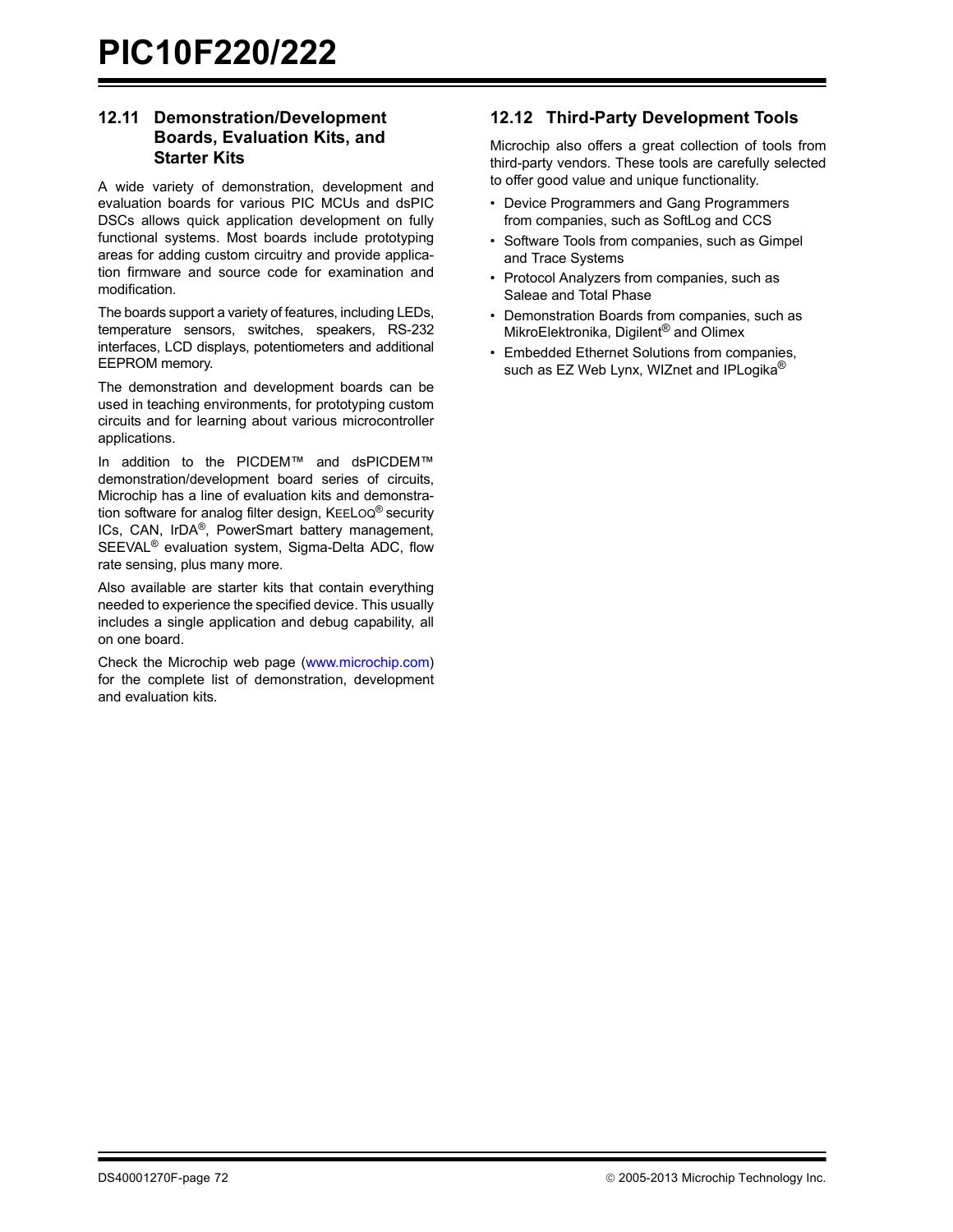## **13.0 PACKAGING INFORMATION**

## **13.1 Package Marking Information**



8-Lead PDIP



### 8-Lead DFN\*





Example





|       | YY<br><b>WW</b><br><b>NNN</b><br>(e3)<br>$\star$ | <b>Legend:</b> XXX Product-specific information<br>Year code (last digit of calendar year)<br>Year code (last 2 digits of calendar year)<br>Week code (week of January 1 is week '01')<br>Alphanumeric traceability code<br>Pb-free JEDEC <sup>®</sup> designator for Matte Tin (Sn)<br>This package is Pb-free. The Pb-free JEDEC designator (e3)<br>can be found on the outer packaging for this package. |
|-------|--------------------------------------------------|-------------------------------------------------------------------------------------------------------------------------------------------------------------------------------------------------------------------------------------------------------------------------------------------------------------------------------------------------------------------------------------------------------------|
| Note: |                                                  | In the event the full Microchip part number cannot be marked on one line, it will<br>be carried over to the next line, thus limiting the number of available<br>characters for customer-specific information.                                                                                                                                                                                               |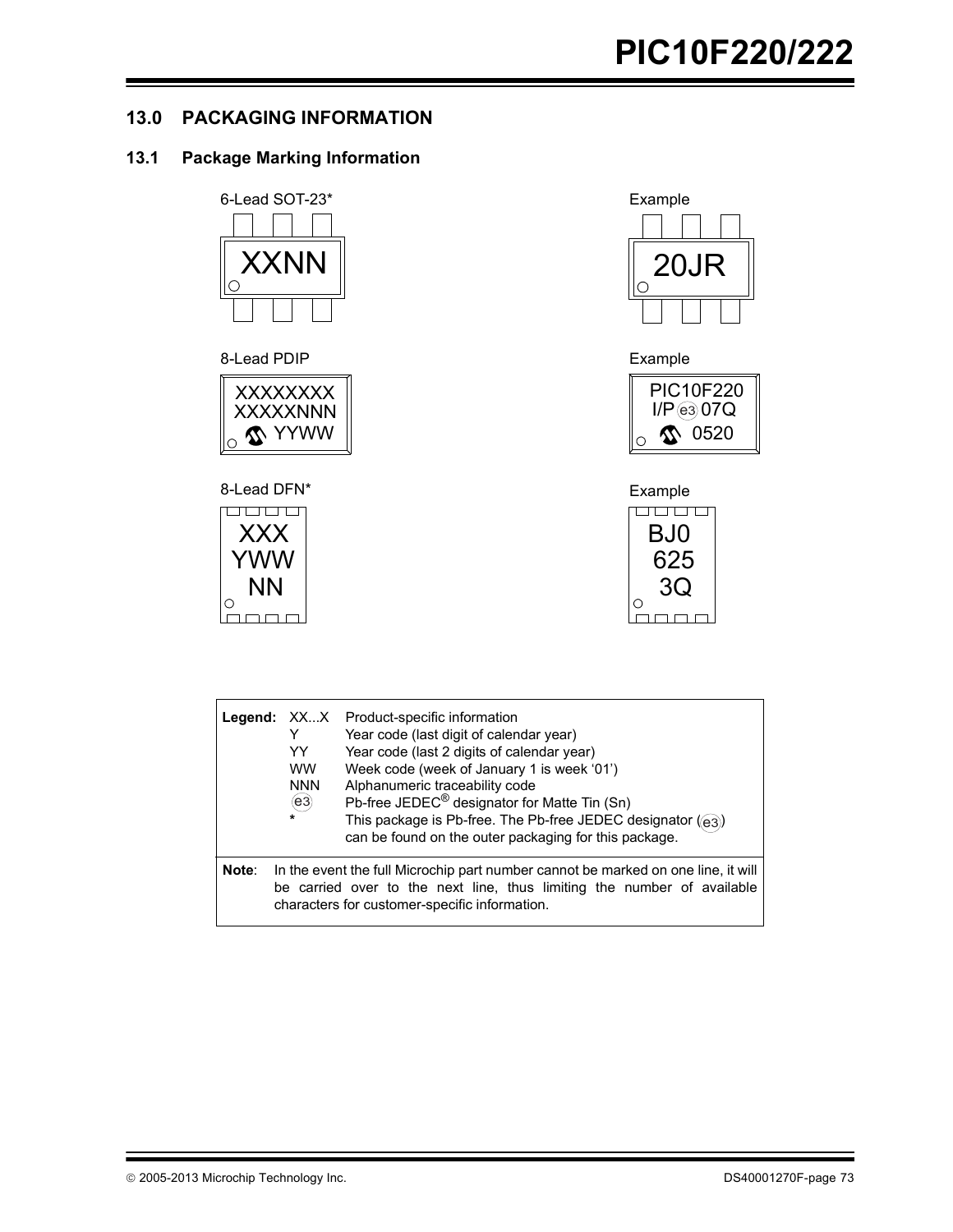## **TABLE 13-1: 8-LEAD 2x3 DFN (MC) TOP MARKING**

| <b>Part Number</b> | <b>Marking</b>  |
|--------------------|-----------------|
| PIC10F220-I/MC     | BJ0             |
| PIC10F220-E/MC     | BK <sub>0</sub> |
| PIC10F222-I/MC     | BI 0            |
| PIC10F222-E/MC     | BM0             |

## **TABLE 13-2: 6-LEAD SOT-23 (OT) PACKAGE TOP MARKING**

| <b>Part Number</b>    | <b>Marking</b> |
|-----------------------|----------------|
| <b>PIC10F220-I/OT</b> | <b>20NN</b>    |
| <b>PIC10F220-E/OT</b> | <b>A0NN</b>    |
| PIC10F222-I/OT        | <b>22NN</b>    |
| <b>PIC10F222-E/OT</b> | A2NN           |

**Note:** NN represents the alphanumeric traceability code.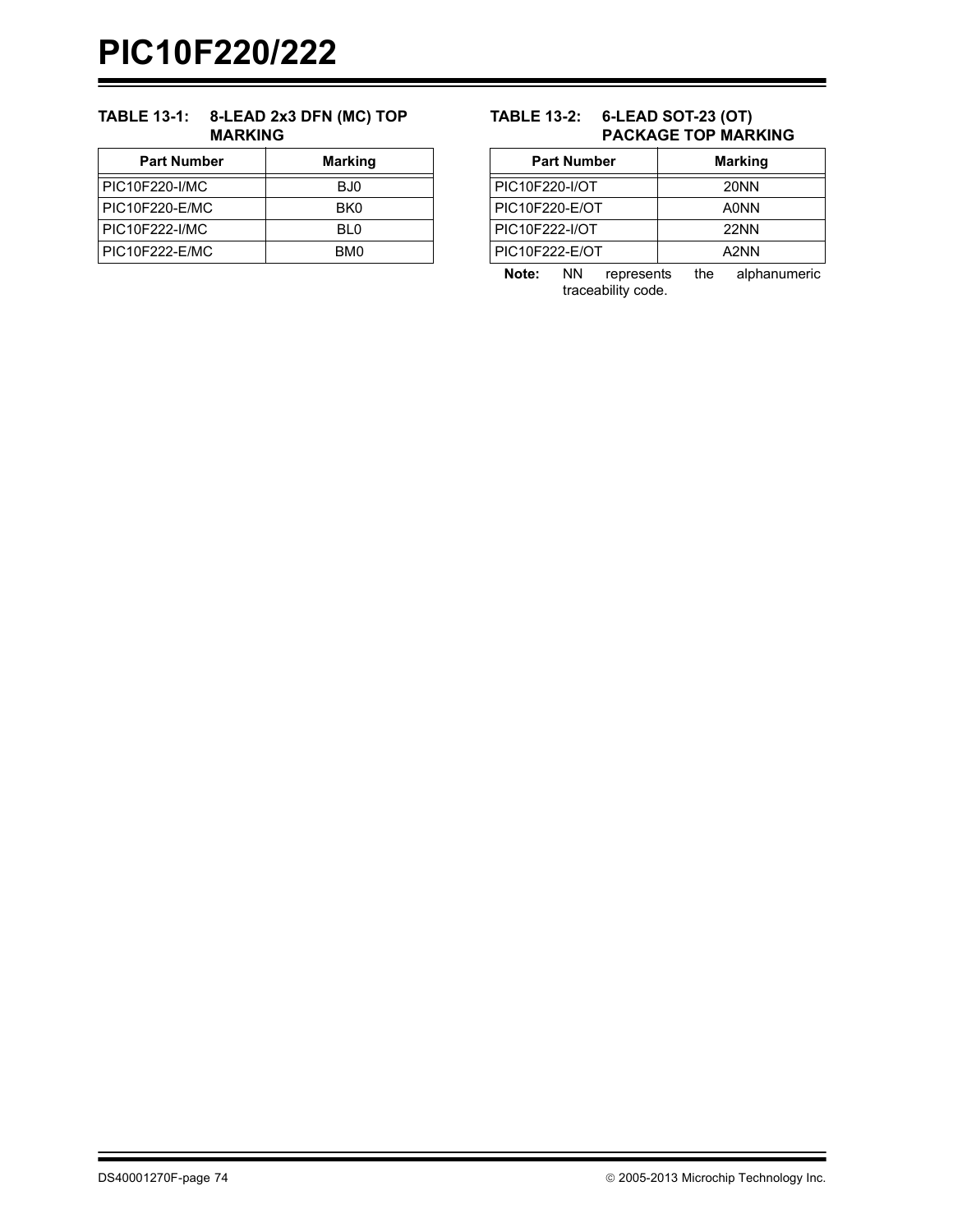## 6-Lead Plastic Small Outline Transistor (OT) [SOT-23]

Note: For the most current package drawings, please see the Microchip Packaging Specification located at http://www.microchip.com/packaging



| Units                           |                         | <b>MILLIMETERS</b> |            |              |
|---------------------------------|-------------------------|--------------------|------------|--------------|
|                                 | <b>Dimension Limits</b> | <b>MIN</b>         | <b>NOM</b> | <b>MAX</b>   |
| Number of Pins                  | N                       |                    | 6          |              |
| Pitch                           | e                       | 0.95 BSC           |            |              |
| <b>Outside Lead Pitch</b>       | e1                      |                    | 1.90 BSC   |              |
| Overall Height                  | A                       | 0.90               |            | 1.45         |
| <b>Molded Package Thickness</b> | A <sub>2</sub>          | 0.89               |            | 1.30         |
| Standoff                        | A <sub>1</sub>          | 0.00               |            | 0.15         |
| Overall Width                   | Е                       | 2.20               |            | 3.20         |
| Molded Package Width            | E1                      | 1.30               |            | 1.80         |
| Overall Length                  | D                       | 2.70               |            | 3.10         |
| Foot Length                     |                         | 0.10               |            | 0.60         |
| Footprint                       | L1                      | 0.35               |            | 0.80         |
| Foot Angle                      | φ                       | $0^{\circ}$        |            | $30^{\circ}$ |
| <b>Lead Thickness</b>           | c                       | 0.08               |            | 0.26         |
| <b>Lead Width</b>               | b                       | 0.20               |            | 0.51         |

#### Notes:

- 1. Dimensions D and E1 do not include mold flash or protrusions. Mold flash or protrusions shall not exceed 0.127 mm per side.
- 2. Dimensioning and tolerancing per ASME Y14.5M.

BSC: Basic Dimension. Theoretically exact value shown without tolerances.

Microchip Technology Drawing C04-028B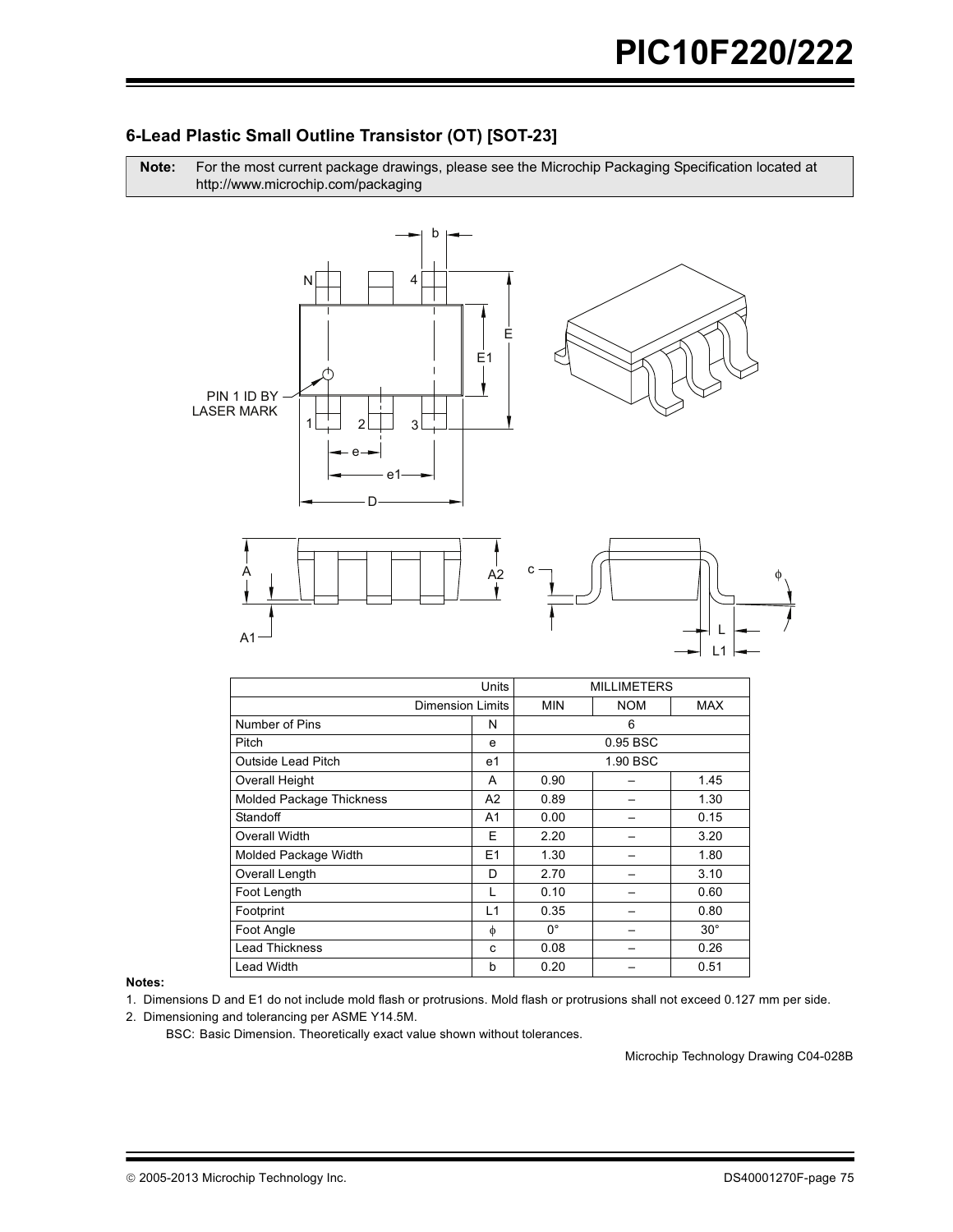## 6-Lead Plastic Small Outline Transistor (OT) [SOT-23]

**Note:** For the most current package drawings, please see the Microchip Packaging Specification located at http://www.microchip.com/packaging



|                         | <b>MILLIMETERS</b> |      |            |            |
|-------------------------|--------------------|------|------------|------------|
| Dimension Limits        |                    | MIN  | <b>NOM</b> | <b>MAX</b> |
| <b>Contact Pitch</b>    | Е                  |      | 0.95 BSC   |            |
| Contact Pad Spacing     | C                  |      | 2.80       |            |
| Contact Pad Width (X6)  |                    |      |            | 0.60       |
| Contact Pad Length (X6) |                    |      |            | 1.10       |
| Distance Between Pads   | G                  | 1.70 |            |            |
| Distance Between Pads   | GX                 | 0.35 |            |            |
| Overall Width           |                    |      |            | 3.90       |

#### Notes:

1. Dimensioning and tolerancing per ASME Y14.5M

BSC: Basic Dimension. Theoretically exact value shown without tolerances.

Microchip Technology Drawing No. C04-2028A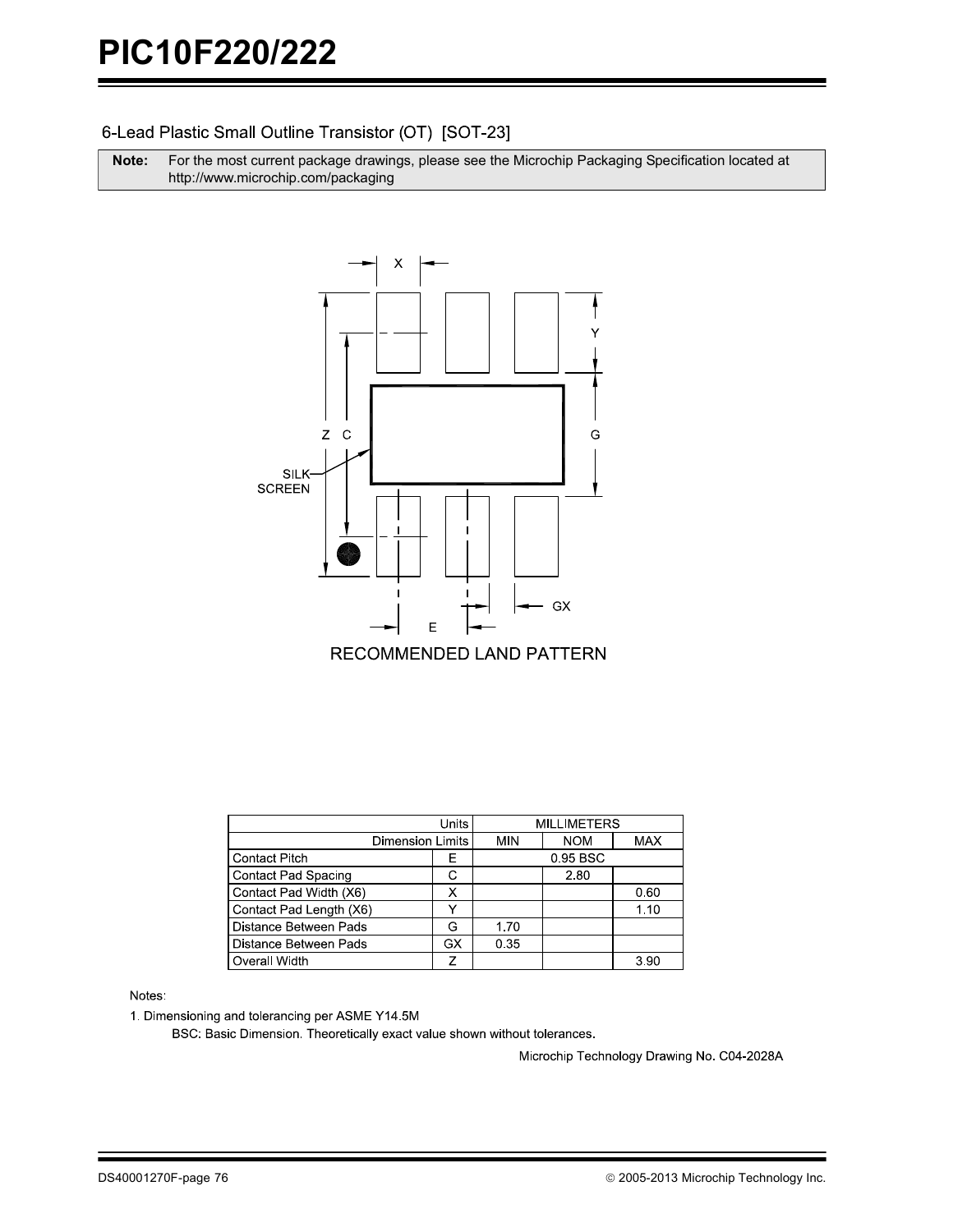## 8-Lead Plastic Dual In-Line (P) - 300 mil Body [PDIP]

Note: For the most current package drawings, please see the Microchip Packaging Specification located at http://www.microchip.com/packaging



|                                 | Units          |            | <b>INCHES</b> |            |  |
|---------------------------------|----------------|------------|---------------|------------|--|
| <b>Dimension Limits</b>         |                | <b>MIN</b> | <b>NOM</b>    | <b>MAX</b> |  |
| Number of Pins                  | N              |            | 8             |            |  |
| Pitch                           | e              |            | .100 BSC      |            |  |
| Top to Seating Plane            | A              |            |               | .210       |  |
| <b>Molded Package Thickness</b> | A2             | .115       | .130          | .195       |  |
| Base to Seating Plane           | A1             | .015       |               |            |  |
| Shoulder to Shoulder Width      | Ε              | .290       | .310          | .325       |  |
| Molded Package Width            | E <sub>1</sub> | .240       | .250          | .280       |  |
| Overall Length                  | D              | .348       | .365          | .400       |  |
| Tip to Seating Plane            |                | .115       | .130          | .150       |  |
| <b>Lead Thickness</b>           | C              | .008       | .010          | .015       |  |
| <b>Upper Lead Width</b>         | b1             | .040       | .060          | .070       |  |
| Lower Lead Width                | b              | .014       | .018          | .022       |  |
| Overall Row Spacing §           | eВ             |            |               | .430       |  |

#### Notes:

1. Pin 1 visual index feature may vary, but must be located with the hatched area.

- 2. § Significant Characteristic.
- 3. Dimensions D and E1 do not include mold flash or protrusions. Mold flash or protrusions shall not exceed .010" per side.
- 4. Dimensioning and tolerancing per ASME Y14.5M.

BSC: Basic Dimension. Theoretically exact value shown without tolerances.

Microchip Technology Drawing C04-018B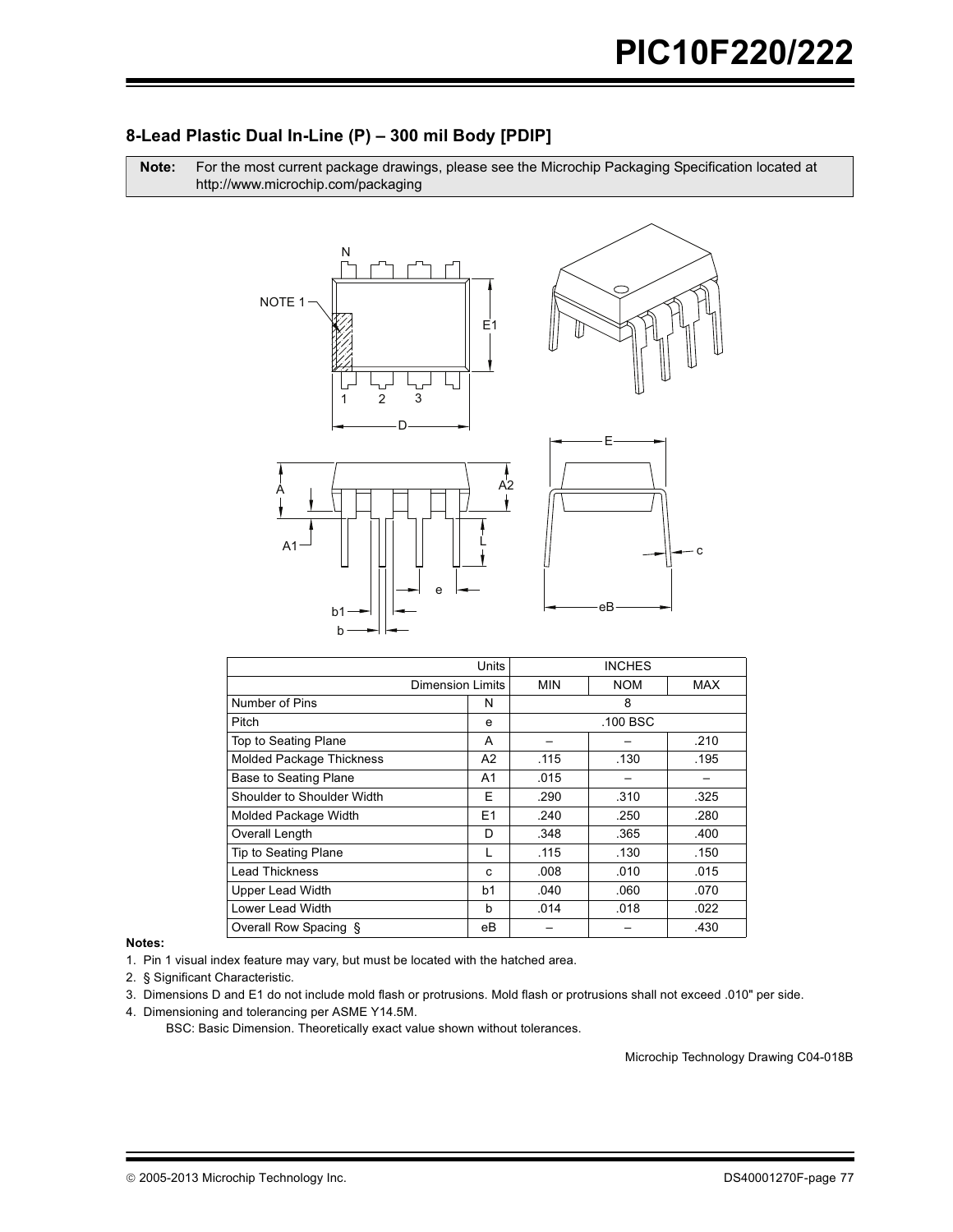## 8-Lead Plastic Dual Flat, No Lead Package (MC) - 2x3x0.9 mm Body [DFN]

Note: For the most current package drawings, please see the Microchip Packaging Specification located at http://www.microchip.com/packaging



| <b>Units</b>              |                  | <b>MILLIMETERS</b> |            |      |
|---------------------------|------------------|--------------------|------------|------|
|                           | Dimension Limits | <b>MIN</b>         | <b>NOM</b> | MAX  |
| Number of Pins            | N                |                    | 8          |      |
| Pitch                     | e                |                    | 0.50 BSC   |      |
| Overall Height            | A                | 0.80               | 0.90       | 1.00 |
| Standoff                  | A1               | 0.00               | 0.02       | 0.05 |
| <b>Contact Thickness</b>  | A <sub>3</sub>   | $0.20$ REF         |            |      |
| Overall Length            | D                | 2.00 BSC           |            |      |
| Overall Width             | E                | 3.00 BSC           |            |      |
| <b>Exposed Pad Length</b> | D <sub>2</sub>   | 1.30               |            | 1.55 |
| <b>Exposed Pad Width</b>  | E <sub>2</sub>   | 1.50               |            | 1.75 |
| Contact Width             | b                | 0.20               | 0.25       | 0.30 |
| Contact Length            | L                | 0.30               | 0.40       | 0.50 |
| Contact-to-Exposed Pad    | κ                | 0.20               |            |      |

NOTE<sub>2</sub>

 $A<sub>1</sub>$ 

#### Notes:

- 1. Pin 1 visual index feature may vary, but must be located within the hatched area.
- 2. Package may have one or more exposed tie bars at ends.
- 3. Package is saw singulated.

 $A<sub>3</sub>$ 

- 4. Dimensioning and tolerancing per ASME Y14.5M.
	- BSC: Basic Dimension. Theoretically exact value shown without tolerances.

REF: Reference Dimension, usually without tolerance, for information purposes only.

Microchip Technology Drawing C04-123C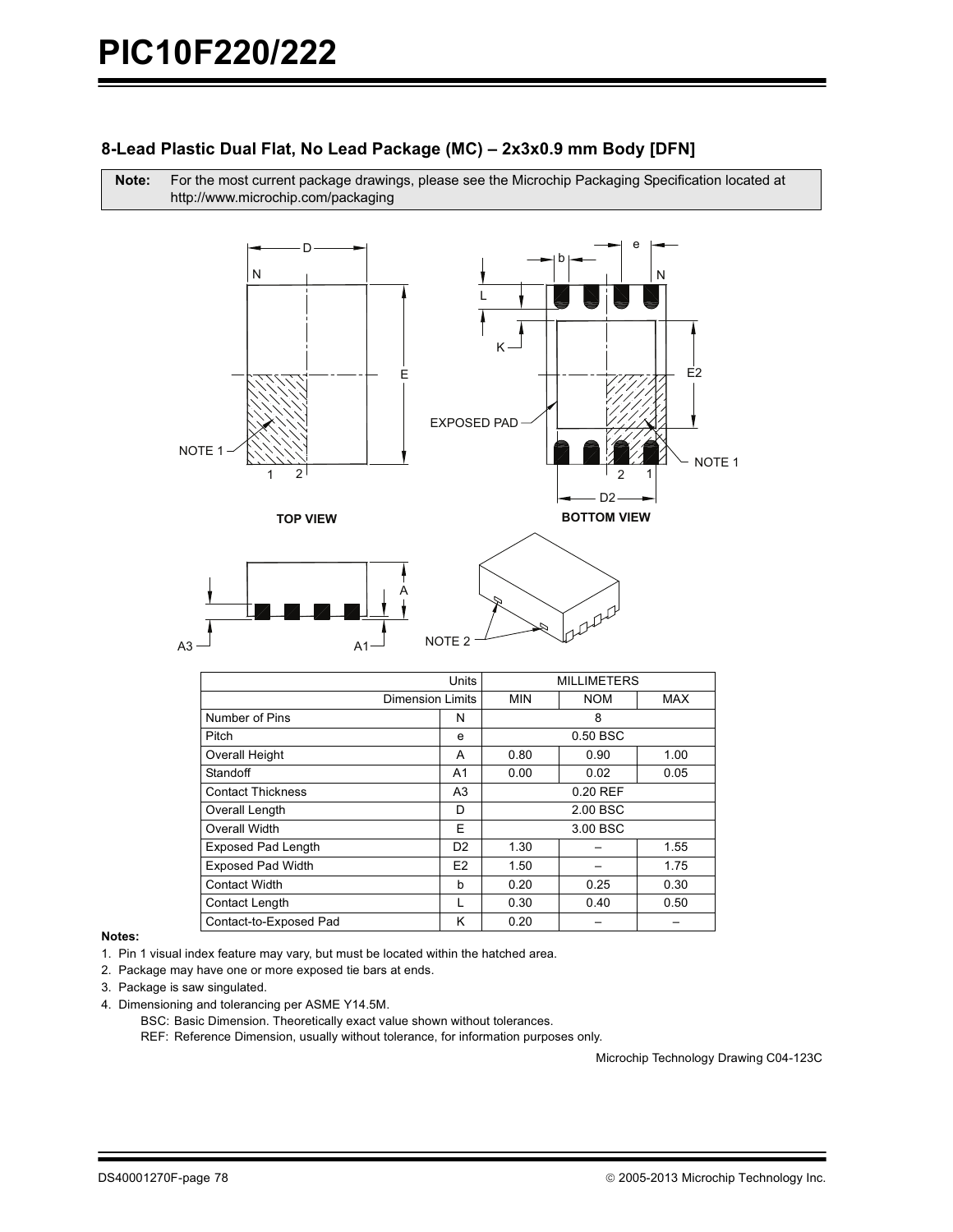8-Lead Plastic Dual Flat, No Lead Package (MC) - 2x3x0.9mm Body [DFN]

**Note:** For the most current package drawings, please see the Microchip Packaging Specification located at http://www.microchip.com/packaging



## RECOMMENDED LAND PATTERN

| Units                        |    | <b>MILLIMETERS</b> |            |            |  |
|------------------------------|----|--------------------|------------|------------|--|
| Dimension Limits             |    | <b>MIN</b>         | <b>NOM</b> | <b>MAX</b> |  |
| <b>Contact Pitch</b><br>Е    |    |                    | 0.50 BSC   |            |  |
| Optional Center Pad Width    | W2 |                    |            | 1.45       |  |
| Optional Center Pad Length   | Т2 |                    |            | 1.75       |  |
| <b>Contact Pad Spacing</b>   | С1 |                    | 2.90       |            |  |
| Contact Pad Width (X8)       | Χ1 |                    |            | 0.30       |  |
| Contact Pad Length (X8)      | Υ1 |                    |            | 0.75       |  |
| <b>Distance Between Pads</b> | G  | 0.20               |            |            |  |

**Notes** 

1. Dimensioning and tolerancing per ASME Y14.5M

BSC: Basic Dimension. Theoretically exact value shown without tolerances.

Microchip Technology Drawing No. C04-2123B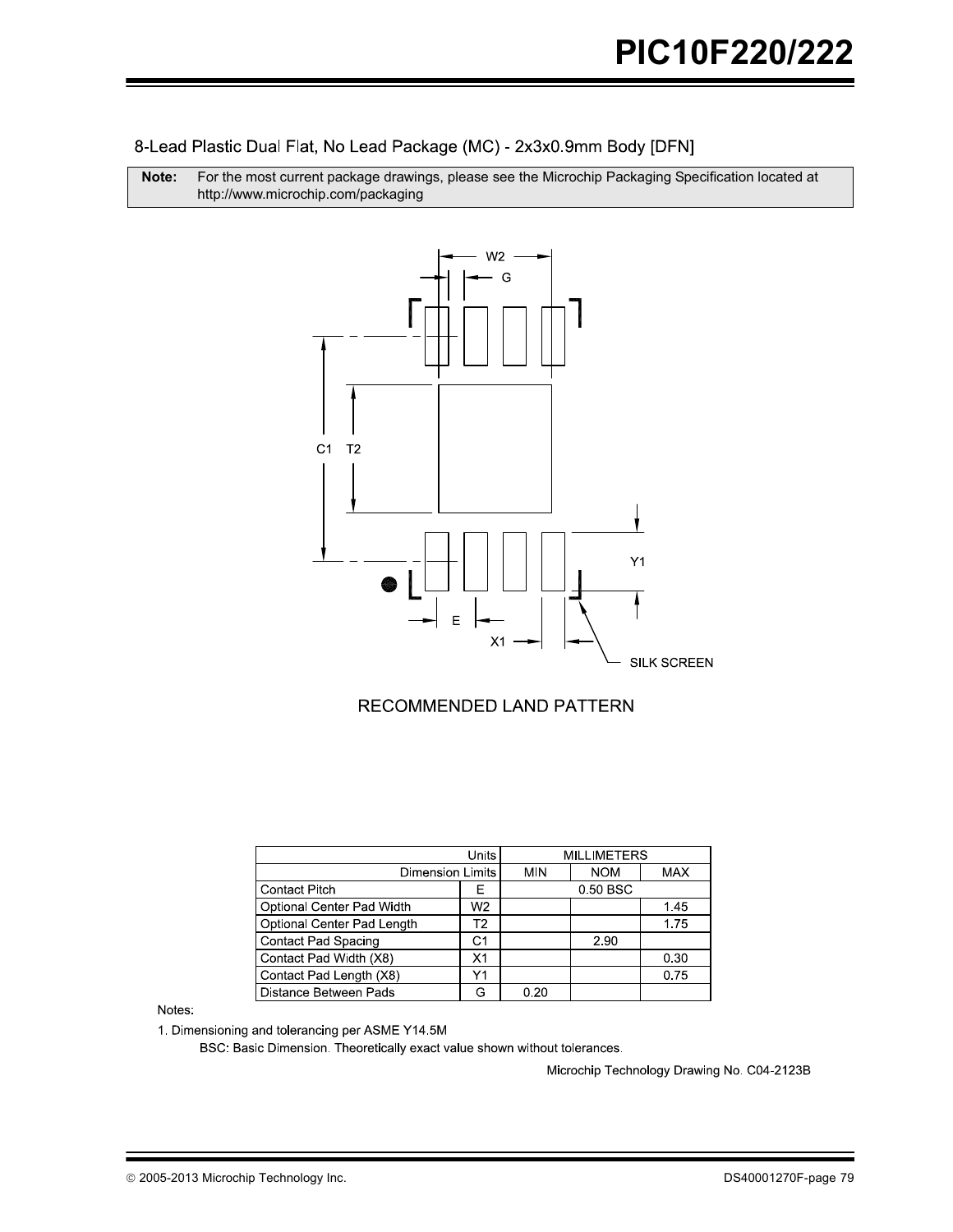## **APPENDIX A: REVISION HISTORY**

## **Revision A**

Original release of document.

## **Revision B (03/2006)**

Table 3-1, GP1; Section 4.7, Program Counter; Table 5- 2; Figure 8-5; Section 9.1, ANDWF, SLEEP, SUBWF, SWAPF, XORLW.

## **Revision C (08/2006)**

Added 8-Lead DFN pinout diagram, updated Table 1-1 with DFN package, updated Table 10-3 in Section 10.0, added 8-Lead DFN package marking information to section 13.0, updated the Product Identification System section to include DFN package identification.

Added note to package drawings.

## **Revision D (02/2007)**

Replaced Dev. Tool Section; Replaced Package Drawings.

## **Revision E (06/2007)**

Updated and added Characterization Data; Revised Operating Current; Revised Section 8.4 and Note; Revised Section 10.0, Total Power Dissipation, 10.1, 10.2, 10.3 DC Characteristics; Revised Tables 10-2, 10-3, 10-5, 10-6; Section 11.0; Revised Product ID System.

## **Revision F (10/2013)**

Revised Packaging Legend.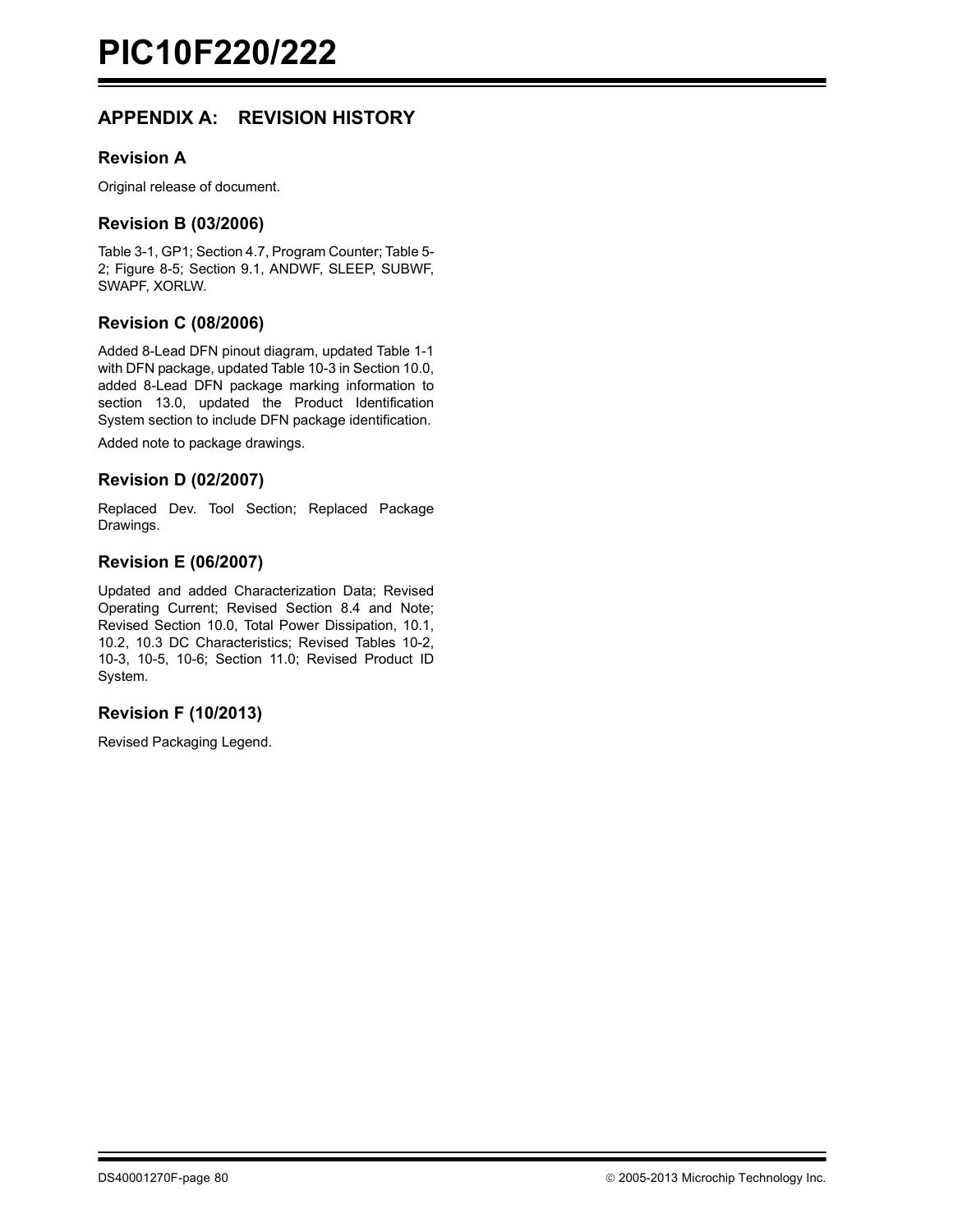## **INDEX**

| A/D                                          |  |
|----------------------------------------------|--|
|                                              |  |
| ADC.                                         |  |
| Internal Sampling Switch (Rss) IMPEDANCE  32 |  |
|                                              |  |
|                                              |  |
| Assembler                                    |  |
|                                              |  |

## $\, {\bf B} \,$

| <b>Block Diagram</b>  |  |
|-----------------------|--|
|                       |  |
|                       |  |
|                       |  |
|                       |  |
| <b>Block Diagrams</b> |  |
|                       |  |
|                       |  |

## $\mathbf c$

| C Compilers |  |
|-------------|--|
|             |  |
|             |  |
|             |  |
|             |  |
|             |  |
|             |  |
|             |  |
|             |  |
|             |  |
|             |  |

## D

#### $\mathsf E$ Er

## $\mathsf F$

| Family of Devices |  |
|-------------------|--|
|                   |  |
|                   |  |
|                   |  |

## ${\bf G}$

| Internal Sampling Switch (Rss) IMPEDANCE  32 |  |
|----------------------------------------------|--|
|                                              |  |
|                                              |  |
|                                              |  |

## $\boldsymbol{\mathsf{M}}$

| MPLAB ASM30 Assembler, Linker, Librarian 62           |
|-------------------------------------------------------|
|                                                       |
| MPLAB ICE 2000 High-Performance Universal             |
|                                                       |
| MPLAB Integrated Development Environment Software 61  |
|                                                       |
| MPLAB REAL ICE In-Circuit Emulator System  63         |
| MPLINK Object Linker/MPLIB Object Librarian 62        |
|                                                       |
|                                                       |
| Ω                                                     |
|                                                       |
|                                                       |
|                                                       |
| Oscillator Types                                      |
|                                                       |
|                                                       |
|                                                       |
| P                                                     |
|                                                       |
| PICSTART Plus Development Programmer 64<br><b>POR</b> |

| <b>POR</b> |  |
|------------|--|
|            |  |
|            |  |
|            |  |
|            |  |
|            |  |
|            |  |
|            |  |
| Q          |  |
|            |  |

## ${\sf R}$

| <b>Register File Map</b> |    |
|--------------------------|----|
|                          |    |
|                          |    |
| Registers                |    |
|                          |    |
|                          |    |
| Reset on Brown-Out       | 40 |

## $\mathbf{s}$

| т. |  |
|----|--|

## $\mathbf{I}$

| Timer0                                             |  |
|----------------------------------------------------|--|
|                                                    |  |
|                                                    |  |
|                                                    |  |
| Timing Parameter Symbology and Load Conditions  57 |  |
|                                                    |  |
|                                                    |  |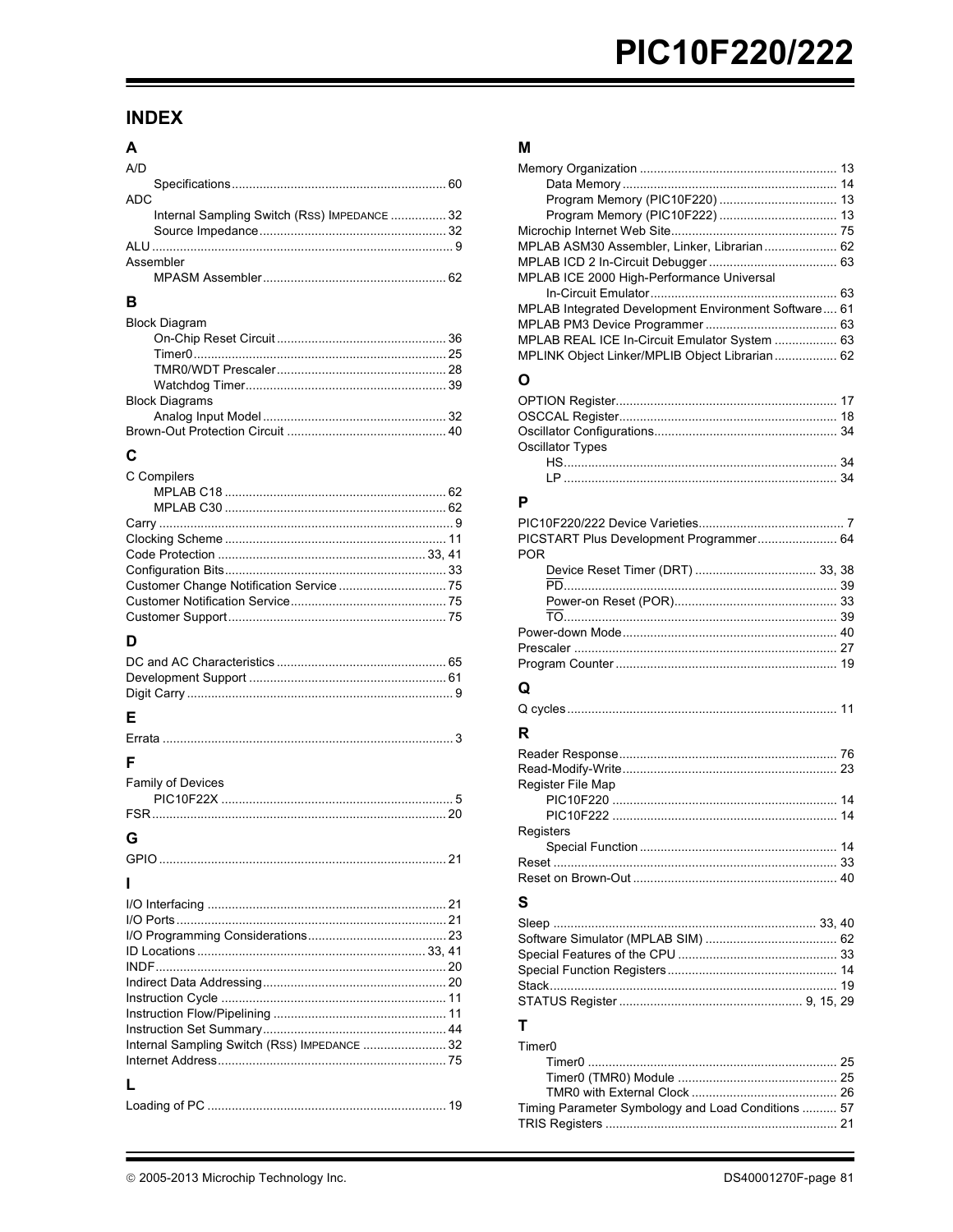# PIC10F220/222

## $\boldsymbol{\mathsf{W}}$

| 7 |  |
|---|--|
|   |  |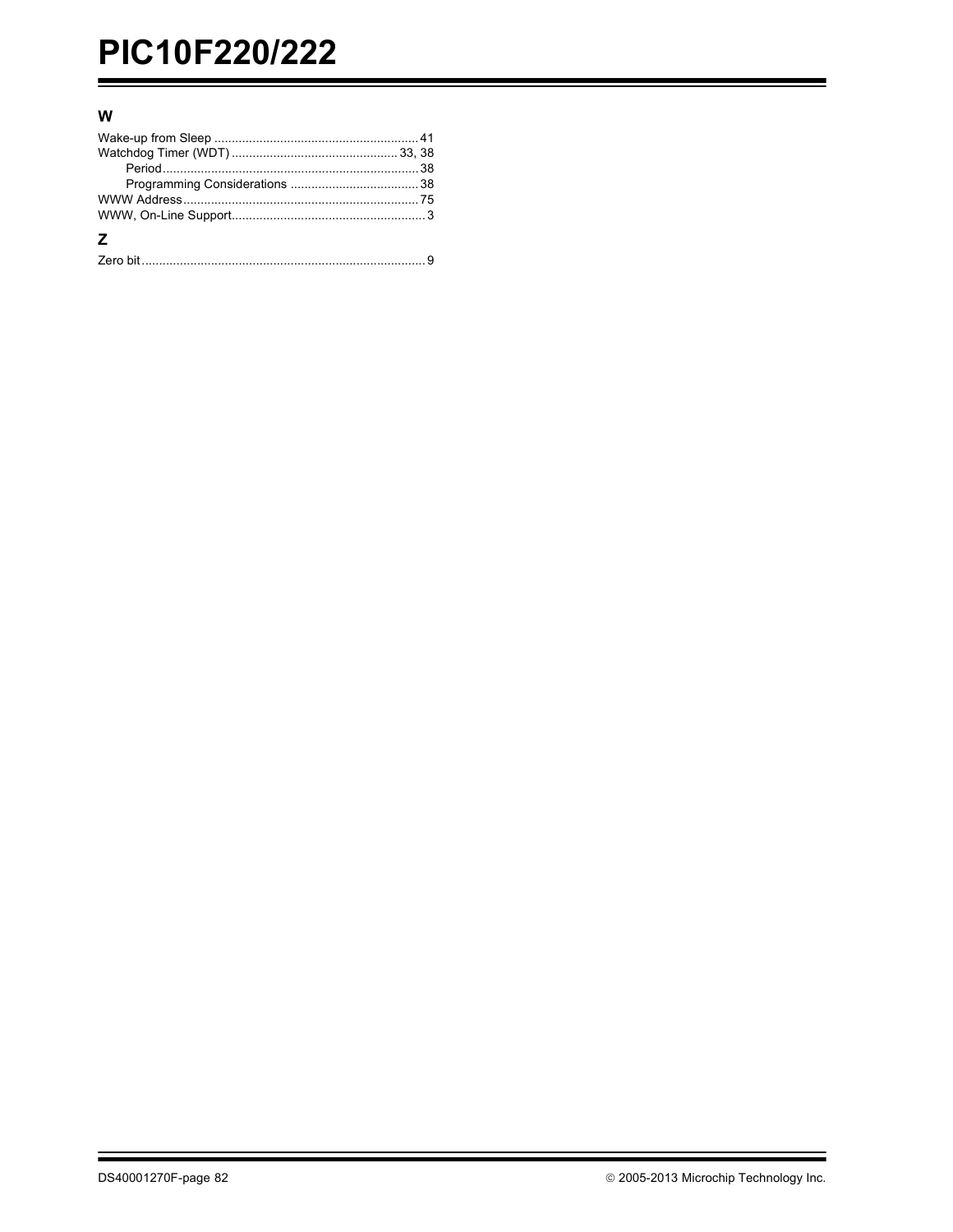## **THE MICROCHIP WEB SITE**

[Microchip provides online support via our WWW site at](http://www.microchip.com) www.microchip.com. This web site is used as a means to make files and information easily available to customers. Accessible by using your favorite Internet browser, the web site contains the following information:

- **Product Support** Data sheets and errata, application notes and sample programs, design resources, user's guides and hardware support documents, latest software releases and archived software
- **General Technical Support** Frequently Asked Questions (FAQ), technical support requests, online discussion groups, Microchip consultant program member listing
- **Business of Microchip** Product selector and ordering guides, latest Microchip press releases, listing of seminars and events, listings of Microchip sales offices, distributors and factory representatives

## **CUSTOMER CHANGE NOTIFICATION SERVICE**

Microchip's customer notification service helps keep customers current on Microchip products. Subscribers will receive e-mail notification whenever there are changes, updates, revisions or errata related to a specified product family or development tool of interest.

[To register, access the Microchip web site at](http://www.microchip.com) www.microchip.com. Under "Support", click on "Customer Change Notification" and follow the registration instructions.

## **CUSTOMER SUPPORT**

Users of Microchip products can receive assistance through several channels:

- Distributor or Representative
- Local Sales Office
- Field Application Engineer (FAE)
- Technical Support

Customers should contact their distributor, representative or Field Application Engineer (FAE) for support. Local sales offices are also available to help customers. A listing of sales offices and locations is included in the back of this document.

**[Technical support is available through the web site](http://www.microchip.com) [at:](http://www.microchip.com) http://microchip.com/support**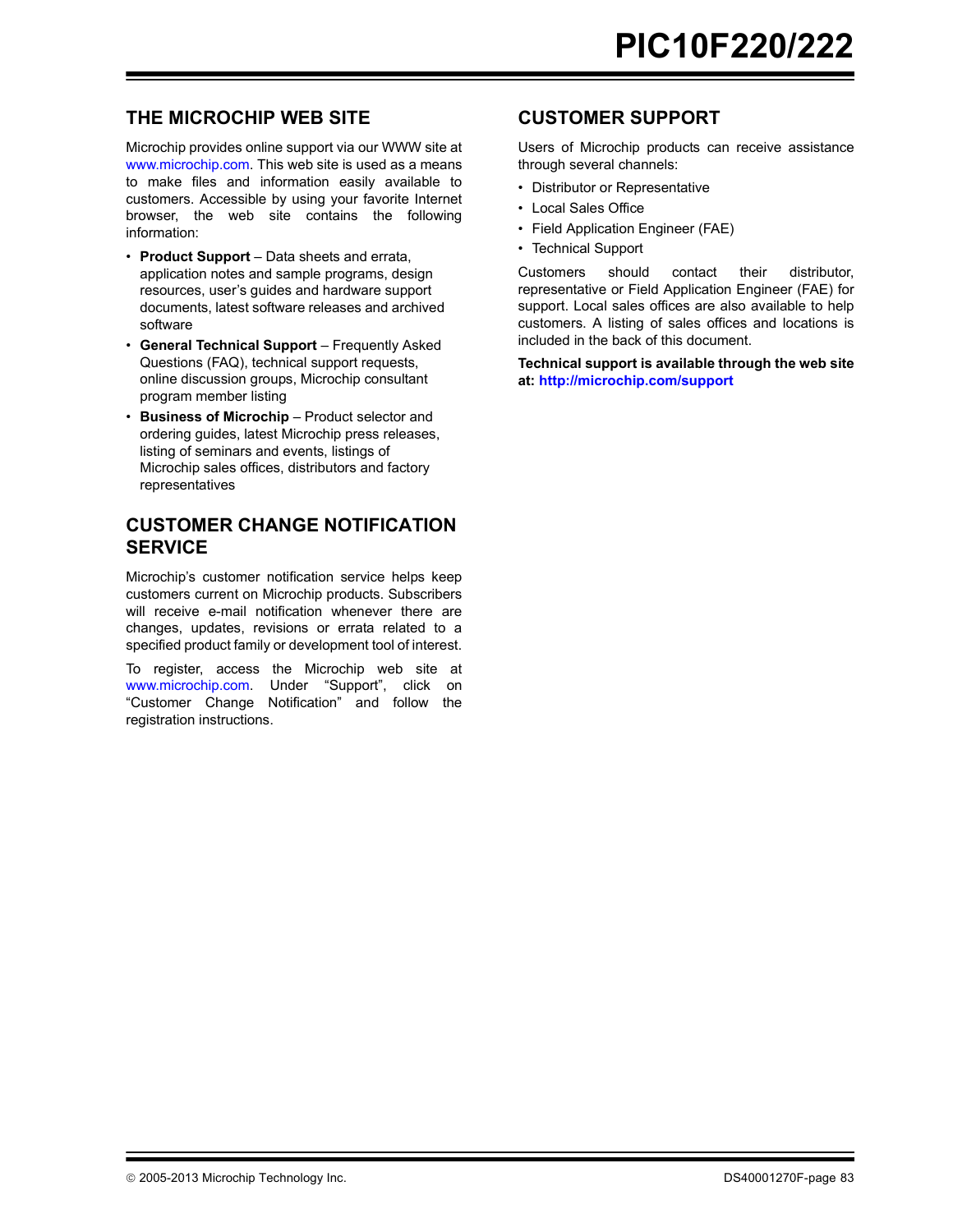## **PIC10F220/222**

**NOTES:**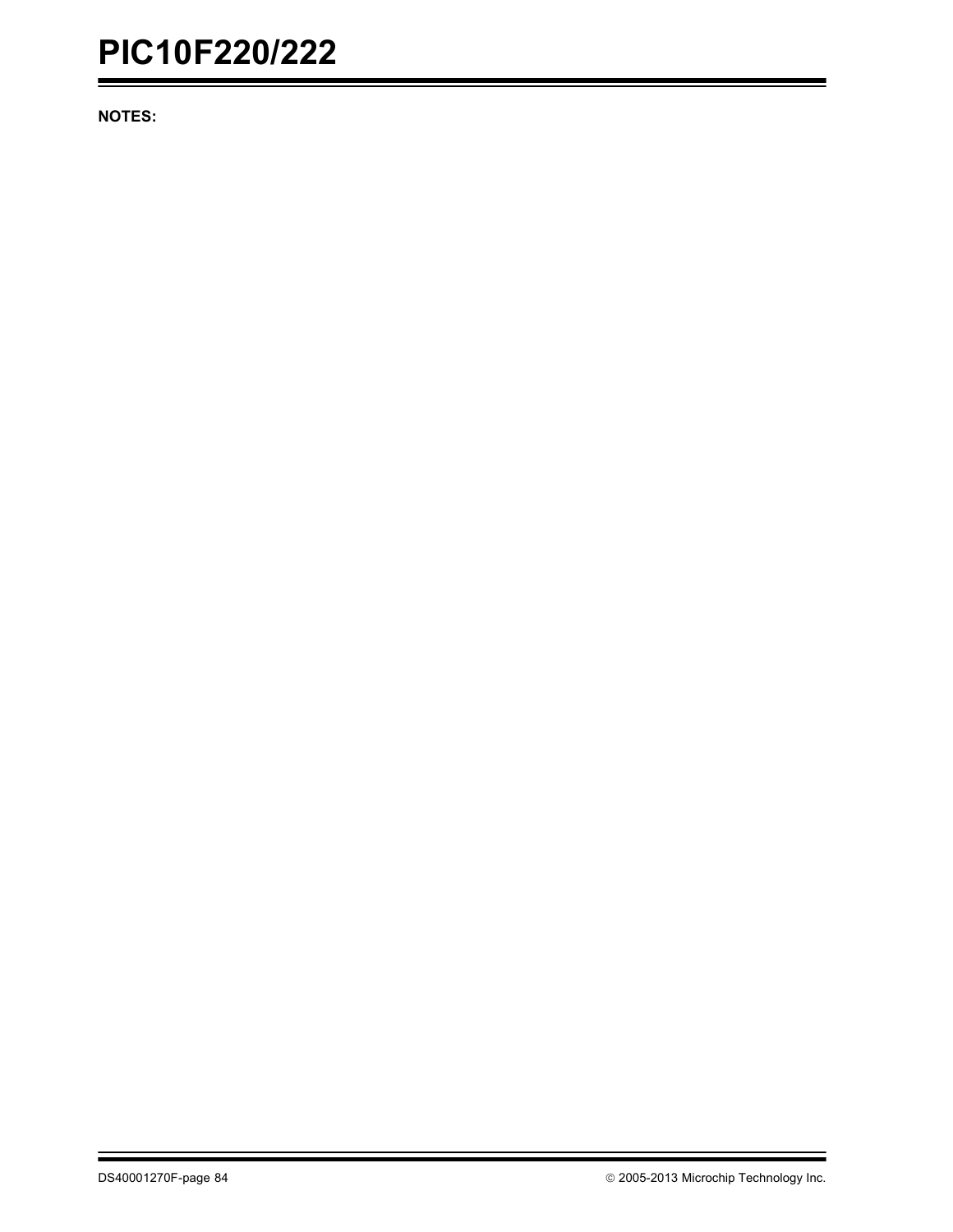## **PRODUCT IDENTIFICATION SYSTEM**

To order or obtain information, e.g., on pricing or delivery, refer to the factory or the listed sales office.

| <b>PART NO.</b><br><b>Device</b> | X<br><u>XXX</u><br>IXX<br>Temperature<br>Package<br><b>Pattern</b>                                                       | Examples:<br>$PIC10F220-I/P =$ Industrial temp., $PDIP$<br>a)                                                                                                              |
|----------------------------------|--------------------------------------------------------------------------------------------------------------------------|----------------------------------------------------------------------------------------------------------------------------------------------------------------------------|
| Device:                          | Range<br>PIC10F220<br>PIC10F222<br>PIC10F220T (Tape & Reel)<br>PIC10F222T (Tape & Reel)                                  | package (Pb-free)<br>b)<br>PIC10F222T-E/OT = Extended temp., SOT-23<br>package (Pb-free), Tape and Reel<br>PIC10F222-E/MC = Extended temp., DFN<br>C)<br>package (Pb-free) |
| <b>Temperature</b><br>Range:     | $= -40^{\circ}$ C to $+85^{\circ}$ C<br>(Industrial)<br>E<br>$= -40^{\circ}$ C to $+125^{\circ}$ C<br>(Extended)         |                                                                                                                                                                            |
| Package:                         | P.<br>300 mil PDIP (Pb-free)<br>$\equiv$<br>OT<br>SOT-23, 6-LD (Pb-free)<br>$=$<br>DFN, 8-LD 2x3 (Pb-free)<br>MC.<br>$=$ |                                                                                                                                                                            |
| Pattern:                         | Special Requirements                                                                                                     |                                                                                                                                                                            |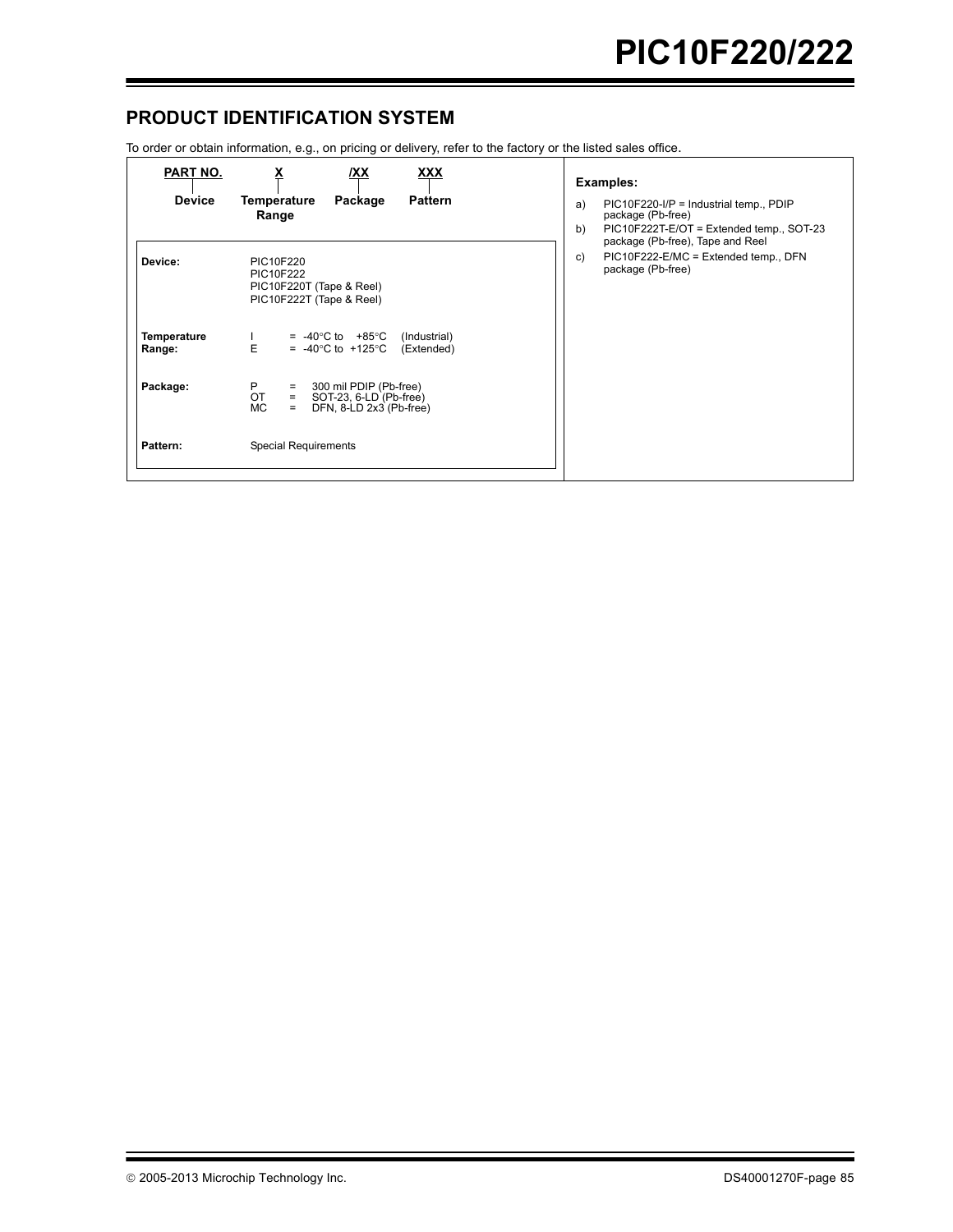

## **Worldwide Sales and Service**

#### **AMERICAS**

**Corporate Office** 2355 West Chandler Blvd. Chandler, AZ 85224-6199 Tel: 480-792-7200 Fax: 480-792-7277 Technical Support: [http://www.microchip.com/](http://support.microchip.com) support

Web Address: www.microchip.com

**Atlanta** Duluth, GA Tel: 678-957-9614 Fax: 678-957-1455

**Boston** Westborough, MA Tel: 774-760-0087 Fax: 774-760-0088

**Chicago** Itasca, IL Tel: 630-285-0071 Fax: 630-285-0075

**Cleveland** Independence, OH Tel: 216-447-0464 Fax: 216-447-0643

**Dallas** Addison, TX Tel: 972-818-7423 Fax: 972-818-2924

**Detroit** Farmington Hills, MI Tel: 248-538-2250 Fax: 248-538-2260

**Indianapolis** Noblesville, IN Tel: 317-773-8323 Fax: 317-773-5453

**Los Angeles** Mission Viejo, CA Tel: 949-462-9523 Fax: 949-462-9608

**Santa Clara** Santa Clara, CA Tel: 408-961-6444 Fax: 408-961-6445

**Toronto** Mississauga, Ontario, Canada Tel: 905-673-0699 Fax: 905-673-6509

#### **ASIA/PACIFIC**

**Asia Pacific Office** Suites 3707-14, 37th Floor Tower 6, The Gateway Harbour City, Kowloon Hong Kong Tel: 852-2401-1200 Fax: 852-2401-3431

**Australia - Sydney** Tel: 61-2-9868-6733 Fax: 61-2-9868-6755

**China - Beijing** Tel: 86-10-8569-7000 Fax: 86-10-8528-2104

**China - Chengdu** Tel: 86-28-8665-5511 Fax: 86-28-8665-7889

**China - Chongqing** Tel: 86-23-8980-9588 Fax: 86-23-8980-9500

**China - Hangzhou** Tel: 86-571-2819-3187 Fax: 86-571-2819-3189

**China - Hong Kong SAR**

Tel: 852-2943-5100 Fax: 852-2401-3431

**China - Nanjing** Tel: 86-25-8473-2460 Fax: 86-25-8473-2470 **China - Qingdao**

Tel: 86-532-8502-7355 Fax: 86-532-8502-7205 **China - Shanghai**

Tel: 86-21-5407-5533 Fax: 86-21-5407-5066

**China - Shenyang** Tel: 86-24-2334-2829 Fax: 86-24-2334-2393

**China - Shenzhen** Tel: 86-755-8864-2200 Fax: 86-755-8203-1760

**China - Wuhan** Tel: 86-27-5980-5300 Fax: 86-27-5980-5118

**China - Xian** Tel: 86-29-8833-7252 Fax: 86-29-8833-7256

**China - Xiamen** Tel: 86-592-2388138 Fax: 86-592-2388130

**China - Zhuhai** Tel: 86-756-3210040 Fax: 86-756-3210049

### **ASIA/PACIFIC**

**India - Bangalore** Tel: 91-80-3090-4444 Fax: 91-80-3090-4123

**India - New Delhi** Tel: 91-11-4160-8631 Fax: 91-11-4160-8632

**India - Pune** Tel: 91-20-3019-1500

**Japan - Osaka** Tel: 81-6-6152-7160 Fax: 81-6-6152-9310

**Japan - Tokyo** Tel: 81-3-6880- 3770 Fax: 81-3-6880-3771

**Korea - Daegu** Tel: 82-53-744-4301 Fax: 82-53-744-4302

**Korea - Seoul** Tel: 82-2-554-7200 Fax: 82-2-558-5932 or 82-2-558-5934

**Malaysia - Kuala Lumpur** Tel: 60-3-6201-9857 Fax: 60-3-6201-9859

**Malaysia - Penang** Tel: 60-4-227-8870 Fax: 60-4-227-4068

**Philippines - Manila** Tel: 63-2-634-9065 Fax: 63-2-634-9069

**Singapore** Tel: 65-6334-8870 Fax: 65-6334-8850

**Taiwan - Hsin Chu** Tel: 886-3-5778-366 Fax: 886-3-5770-955

**Taiwan - Kaohsiung** Tel: 886-7-213-7828 Fax: 886-7-330-9305

**Taiwan - Taipei** Tel: 886-2-2508-8600 Fax: 886-2-2508-0102

**Thailand - Bangkok** Tel: 66-2-694-1351 Fax: 66-2-694-1350

#### **EUROPE**

**Austria - Wels** Tel: 43-7242-2244-39 Fax: 43-7242-2244-393 **Denmark - Copenhagen** Tel: 45-4450-2828 Fax: 45-4485-2829

**France - Paris** Tel: 33-1-69-53-63-20 Fax: 33-1-69-30-90-79

**Germany - Munich** Tel: 49-89-627-144-0 Fax: 49-89-627-144-44

**Italy - Milan**  Tel: 39-0331-742611 Fax: 39-0331-466781

**Netherlands - Drunen** Tel: 31-416-690399 Fax: 31-416-690340

**Spain - Madrid** Tel: 34-91-708-08-90 Fax: 34-91-708-08-91

**UK - Wokingham** Tel: 44-118-921-5869 Fax: 44-118-921-5820